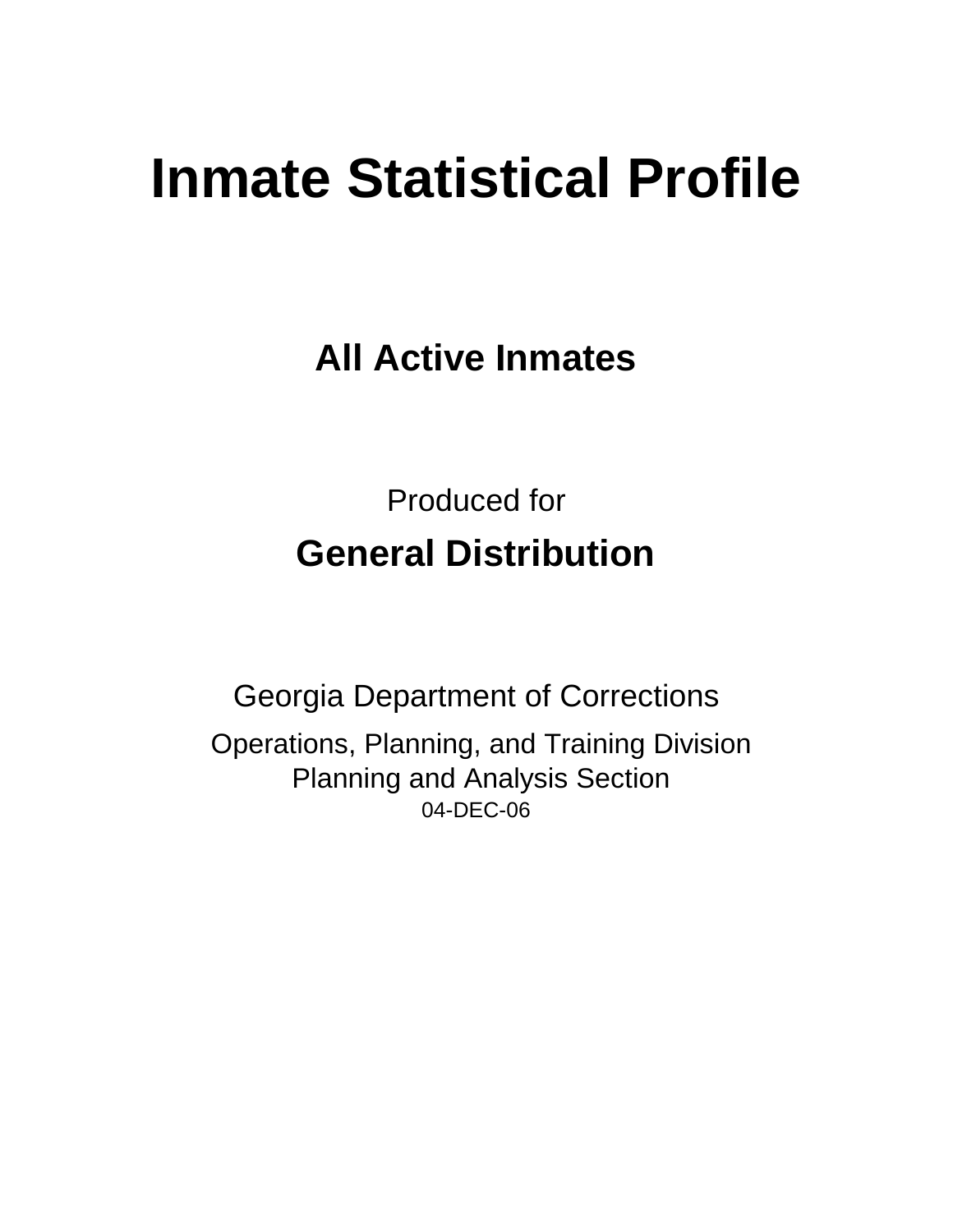**Contents** 

**All Active Inmates**

Produced for **General Distribution**

# Table of Contents

| <b>Demographic information</b>                                 |
|----------------------------------------------------------------|
| 5 Current age, broken out in ten year age groups               |
| 6 Race group                                                   |
| 7 Hispanic Origin                                              |
| 8 Marital status, self-reported at entry to prison             |
| 9 Number of children, self-reported at entry to prison         |
| 10 Religious affiliation, self-reported at entry to prison     |
| 11 Home county - self-reported at entry to prison              |
| 16 Environment to age 16, self-reported at entry to prison     |
| 17 Guardian status to age 16, self-reported at entry to prison |
| 18 Age at admission                                            |
| 20 Age at release                                              |
| 21 Height, measured at entry to prison                         |
| 23 Weight, measured at entry to prison                         |
| <b>Correctional information</b>                                |
| 25 Type of admission to prison                                 |
| 26 Current / last security status                              |
| 27 Current / last institution type                             |
| 28 Institution type - transitional centers                     |
| 29 Institution type - mental hospitals                         |
| 30 Institution type - county prisons                           |
| 31 Institution type - state prisons                            |
| 33 Institution type - private prisons                          |
| 34 Institution type - prison annexes                           |
| 35 Institution type - inmate boot camp                         |
| 36 Number of disciplinary reports                              |
| 37 Number of transfers                                         |
| 38 Number of escapes                                           |
| 39 Probable future release type                                |
| 40 Actual release type                                         |
| 41 Time served in current (or last) institution                |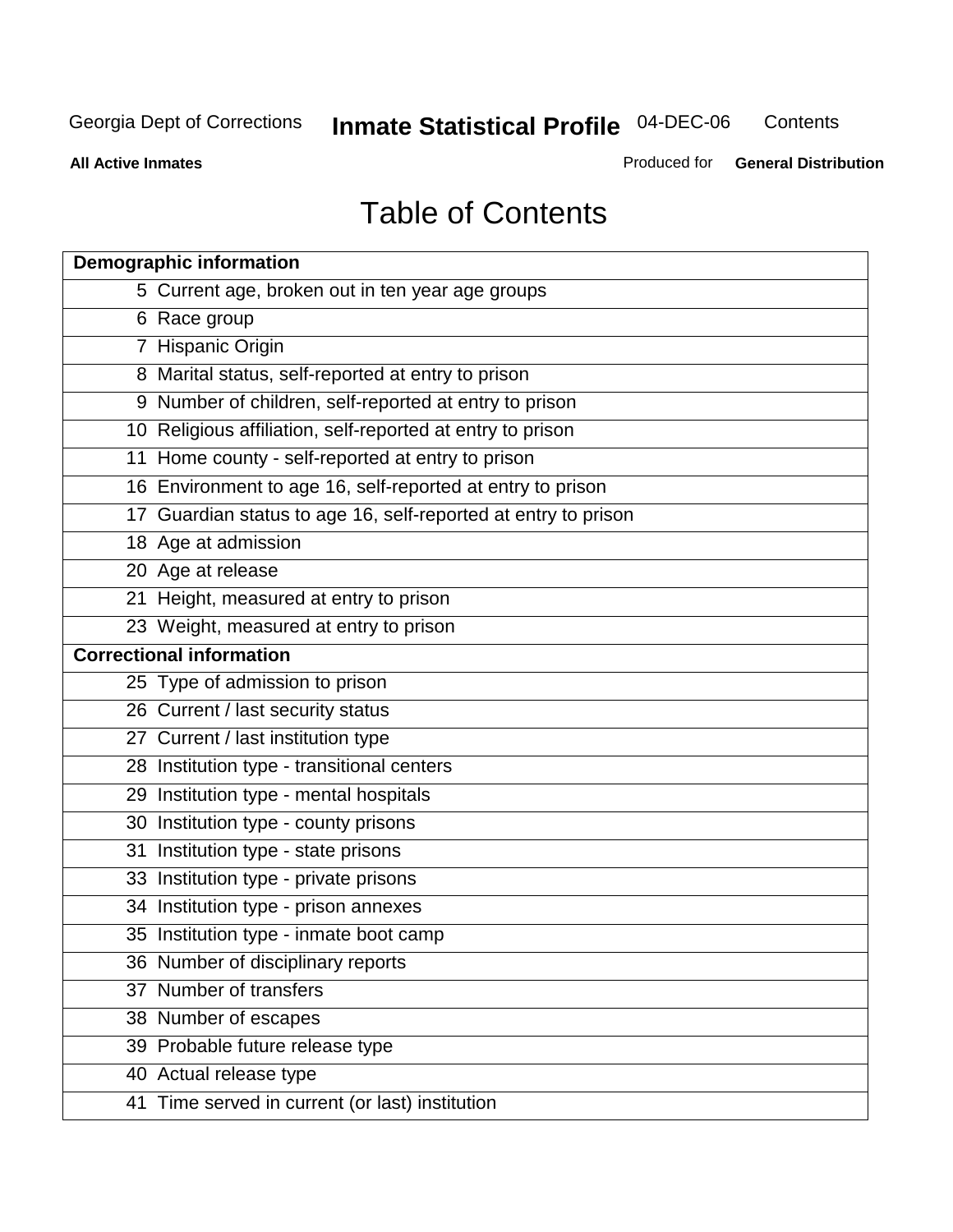**Contents** 

**All Active Inmates**

Produced for **General Distribution**

# Table of Contents

| <b>Educational, psychological and physical information</b>       |
|------------------------------------------------------------------|
| 42 Highest grade level attained                                  |
| 43 Culture fair IQ scores                                        |
| 44 Wide Range Achievement Test (WRAT) reading score              |
| 45 Wide Range Achievement Test (WRAT) math score                 |
| 46 Wide Range Achievement Test (WRAT) spelling score             |
| 47 Scope of substance abuse - summary                            |
| 48 Scope of substance abuse - detail                             |
| 49 Current / last mental health treatment level                  |
| 50 PULHESDWIT medical scale - 'P' overall condition ('P'hysical) |
| 51 PULHESDWIT medical scale - 'U' upper body                     |
| 52 PULHESDWIT medical scale - 'L' lower body                     |
| 53 PULHESDWIT medical scale - 'H' hearing                        |
| 54 PULHESDWIT medical scale - 'E' vision                         |
| 55 PULHESDWIT medical scale -'S' psychiatric                     |
| 56 PULHESDWIT medical scale - 'D' dental                         |
| 57 PULHESDWIT medical scale - 'W' work ability                   |
| 58 PULHESDWIT medical scale - 'I' impairment                     |
| 59 PULHESDWIT medical scale - 'T' transportability               |
| 60 Criminality in family, self-reported                          |
| 61 Alcoholism in family, self-reported                           |
| 62 Drug abuse in family, self-reported                           |
| 63 Subjected to frequent beatings, self-reported                 |
| 64 Father absent during inmate's childhood                       |
| 65 Mother absent during inmate's childhood                       |
| 66 Inmate diagnosed as manipulative                              |
| 67 Inmate diagnosed as assaultive                                |
| <b>Crimes and criminal history information</b>                   |
| 68 Number of prior Georgia incarcerations                        |
| 69 Prison sentence in years                                      |
| 70 Primary offense, broken out into felonies vs misdemeanors     |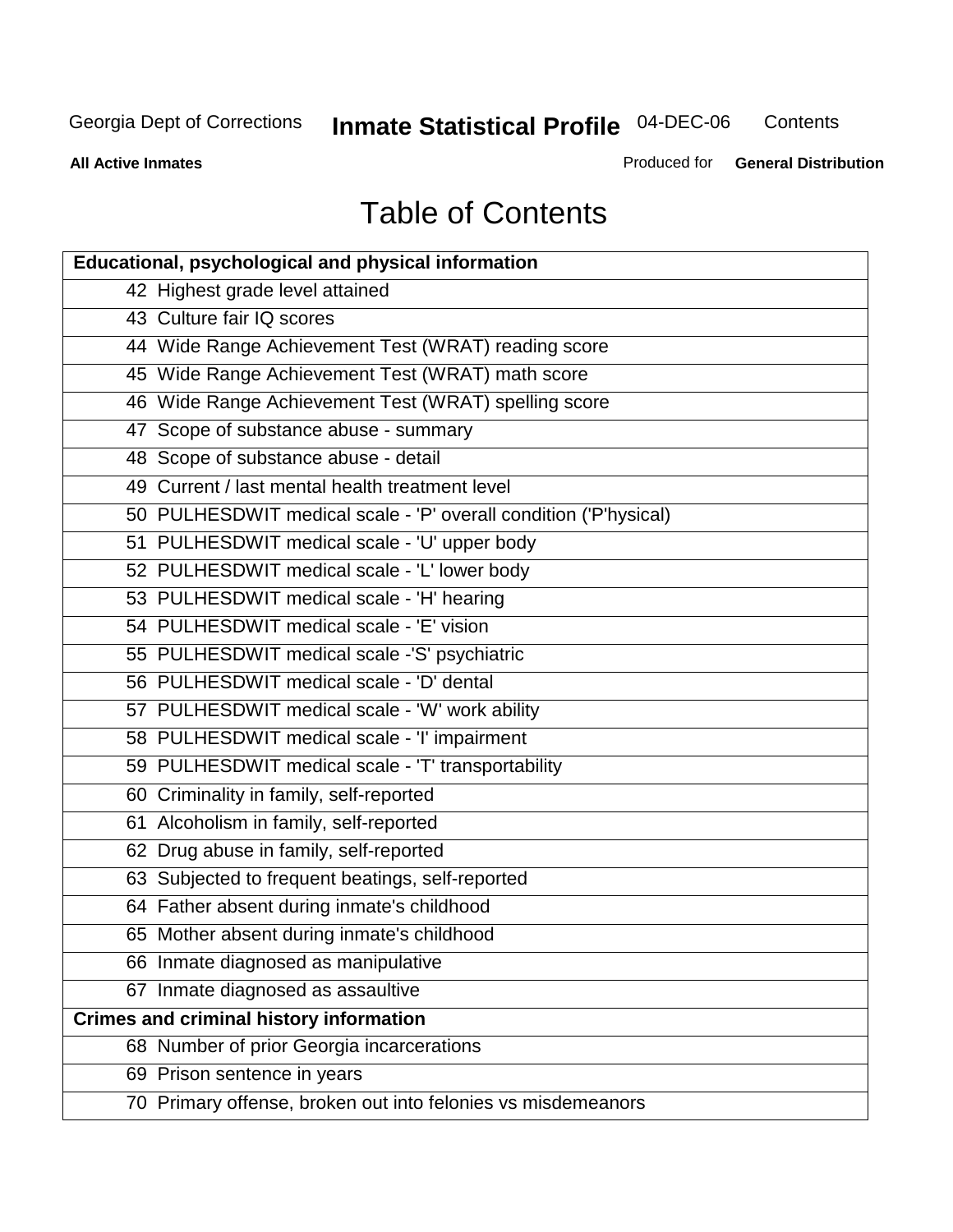**Contents** 

**All Active Inmates**

Produced for **General Distribution**

# Table of Contents

| <b>Crimes and criminal history information</b>                 |
|----------------------------------------------------------------|
| 71 Primary offense, broken out into six broad crime categories |
| 72 Primary offense, detailed offense code                      |
| 79 County of conviction of primary offense                     |
| 84 Circuit of conviction of primary offense                    |
| 86 Years served (jail + prison) in this incarceration          |
| <b>Medical information</b>                                     |
| 87 Results of most recent HIV test                             |
| 88 Results of most recent tuberculosis test                    |
| 89 Results of most recent syphilis test                        |
| 90 Results of most recent Hepatitis-C test                     |
| 91 Results of most recent pregnancy test                       |
| 92 Results of most recent diabetes test                        |
| 93 Results of most recent hypertension test                    |
| 94 Results of most recent asthma test                          |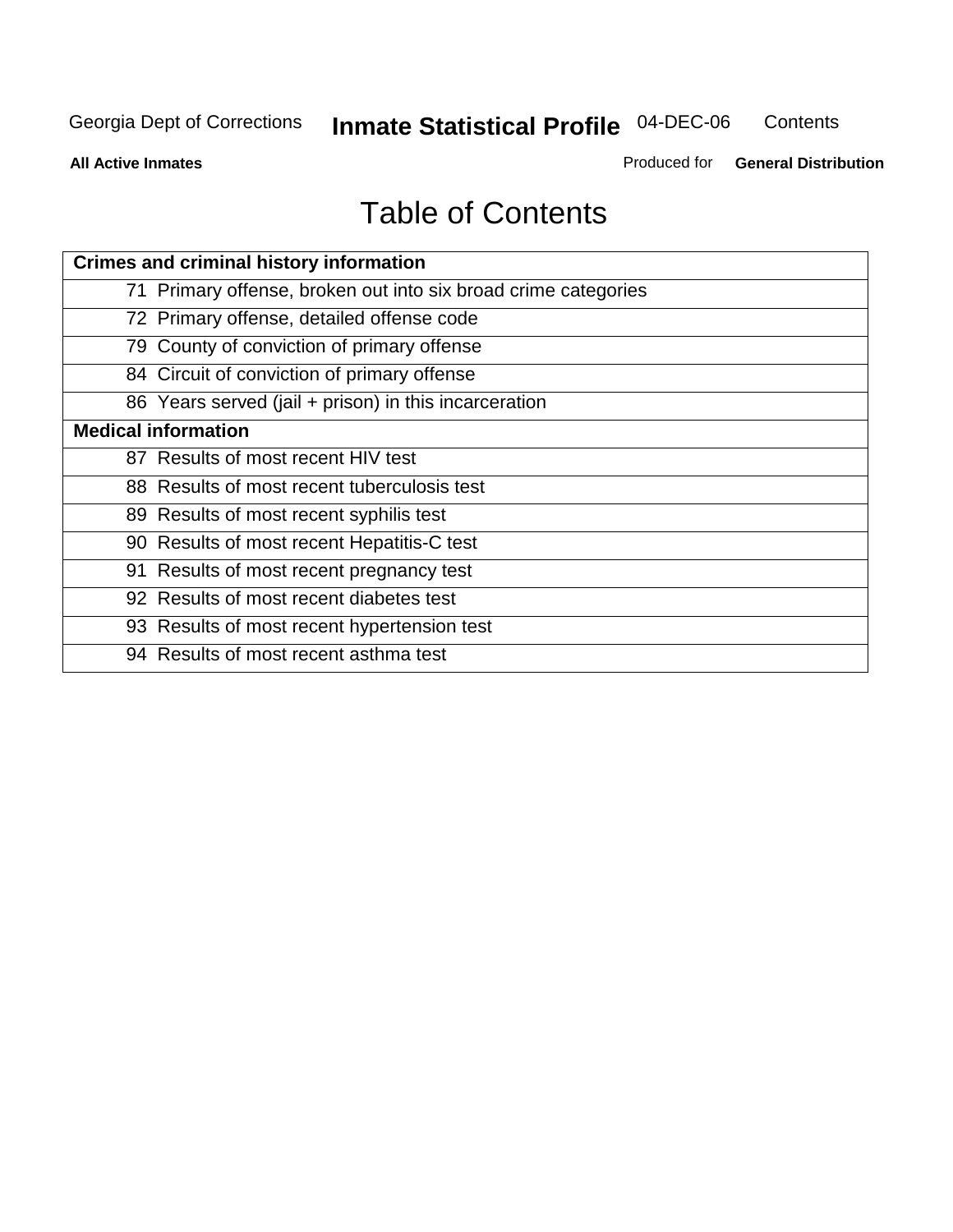#### **All Active Inmates**

#### Produced for **General Distribution**

#### Current age, broken out in ten-year age groups

|                       |              | <b>Male</b> |        |              | <b>Female</b> |       |              | <b>Total</b>  |
|-----------------------|--------------|-------------|--------|--------------|---------------|-------|--------------|---------------|
| <b>Current Age</b>    | <b>Count</b> | Col %       | Row %  | <b>Count</b> | Col %         | Row % | <b>Total</b> | Col %         |
| <b>Teens</b>          | 2,916        | 6.01%       | 95.76% | 129          | 3.67%         | 4.24% | 3,045        | 5.85%         |
| <b>Twenties</b>       | 15,518       | 31.99%      | 93.73% | 1,038        | 29.54%        | 6.27% |              | 16,556 31.83% |
| <b>Thirties</b>       | 13,943       | 28.74%      | 92.32% | 1,160        | 33.01%        | 7.68% |              | 15,103 29.03% |
| <b>Forties</b>        | 11,148       | 22.98%      | 92.37% | 921          | 26.21%        | 7.63% | 12,069       | 23.20%        |
| <b>Fifties</b>        | 3,975        | 8.19%       | 94.60% | 227          | 6.46%         | 5.40% | 4,202        | 8.08%         |
| <b>Sixties</b>        | 853          | 1.76%       | 96.38% | 32           | 0.91%         | 3.62% | 885          | 1.70%         |
| Seventy +             | 154          | 0.32%       | 95.65% |              | 0.20%         | 4.35% | 161          | 0.31%         |
| <b>Total Reported</b> | 48,507       | 100%        | 93.25% | 3,514        | 100%          | 6.75% | 52,021       | 100%          |

| <b>Not Reported</b> |        |       |        |
|---------------------|--------|-------|--------|
| <b>Total</b>        | 48,508 | 3,514 | 52,022 |

| <b>Mean</b><br>(average)       | 35.89     | 36.12   | 35.90 |
|--------------------------------|-----------|---------|-------|
| <b>Median (middle)</b>         | 25<br>JJ. | 36      | 35    |
| <b>Mode</b><br>(most frequent) | 26        | 21<br>w | 26    |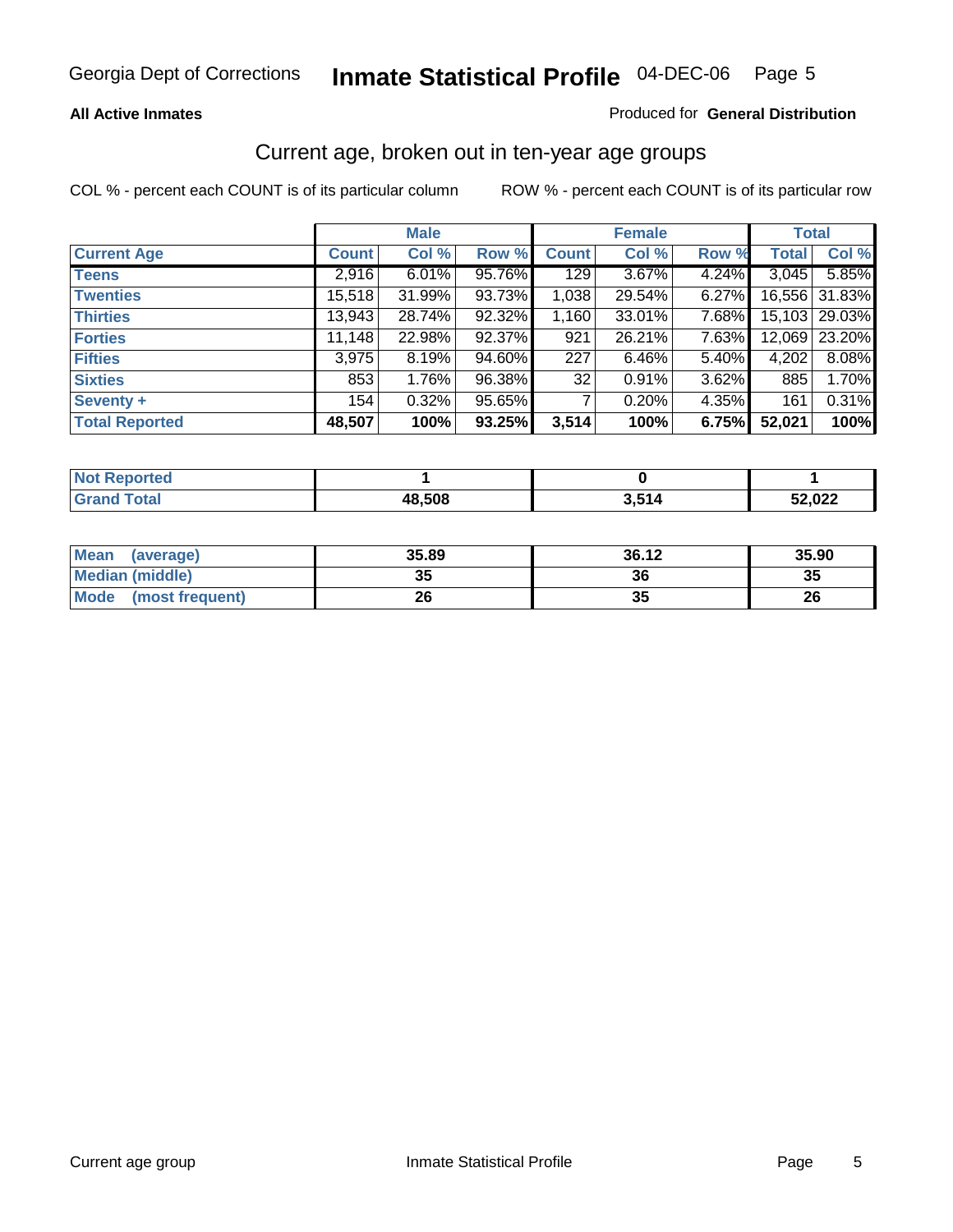**All Active Inmates**

#### Produced for **General Distribution**

### Race group

|                       |              | <b>Male</b> |                    |       | <b>Female</b> |          |        | <b>Total</b> |
|-----------------------|--------------|-------------|--------------------|-------|---------------|----------|--------|--------------|
| <b>Race Group</b>     | <b>Count</b> | Col %       | <b>Row % Count</b> |       | Col %         | Row %    | Total  | Col %        |
| <b>White</b>          | 17,960       | 37.20%      | 90.53%             | 1,878 | 53.66%        | $9.47\%$ | 19,838 | 38.31%       |
| <b>Black</b>          | 30,224       | 62.60%      | 94.93%             | 1,614 | 46.11%        | 5.07%    | 31,838 | 61.48%       |
| <b>Indian</b><br>3    | 58           | .12%        | 93.55%             | 4     | $.11\%$       | $6.45\%$ | 62     | .12%         |
| <b>Asian</b>          | 41           | .08%        | 91.11%             |       | $.11\%$       | $8.89\%$ | 45     | .09%         |
| <b>Total Reported</b> | 48,283       | 100%        | 93.24%             | 3,500 | 100%          | 6.76%    | 51,783 | 100%         |

| חרר   | 14          | <b>000</b> |
|-------|-------------|------------|
| ZZJ   |             | 2JJ        |
| 48508 | <b>1511</b> |            |

|  | $Mc$ | Black | White<br>$ -$ | 21904<br>DIACK |
|--|------|-------|---------------|----------------|
|--|------|-------|---------------|----------------|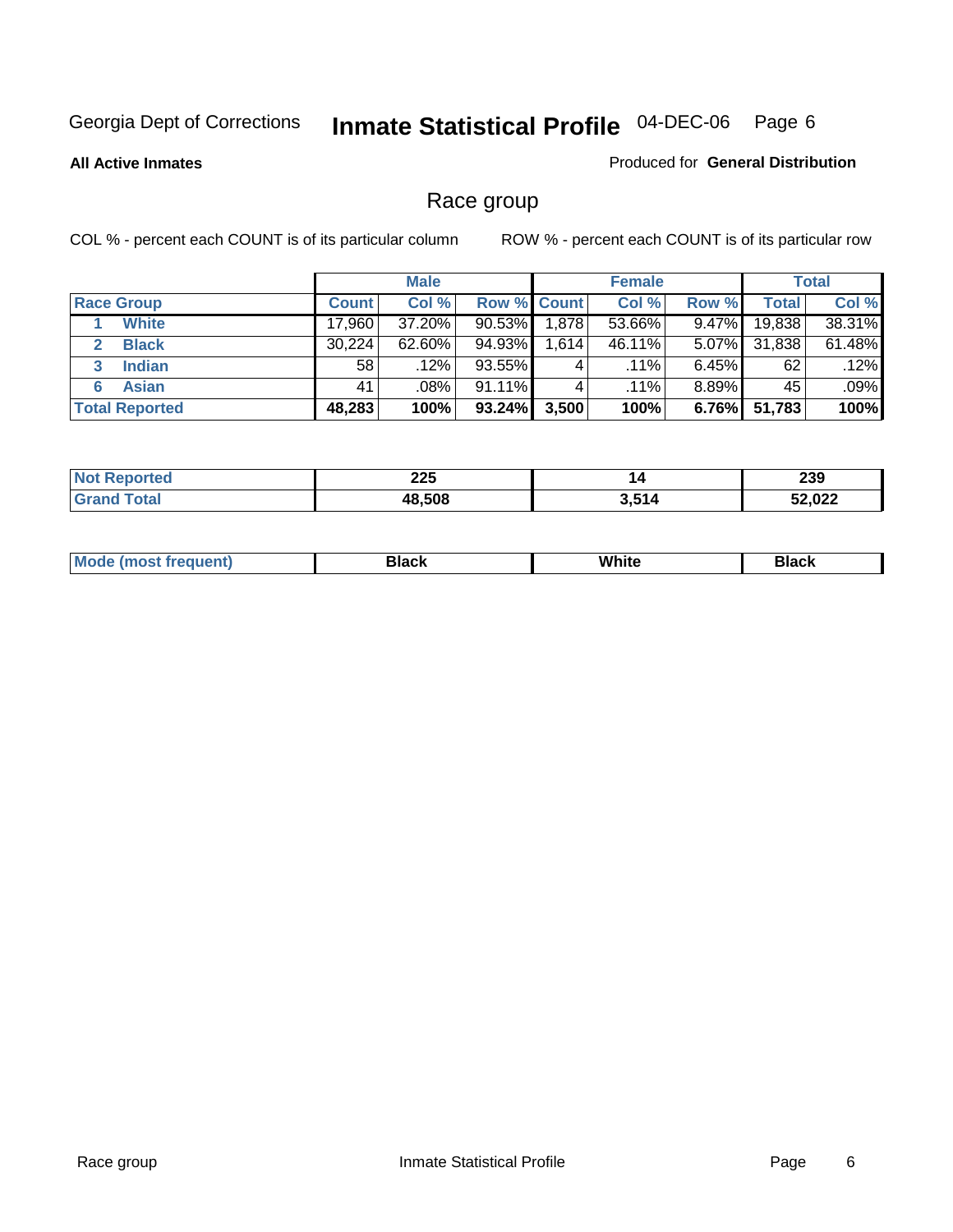**All Active Inmates**

Produced for **General Distribution**

#### Hispanic Origin

COL % - percent each COUNT is of its particular column ROW % - percent each COUNT is of its particular row

|                        |              | <b>Male</b> |                    |    | <b>Female</b> |          |        | <b>Total</b> |
|------------------------|--------------|-------------|--------------------|----|---------------|----------|--------|--------------|
| <b>Hispanic Origin</b> | <b>Count</b> | Col %       | <b>Row % Count</b> |    | Col %         | Row %    | Total  | Col %        |
| <b>Hispanic</b>        | :886,        | $3.89\%$    | 96.03%             | 78 | 2.22%         | $3.97\%$ | .964   | $3.78\%$     |
| <b>Non Hispanic</b>    | 46,622       | 96.11%      | 93.14% 3,436       |    | $97.78\%$     | $6.86\%$ | 50,058 | 96.22%       |
| <b>Total Reported</b>  | 48,508       | 100%        | $93.25\%$ 3,514    |    | 100%          | 6.75%    | 52,022 | 100%         |

**An inmate is counted as Hispanic if** 

**(a) he self-reported as Hispanic during the diagnostic process, or** 

**(b) his primary language is Spanish, or** 

**(c) he claimed birth or citizenship in Spain or a Latin American country, or** 

**(d) he had a common Spanish surname such as Lopez or Garcia**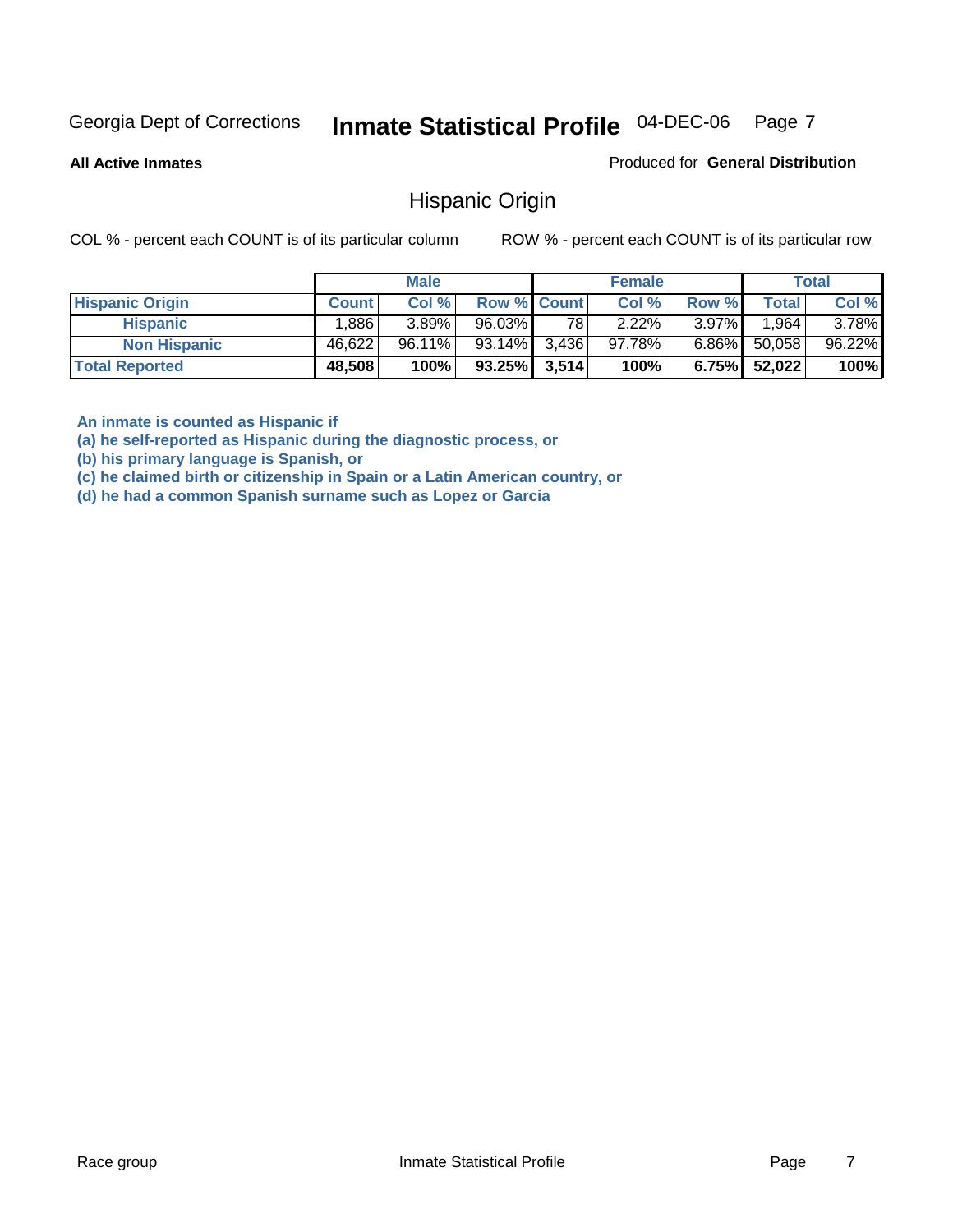**All Active Inmates**

#### Produced for **General Distribution**

### Marital status, self-reported at entry to prison

|                                | <b>Male</b>  |        |        | <b>Female</b> |        |        | <b>Total</b> |        |
|--------------------------------|--------------|--------|--------|---------------|--------|--------|--------------|--------|
| <b>Marital Status</b>          | <b>Count</b> | Col %  | Row %  | <b>Count</b>  | Col %  | Row %  | <b>Total</b> | Col %  |
| <b>Single</b>                  | 28,641       | 60.76% | 94.16% | 1,775         | 52.31% | 5.84%  | 30,416       | 60.19% |
| <b>Married</b><br>$\mathbf{2}$ | 5,959        | 12.64% | 92.23% | 502           | 14.80% | 7.77%  | 6,461        | 12.79% |
| <b>Separated</b><br>3          | 2,487        | 5.28%  | 86.84% | 377           | 11.11% | 13.16% | 2,864        | 5.67%  |
| <b>Divorced</b><br>4           | 5,882        | 12.48% | 92.56% | 473           | 13.94% | 7.44%  | 6,355        | 12.58% |
| <b>Widowed</b><br>5            | 568          | 1.20%  | 81.14% | 132           | 3.89%  | 18.86% | 700          | 1.39%  |
| <b>Common Law</b><br>6         | 3,600        | 7.64%  | 96.41% | 134           | 3.95%  | 3.59%  | 3,734        | 7.39%  |
| <b>Total Reported</b>          | 47,137       | 100%   | 93.29% | 3,393         | 100%   | 6.71%  | 50,530       | 100%   |

| 274<br>. ، در ۱ | $-24$<br>. | ,492   |
|-----------------|------------|--------|
| .508            | E4.        | 52,022 |

|  | Mode (most f<br>freauent) | `ınale |  | `inale |
|--|---------------------------|--------|--|--------|
|--|---------------------------|--------|--|--------|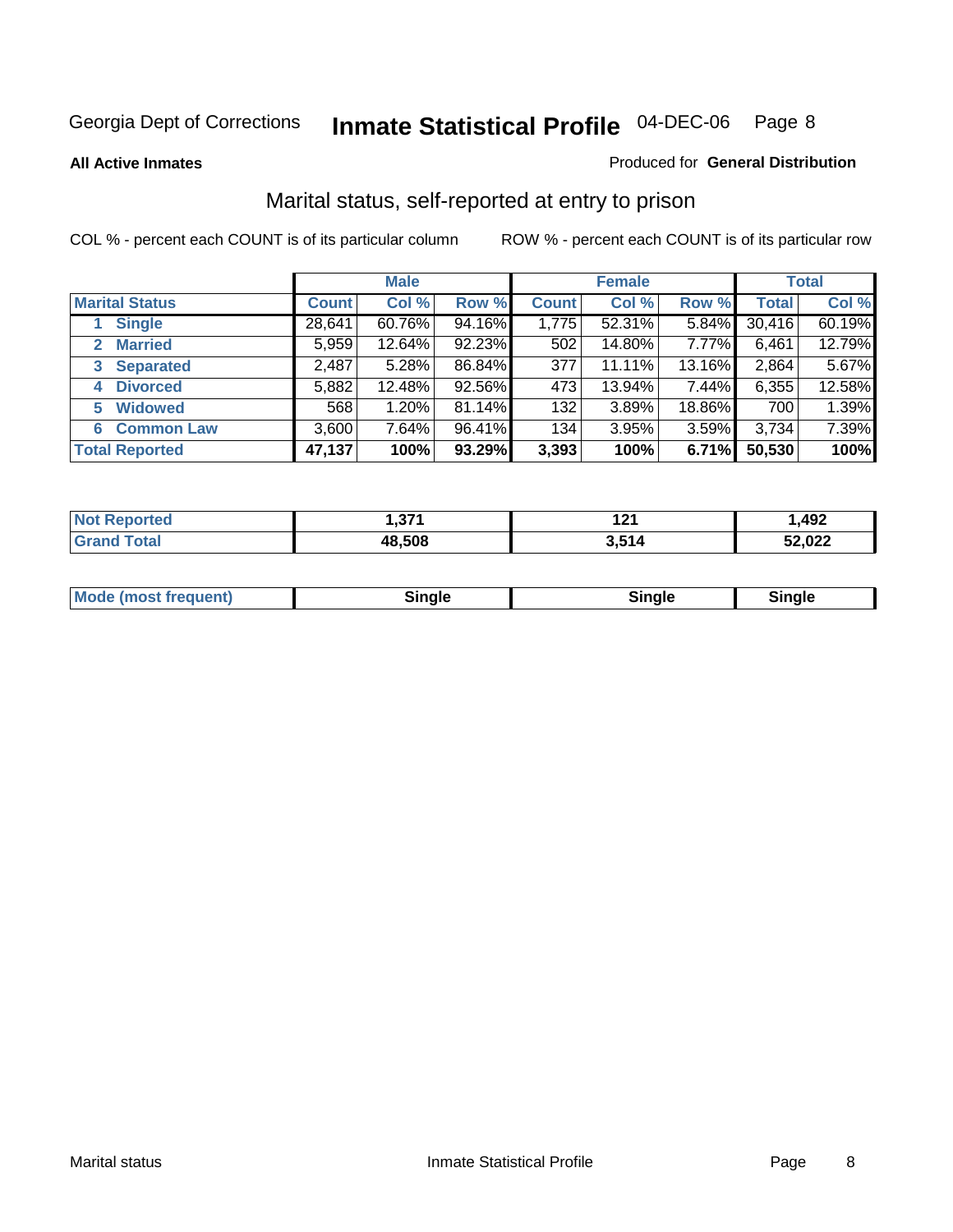#### **All Active Inmates**

#### Produced for **General Distribution**

### Number of children, self reported at entry to prison

|                           |              | <b>Male</b> |         |              | <b>Female</b> |          | <b>Total</b> |        |
|---------------------------|--------------|-------------|---------|--------------|---------------|----------|--------------|--------|
| <b>Number of Children</b> | <b>Count</b> | Col %       | Row %   | <b>Count</b> | Col %         | Row %    | <b>Total</b> | Col %  |
| $\bf{0}$                  | 19,273       | 40.35%      | 95.91%  | 822          | 23.55%        | 4.09%    | 20,095       | 39.20% |
|                           | 11,001       | 23.03%      | 94.69%  | 617          | 17.68%        | 5.31%    | 11,618       | 22.67% |
| $\overline{2}$            | 8,126        | 17.01%      | 90.41%  | 862          | 24.70%        | 9.59%    | 8,988        | 17.54% |
| 3                         | 4,849        | 10.15%      | 88.58%  | 625          | 17.91%        | 11.42%   | 5,474        | 10.68% |
| 4                         | 2,350        | 4.92%       | 88.81%  | 296          | 8.48%         | 11.19%   | 2,646        | 5.16%  |
| 5                         | 1,194        | 2.50%       | 88.58%  | 154          | 4.41%         | 11.42%   | 1,348        | 2.63%  |
| $6\phantom{a}$            | 503          | 1.05%       | 88.87%  | 63           | 1.81%         | 11.13%   | 566          | 1.10%  |
| 7                         | 242          | 0.51%       | 88.32%  | 32           | 0.92%         | 11.68%   | 274          | 0.53%  |
| 8                         | 109          | 0.23%       | 90.83%  | 11           | 0.32%         | 9.17%    | 120          | 0.23%  |
| 9                         | 46           | 0.10%       | 90.20%  | 5            | 0.14%         | $9.80\%$ | 51           | 0.10%  |
| 10                        | 22           | 0.05%       | 88.00%  | 3            | 0.09%         | 12.00%   | 25           | 0.05%  |
| Over 10                   | 52           | 0.11%       | 100.00% |              |               |          | 52           | 0.10%  |
| <b>Total Reported</b>     | 47,767       | 100%        | 93.19%  | 3,490        | 100%          | 6.81%    | 51,257       | 100%   |

| 741          | $\sim$ | 765    |
|--------------|--------|--------|
| <b>48508</b> | E4 A   | 52,022 |

| <b>Mean</b><br>(average) | ∣.34 | 1.99 | .39 |
|--------------------------|------|------|-----|
| <b>Median (middle)</b>   |      |      |     |
| Mode<br>(most frequent)  |      |      |     |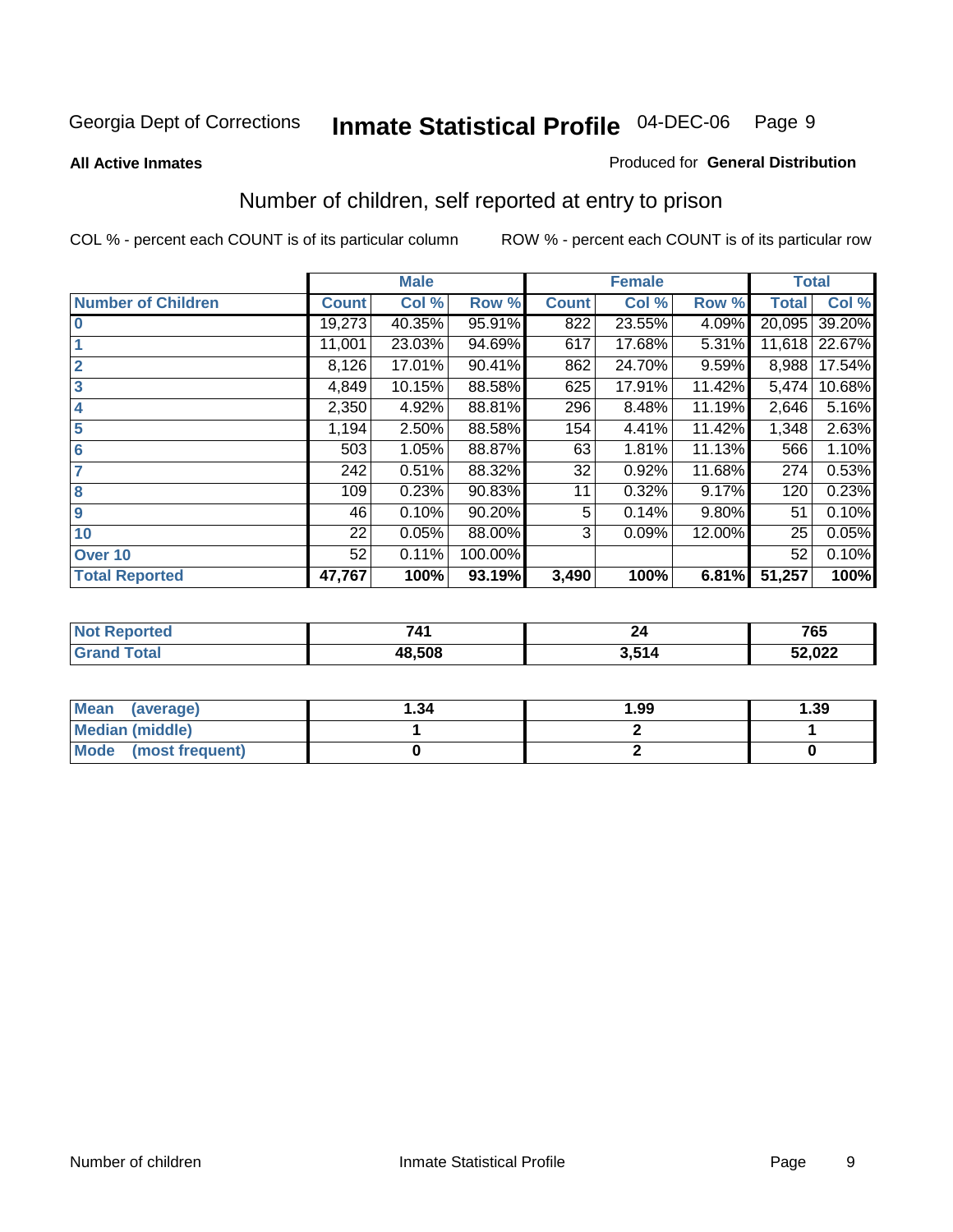#### **All Active Inmates**

#### Produced for **General Distribution**

### Religious affiliation, self-reported at entry to prison

|                  |                              |                  | <b>Male</b> |         | <b>Female</b>    |        | <b>Total</b> |              |        |
|------------------|------------------------------|------------------|-------------|---------|------------------|--------|--------------|--------------|--------|
|                  | <b>Religious Affiliation</b> | <b>Count</b>     | Col %       | Row %   | <b>Count</b>     | Col %  | Row %        | <b>Total</b> | Col %  |
| 1                | <b>Islam</b>                 | 1,440            | 3.47%       | 98.63%  | $\overline{20}$  | .60%   | 1.37%        | 1,460        | 3.25%  |
| $\overline{2}$   | <b>Catholic</b>              | 2,026            | 4.88%       | 93.24%  | 147              | 4.44%  | 6.76%        | 2,173        | 4.84%  |
| 3                | <b>Baptist</b>               | 20,668           | 49.73%      | 91.34%  | 1,960            | 59.14% | 8.66%        | 22,628       | 50.43% |
| 4                | <b>Methodist</b>             | 914              | 2.20%       | 88.74%  | 116              | 3.50%  | 11.26%       | 1,030        | 2.30%  |
| 5                | <b>EpiscopIn</b>             | 65               | .16%        | 84.42%  | 12               | .36%   | 15.58%       | 77           | .17%   |
| 6                | <b>Presbytrn</b>             | 113              | .27%        | 97.41%  | 3                | .09%   | 2.59%        | 116          | .26%   |
| 7                | <b>Chc Of God</b>            | 504              | 1.21%       | 89.20%  | 61               | 1.84%  | 10.80%       | 565          | 1.26%  |
| 8                | <b>Holiness</b>              | 1,534            | 3.69%       | 87.41%  | $\overline{221}$ | 6.67%  | 12.59%       | 1,755        | 3.91%  |
| $\boldsymbol{9}$ | <b>Jewish</b>                | 45               | .11%        | 95.74%  | 2                | .06%   | 4.26%        | 47           | .10%   |
| 10               | <b>Anglican</b>              | 8                | .02%        | 88.89%  | 1                | .03%   | 11.11%       | 9            | .02%   |
| 11               | <b>Grk Orthdx</b>            | 8                | .02%        | 100.00% |                  |        |              | 8            | .02%   |
| 12               | <b>Hindu</b>                 | 6                | .01%        | 100.00% |                  |        |              | 6            | .01%   |
| 13               | <b>Buddhist</b>              | 44               | .11%        | 95.65%  | $\overline{2}$   | .06%   | 4.35%        | 46           | .10%   |
| 14               | <b>Taoist</b>                | 4                | .01%        | 100.00% |                  |        |              | 4            | .01%   |
| 15               | <b>Shintoist</b>             | 9                | .02%        | 100.00% |                  |        |              | 9            | .02%   |
| 16               | <b>Seven D Ad</b>            | $\overline{131}$ | .32%        | 94.93%  | 7                | .21%   | 5.07%        | 138          | .31%   |
| 17               | <b>Jehovah Wt</b>            | 381              | .92%        | 92.25%  | $\overline{32}$  | .97%   | 7.75%        | 413          | .92%   |
| 18               | <b>Latr Day S</b>            | 49               | .12%        | 94.23%  | 3                | .09%   | 5.77%        | 52           | .12%   |
| 19               | Quaker                       |                  | .01%        | 100.00% |                  |        |              |              | .01%   |
| 20               | <b>Other Prot</b>            | 6,106            | 14.69%      | 90.96%  | 607              | 18.32% | 9.04%        | 6,713        | 14.96% |
| 96               | <b>None</b>                  | 7,501            | 18.05%      | 98.43%  | 120              | 3.62%  | 1.57%        | 7,621        | 16.98% |
|                  | <b>Total Reported</b>        | 41,557           | 100%        | 92.61%  | 3,314            | 100%   | 7.39%        | 44,871       | 100%   |

| Reported<br><b>NO1</b> | 6,951  | 200   | 7,151  |
|------------------------|--------|-------|--------|
| 'otal                  | 48,508 | 3,514 | 52,022 |

| <b>Mode</b><br>3aptist<br>3aptist<br>frequent)<br>Baptist<br><i><b>IMOST</b></i> |
|----------------------------------------------------------------------------------|
|----------------------------------------------------------------------------------|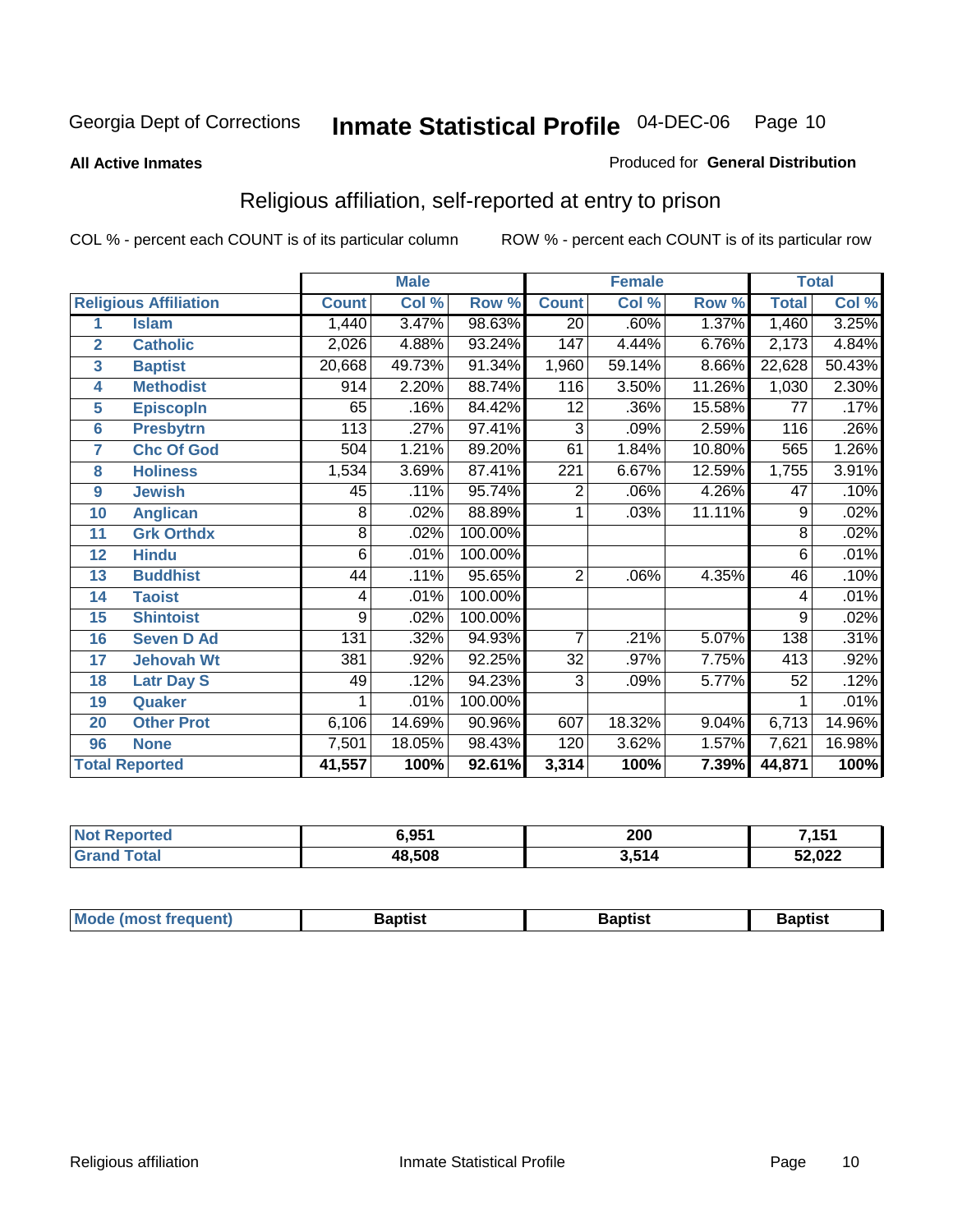#### **All Active Inmates**

#### Produced for **General Distribution**

### Home county, self-reported at entry to prison

|                 |                      |                  | <b>Male</b> |         |                  | <b>Female</b> |        | <b>Total</b>     |                            |
|-----------------|----------------------|------------------|-------------|---------|------------------|---------------|--------|------------------|----------------------------|
|                 | <b>Home County</b>   | <b>Count</b>     | Col %       | Row %   | <b>Count</b>     | Col %         | Row %  | <b>Total</b>     | $\overline{\text{Col }^9}$ |
| 1               | <b>Appling</b>       | 95               | .21%        | 94.06%  | 6                | .18%          | 5.94%  | 101              | .20%                       |
| $\overline{2}$  | <b>Atkinson</b>      | $\overline{34}$  | .07%        | 100.00% |                  |               |        | $\overline{34}$  | .07%                       |
| 3               | <b>Bacon</b>         | 60               | .13%        | 96.77%  | $\overline{2}$   | .06%          | 3.23%  | $\overline{62}$  | .13%                       |
| 4               | <b>Baker</b>         | $\overline{9}$   | .02%        | 90.00%  | $\overline{1}$   | .03%          | 10.00% | $\overline{10}$  | .02%                       |
| 5               | <b>Baldwin</b>       | 291              | .63%        | 95.41%  | $\overline{14}$  | .41%          | 4.59%  | $\overline{305}$ | .62%                       |
| $6\phantom{a}$  | <b>Banks</b>         | 48               | .10%        | 88.89%  | $\overline{6}$   | .18%          | 11.11% | $\overline{54}$  | .11%                       |
| $\overline{7}$  | <b>Barrow</b>        | $\overline{246}$ | .53%        | 94.25%  | $\overline{15}$  | .44%          | 5.75%  | $\overline{261}$ | .53%                       |
| 8               | <b>Bartow</b>        | 501              | 1.09%       | 88.05%  | 68               | 2.00%         | 11.95% | 569              | 1.15%                      |
| 9               | <b>Ben Hill</b>      | $\overline{206}$ | .45%        | 91.56%  | $\overline{19}$  | .56%          | 8.44%  | $\overline{225}$ | .45%                       |
| 10              | <b>Berrien</b>       | $\overline{68}$  | .15%        | 91.89%  | $\overline{6}$   | .18%          | 8.11%  | $\overline{74}$  | .15%                       |
| 11              | <b>Bibb</b>          | 1,146            | 2.48%       | 94.48%  | 67               | 1.97%         | 5.52%  | 1,213            | 2.45%                      |
| 12              | <b>Bleckley</b>      | $\overline{90}$  | .20%        | 89.11%  | $\overline{11}$  | .32%          | 10.89% | 101              | .20%                       |
| $\overline{13}$ | <b>Brantley</b>      | 49               | .11%        | 94.23%  | $\overline{3}$   | .09%          | 5.77%  | $\overline{52}$  | .10%                       |
| $\overline{14}$ | <b>Brooks</b>        | 64               | .14%        | 98.46%  | $\overline{1}$   | .03%          | 1.54%  | $\overline{65}$  | .13%                       |
| 15              | <b>Bryan</b>         | 101              | .22%        | 95.28%  | $\overline{5}$   | .15%          | 4.72%  | 106              | .21%                       |
| 16              | <b>Bulloch</b>       | $\overline{357}$ | .77%        | 92.73%  | $\overline{28}$  | .82%          | 7.27%  | 385              | .78%                       |
| $\overline{17}$ | <b>Burke</b>         | $\overline{177}$ | .38%        | 94.65%  | $\overline{10}$  | .29%          | 5.35%  | 187              | .38%                       |
| 18              | <b>Butts</b>         | $\overline{143}$ | .31%        | 95.33%  | $\overline{7}$   | .21%          | 4.67%  | 150              | .30%                       |
| 19              | <b>Calhoun</b>       | $\overline{40}$  | .09%        | 97.56%  | $\mathbf{1}$     | .03%          | 2.44%  | $\overline{41}$  | .08%                       |
| 20              | <b>Camden</b>        | 101              | .22%        | 95.28%  | $\overline{5}$   | .15%          | 4.72%  | 106              | .21%                       |
| 21              | <b>Candler</b>       | $\overline{78}$  | .17%        | 92.86%  | $\overline{6}$   | .18%          | 7.14%  | $\overline{84}$  | .17%                       |
| $\overline{22}$ | <b>Carroll</b>       | $\overline{504}$ | 1.09%       | 90.00%  | $\overline{56}$  | 1.65%         | 10.00% | 560              | 1.13%                      |
| 23              | <b>Catoosa</b>       | 187              | .41%        | 86.98%  | $\overline{28}$  | .82%          | 13.02% | $\overline{215}$ | .43%                       |
| 24              | <b>Charlton</b>      | $\overline{35}$  | .08%        | 97.22%  | $\mathbf{1}$     | .03%          | 2.78%  | $\overline{36}$  | .07%                       |
| 25              | <b>Chatham</b>       | 2,184            | 4.73%       | 94.71%  | $\overline{122}$ | 3.59%         | 5.29%  | 2,306            | 4.66%                      |
| 26              | <b>Chattahoochee</b> | $\overline{15}$  | .03%        | 93.75%  | 1                | .03%          | 6.25%  | $\overline{16}$  | .03%                       |
| 27              | <b>Chattooga</b>     | $\overline{202}$ | .44%        | 88.21%  | $\overline{27}$  | .80%          | 11.79% | 229              | .46%                       |
| 28              | <b>Cherokee</b>      | 416              | .90%        | 89.66%  | $\overline{48}$  | 1.41%         | 10.34% | 464              | .94%                       |
| 29              | <b>Clarke</b>        | 495              | 1.07%       | 92.70%  | $\overline{39}$  | 1.15%         | 7.30%  | $\overline{534}$ | 1.08%                      |
| 30              | <b>Clay</b>          | $\overline{19}$  | .04%        | 90.48%  | $\overline{2}$   | .06%          | 9.52%  | $\overline{21}$  | .04%                       |
| $\overline{31}$ | <b>Clayton</b>       | 1,313            | 2.85%       | 93.32%  | 94               | 2.77%         | 6.68%  | 1,407            | 2.84%                      |
| 32              | <b>Clinch</b>        | 39               | .08%        | 86.67%  | 6                | .18%          | 13.33% | 45               | .09%                       |
| 33              | <b>Cobb</b>          | 1,986            | 4.30%       | 91.10%  | 194              | 5.72%         | 8.90%  | 2,180            | 4.40%                      |
| 34              | <b>Coffee</b>        | $\overline{205}$ | .44%        | 89.13%  | $\overline{25}$  | .74%          | 10.87% | 230              | .46%                       |
| 35              | <b>Colquitt</b>      | 291              | .63%        | 96.04%  | $\overline{12}$  | .35%          | 3.96%  | $\overline{303}$ | .61%                       |
| 36              | <b>Columbia</b>      | 176              | .38%        | 91.19%  | $\overline{17}$  | .50%          | 8.81%  | 193              | .39%                       |
| 37              | <b>Cook</b>          | 111              | .24%        | 93.28%  | $\overline{8}$   | .24%          | 6.72%  | 119              | .24%                       |
| 38              | <b>Coweta</b>        | 429              | .93%        | 90.89%  | $\overline{43}$  | 1.27%         | 9.11%  | 472              | .95%                       |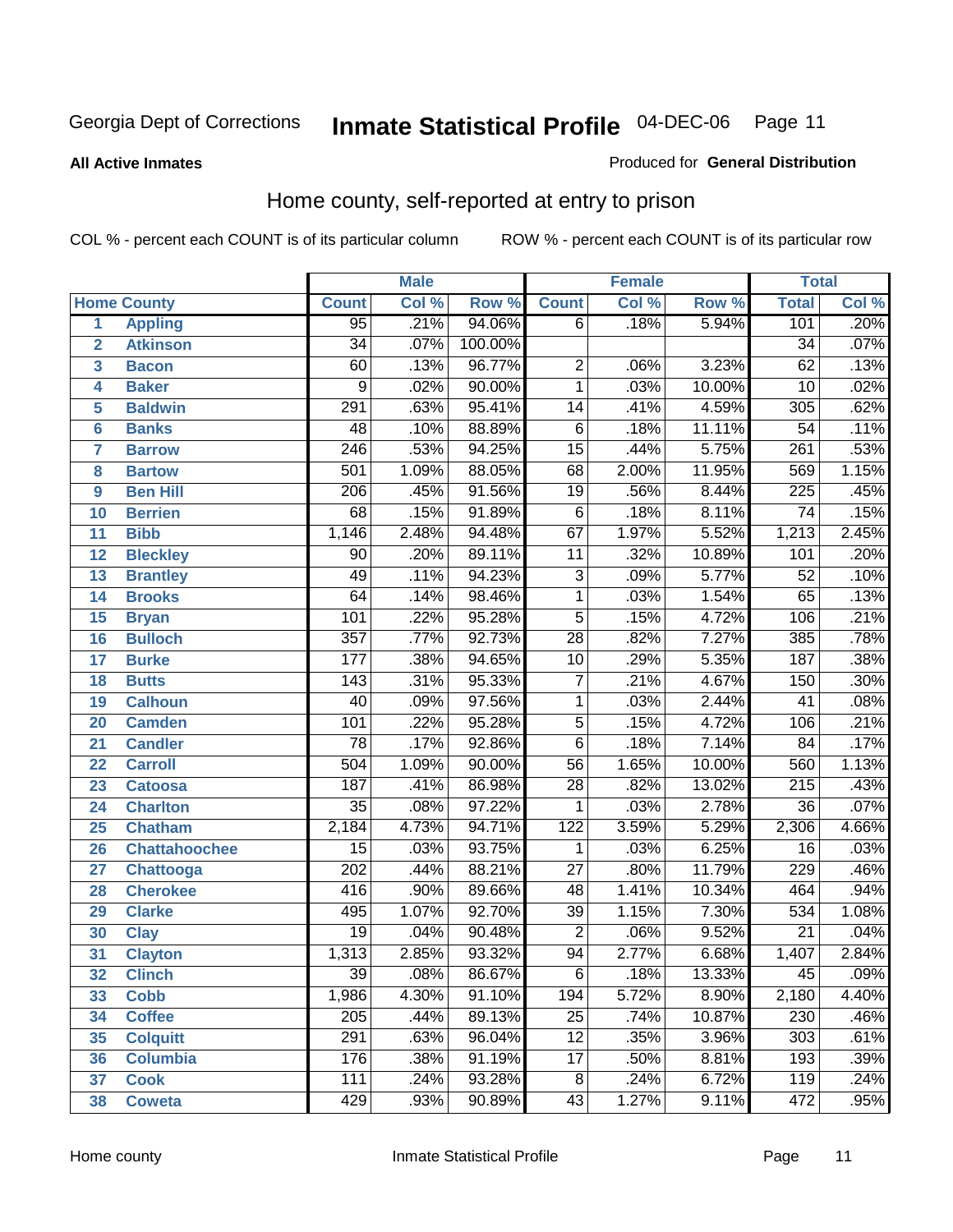**All Active Inmates**

#### Produced for **General Distribution**

### Home county, self-reported at entry to prison

|    |                    |                  | <b>Male</b> |         |                  | <b>Female</b> |        | <b>Total</b>     |         |
|----|--------------------|------------------|-------------|---------|------------------|---------------|--------|------------------|---------|
|    | <b>Home County</b> | <b>Count</b>     | Col %       | Row %   | <b>Count</b>     | Col %         | Row %  | <b>Total</b>     | Col %   |
| 39 | <b>Crawford</b>    | $\overline{26}$  | .06%        | 86.67%  | 4                | .12%          | 13.33% | $\overline{30}$  | .06%    |
| 40 | <b>Crisp</b>       | 229              | .50%        | 92.34%  | $\overline{19}$  | .56%          | 7.66%  | $\overline{248}$ | .50%    |
| 41 | <b>Dade</b>        | 69               | .15%        | 94.52%  | 4                | .12%          | 5.48%  | $\overline{73}$  | .15%    |
| 42 | <b>Dawson</b>      | $\overline{73}$  | .16%        | 92.41%  | $\overline{6}$   | .18%          | 7.59%  | 79               | .16%    |
| 43 | <b>Decatur</b>     | 234              | .51%        | 95.51%  | $\overline{11}$  | .32%          | 4.49%  | $\overline{245}$ | .49%    |
| 44 | <b>Dekalb</b>      | 2,527            | 5.48%       | 94.72%  | $\overline{141}$ | 4.15%         | 5.28%  | 2,668            | 5.39%   |
| 45 | <b>Dodge</b>       | 143              | .31%        | 95.33%  | $\overline{7}$   | .21%          | 4.67%  | 150              | .30%    |
| 46 | <b>Dooly</b>       | 79               | .17%        | 97.53%  | $\overline{2}$   | .06%          | 2.47%  | 81               | .16%    |
| 47 | <b>Dougherty</b>   | 943              | 2.04%       | 94.02%  | 60               | 1.77%         | 5.98%  | 1,003            | 2.03%   |
| 48 | <b>Douglas</b>     | 540              | 1.17%       | 90.60%  | $\overline{56}$  | 1.65%         | 9.40%  | 596              | 1.20%   |
| 49 | <b>Early</b>       | 66               | .14%        | 97.06%  | $\overline{2}$   | .06%          | 2.94%  | 68               | .14%    |
| 50 | <b>Echols</b>      | 6                | .01%        | 100.00% |                  |               |        | 6                | .01%    |
| 51 | <b>Effingham</b>   | 136              | .29%        | 88.31%  | $\overline{18}$  | .53%          | 11.69% | 154              | .31%    |
| 52 | <b>Elbert</b>      | $\overline{152}$ | .33%        | 93.25%  | $\overline{11}$  | .32%          | 6.75%  | 163              | .33%    |
| 53 | <b>Emanuel</b>     | 136              | .29%        | 93.79%  | $\overline{9}$   | .27%          | 6.21%  | $\overline{145}$ | .29%    |
| 54 | <b>Evans</b>       | $\overline{82}$  | .18%        | 97.62%  | $\overline{2}$   | .06%          | 2.38%  | 84               | .17%    |
| 55 | <b>Fannin</b>      | $\overline{98}$  | .21%        | 94.23%  | $\overline{6}$   | .18%          | 5.77%  | 104              | .21%    |
| 56 | <b>Fayette</b>     | 139              | .30%        | 92.67%  | $\overline{11}$  | .32%          | 7.33%  | 150              | .30%    |
| 57 | <b>Floyd</b>       | 676              | 1.47%       | 90.13%  | $\overline{74}$  | 2.18%         | 9.87%  | 750              | 1.51%   |
| 58 | <b>Forsyth</b>     | 187              | .41%        | 91.67%  | $\overline{17}$  | .50%          | 8.33%  | 204              | .41%    |
| 59 | <b>Franklin</b>    | 125              | .27%        | 91.24%  | $\overline{12}$  | .35%          | 8.76%  | 137              | .28%    |
| 60 | <b>Fulton</b>      | 5,704            | 12.36%      | 95.42%  | $\overline{274}$ | 8.07%         | 4.58%  | 5,978            | 12.07%  |
| 61 | Gilmer             | 110              | .24%        | 93.22%  | 8                | .24%          | 6.78%  | 118              | .24%    |
| 62 | <b>Glascock</b>    | 6                | .01%        | 100.00% |                  |               |        | 6                | .01%    |
| 63 | <b>Glynn</b>       | 398              | .86%        | 95.67%  | $\overline{18}$  | .53%          | 4.33%  | 416              | .84%    |
| 64 | <b>Gordon</b>      | 283              | .61%        | 88.44%  | $\overline{37}$  | 1.09%         | 11.56% | 320              | .65%    |
| 65 | <b>Grady</b>       | 170              | .37%        | 89.95%  | $\overline{19}$  | .56%          | 10.05% | 189              | .38%    |
| 66 | <b>Greene</b>      | 74               | .16%        | 91.36%  | 7                | .21%          | 8.64%  | 81               | .16%    |
| 67 | <b>Gwinnett</b>    | 1,312            | 2.84%       | 93.31%  | 94               | 2.77%         | 6.69%  | 1,406            | 2.84%   |
| 68 | <b>Habersham</b>   | $\overline{121}$ | .26%        | 92.37%  | $\overline{10}$  | .29%          | 7.63%  | $\overline{131}$ | .26%    |
| 69 | <b>Hall</b>        | 657              | 1.42%       | 91.63%  | 60               | 1.77%         | 8.37%  | 717              | 1.45%   |
| 70 | <b>Hancock</b>     | 67               | .15%        | 98.53%  | 1                | .03%          | 1.47%  | 68               | $.14\%$ |
| 71 | <b>Haralson</b>    | 108              | .23%        | 90.00%  | $\overline{12}$  | .35%          | 10.00% | 120              | .24%    |
| 72 | <b>Harris</b>      | 75               | .16%        | 92.59%  | 6                | .18%          | 7.41%  | 81               | .16%    |
| 73 | <b>Hart</b>        | $\overline{87}$  | .19%        | 92.55%  | 7                | .21%          | 7.45%  | 94               | .19%    |
| 74 | <b>Heard</b>       | 57               | .12%        | 93.44%  | 4                | .12%          | 6.56%  | 61               | .12%    |
| 75 | <b>Henry</b>       | 464              | 1.01%       | 90.45%  | 49               | 1.44%         | 9.55%  | 513              | 1.04%   |
| 76 | <b>Houston</b>     | $\overline{517}$ | 1.12%       | 93.15%  | $\overline{38}$  | 1.12%         | 6.85%  | 555              | 1.12%   |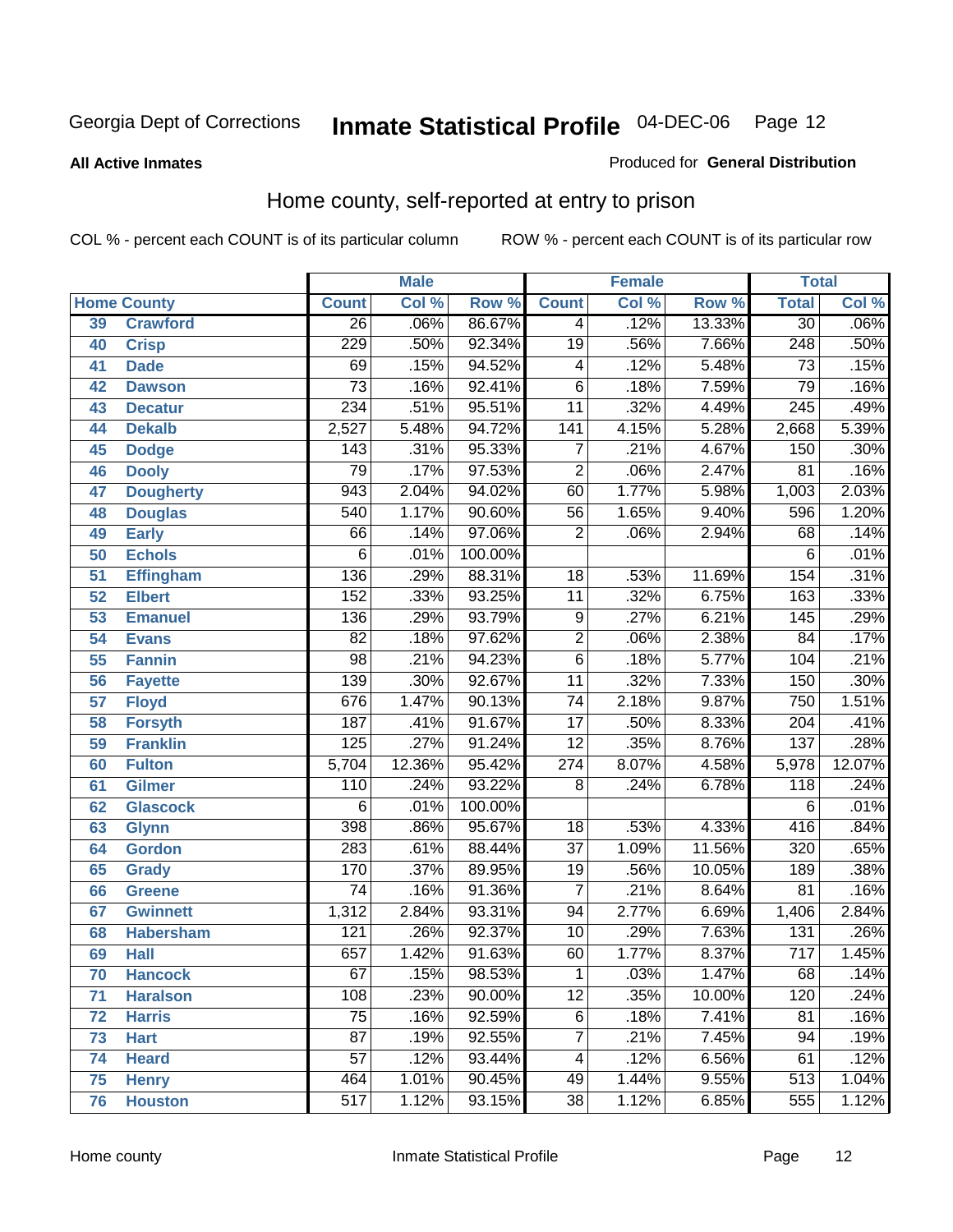Produced for **General Distribution**

#### **All Active Inmates**

### Home county, self-reported at entry to prison

|     |                    |                  | <b>Male</b> |         |                 | <b>Female</b> |        | <b>Total</b>     |       |
|-----|--------------------|------------------|-------------|---------|-----------------|---------------|--------|------------------|-------|
|     | <b>Home County</b> | <b>Count</b>     | Col %       | Row %   | <b>Count</b>    | Col %         | Row %  | <b>Total</b>     | Col % |
| 77  | <b>Irwin</b>       | $\overline{73}$  | .16%        | 98.65%  | 1               | .03%          | 1.35%  | $\overline{74}$  | .15%  |
| 78  | <b>Jackson</b>     | 194              | .42%        | 92.38%  | $\overline{16}$ | .47%          | 7.62%  | $\overline{210}$ | .42%  |
| 79  | <b>Jasper</b>      | 61               | .13%        | 96.83%  | $\overline{2}$  | .06%          | 3.17%  | 63               | .13%  |
| 80  | <b>Jeff Davis</b>  | 66               | .14%        | 97.06%  | $\overline{2}$  | .06%          | 2.94%  | 68               | .14%  |
| 81  | <b>Jefferson</b>   | 102              | .22%        | 96.23%  | $\overline{4}$  | .12%          | 3.77%  | 106              | .21%  |
| 82  | <b>Jenkins</b>     | 63               | .14%        | 95.45%  | $\overline{3}$  | .09%          | 4.55%  | 66               | .13%  |
| 83  | <b>Johnson</b>     | $\overline{51}$  | .11%        | 92.73%  | $\overline{4}$  | .12%          | 7.27%  | $\overline{55}$  | .11%  |
| 84  | <b>Jones</b>       | 67               | .15%        | 90.54%  | $\overline{7}$  | .21%          | 9.46%  | 74               | .15%  |
| 85  | <b>Lamar</b>       | $\overline{77}$  | .17%        | 93.90%  | $\overline{5}$  | .15%          | 6.10%  | $\overline{82}$  | .17%  |
| 86  | Lanier             | $\overline{35}$  | .08%        | 83.33%  | 7               | .21%          | 16.67% | 42               | .08%  |
| 87  | <b>Laurens</b>     | $\overline{267}$ | .58%        | 93.68%  | $\overline{18}$ | .53%          | 6.32%  | 285              | .58%  |
| 88  | Lee                | $\overline{55}$  | .12%        | 98.21%  | 1               | .03%          | 1.79%  | 56               | .11%  |
| 89  | <b>Liberty</b>     | 232              | .50%        | 93.93%  | $\overline{15}$ | .44%          | 6.07%  | $\overline{247}$ | .50%  |
| 90  | <b>Lincoln</b>     | $\overline{37}$  | .08%        | 100.00% |                 |               |        | $\overline{37}$  | .07%  |
| 91  | Long               | $\overline{36}$  | .08%        | 92.31%  | $\overline{3}$  | .09%          | 7.69%  | $\overline{39}$  | .08%  |
| 92  | <b>Lowndes</b>     | 493              | 1.07%       | 95.17%  | $\overline{25}$ | .74%          | 4.83%  | 518              | 1.05% |
| 93  | <b>Lumpkin</b>     | $\overline{80}$  | .17%        | 90.91%  | $\overline{8}$  | .24%          | 9.09%  | $\overline{88}$  | .18%  |
| 94  | <b>Macon</b>       | 85               | .18%        | 96.59%  | $\overline{3}$  | .09%          | 3.41%  | $\overline{88}$  | .18%  |
| 95  | <b>Madison</b>     | $\overline{132}$ | .29%        | 92.31%  | $\overline{11}$ | .32%          | 7.69%  | 143              | .29%  |
| 96  | <b>Marion</b>      | 40               | .09%        | 97.56%  | 1               | .03%          | 2.44%  | 41               | .08%  |
| 97  | <b>Mcduffie</b>    | $\overline{171}$ | .37%        | 96.07%  | $\overline{7}$  | .21%          | 3.93%  | 178              | .36%  |
| 98  | <b>Mcintosh</b>    | $\overline{55}$  | .12%        | 91.67%  | $\overline{5}$  | .15%          | 8.33%  | 60               | .12%  |
| 99  | <b>Meriwether</b>  | 194              | .42%        | 93.27%  | $\overline{14}$ | .41%          | 6.73%  | 208              | .42%  |
| 100 | <b>Miller</b>      | $\overline{32}$  | .07%        | 96.97%  | 1               | .03%          | 3.03%  | $\overline{33}$  | .07%  |
| 101 | <b>Mitchell</b>    | 178              | .39%        | 92.23%  | $\overline{15}$ | .44%          | 7.77%  | 193              | .39%  |
| 102 | <b>Monroe</b>      | $\overline{135}$ | .29%        | 89.40%  | $\overline{16}$ | .47%          | 10.60% | 151              | .30%  |
| 103 | <b>Montgomery</b>  | $\overline{45}$  | .10%        | 95.74%  | $\overline{2}$  | .06%          | 4.26%  | $\overline{47}$  | .09%  |
| 104 | <b>Morgan</b>      | $\overline{74}$  | .16%        | 90.24%  | $\overline{8}$  | .24%          | 9.76%  | 82               | .17%  |
| 105 | <b>Murray</b>      | $\overline{215}$ | .47%        | 91.88%  | $\overline{19}$ | .56%          | 8.12%  | 234              | .47%  |
| 106 | <b>Muscogee</b>    | 1,428            | 3.10%       | 93.03%  | 107             | 3.15%         | 6.97%  | 1,535            | 3.10% |
| 107 | <b>Newton</b>      | 446              | .97%        | 91.77%  | 40              | 1.18%         | 8.23%  | 486              | .98%  |
| 108 | <b>Oconee</b>      | 53               | .11%        | 91.38%  | 5               | .15%          | 8.62%  | 58               | .12%  |
| 109 | <b>Oglethorpe</b>  | $\overline{52}$  | .11%        | 92.86%  | 4               | .12%          | 7.14%  | $\overline{56}$  | .11%  |
| 110 | <b>Paulding</b>    | 238              | .52%        | 91.19%  | $\overline{23}$ | .68%          | 8.81%  | 261              | .53%  |
| 111 | <b>Peach</b>       | 109              | .24%        | 95.61%  | $\overline{5}$  | .15%          | 4.39%  | 114              | .23%  |
| 112 | <b>Pickens</b>     | 94               | .20%        | 92.16%  | $\overline{8}$  | .24%          | 7.84%  | 102              | .21%  |
| 113 | <b>Pierce</b>      | $\overline{51}$  | .11%        | 92.73%  | $\overline{4}$  | .12%          | 7.27%  | 55               | .11%  |
| 114 | <b>Pike</b>        | 56               | .12%        | 91.80%  | $\overline{5}$  | .15%          | 8.20%  | 61               | .12%  |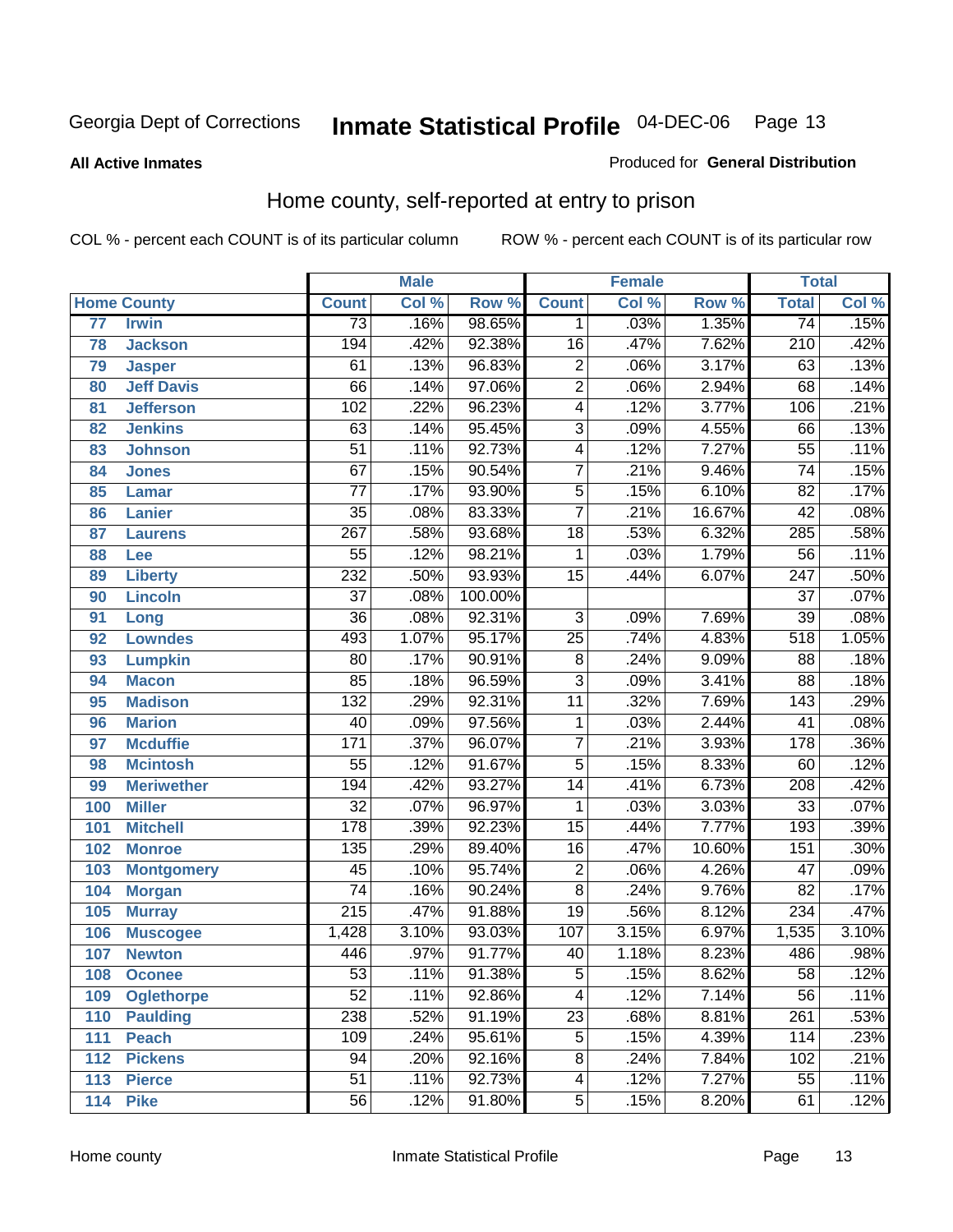#### **All Active Inmates**

#### Produced for **General Distribution**

### Home county, self-reported at entry to prison

|     |                    |                  | <b>Male</b> |         |                 | <b>Female</b> |          | <b>Total</b>     |                            |
|-----|--------------------|------------------|-------------|---------|-----------------|---------------|----------|------------------|----------------------------|
|     | <b>Home County</b> | <b>Count</b>     | Col %       | Row %   | <b>Count</b>    | Col %         | Row %    | <b>Total</b>     | $\overline{\text{Col }\%}$ |
| 115 | <b>Polk</b>        | 197              | .43%        | 93.81%  | $\overline{13}$ | .38%          | 6.19%    | 210              | .42%                       |
| 116 | <b>Pulaski</b>     | $\overline{82}$  | .18%        | 86.32%  | $\overline{13}$ | .38%          | 13.68%   | $\overline{95}$  | .19%                       |
| 117 | <b>Putnam</b>      | 112              | .24%        | 95.73%  | 5               | .15%          | 4.27%    | 117              | .24%                       |
| 118 | Quitman            | $\overline{9}$   | .02%        | 90.00%  | $\mathbf{1}$    | .03%          | 10.00%   | 10               | .02%                       |
| 119 | <b>Rabun</b>       | 64               | .14%        | 91.43%  | 6               | .18%          | 8.57%    | $\overline{70}$  | .14%                       |
| 120 | <b>Randolph</b>    | $\overline{53}$  | .11%        | 100.00% |                 |               |          | $\overline{53}$  | .11%                       |
| 121 | <b>Richmond</b>    | 1,771            | 3.84%       | 94.35%  | 106             | 3.12%         | 5.65%    | 1,877            | 3.79%                      |
| 122 | <b>Rockdale</b>    | 278              | .60%        | 90.26%  | 30              | .88%          | 9.74%    | 308              | .62%                       |
| 123 | <b>Schley</b>      | $\overline{17}$  | .04%        | 100.00% |                 |               |          | 17               | .03%                       |
| 124 | <b>Screven</b>     | $\overline{116}$ | .25%        | 95.08%  | 6               | .18%          | 4.92%    | $\overline{122}$ | .25%                       |
| 125 | <b>Seminole</b>    | 57               | .12%        | 90.48%  | 6               | .18%          | 9.52%    | 63               | .13%                       |
| 126 | <b>Spalding</b>    | 526              | 1.14%       | 91.16%  | $\overline{51}$ | 1.50%         | 8.84%    | 577              | 1.16%                      |
| 127 | <b>Stephens</b>    | 176              | .38%        | 92.15%  | $\overline{15}$ | .44%          | 7.85%    | 191              | .39%                       |
| 128 | <b>Stewart</b>     | $\overline{35}$  | .08%        | 100.00% |                 |               |          | $\overline{35}$  | .07%                       |
| 129 | <b>Sumter</b>      | $\overline{219}$ | .47%        | 92.80%  | $\overline{17}$ | .50%          | 7.20%    | 236              | .48%                       |
| 130 | <b>Talbot</b>      | $\overline{51}$  | .11%        | 92.73%  | 4               | .12%          | 7.27%    | 55               | .11%                       |
| 131 | <b>Taliaferro</b>  | $\overline{5}$   | .01%        | 100.00% |                 |               |          | 5                | .01%                       |
| 132 | <b>Tattnall</b>    | $\overline{145}$ | .31%        | 92.36%  | $\overline{12}$ | .35%          | 7.64%    | 157              | .32%                       |
| 133 | <b>Taylor</b>      | 74               | .16%        | 96.10%  | $\overline{3}$  | .09%          | 3.90%    | 77               | .16%                       |
| 134 | <b>Telfair</b>     | $\overline{128}$ | .28%        | 91.43%  | $\overline{12}$ | .35%          | 8.57%    | 140              | .28%                       |
| 135 | <b>Terrell</b>     | $\overline{72}$  | .16%        | 94.74%  | 4               | .12%          | 5.26%    | $\overline{76}$  | .15%                       |
| 136 | <b>Thomas</b>      | 289              | .63%        | 96.01%  | $\overline{12}$ | .35%          | 3.99%    | 301              | .61%                       |
| 137 | <b>Tift</b>        | 285              | .62%        | 95.96%  | $\overline{12}$ | .35%          | 4.04%    | 297              | .60%                       |
| 138 | <b>Toombs</b>      | 220              | .48%        | 93.62%  | $\overline{15}$ | .44%          | 6.38%    | 235              | .47%                       |
| 139 | <b>Towns</b>       | $\overline{19}$  | .04%        | 95.00%  | 1               | .03%          | 5.00%    | 20               | .04%                       |
| 140 | <b>Treutlen</b>    | $\overline{51}$  | .11%        | 96.23%  | $\overline{2}$  | .06%          | 3.77%    | $\overline{53}$  | .11%                       |
| 141 | <b>Troup</b>       | $\overline{572}$ | 1.24%       | 91.08%  | $\overline{56}$ | 1.65%         | 8.92%    | 628              | 1.27%                      |
| 142 | <b>Turner</b>      | $\overline{75}$  | .16%        | 94.94%  | 4               | .12%          | 5.06%    | 79               | .16%                       |
| 143 | <b>Twiggs</b>      | 48               | .10%        | 97.96%  | 1               | .03%          | 2.04%    | 49               | .10%                       |
| 144 | <b>Union</b>       | $\overline{54}$  | .12%        | 93.10%  | 4               | .12%          | 6.90%    | $\overline{58}$  | .12%                       |
| 145 | <b>Upson</b>       | $\overline{217}$ | .47%        | 94.35%  | 13              | .38%          | 5.65%    | 230              | .46%                       |
| 146 | <b>Walker</b>      | $\overline{301}$ | .65%        | 92.33%  | $\overline{25}$ | .74%          | 7.67%    | $\overline{326}$ | .66%                       |
| 147 | <b>Walton</b>      | 272              | .59%        | 93.15%  | $\overline{20}$ | .59%          | 6.85%    | 292              | .59%                       |
| 148 | <b>Ware</b>        | $\overline{277}$ | .60%        | 92.95%  | $\overline{21}$ | .62%          | 7.05%    | 298              | .60%                       |
| 149 | <b>Warren</b>      | 48               | .10%        | 94.12%  | 3               | .09%          | 5.88%    | 51               | .10%                       |
| 150 | <b>Washington</b>  | $\overline{121}$ | .26%        | 92.37%  | $\overline{10}$ | .29%          | 7.63%    | 131              | .26%                       |
| 151 | <b>Wayne</b>       | 159              | .34%        | 90.34%  | $\overline{17}$ | .50%          | $9.66\%$ | 176              | .36%                       |
| 152 | <b>Webster</b>     | $\overline{9}$   | .02%        | 90.00%  | 1               | .03%          | 10.00%   | 10               | .02%                       |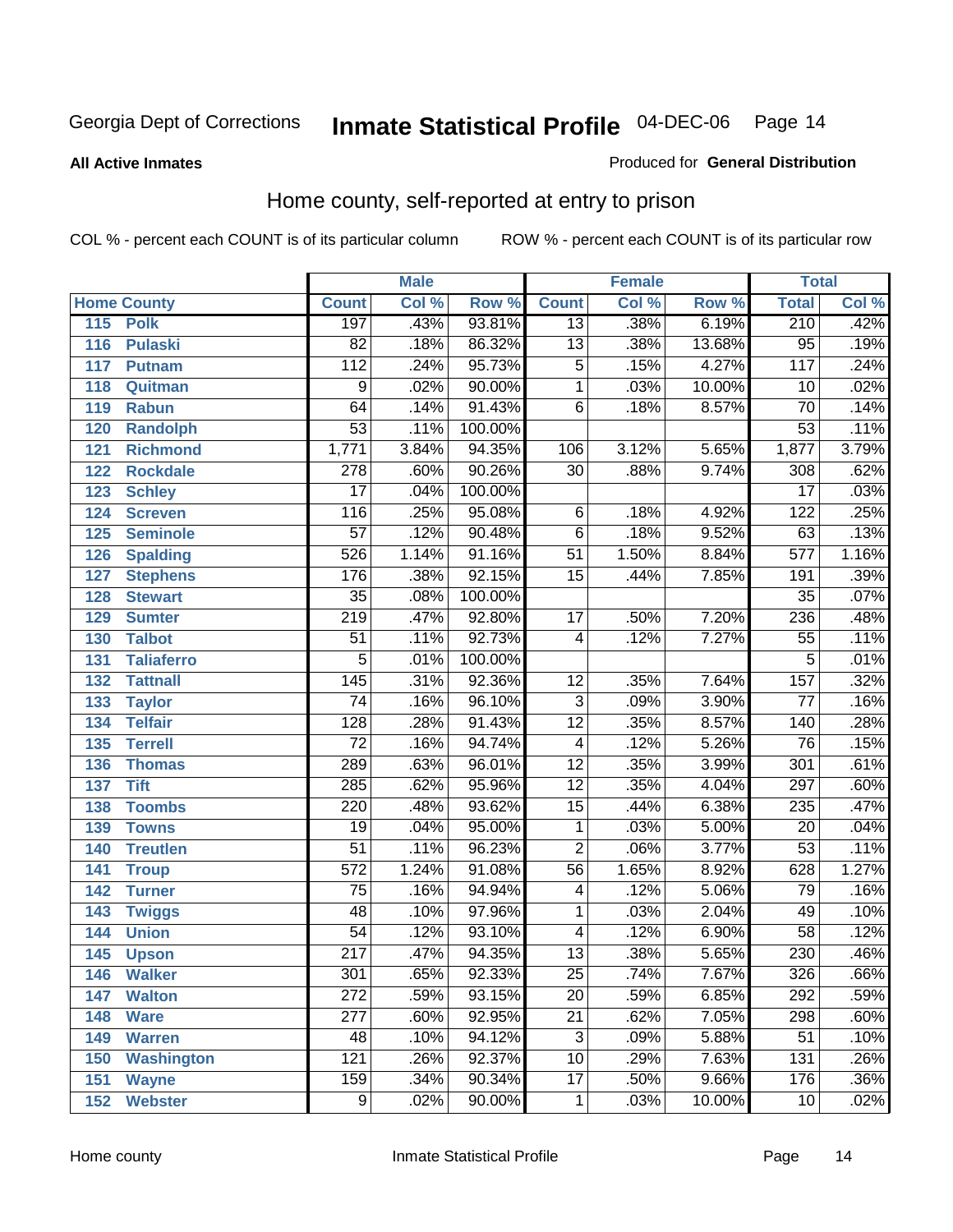**All Active Inmates**

#### Produced for **General Distribution**

### Home county, self-reported at entry to prison

|     |                      |              | <b>Male</b> |        |              | <b>Female</b> |        | <b>Total</b> |       |
|-----|----------------------|--------------|-------------|--------|--------------|---------------|--------|--------------|-------|
|     | <b>Home County</b>   | <b>Count</b> | Col %       | Row %  | <b>Count</b> | Col %         | Row %  | <b>Total</b> | Col % |
| 153 | <b>Wheeler</b>       | 19           | .04%        | 90.48% | 2            | .06%          | 9.52%  | 21           | .04%  |
| 154 | <b>White</b>         | 68           | .15%        | 87.18% | 10           | .29%          | 12.82% | 78           | .16%  |
| 155 | <b>Whitfield</b>     | 646          | 1.40%       | 90.99% | 64           | 1.89%         | 9.01%  | 710          | 1.43% |
| 156 | <b>Wilcox</b>        | 60           | .13%        | 95.24% | 3            | $.09\%$       | 4.76%  | 63           | .13%  |
| 157 | <b>Wilkes</b>        | 67           | .15%        | 94.37% | 4            | .12%          | 5.63%  | 71           | .14%  |
| 158 | <b>Wilkinson</b>     | 69           | .15%        | 90.79% | 7            | .21%          | 9.21%  | 76           | .15%  |
| 159 | <b>Worth</b>         | 112          | .24%        | 92.56% | 9            | .27%          | 7.44%  | 121          | .24%  |
| 160 | <b>Unknown</b>       | 2,630        | 5.70%       | 91.96% | 230          | 6.78%         | 8.04%  | 2,860        | 5.77% |
|     | <b>Total Rported</b> | 46,134       | 100%        | 93.15% | 3,394        | 100%          | 6.85%  | 49,528       | 100%  |

| oorted      | 271    | חה ו | 2,494  |
|-------------|--------|------|--------|
| NO.         | 4,JT   | 14 V |        |
| <b>otal</b> | 48.508 | 511  | 52,022 |

| <b>Mode</b> | ---<br>.tor | <b>ulton</b> | . |
|-------------|-------------|--------------|---|
|             |             |              |   |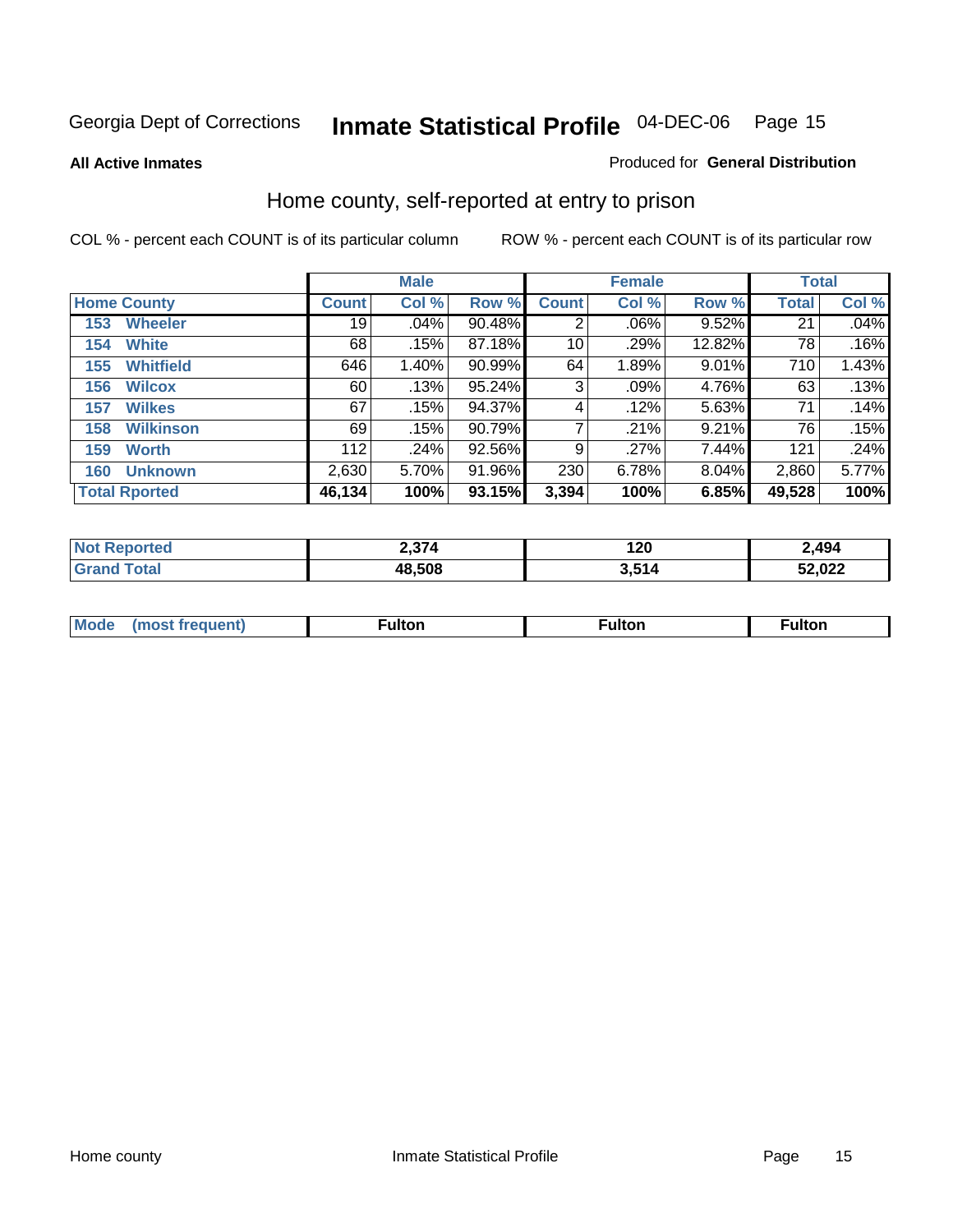**All Active Inmates**

#### Produced for **General Distribution**

### Environment to age 16, self-reported at entry to prison

|                                      |              | <b>Male</b> |        |              | <b>Female</b> |          |              | <b>Total</b> |
|--------------------------------------|--------------|-------------|--------|--------------|---------------|----------|--------------|--------------|
| <b>Environment to age 16</b>         | <b>Count</b> | Col %       | Row %  | <b>Count</b> | Col %         | Row %    | <b>Total</b> | Col %        |
| <b>Rural/Farm</b>                    | 1,512        | 3.24%       | 90.38% | 161          | 4.77%         | 9.62%    | 1,673        | 3.34%        |
| <b>Rural/Nfarm</b><br>$\overline{2}$ | 2,303        | 4.94%       | 86.84% | 349          | 10.34%        | 13.16%   | 2,652        | 5.30%        |
| <b>S.M.S.A</b><br>3                  | 15,421       | 33.06%      | 96.02% | 640          | 18.97%        | 3.98%    | 16,061       | 32.11%       |
| <b>Urban</b><br>4                    | 10,533       | 22.58%      | 90.19% | 1.146        | 33.97%        | $9.81\%$ | 11,679       | 23.35%       |
| <b>Small Town</b><br>5.              | 16,877       | 36.18%      | 94.00% | 1,078        | 31.95%        | $6.00\%$ | 17,955       | 35.90%       |
| <b>Total Reported</b>                | 46,646       | 100%        | 93.25% | 3,374        | 100%          | 6.75%    | 50,020       | 100%         |

| <b>Not Reported</b> | .862   | 140   | 2,002  |
|---------------------|--------|-------|--------|
| Total<br>'Grand .   | 48,508 | 3,514 | 52,022 |

| Mo<br>. . | . owr | <u>'''' ''</u><br>roa<br>_____ | .0W <sub>r</sub> |
|-----------|-------|--------------------------------|------------------|
|           |       |                                |                  |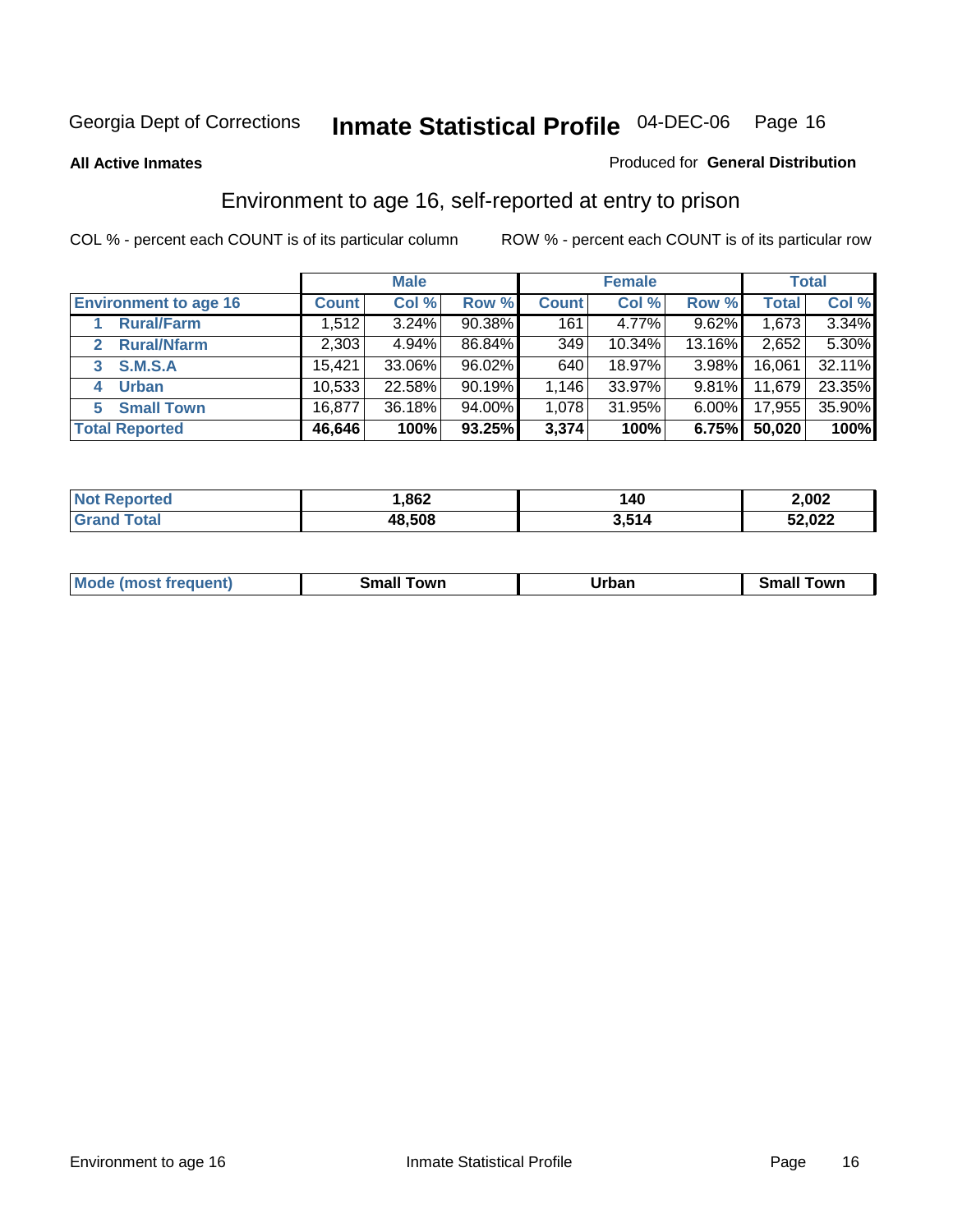#### **All Active Inmates**

#### Produced for **General Distribution**

### Guardian status to age 16, self-reported at entry to prison

|                                  |              | <b>Male</b> |        |              | <b>Female</b> |       |              | <b>Total</b> |
|----------------------------------|--------------|-------------|--------|--------------|---------------|-------|--------------|--------------|
| <b>Guardian Status To Age 16</b> | <b>Count</b> | Col %       | Row %  | <b>Count</b> | Col %         | Row % | <b>Total</b> | Col %        |
| 1 Orphanage                      | 48           | .14%        | 92.31% | 4            | .26%          | 7.69% | 52           | .15%         |
| 2 Father Only                    | 992          | 2.97%       | 95.57% | 46           | 3.01%         | 4.43% | 1,038        | 2.97%        |
| 3 Ftr Mtr Hd                     | 2,040        | 6.11%       | 95.64% | 93           | 6.09%         | 4.36% | 2,133        | 6.11%        |
| <b>4 Mother Only</b>             | 14,053       | 42.10%      | 96.66% | 485          | 31.76%        | 3.34% | 14,538       | 41.65%       |
| 5 Mtr Ftr Hd                     | 11,651       | 34.90%      | 94.81% | 638          | 41.78%        | 5.19% | 12,289       | 35.20%       |
| <b>6 Oth Female</b>              | 856          | 2.56%       | 95.75% | 38           | 2.49%         | 4.25% | 894          | 2.56%        |
| <b>7 Oth Male</b>                | 140          | .42%        | 95.89% | 6            | .39%          | 4.11% | 146          | .42%         |
| 8 Step-Parnts                    | 406          | 1.22%       | 99.75% |              | $.07\%$       | .25%  | 407          | 1.17%        |
| 9 Foster Home                    | 457          | 1.37%       | 94.42% | 27           | 1.77%         | 5.58% | 484          | 1.39%        |
| <b>10 Grand Prnts</b>            | 2,737        | 8.20%       | 93.54% | 189          | 12.38%        | 6.46% | 2,926        | 8.38%        |
| <b>Total Reported</b>            | 33,380       | 100%        | 95.63% | 1,527        | 100%          | 4.37% | 34,907       | 100%         |

| rted<br>N | $\overline{\phantom{a}}$ | ,987 | 17 4 4 E<br>$\sim$ 1 J |
|-----------|--------------------------|------|------------------------|
| _______   | 10 ENO                   | 514  | 52,022<br>JÆ,          |

| <b>Mou</b> | Mother<br>Onlv | Hд<br>Mtr Ftr | Only<br>lMoth |
|------------|----------------|---------------|---------------|
|            |                |               |               |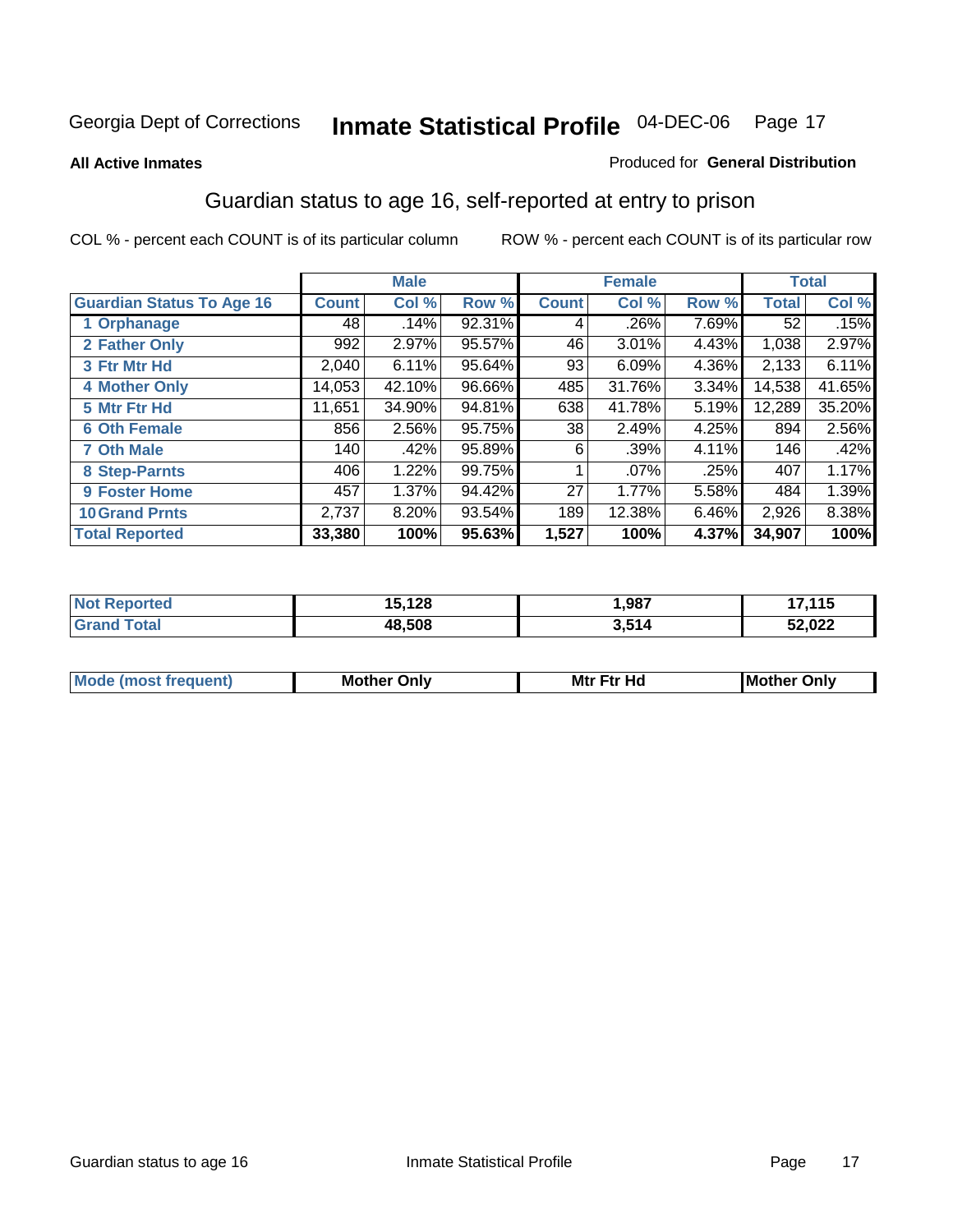#### **All Active Inmates**

Produced for **General Distribution**

### Age at admission

|                         | <b>Male</b>     |       | <b>Female</b> |                 |       | <b>Total</b> |                 |       |
|-------------------------|-----------------|-------|---------------|-----------------|-------|--------------|-----------------|-------|
| <b>Age At Admission</b> | <b>Count</b>    | Col % | Row %         | <b>Count</b>    | Col % | Row %        | <b>Total</b>    | Col % |
| 13                      | $\overline{2}$  | 0.01% | 100.00%       |                 |       |              | 2               | 0.01% |
| 14                      | $\overline{16}$ | 0.03% | 94.12%        | 1               | 0.03% | 5.88%        | $\overline{17}$ | 0.03% |
| 15                      | 63              | 0.13% | 100.00%       |                 |       |              | 63              | 0.12% |
| 16                      | 177             | 0.36% | 95.68%        | 8               | 0.23% | 4.32%        | 185             | 0.36% |
| $\overline{17}$         | 823             | 1.70% | 96.37%        | $\overline{31}$ | 0.88% | 3.63%        | 854             | 1.64% |
| 18                      | 1,561           | 3.22% | 97.26%        | 44              | 1.25% | 2.74%        | 1,605           | 3.09% |
| 19                      | 2,073           | 4.27% | 96.78%        | 69              | 1.96% | 3.22%        | 2,142           | 4.12% |
| 20                      | 2,159           | 4.45% | 95.87%        | $\overline{93}$ | 2.65% | 4.13%        | 2,252           | 4.33% |
| 21                      | 2,070           | 4.27% | 95.39%        | 100             | 2.85% | 4.61%        | 2,170           | 4.17% |
| 22                      | 2,142           | 4.42% | 95.80%        | 94              | 2.68% | 4.20%        | 2,236           | 4.30% |
| 23                      | 2,019           | 4.16% | 93.08%        | 150             | 4.27% | 6.92%        | 2,169           | 4.17% |
| 24                      | 1,968           | 4.06% | 92.57%        | 158             | 4.50% | 7.43%        | 2,126           | 4.09% |
| $\overline{25}$         | 1,975           | 4.07% | 93.56%        | 136             | 3.87% | 6.44%        | 2,111           | 4.06% |
| 26                      | 1,848           | 3.81% | 93.71%        | 124             | 3.53% | 6.29%        | 1,972           | 3.79% |
| 27                      | 1,751           | 3.61% | 94.39%        | 104             | 2.96% | 5.61%        | 1,855           | 3.57% |
| 28                      | 1,636           | 3.37% | 94.08%        | 103             | 2.93% | 5.92%        | 1,739           | 3.34% |
| 29                      | 1,553           | 3.20% | 93.33%        | 111             | 3.16% | 6.67%        | 1,664           | 3.20% |
| 30                      | 1,515           | 3.12% | 92.21%        | 128             | 3.64% | 7.79%        | 1,643           | 3.16% |
| 31                      | 1,484           | 3.06% | 93.86%        | $\overline{97}$ | 2.76% | 6.14%        | 1,581           | 3.04% |
| 32                      | 1,396           | 2.88% | 92.76%        | 109             | 3.10% | 7.24%        | 1,505           | 2.89% |
| 33                      | 1,372           | 2.83% | 92.39%        | 113             | 3.22% | 7.61%        | 1,485           | 2.85% |
| 34                      | 1,355           | 2.79% | 92.11%        | 116             | 3.30% | 7.89%        | 1,471           | 2.83% |
| 35                      | 1,360           | 2.80% | 90.61%        | 141             | 4.01% | 9.39%        | 1,501           | 2.89% |
| 36                      | 1,346           | 2.77% | 92.45%        | 110             | 3.13% | 7.55%        | 1,456           | 2.80% |
| 37                      | 1,216           | 2.51% | 91.64%        | 111             | 3.16% | 8.36%        | 1,327           | 2.55% |
| 38                      | 1,175           | 2.42% | 91.01%        | 116             | 3.30% | 8.99%        | 1,291           | 2.48% |
| 39                      | 1,195           | 2.46% | 91.29%        | 114             | 3.24% | 8.71%        | 1,309           | 2.52% |
| 40                      | 1,117           | 2.30% | 90.23%        | 121             | 3.44% | 9.77%        | 1,238           | 2.38% |
| 41                      | 1,128           | 2.33% | 90.02%        | 125             | 3.56% | 9.98%        | 1,253           | 2.41% |
| 42                      | 1,007           | 2.08% | 90.56%        | 105             | 2.99% | 9.44%        | 1,112           | 2.14% |
| 43                      | 968             | 2.00% | 91.23%        | $\overline{93}$ | 2.65% | 8.77%        | 1,061           | 2.04% |
| 44                      | 861             | 1.78% | 89.59%        | 100             | 2.85% | 10.41%       | 961             | 1.85% |
| 45                      | 870             | 1.79% | 92.06%        | 75              | 2.13% | 7.94%        | 945             | 1.82% |
| 46                      | 707             | 1.46% | 91.70%        | 64              | 1.82% | 8.30%        | 771             | 1.48% |
| 47                      | 646             | 1.33% | 90.22%        | 70              | 1.99% | 9.78%        | 716             | 1.38% |
| 48                      | 603             | 1.24% | 92.48%        | 49              | 1.39% | 7.52%        | 652             | 1.25% |
| 49                      | 487             | 1.00% | 92.41%        | 40              | 1.14% | 7.59%        | 527             | 1.01% |
| 50                      | 462             | 0.95% | 93.71%        | 31              | 0.88% | 6.29%        | 493             | 0.95% |
| 51                      | 395             | 0.81% | 91.65%        | 36              | 1.02% | 8.35%        | 431             | 0.83% |
| 52                      | 356             | 0.73% | 93.68%        | 24              | 0.68% | 6.32%        | 380             | 0.73% |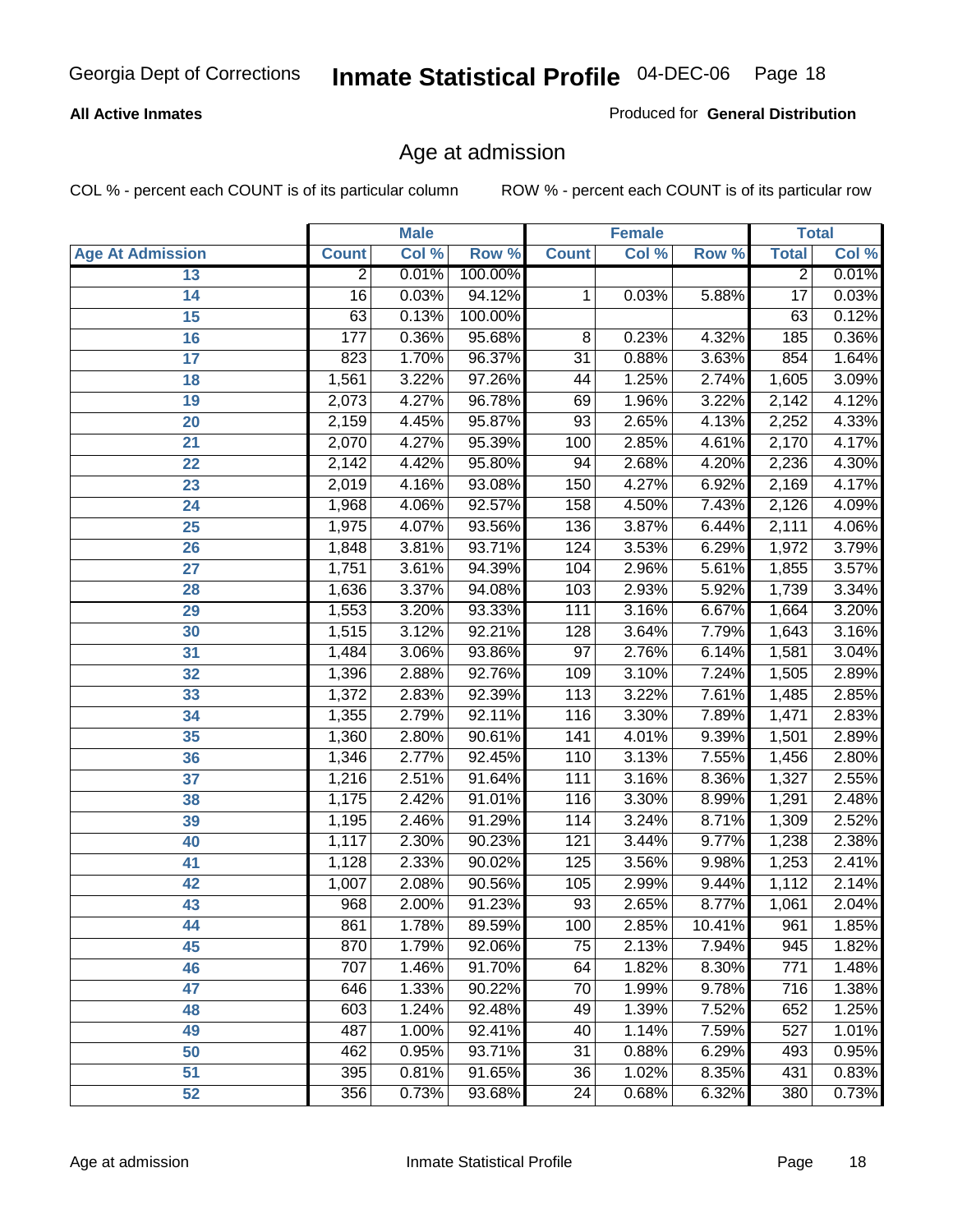#### **All Active Inmates**

Produced for **General Distribution**

### Age at admission

|                         |                  | <b>Male</b> |         |                 | <b>Female</b> |        |                  | <b>Total</b> |
|-------------------------|------------------|-------------|---------|-----------------|---------------|--------|------------------|--------------|
| <b>Age At Admission</b> | <b>Count</b>     | Col %       | Row %   | <b>Count</b>    | Col %         | Row %  | <b>Total</b>     | Col %        |
| 53                      | 277              | 0.57%       | 93.58%  | 19              | 0.54%         | 6.42%  | 296              | 0.57%        |
| 54                      | $\overline{216}$ | 0.45%       | 91.91%  | $\overline{19}$ | 0.54%         | 8.09%  | 235              | 0.45%        |
| $\overline{55}$         | $\overline{202}$ | 0.42%       | 93.09%  | $\overline{15}$ | 0.43%         | 6.91%  | $\overline{217}$ | 0.42%        |
| $\overline{56}$         | 172              | 0.35%       | 92.97%  | $\overline{13}$ | 0.37%         | 7.03%  | 185              | 0.36%        |
| $\overline{57}$         | 145              | 0.30%       | 95.39%  | $\overline{7}$  | 0.20%         | 4.61%  | 152              | 0.29%        |
| 58                      | 115              | 0.24%       | 95.83%  | $\overline{5}$  | 0.14%         | 4.17%  | 120              | 0.23%        |
| 59                      | $\overline{82}$  | 0.17%       | 95.35%  | 4               | 0.11%         | 4.65%  | 86               | 0.17%        |
| 60                      | $\overline{75}$  | 0.15%       | 94.94%  | 4               | 0.11%         | 5.06%  | 79               | 0.15%        |
| 61                      | 56               | 0.12%       | 96.55%  | $\overline{2}$  | 0.06%         | 3.45%  | 58               | 0.11%        |
| 62                      | $\overline{52}$  | 0.11%       | 96.30%  | $\overline{2}$  | 0.06%         | 3.70%  | $\overline{54}$  | 0.10%        |
| 63                      | 60               | 0.12%       | 96.77%  | $\overline{2}$  | 0.06%         | 3.23%  | 62               | 0.12%        |
| 64                      | $\overline{36}$  | 0.07%       | 94.74%  | $\overline{2}$  | 0.06%         | 5.26%  | $\overline{38}$  | 0.07%        |
| 65                      | $\overline{30}$  | 0.06%       | 96.77%  | 1               | 0.03%         | 3.23%  | $\overline{31}$  | 0.06%        |
| 66                      | $\overline{21}$  | 0.04%       | 95.45%  | 1               | 0.03%         | 4.55%  | $\overline{22}$  | 0.04%        |
| 67                      | $\overline{21}$  | 0.04%       | 100.00% |                 |               |        | $\overline{21}$  | 0.04%        |
| 68                      | $\overline{19}$  | 0.04%       | 100.00% |                 |               |        | $\overline{19}$  | 0.04%        |
| 69                      | $\overline{20}$  | 0.04%       | 100.00% |                 |               |        | $\overline{20}$  | 0.04%        |
| 70                      | $\overline{6}$   | 0.01%       | 75.00%  | $\overline{2}$  | 0.06%         | 25.00% | $\overline{8}$   | 0.02%        |
| 71                      | $\overline{6}$   | 0.01%       | 100.00% |                 |               |        | 6                | 0.01%        |
| $\overline{72}$         | $\overline{5}$   | 0.01%       | 100.00% |                 |               |        | $\overline{5}$   | 0.01%        |
| $\overline{73}$         | $\overline{7}$   | 0.01%       | 100.00% |                 |               |        | 7                | 0.01%        |
| $\overline{74}$         | $\overline{6}$   | 0.01%       | 85.71%  | 1               | 0.03%         | 14.29% | $\overline{7}$   | 0.01%        |
| $\overline{75}$         | 4                | 0.01%       | 100.00% |                 |               |        | 4                | 0.01%        |
| 76                      | $\overline{5}$   | 0.01%       | 100.00% |                 |               |        | $\overline{5}$   | 0.01%        |
| 78                      | $\overline{3}$   | 0.01%       | 100.00% |                 |               |        | $\overline{3}$   | 0.01%        |
| 79                      | $\overline{3}$   | 0.01%       | 75.00%  | $\overline{1}$  | 0.03%         | 25.00% | $\overline{4}$   | 0.01%        |
| 80                      | $\mathbf{1}$     | 0.01%       | 100.00% |                 |               |        | 1                | 0.01%        |
| $\overline{81}$         | $\overline{3}$   | 0.01%       | 100.00% |                 |               |        | $\overline{3}$   | 0.01%        |
| 82                      | $\mathbf{1}$     | 0.01%       | 100.00% |                 |               |        | 1                | 0.01%        |
| 84                      | 1                | 0.01%       | 100.00% |                 |               |        | 1                | 0.01%        |
| <b>Total Reported</b>   | 48,507           | 100%        | 93.25%  | 3,514           | 100%          | 6.75%  | 52,021           | 100%         |

| <b>Not Reported</b> |        |       |        |
|---------------------|--------|-------|--------|
| <b>Grand Total</b>  | 48,508 | 3,514 | 52,022 |

| Mean<br>(average)       | 31.60 | 33.71   | 31.74 |
|-------------------------|-------|---------|-------|
| <b>Median (middle)</b>  | 30    | ົ<br>აა | 30    |
| Mode<br>(most frequent) | 20    |         | 20    |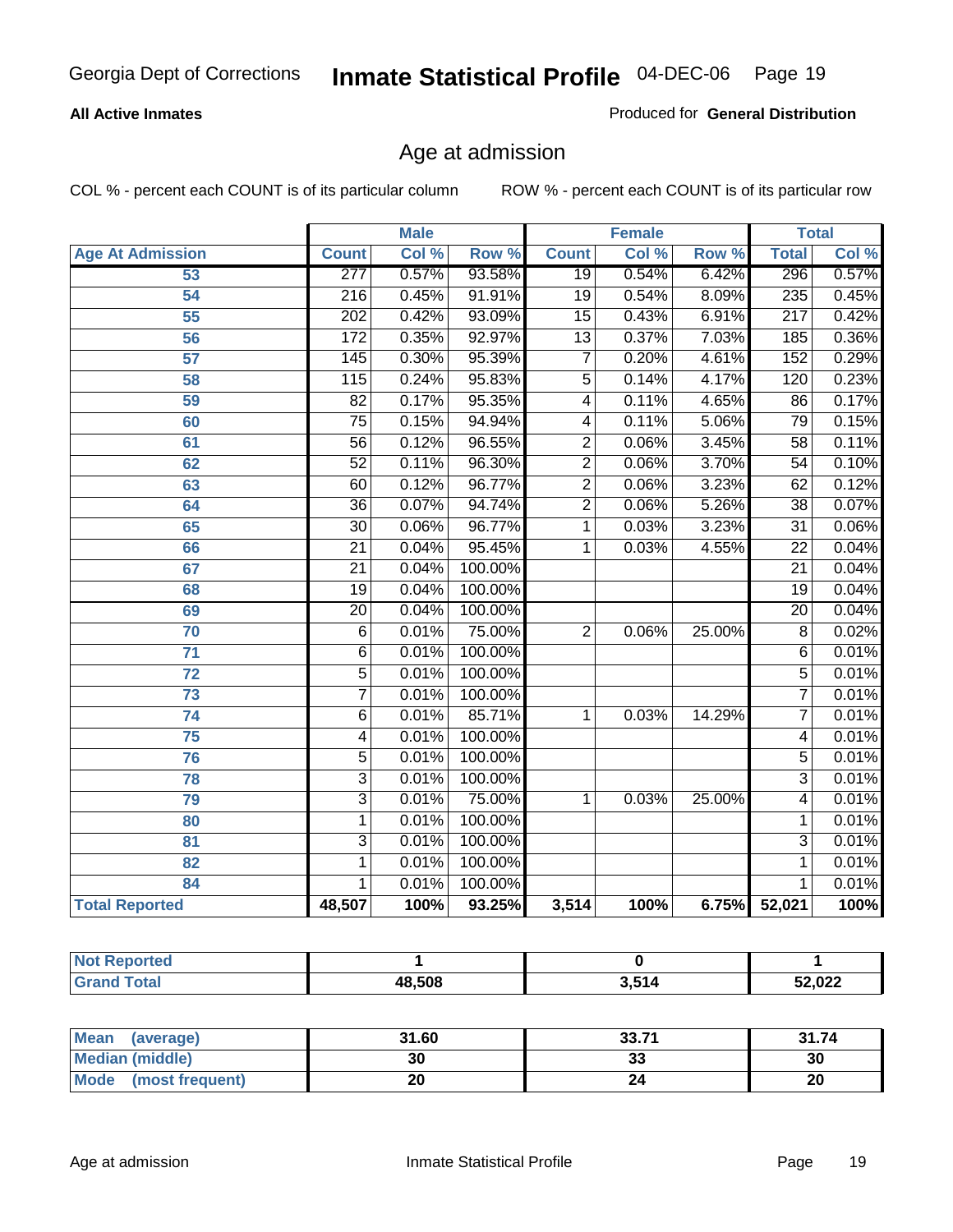#### **All Active Inmates**

Produced for **General Distribution**

### Age at release

|                       |              | <b>Male</b> |       |              | <b>Female</b> |       | <b>Total</b> |       |
|-----------------------|--------------|-------------|-------|--------------|---------------|-------|--------------|-------|
| <b>Age At Release</b> | <b>Count</b> | Col %       | Row % | <b>Count</b> | Col %         | Row % | <b>Total</b> | Col % |
| <b>Total Reported</b> |              |             |       |              |               |       |              |       |

| <b>Still Active</b> | 48,508 | 3,514 | 52,022 |
|---------------------|--------|-------|--------|
| <b>Not Reported</b> |        |       |        |
| <b>Grand Total</b>  | 48,508 | 3,514 | 52,022 |

| Mean (average)       | N/A | N/A | N/A |
|----------------------|-----|-----|-----|
| Median (middle)      | N/A | N/A | N/A |
| Mode (most frequent) | N/A | N/A | N/A |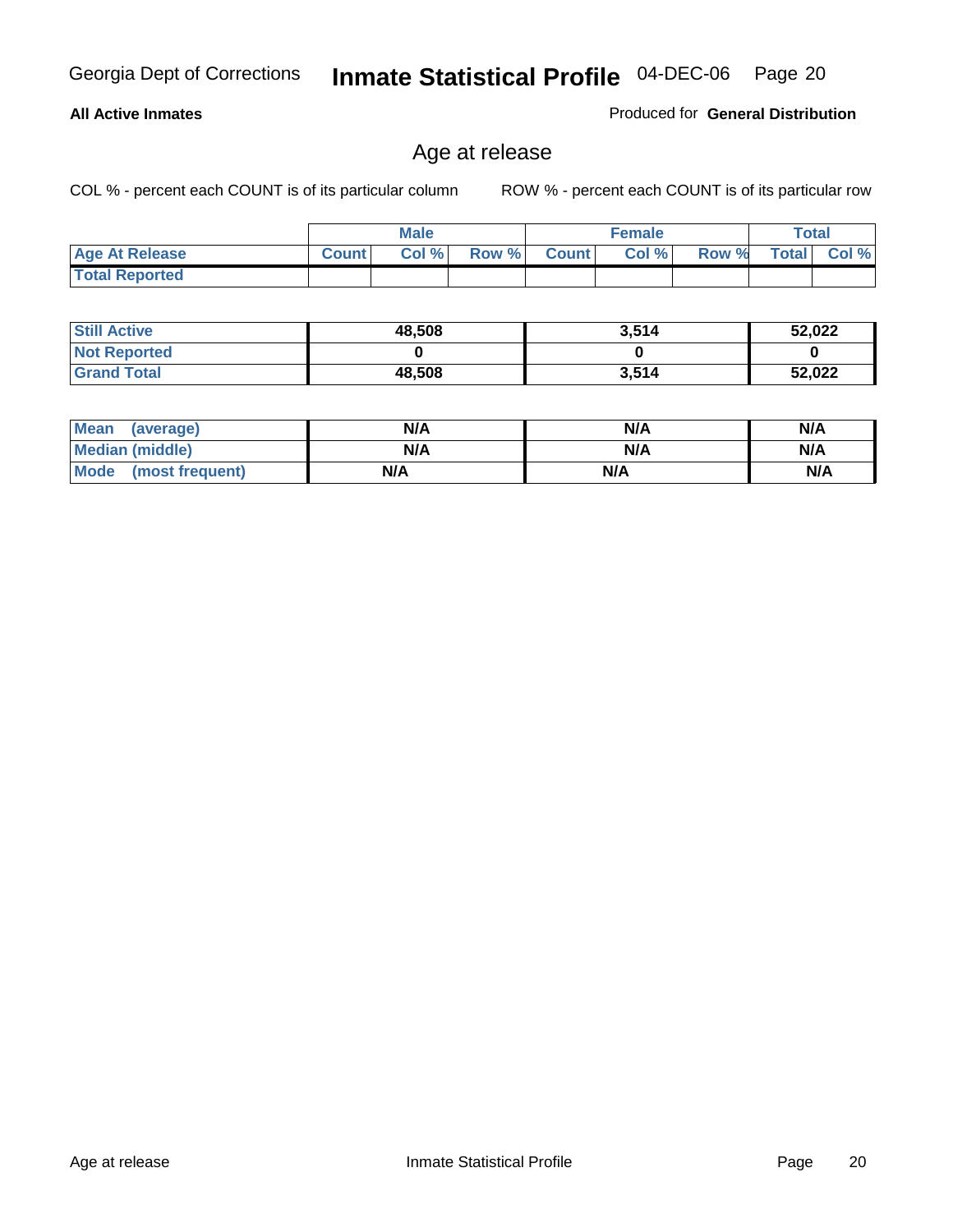#### **All Active Inmates**

Produced for **General Distribution**

### Height, measured at entry to prison

|                        |                         | <b>Male</b> |                  |                  | <b>Female</b> |         | <b>Total</b>     |        |
|------------------------|-------------------------|-------------|------------------|------------------|---------------|---------|------------------|--------|
| <b>Height</b>          | <b>Count</b>            | Col %       | Row <sup>%</sup> | <b>Count</b>     | Col %         | Row %   | <b>Total</b>     | Col %  |
| <b>Under four feet</b> | $\overline{10}$         | 0.02%       | 90.91%           | 1                | 0.03%         | 9.09%   | $\overline{11}$  | 0.02%  |
| 4'01''                 |                         |             |                  | $\overline{4}$   | 0.12%         | 100.00% | $\overline{4}$   | 0.01%  |
| 4'05"                  | $\mathbf{1}$            | 0.01%       | 33.33%           | $\overline{2}$   | 0.06%         | 66.67%  | $\overline{3}$   | 0.01%  |
| 4'06"                  | $\overline{2}$          | 0.01%       | 100.00%          |                  |               |         | $\overline{2}$   | 0.01%  |
| 4'07"                  | $\overline{2}$          | 0.01%       | 40.00%           | $\overline{3}$   | 0.09%         | 60.00%  | $\overline{5}$   | 0.01%  |
| 4'08"                  |                         |             |                  | $\overline{5}$   | 0.15%         | 100.00% | $\overline{5}$   | 0.01%  |
| 4'09"                  | $\overline{\mathbf{c}}$ | 0.01%       | 25.00%           | $\overline{6}$   | 0.18%         | 75.00%  | $\overline{8}$   | 0.02%  |
| 4'10"                  | $\overline{3}$          | 0.01%       | 30.00%           | $\overline{7}$   | 0.21%         | 70.00%  | 10               | 0.02%  |
| 4'11''                 | $\overline{5}$          | 0.01%       | 6.49%            | $\overline{72}$  | 2.12%         | 93.51%  | $\overline{77}$  | 0.15%  |
| 5'00''                 | 92                      | 0.19%       | 40.71%           | 134              | 3.94%         | 59.29%  | 226              | 0.44%  |
| 5'01''                 | $\overline{90}$         | 0.19%       | 31.47%           | 196              | 5.76%         | 68.53%  | 286              | 0.56%  |
| 5'02''                 | $\overline{219}$        | 0.46%       | 39.18%           | 340              | 10.00%        | 60.82%  | 559              | 1.09%  |
| 5'03''                 | $\overline{374}$        | 0.78%       | 48.83%           | 392              | 11.53%        | 51.17%  | 766              | 1.49%  |
| 5'04"                  | 758                     | 1.58%       | 59.36%           | $\overline{519}$ | 15.26%        | 40.64%  | 1,277            | 2.49%  |
| 5'05''                 | 1,566                   | 3.27%       | 79.33%           | 408              | 12.00%        | 20.67%  | 1,974            | 3.85%  |
| 5'06''                 | 3,106                   | 6.48%       | 86.86%           | 470              | 13.82%        | 13.14%  | 3,576            | 6.97%  |
| 5'07''                 | 4,234                   | 8.84%       | 92.55%           | $\overline{341}$ | 10.03%        | 7.45%   | 4,575            | 8.91%  |
| 5'08''                 | 5,080                   | 10.60%      | 96.36%           | 192              | 5.65%         | 3.64%   | 5,272            | 10.27% |
| 5'09''                 | 5,819                   | 12.14%      | 97.67%           | 139              | 4.09%         | 2.33%   | 5,958            | 11.61% |
| 5'10''                 | 5,519                   | 11.52%      | 98.75%           | $\overline{70}$  | 2.06%         | 1.25%   | 5,589            | 10.89% |
| 5'11''                 | 5,808                   | 12.12%      | 99.03%           | $\overline{57}$  | 1.68%         | 0.97%   | 5,865            | 11.43% |
| 6'00''                 | 5,644                   | 11.78%      | 99.63%           | $\overline{21}$  | 0.62%         | 0.37%   | 5,665            | 11.04% |
| 6'01''                 | 3,757                   | 7.84%       | 99.68%           | $\overline{12}$  | 0.35%         | 0.32%   | 3,769            | 7.34%  |
| 6'02''                 | 2,806                   | 5.86%       | 99.82%           | $\overline{5}$   | 0.15%         | 0.18%   | 2,811            | 5.48%  |
| 6'03''                 | 1,576                   | 3.29%       | 99.87%           | $\overline{2}$   | 0.06%         | 0.13%   | 1,578            | 3.07%  |
| 6'04''                 | $\overline{774}$        | 1.62%       | 99.87%           | $\mathbf 1$      | 0.03%         | 0.13%   | $\overline{775}$ | 1.51%  |
| 6'05''                 | $\overline{308}$        | 0.64%       | 99.68%           | 1                | 0.03%         | 0.32%   | $\overline{309}$ | 0.60%  |
| 6'06''                 | $\overline{143}$        | 0.30%       | 100.00%          |                  |               |         | 143              | 0.28%  |
| 6'07''                 | $\overline{70}$         | 0.15%       | 100.00%          |                  |               |         | 70               | 0.14%  |
| 6'08''                 | $\overline{34}$         | 0.07%       | 100.00%          |                  |               |         | $\overline{34}$  | 0.07%  |
| 6'09''                 | $\overline{20}$         | 0.04%       | 100.00%          |                  |               |         | $\overline{20}$  | 0.04%  |
| 6'10''                 | $\overline{21}$         | 0.04%       | 100.00%          |                  |               |         | $\overline{21}$  | 0.04%  |
| 6'11''                 | $\overline{33}$         | 0.07%       | 100.00%          |                  |               |         | $\overline{33}$  | 0.06%  |
| Seven feet +           | $\overline{45}$         | 0.09%       | 100.00%          |                  |               |         | $\overline{45}$  | 0.09%  |
| <b>Total Reported</b>  | 47,921                  | 100%        | 93.38%           | 3,400            | 100%          | 6.62%   | 51,321           | 100%   |

| oorted<br><b>NOT</b> | 587    | 14      | 704<br>v. |
|----------------------|--------|---------|-----------|
| <b>ota</b>           | 48.508 | 9 E 4 Z | 52,022    |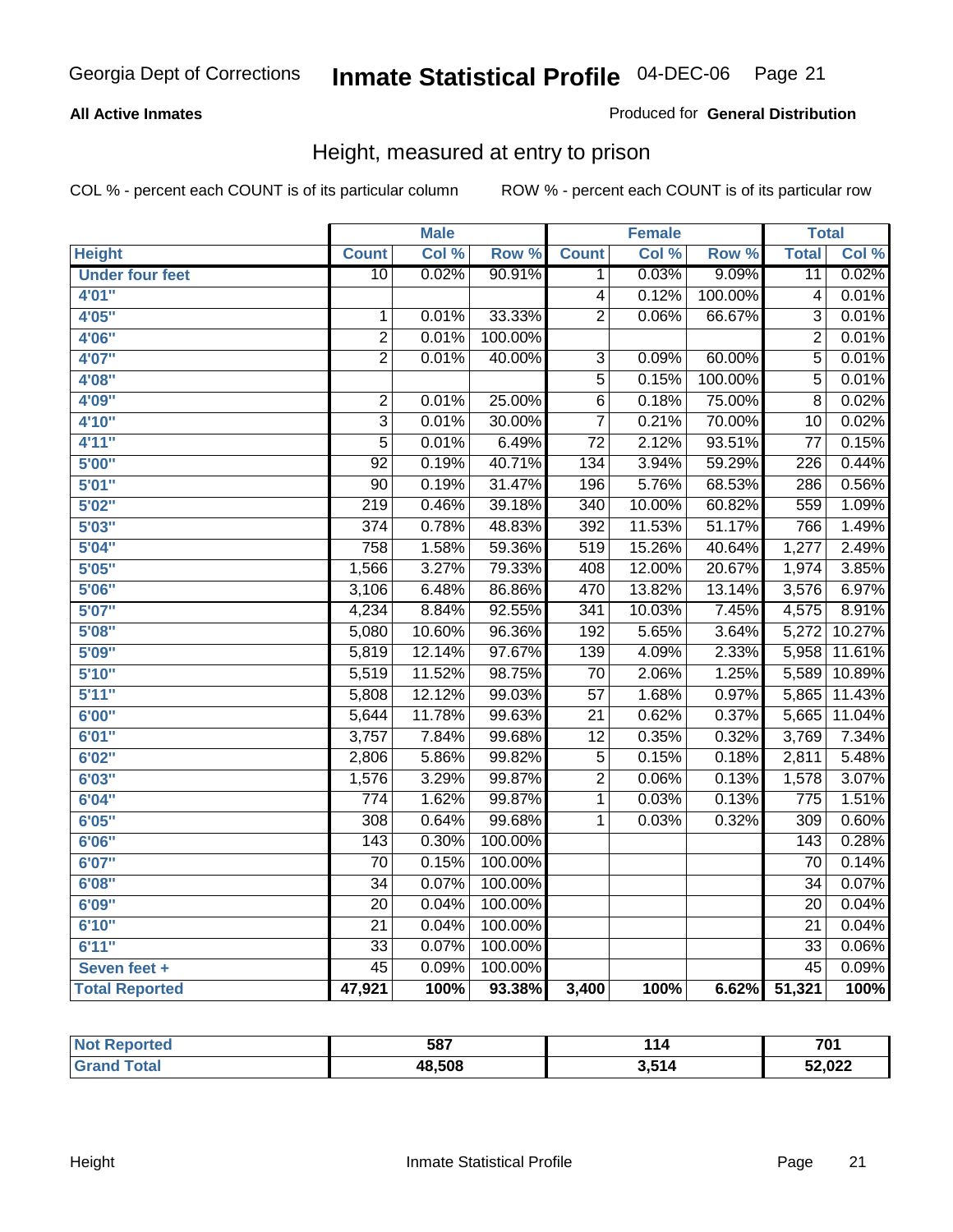#### **All Active Inmates**

Produced for **General Distribution**

### Height, measured at entry to prison

|                        | <b>Male</b> | <b>Female</b> | <b>Total</b> |
|------------------------|-------------|---------------|--------------|
| Mean (average)         | 5'10"       | 5'05"         | 5'10''       |
| <b>Median (middle)</b> | 5'10''      | 5'05"         | 5'10"        |
| Mode (most frequent)   | 5'09"       | 5'04"         | 5'09"        |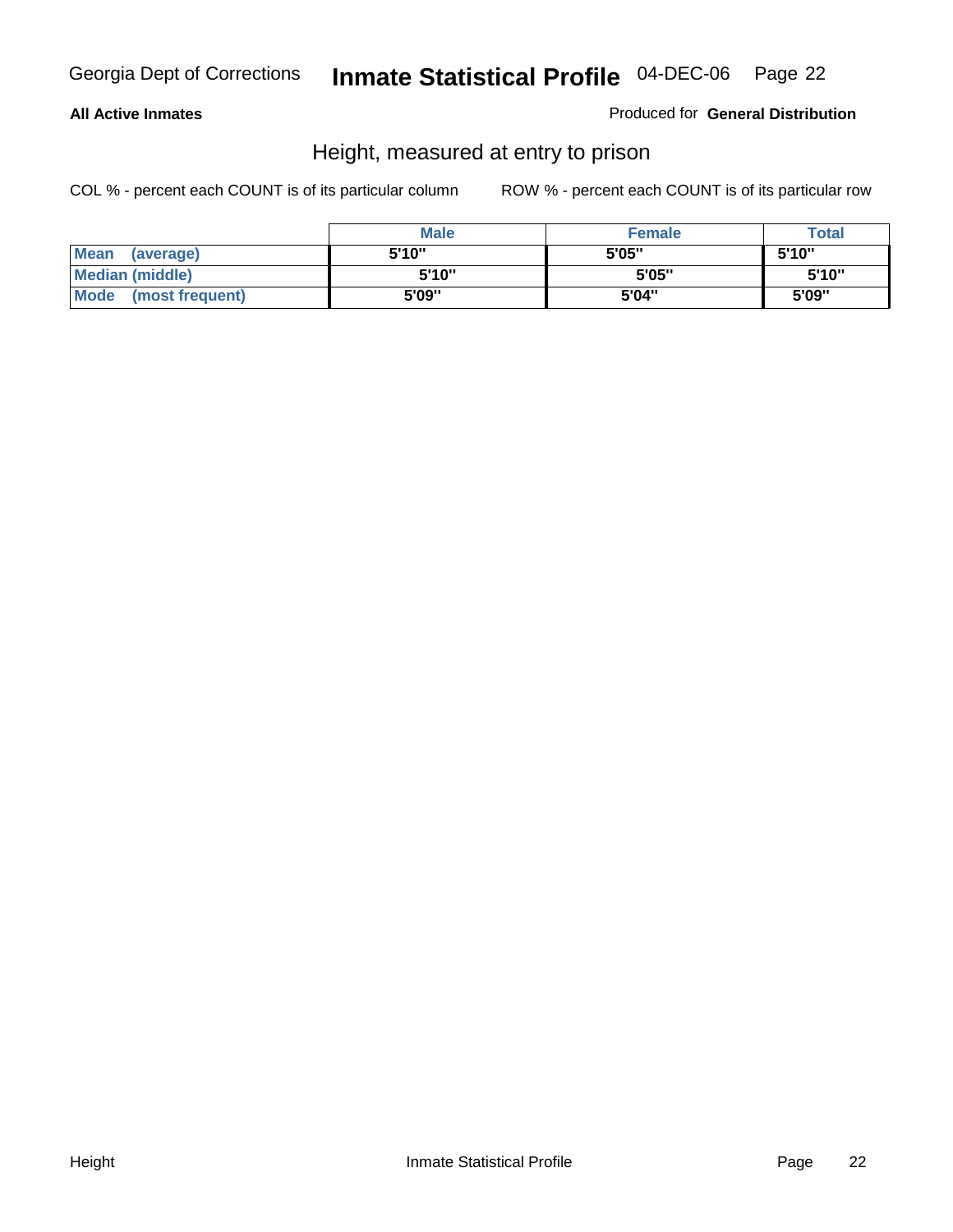#### **All Active Inmates**

#### Produced for **General Distribution**

### Weight, measured at entry to prison

|                        |                  | <b>Male</b> |         |                  | <b>Female</b> |        | <b>Total</b>     |        |
|------------------------|------------------|-------------|---------|------------------|---------------|--------|------------------|--------|
| <b>Weight</b>          | <b>Count</b>     | Col %       | Row %   | <b>Count</b>     | Col %         | Row %  | <b>Total</b>     | Col %  |
| <b>Under 80 pounds</b> | 4                | 0.01%       | 100.00% |                  |               |        | $\overline{4}$   | 0.01%  |
| 80 - 89 pounds         | $\overline{3}$   | 0.01%       | 100.00% |                  |               |        | $\overline{3}$   | 0.01%  |
| 90 - 99 pounds         | $\overline{3}$   | 0.01%       | 37.50%  | $\overline{5}$   | 0.15%         | 62.50% | $\overline{8}$   | 0.02%  |
| 100 - 109 pounds       | $\overline{34}$  | 0.07%       | 46.58%  | $\overline{39}$  | 1.15%         | 53.42% | $\overline{73}$  | 0.14%  |
| 110 - 119 pounds       | 134              | 0.28%       | 55.83%  | 106              | 3.12%         | 44.17% | $\overline{240}$ | 0.47%  |
| 120 - 129 pounds       | 554              | 1.16%       | 73.38%  | $\overline{201}$ | 5.91%         | 26.62% | 755              | 1.47%  |
| 130 - 139 pounds       | 1,542            | 3.22%       | 84.12%  | $\overline{291}$ | 8.56%         | 15.88% | 1,833            | 3.57%  |
| 140 - 149 pounds       | 3,226            | 6.73%       | 89.34%  | 385              | 11.32%        | 10.66% | 3,611            | 7.04%  |
| 150 - 159 pounds       | 4,955            | 10.34%      | 92.84%  | 382              | 11.24%        | 7.16%  | 5,337            | 10.40% |
| 160 - 169 pounds       | 6,342            | 13.23%      | 94.57%  | 364              | 10.71%        | 5.43%  | 6,706            | 13.07% |
| 170 - 179 pounds       | 6,269            | 13.08%      | 95.43%  | $\overline{300}$ | 8.82%         | 4.57%  | 6,569            | 12.80% |
| 180 - 189 pounds       | 6,129            | 12.79%      | 95.93%  | 260              | 7.65%         | 4.07%  | 6,389            | 12.45% |
| 190 - 199 pounds       | 4,806            | 10.03%      | 96.02%  | 199              | 5.85%         | 3.98%  | 5,005            | 9.75%  |
| 200 - 209 pounds       | 3,860            | 8.05%       | 94.49%  | $\overline{225}$ | 6.62%         | 5.51%  | 4,085            | 7.96%  |
| 210 - 219 pounds       | 2,850            | 5.95%       | 94.81%  | 156              | 4.59%         | 5.19%  | 3,006            | 5.86%  |
| 220 - 229 pounds       | 2,226            | 4.65%       | 94.76%  | $\overline{123}$ | 3.62%         | 5.24%  | 2,349            | 4.58%  |
| 230 - 239 pounds       | 1,498            | 3.13%       | 93.86%  | $\overline{98}$  | 2.88%         | 6.14%  | 1,596            | 3.11%  |
| 240 - 249 pounds       | 1,105            | 2.31%       | 94.28%  | 67               | 1.97%         | 5.72%  | 1,172            | 2.28%  |
| 250 - 259 pounds       | 709              | 1.48%       | 93.04%  | $\overline{53}$  | 1.56%         | 6.96%  | 762              | 1.48%  |
| 260 - 269 pounds       | 523              | 1.09%       | 93.06%  | $\overline{39}$  | 1.15%         | 6.94%  | 562              | 1.10%  |
| 270 - 279 pounds       | 338              | 0.71%       | 93.63%  | $\overline{23}$  | 0.68%         | 6.37%  | 361              | 0.70%  |
| 280 - 289 pounds       | $\overline{246}$ | 0.51%       | 90.44%  | $\overline{26}$  | 0.76%         | 9.56%  | $\overline{272}$ | 0.53%  |
| 290 - 299 pounds       | 179              | 0.37%       | 90.86%  | $\overline{18}$  | 0.53%         | 9.14%  | 197              | 0.38%  |
| 300 - 309 pounds       | 111              | 0.23%       | 91.74%  | $\overline{10}$  | 0.29%         | 8.26%  | 121              | 0.24%  |
| 310 - 319 pounds       | 85               | 0.18%       | 90.43%  | $\overline{9}$   | 0.26%         | 9.57%  | $\overline{94}$  | 0.18%  |
| 320 - 329 pounds       | 61               | 0.13%       | 89.71%  | $\overline{7}$   | 0.21%         | 10.29% | 68               | 0.13%  |
| 330 - 339 pounds       | $\overline{23}$  | 0.05%       | 88.46%  | $\overline{3}$   | 0.09%         | 11.54% | $\overline{26}$  | 0.05%  |
| 340 - 349 pounds       | $\overline{23}$  | 0.05%       | 82.14%  | $\overline{5}$   | 0.15%         | 17.86% | $\overline{28}$  | 0.05%  |
| 350 - 359 pounds       | $\overline{35}$  | 0.07%       | 94.59%  | $\overline{2}$   | 0.06%         | 5.41%  | $\overline{37}$  | 0.07%  |
| 360 - 369 pounds       | 13               | 0.03%       | 76.47%  | $\overline{4}$   | 0.12%         | 23.53% | 17               | 0.03%  |
| 370 - 379 pounds       | 6                | 0.01%       | 100.00% |                  |               |        | 6                | 0.01%  |
| 380 - 389 pounds       | 1                | 0.01%       | 100.00% |                  |               |        | 1                | 0.01%  |
| 390 - 399 pounds       | $\overline{4}$   | 0.01%       | 100.00% |                  |               |        | 4                | 0.01%  |
| 400 pounds and over    | $\overline{24}$  | 0.05%       | 100.00% |                  |               |        | $\overline{24}$  | 0.05%  |
| <b>Total Reported</b>  | 47,921           | 100%        | 93.38%  | 3,400            | 100%          | 6.62%  | 51,321           | 100.0% |

| <b>Reported</b><br>NO. | 587    | 114                        | <b>704</b> |
|------------------------|--------|----------------------------|------------|
| 'ota.                  | 48.508 | <b>3514</b><br><u>ч.ч.</u> | 52,022     |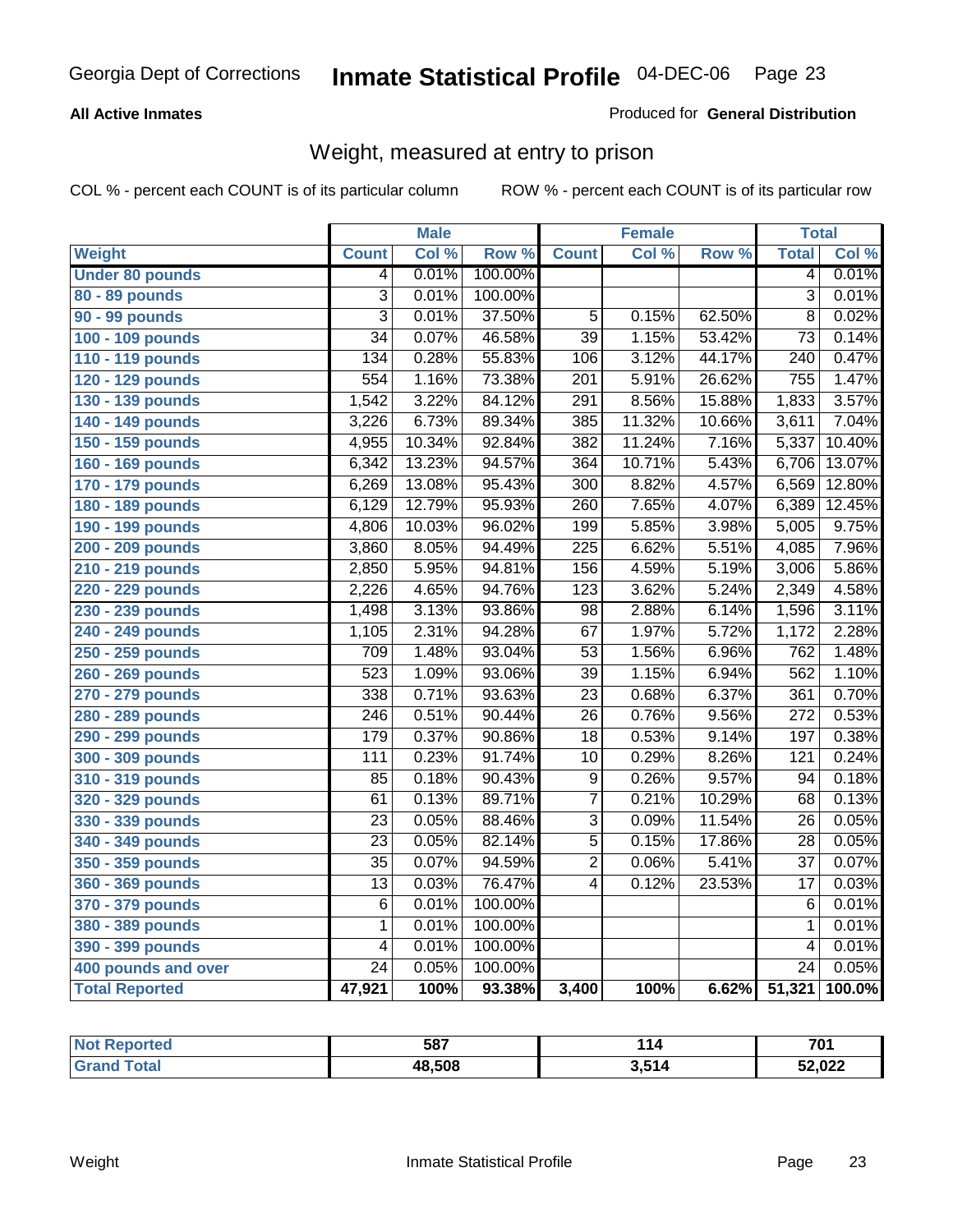#### **All Active Inmates**

#### Produced for **General Distribution**

### Weight, measured at entry to prison

|                          | <b>Male</b> | <b>Female</b> | Total |
|--------------------------|-------------|---------------|-------|
| <b>Mean</b><br>(average) | 185         | 175           | 185   |
| <b>Median (middle)</b>   | 180         | 166           | 180   |
| Mode<br>(most frequent)  | 180         | 150           | 180   |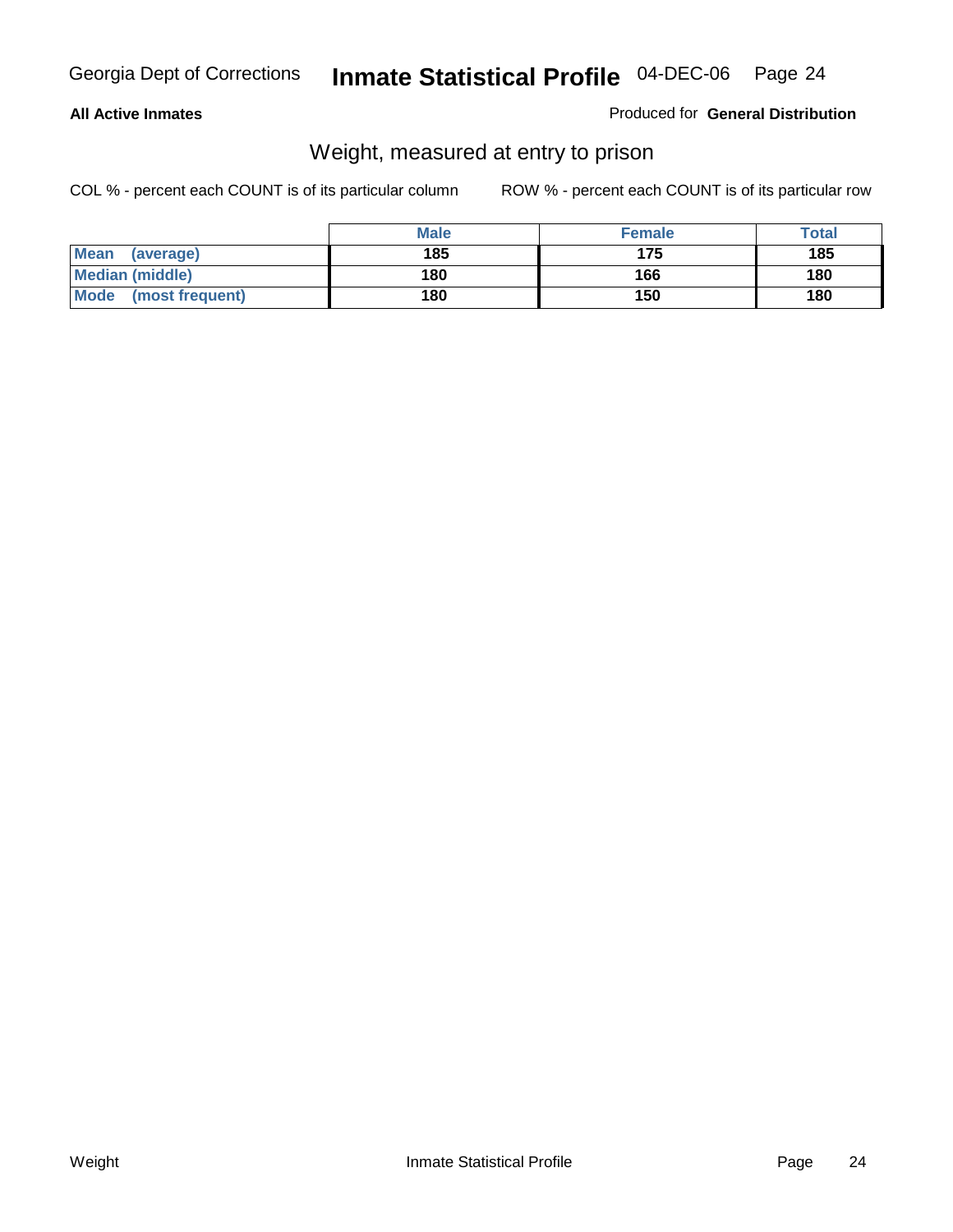#### **All Active Inmates**

#### Produced for **General Distribution**

### Type of admission to prison

|                          |                             |              | <b>Male</b> |                    |     | <b>Female</b> |        |              | <b>Total</b> |
|--------------------------|-----------------------------|--------------|-------------|--------------------|-----|---------------|--------|--------------|--------------|
| <b>Type of Admission</b> |                             | <b>Count</b> | Col %       | <b>Row % Count</b> |     | Col %         | Row %  | <b>Total</b> | Col %        |
| 1                        | <b>Committed From Court</b> | 32,951       | 69.45%      | 93.65% 2,236       |     | 66.45%        | 6.35%  | 35,187       | 69.25%       |
| $\overline{2}$           | <b>Return Appeal/Bond</b>   | 8            | .02%        | 100.00%            |     |               |        | 8            | .02%         |
| 3                        | <b>Parole Rev/New Sent</b>  | 4,731        | 9.97%       | 95.29%             | 234 | 6.95%         | 4.71%  | 4,965        | 9.77%        |
| 4                        | <b>Par Rev/No New Sent</b>  | 1,741        | 3.67%       | 93.65%             | 118 | 3.51%         | 6.35%  | 1,859        | 3.66%        |
| 5                        | <b>Prob Viol/Total Rev</b>  | 2            | .01%        | 100.00%            |     |               |        |              | .01%         |
| 6                        | <b>Prob Viol/Partial</b>    | 2,847        | 6.00%       | 89.30%             | 341 | 10.13%        | 10.70% | 3,188        | 6.27%        |
| 7                        | <b>Admit Fm Other Cust</b>  | 49           | .10%        | 96.08%             | 2   | .06%          | 3.92%  | 51           | .10%         |
| 9                        | <b>Prob Rev/Remainder</b>   | 4,256        | 8.97%       | 91.12%             | 415 | 12.33%        | 8.88%  | 4,671        | 9.19%        |
| 10                       | <b>New Sent/Par Rev Pnd</b> | 36           | .08%        | 85.71%             | 6   | .18%          | 14.29% | 42           | .08%         |
| 11                       | <b>Life W/O Parole</b>      | 274          | .58%        | 98.92%             | 3   | .09%          | 1.08%  | 277          | .55%         |
| 30                       | <b>Par Rev/Rsn Unknown</b>  | 74           | .16%        | 100.00%            |     |               |        | 74           | .15%         |
| 32                       | <b>Pb Parole Rescinded</b>  | 12           | .03%        | 100.00%            |     |               |        | 12           | .02%         |
| 33                       | <b>Prob Revoc/Spec Cond</b> | 145          | .31%        | 94.16%             | 9   | .27%          | 5.84%  | 154          | .30%         |
| 40                       | <b>Par Rev/Revoc Center</b> | 260          | .55%        | 99.62%             |     | .03%          | .38%   | 261          | .51%         |
| 44                       | <b>Whitworth Detention</b>  | 55           | .12%        | 100.00%            |     |               |        | 55           | .11%         |
| 50                       | <b>Dcys At Risk</b>         | 6            | .01%        | 100.00%            |     |               |        | 6            | .01%         |
|                          | <b>Total Reported</b>       | 47,447       | 100%        | 93.38% 3,365       |     | 100%          | 6.62%  | 50,812       | 100%         |

| Reported<br><b>NOT</b> | 1061   | 149        | 1210   |
|------------------------|--------|------------|--------|
| otal                   | 18.508 | <b>CAA</b> | 2.022ۃ |

| Mou.<br>uent)<br>most trea | Court Cmmt | Cmmt<br>COULLET. | Cmm<br>∶ourt |
|----------------------------|------------|------------------|--------------|
|                            |            |                  |              |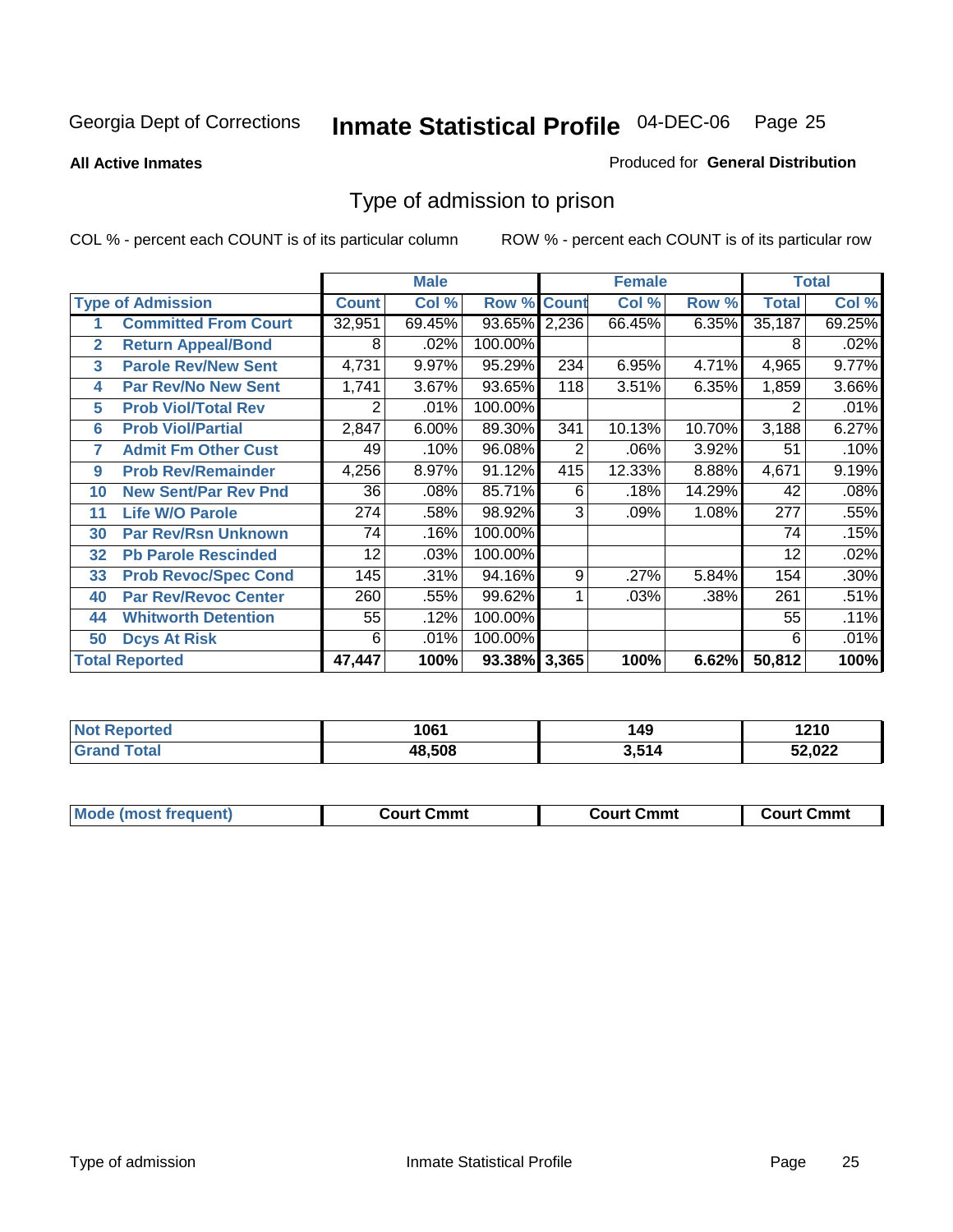**All Active Inmates**

#### Produced for **General Distribution**

### Current / last security status

|                        | <b>Male</b> |        |             | <b>Female</b> |         |        | <b>Total</b> |        |
|------------------------|-------------|--------|-------------|---------------|---------|--------|--------------|--------|
| <b>Security Status</b> | Count l     | Col %  | Row % Count |               | Col %   | Row %  | <b>Total</b> | Col %  |
| 0 Diag Incom           |             | .01%   | 100.00%     |               | $.00\%$ |        |              | .01%   |
| 1 Wrk Releas           | 514         | 1.11%  | 75.26%      | 169           | 5.07%   | 24.74% | 683          | 1.38%  |
| 2 Trusty               | .662        | 3.59%  | $90.92\%$   | 166           | 4.98%   | 9.08%  | 1,828        | 3.69%  |
| 3 Minimum              | 17,907      | 38.72% | 89.93%      | 2,006         | 60.13%  | 10.07% | 19,913       | 40.16% |
| 4 Medium               | 19,348      | 41.83% | 96.21%      | 763           | 22.87%  | 3.79%  | 20,111       | 40.56% |
| 5 Close                | 6,208       | 13.42% | 96.46%      | 228           | 6.83%   | 3.54%  | 6,436        | 12.98% |
| <b>6 Maximum</b>       | 613         | 1.33%  | 99.35%      | 4             | .12%    | .65%   | 617          | 1.24%  |
| <b>Total Reported</b>  | 46,253      | 100%   | 93.27%      | 3,336         | 100%    | 6.73%  | 49,589       | 100%   |

| <b>Still being diagnosed</b> | 2,247  | 178   | 2,425  |
|------------------------------|--------|-------|--------|
| <b>Not Reported</b>          |        |       |        |
| <b>Grand Total</b>           | 48,508 | 3.514 | 52,022 |

| <b>Mode</b><br>-------<br>auent)<br>a ta | M۵<br>. .<br>dium: | <b>BA:</b><br>mum<br>--- -- | <b>Medium</b> |
|------------------------------------------|--------------------|-----------------------------|---------------|
|                                          |                    |                             |               |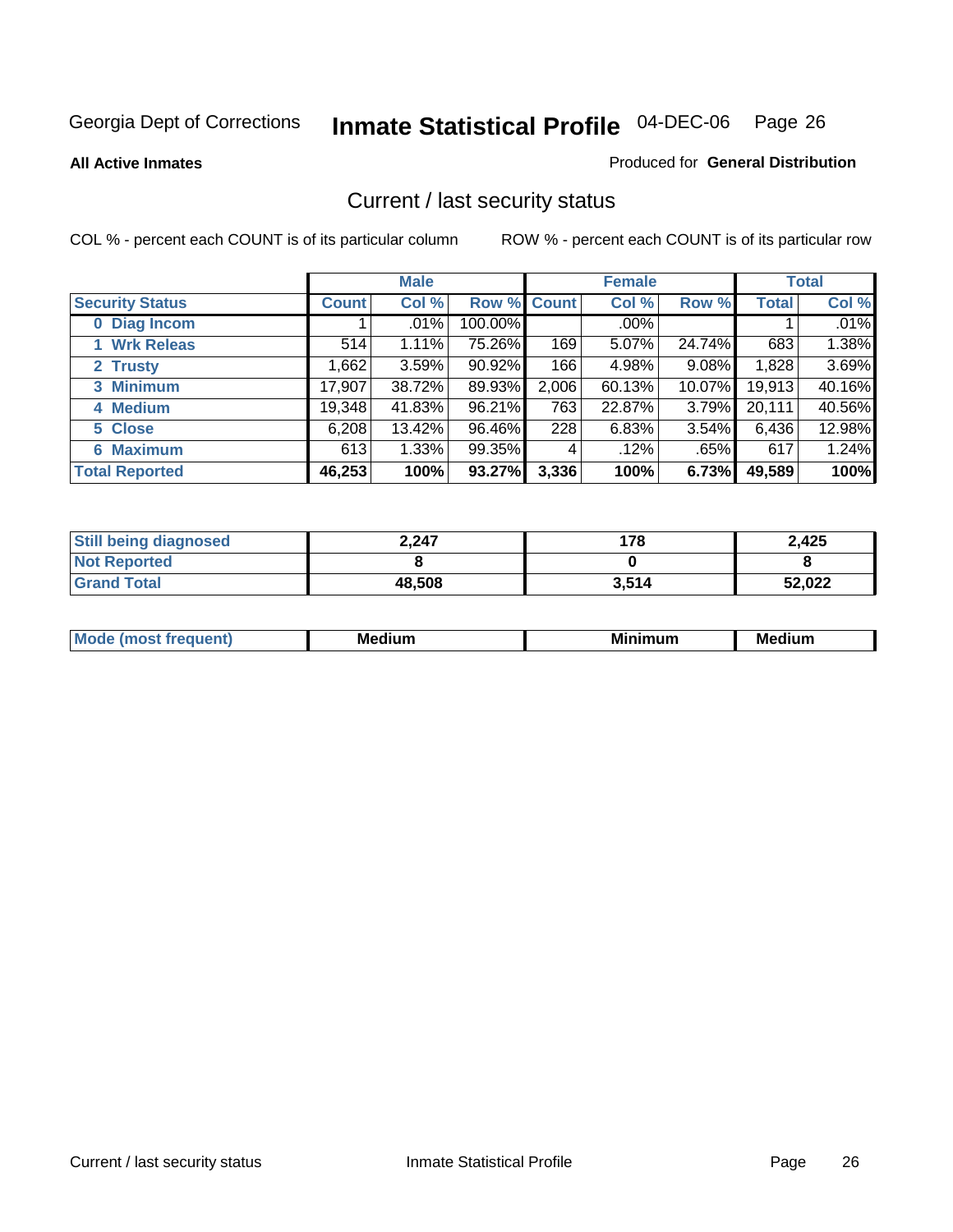**All Active Inmates**

#### Produced for **General Distribution**

### Current / last type of institution

|                            |              | <b>Male</b> |         |              | <b>Female</b> |        |              | <b>Total</b> |
|----------------------------|--------------|-------------|---------|--------------|---------------|--------|--------------|--------------|
| <b>Type of Institution</b> | <b>Count</b> | Col %       | Row %   | <b>Count</b> | Col %         | Row %  | <b>Total</b> | Col %        |
| <b>Transitional Center</b> | 1,558        | 3.21%       | 87.38%  | 225          | $6.40\%$      | 12.62% | 1,783        | 3.43%        |
| <b>State Hospital</b>      |              | $.01\%$     | 100.00% |              |               |        |              | .01%         |
| <b>County Camp</b>         | 4,925        | 10.15%      | 100.00% |              |               |        | 4,925        | 9.47%        |
| <b>State Prison</b>        | 34,028       | 70.15%      | 91.19%  | 3,289        | $93.60\%$     | 8.81%  | 37,317       | 71.73%       |
| <b>Private Prison</b>      | 5,113        | 10.54%      | 100.00% |              |               |        | 5,113        | 9.83%        |
| <b>Prison Annex</b>        | 1,397        | 2.88%       | 100.00% |              |               |        | 1,397        | 2.69%        |
| <b>Pre Release Center</b>  | 1,237        | 2.55%       | 100.00% |              |               |        | 1,237        | 2.38%        |
| <b>Inmate Boot Camp</b>    | 249          | .51%        | 100.00% |              |               |        | 249          | .48%         |
| <b>Total Rported</b>       | 48,508       | 100%        | 93.25%  | 3,514        | 100%          | 6.75%  | 52,022       | 100%         |

| <b>Not</b><br><b>Reported</b> |        |       |        |
|-------------------------------|--------|-------|--------|
| <b>Total</b>                  | 48,508 | 3,514 | 52,022 |

| <b>Mode (most frequent)</b> | State Prison | <b>State Prison</b> | <b>State Prison I</b> |
|-----------------------------|--------------|---------------------|-----------------------|
|                             |              |                     |                       |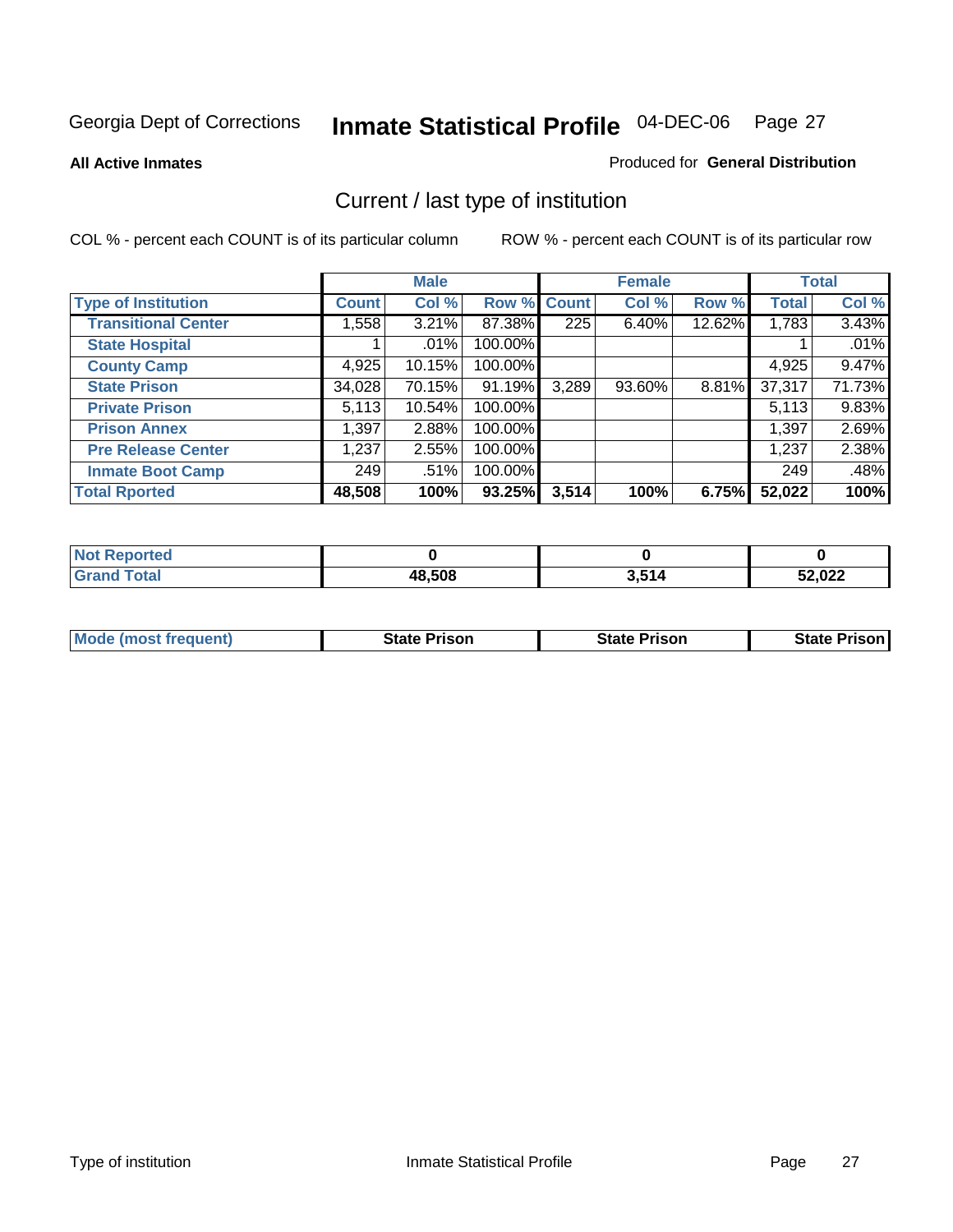**All Active Inmates**

#### Produced for **General Distribution**

### Institution type - transitional centers

|     |                                          |              | <b>Male</b> |         |              | <b>Female</b> |         |              | <b>Total</b> |
|-----|------------------------------------------|--------------|-------------|---------|--------------|---------------|---------|--------------|--------------|
|     | <b>Institution Type - Trans. Centers</b> | <b>Count</b> | Col %       | Row %   | <b>Count</b> | Col %         | Row %   | <b>Total</b> | Col %        |
| 220 | <b>Albany Trans-Ctr</b>                  | 147          | 9.44%       | 100.00% |              |               |         | 147          | 8.24%        |
| 223 | <b>Atlanta Male Trans-Ctr</b>            | 242          | 15.53%      | 100.00% |              |               |         | 242          | 13.57%       |
| 246 | <b>Augusta Trans-Ctr</b>                 | 198          | 12.71%      | 100.00% |              |               |         | 198          | 11.10%       |
| 249 | <b>Clayton Transitional Ctr</b>          | 226          | 14.51%      | 100.00% |              |               |         | 226          | 12.68%       |
| 247 | <b>Coastal Transitional Ctr</b>          | 256          | 16.43%      | 100.00% |              |               |         | 256          | 14.36%       |
| 225 | <b>Columbus Trans-Ctr</b>                | 76           | 4.88%       | 100.00% |              |               |         | 76           | 4.26%        |
| 250 | <b>Helms Trans-Ctr</b>                   | 104          | 6.68%       | 100.00% |              |               |         | 104          | 5.83%        |
| 248 | <b>Lagrange Trans Ctr</b>                | 156          | 10.01%      | 100.00% |              |               |         | 156          | 8.75%        |
| 231 | <b>Macon Male Trans-Ctr</b>              | 150          | 9.63%       | 100.00% |              |               |         | 150          | 8.41%        |
| 235 | <b>Metro Womens Trans-Ctr</b>            |              |             |         | 225          | 100.00%       | 100.00% | 225          | 12.62%       |
| 242 | <b>Savannah Mens Trans-Ctr</b>           | 3            | .19%        | 100.00% |              |               |         | 3            | .17%         |
|     | <b>Total Rported</b>                     | 1,558        | 100%        | 87.38%  | 225          | 100%          | 12.62%  | 1,783        | 100%         |

| portea<br> |      |                  |      |
|------------|------|------------------|------|
| 'nta       | ,558 | າງເ<br>ZZJ<br>__ | ,783 |

| Mode (most frequent) | 1247 Coastal Transitional Ctr 235 Metro Womens Trans- |     | 247 Coastal      |
|----------------------|-------------------------------------------------------|-----|------------------|
|                      |                                                       | Ct∣ | Transitional Ctr |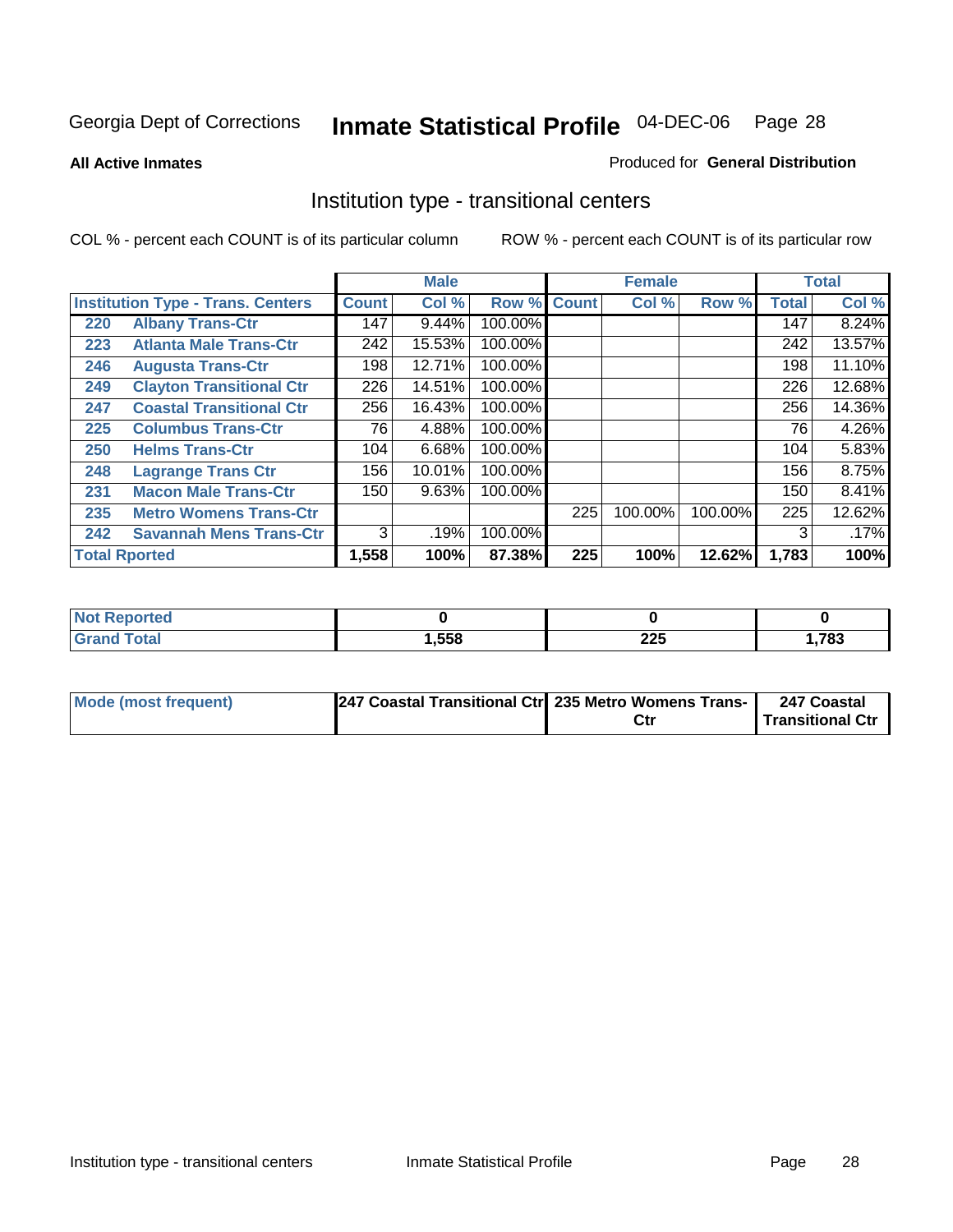**All Active Inmates**

#### Produced for **General Distribution**

### Institution type - mental hospitals

|                                                  | <b>Male</b> |                    | <b>Female</b> |                    | Total   |
|--------------------------------------------------|-------------|--------------------|---------------|--------------------|---------|
| <b>Institution Type - Mental Hospitals Count</b> | Col%        | <b>Row % Count</b> | Col%          | <b>Row % Total</b> | Col %   |
| <b>302 Central State Hospital</b>                | $100.00\%$  | 100.00%            |               |                    | 100.00% |
| <b>Total Rported</b>                             | 100%        | 100%               |               | %                  | 100%    |

| Not Reported |  |  |
|--------------|--|--|
| <b>Total</b> |  |  |

| Mode (most frequent)<br>302 Central State Hospital | Null | <b>302 Central State</b><br><b>Hospital</b> |
|----------------------------------------------------|------|---------------------------------------------|
|----------------------------------------------------|------|---------------------------------------------|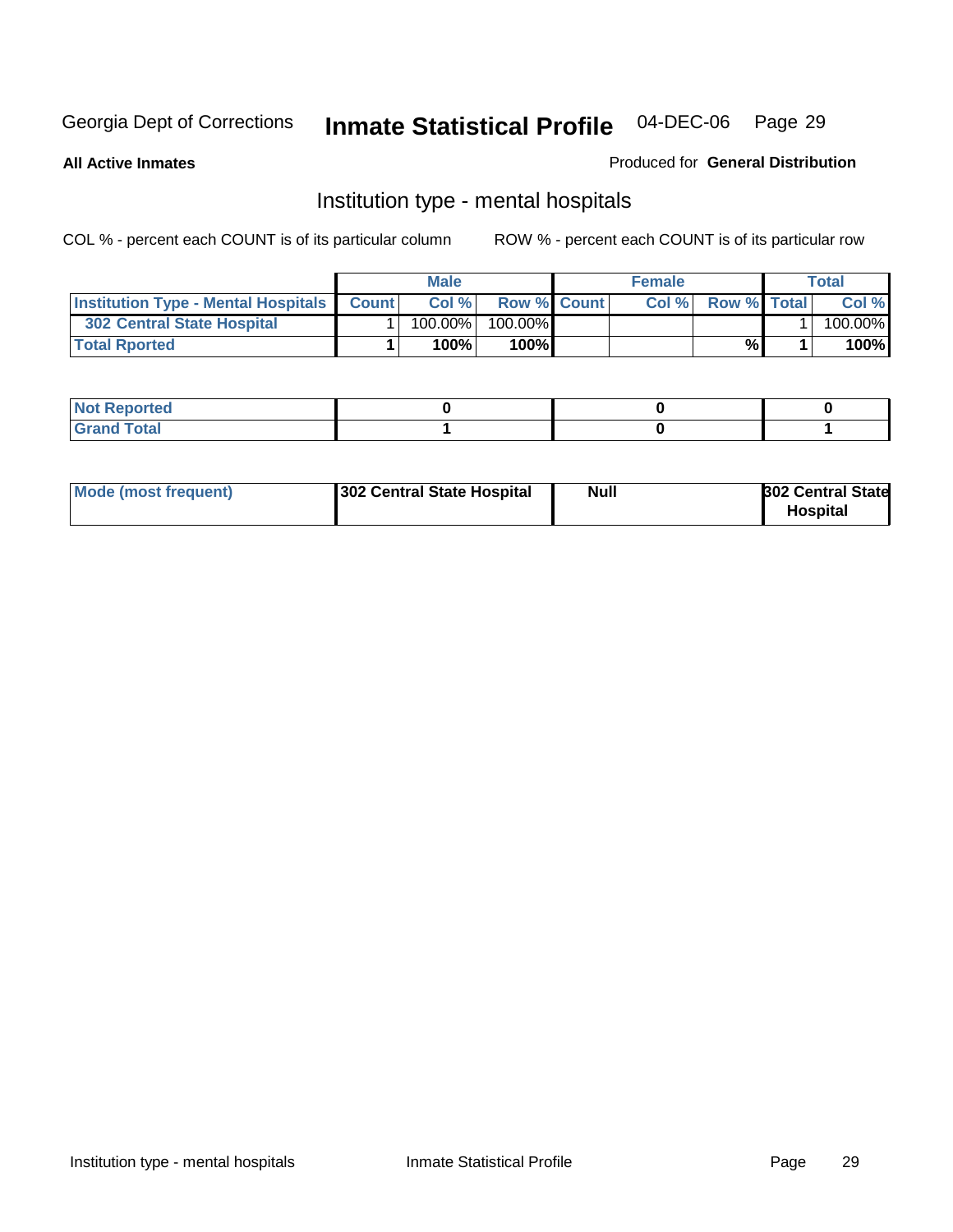#### **All Active Inmates**

#### Produced for **General Distribution**

### Institution type - county prisons

|                                          |                  | <b>Male</b> |         |              | <b>Female</b> |                          |                  | <b>Total</b> |
|------------------------------------------|------------------|-------------|---------|--------------|---------------|--------------------------|------------------|--------------|
| <b>Institution Type - County Prisons</b> | <b>Count</b>     | Col %       | Row %   | <b>Count</b> | Col %         | Row %                    | <b>Total</b>     | Col %        |
| <b>Bulloch County Ci</b><br>402          | 135              | 2.74%       | 100.00% |              |               |                          | 135              | 2.74%        |
| <b>Carroll County Ci</b><br>404          | $\overline{235}$ | 4.77%       | 100.00% |              |               |                          | 235              | 4.77%        |
| <b>Clarke County Ci</b><br>406           | 102              | 2.07%       | 100.00% |              |               |                          | 102              | 2.07%        |
| <b>Clayton County Ci</b><br>456          | 220              | 4.47%       | 100.00% |              |               |                          | 220              | 4.47%        |
| <b>Colquitt County Ci</b><br>407         | 174              | 3.53%       | 100.00% |              |               |                          | 174              | 3.53%        |
| <b>Coweta County Ci</b><br>409           | $\overline{203}$ | 4.12%       | 100.00% |              |               |                          | $\overline{203}$ | 4.12%        |
| <b>Decatur County Ci</b><br>411          | 218              | 4.43%       | 100.00% |              |               |                          | 218              | 4.43%        |
| <b>Effingham County Ci</b><br>413        | 227              | 4.61%       | 100.00% |              |               |                          | 227              | 4.61%        |
| <b>Floyd County Ci</b><br>415            | $\overline{343}$ | 6.96%       | 100.00% |              |               |                          | $\overline{343}$ | 6.96%        |
| <b>Gwinnett County Ci</b><br>419         | 163              | 3.31%       | 100.00% |              |               |                          | 163              | 3.31%        |
| <b>Hall County Ci</b><br>420             | 158              | 3.21%       | 100.00% |              |               |                          | 158              | 3.21%        |
| <b>Harris County Ci</b><br>422           | 103              | 2.09%       | 100.00% |              |               |                          | 103              | 2.09%        |
| <b>Jackson County Ci</b><br>426          | 168              | 3.41%       | 100.00% |              |               |                          | 168              | 3.41%        |
| <b>Jefferson County Ci</b><br>428        | 185              | 3.76%       | 100.00% |              |               |                          | 185              | 3.76%        |
| <b>Mitchell County Ci</b><br>433         | 110              | 2.23%       | 100.00% |              |               |                          | 110              | 2.23%        |
| <b>Muscogee County Ci</b><br>435         | 507              | 10.29%      | 100.00% |              |               |                          | 507              | 10.29%       |
| <b>Richmond County Ci</b><br>439         | $\overline{206}$ | 4.18%       | 100.00% |              |               |                          | $\overline{206}$ | 4.18%        |
| <b>Screven County Prison</b><br>440      | 148              | 3.01%       | 100.00% |              |               |                          | 148              | 3.01%        |
| <b>Spalding County Ci</b><br>441         | $\overline{370}$ | 7.51%       | 100.00% |              |               |                          | $\overline{370}$ | 7.51%        |
| <b>Stewart County Ci</b><br>442          | 88               | 1.79%       | 100.00% |              |               |                          | 88               | 1.79%        |
| <b>Sumter County Ci</b><br>443           | $\overline{319}$ | 6.48%       | 100.00% |              |               |                          | $\overline{319}$ | 6.48%        |
| <b>Terrell County Ci</b><br>444          | 124              | 2.52%       | 100.00% |              |               |                          | 124              | 2.52%        |
| <b>Thomas County Ci</b><br>445           | 158              | 3.21%       | 100.00% |              |               |                          | 158              | 3.21%        |
| <b>Troup County Ci</b><br>447            | 261              | 5.30%       | 100.00% |              |               |                          | 261              | 5.30%        |
| <b>Total Rported</b>                     | 4,925            | 100%        | 100%    |              |               | $\overline{\frac{9}{6}}$ | 4,925            | 100%         |

| τeα                                |       |              |
|------------------------------------|-------|--------------|
| $\sim$ $\sim$ $\sim$ $\sim$ $\sim$ | 4,925 | 02E<br>1.JLJ |

| Mode (most frequent) | 435 Muscogee County Ci | <b>Null</b> | 435 Muscogee     |
|----------------------|------------------------|-------------|------------------|
|                      |                        |             | <b>County Ci</b> |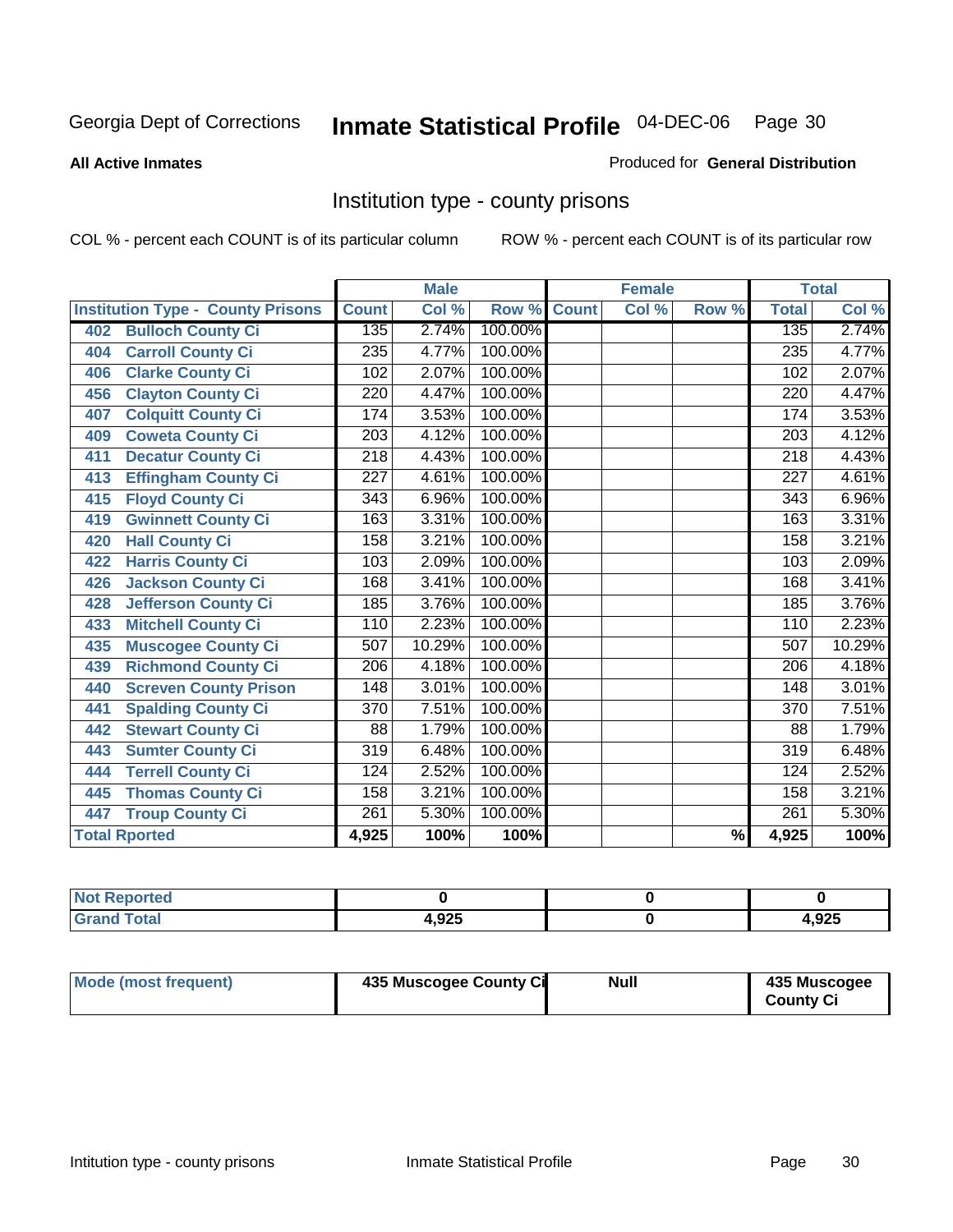**All Active Inmates**

#### Produced for **General Distribution**

### Institution type - state prisons

|     |                                                 |                  | <b>Male</b> |         |                | <b>Female</b> |         | <b>Total</b> |       |
|-----|-------------------------------------------------|------------------|-------------|---------|----------------|---------------|---------|--------------|-------|
|     | <b>Institution Type - State Prisons</b>         | <b>Count</b>     | Col %       | Row %   | <b>Count</b>   | Col %         | Row %   | <b>Total</b> | Col % |
| 508 | <b>Arrendale State Prison</b>                   |                  |             |         | 1,298          | 39.46%        | 100.00% | 1,298        | 3.46% |
|     | 532 Augusta State Med.<br><b>Prison</b>         | 1,219            | 3.56%       | 99.75%  | 3              | .09%          | .25%    | 1,222        | 3.26% |
| 543 | <b>Autry State Prison</b>                       | 1,574            | 4.60%       | 100.00% |                |               |         | 1,574        | 4.20% |
| 553 | <b>Baldwin State Prison</b>                     | 875              | 2.56%       | 100.00% |                |               |         | 875          | 2.33% |
| 536 | <b>Bostick State Prison</b>                     | 687              | 2.01%       | 100.00% |                |               |         | 687          | 1.83% |
| 534 | <b>Burrus Corr Trn Cntr</b>                     | 289              | .84%        | 100.00% |                |               |         | 289          | .77%  |
| 547 | <b>Calhoun State Prison</b>                     | 1,336            | 3.90%       | 100.00% |                |               |         | 1,336        | 3.56% |
| 531 | <b>Central State Prison</b>                     | 811              | 2.37%       | 100.00% |                |               |         | 811          | 2.16% |
| 523 | <b>Coastal State Prison</b>                     | 1,475            | 4.31%       | 100.00% |                |               |         | 1,475        | 3.93% |
| 503 | <b>Dodge State Prison</b>                       | 1,201            | 3.51%       | 100.00% |                |               |         | 1,201        | 3.20% |
| 548 | <b>Dooly State Prison</b>                       | 1,311            | 3.83%       | 100.00% |                |               |         | 1,311        | 3.50% |
| 521 | <b>Ga Diag &amp; Class Pris</b>                 | 1,688            | 4.93%       | 100.00% |                |               |         | 1,688        | 4.50% |
| 522 | <b>Ga Diag &amp; Class Pris-</b><br><b>Perm</b> | 341              | 1.00%       | 100.00% |                |               |         | 341          | .91%  |
| 517 | <b>Ga State Prison</b>                          | 1,168            | 3.41%       | 99.91%  | 1 <sup>1</sup> | .03%          | .09%    | 1,169        | 3.12% |
| 541 | <b>Hancock State Prison</b>                     | 1,281            | 3.74%       | 100.00% |                |               |         | 1,281        | 3.42% |
| 540 | <b>Hays State Prison</b>                        | 883              | 2.58%       | 100.00% |                |               |         | 883          | 2.35% |
| 551 | <b>Homerville State Prison</b>                  | 174              | .51%        | 100.00% |                |               |         | 174          | .46%  |
| 545 | <b>Johnson State Prison</b>                     | 1,082            | 3.16%       | 100.00% |                |               |         | 1,082        | 2.89% |
| 510 | <b>Lee State Prison</b>                         | 746              | 2.18%       | 100.00% |                |               |         | 746          | 1.99% |
| 502 | <b>Lowndes State Prison</b>                     | 287              | .84%        | 100.00% |                |               |         | 287          | .77%  |
| 549 | <b>Macon State Prison</b>                       | 1,462            | 4.27%       | 100.00% |                |               |         | 1,462        | 3.90% |
| 519 | <b>Men'S State Prison</b>                       | 664              | 1.94%       | 100.00% |                |               |         | 664          | 1.77% |
| 554 | <b>Metro State Prison (W)</b>                   |                  |             |         | 878            | 26.70%        | 100.00% | 878          | 2.34% |
| 561 | <b>Milan State Prison</b>                       | 255              | .75%        | 100.00% |                |               |         | 255          | .68%  |
| 509 | <b>Montgomery State Prison</b>                  | 401              | 1.17%       | 100.00% |                |               |         | 401          | 1.07% |
| 505 | <b>Phillips State Prison</b>                    | 834              | 2.44%       | 100.00% |                |               |         | 834          | 2.22% |
| 557 | <b>Pulaski State Prison (W)</b>                 |                  |             |         | 1,109          | 33.72%        | 100.00% | 1,109        | 2.96% |
| 529 | <b>Rivers State Prison</b>                      | 1,131            | 3.31%       | 100.00% |                |               |         | 1,131        | 3.02% |
| 533 | <b>Rogers State Prison</b>                      | 1,247            | 3.64%       | 100.00% |                |               |         | 1,247        | 3.33% |
| 530 | <b>Rutledge State Prison</b>                    | $\overline{574}$ | 1.68%       | 100.00% |                |               |         | 574          | 1.53% |
| 525 | <b>Scott State Prison</b>                       | 1,232            | 3.60%       | 100.00% |                |               |         | 1,232        | 3.29% |
| 550 | <b>Smith State Prison</b>                       | 1,206            | 3.52%       | 100.00% |                |               |         | 1,206        | 3.22% |
| 542 | <b>Telfair State Prison</b>                     | 1,185            | 3.46%       | 100.00% |                |               |         | 1,185        | 3.16% |
| 537 | <b>Valdosta State Prison</b>                    | 854              | 2.50%       | 100.00% |                |               |         | 854          | 2.28% |
| 506 | <b>Walker State Prison</b>                      | 627              | 1.83%       | 100.00% |                |               |         | 627          | 1.67% |
| 501 | <b>Ware State Prison</b>                        | 1,092            | 3.19%       | 100.00% |                |               |         | 1,092        | 2.91% |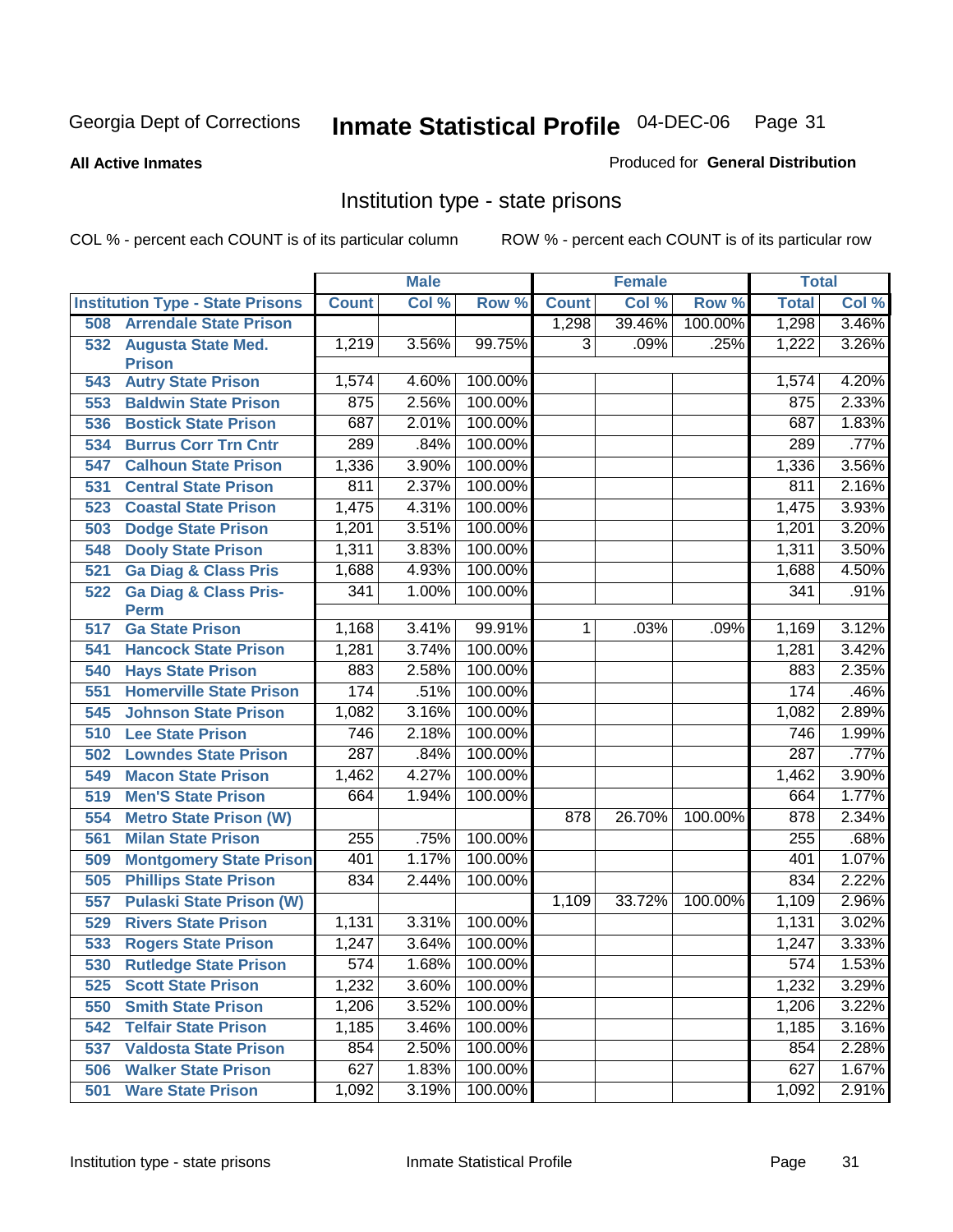**All Active Inmates**

#### Produced for **General Distribution**

### Institution type - state prisons

|                                         |                                  | <b>Male</b> |            |              | <b>Female</b> |       | <b>Total</b> |       |
|-----------------------------------------|----------------------------------|-------------|------------|--------------|---------------|-------|--------------|-------|
| <b>Institution Type - State Prisons</b> | <b>Count</b>                     | Col %       | Row %      | <b>Count</b> | Col %         | Row % | Total        | Col % |
| <b>Washington Sp</b><br>552             | $.148$ <sup><math>+</math></sup> | 3.36%       | 100.00%    |              |               |       | 1,148        | 3.06% |
| <b>Wayne State Prison</b><br>507        | 193                              | $.56\%$     | 100.00%    |              |               |       | 193          | .51%  |
| <b>Western Pre-Release</b><br>556       | 186                              | .54%        | 100.00%    |              |               |       | 186          | .50%  |
| Cntr                                    |                                  |             |            |              |               |       |              |       |
| <b>Wilcox State Prison</b><br>546       | .495                             | 4.37%       | $100.00\%$ |              |               |       | 1.495        | 3.99% |
| <b>Total Rported</b>                    | 34,214                           | 100%        | 91.23%     | 3,289        | 100%          | 8.77% | 37,503       | 100%  |

| rtea        |                   |       |             |
|-------------|-------------------|-------|-------------|
| <b>otal</b> | 34.21<br>J4.4 I 4 | 3,289 | 7,503<br>91 |

| Mode (most frequent) | <b>521 Ga Diag &amp; Class Pris</b> | 508 Arrendale State Prison | 521 Ga Diag &<br><b>Class Pris</b> |
|----------------------|-------------------------------------|----------------------------|------------------------------------|
|----------------------|-------------------------------------|----------------------------|------------------------------------|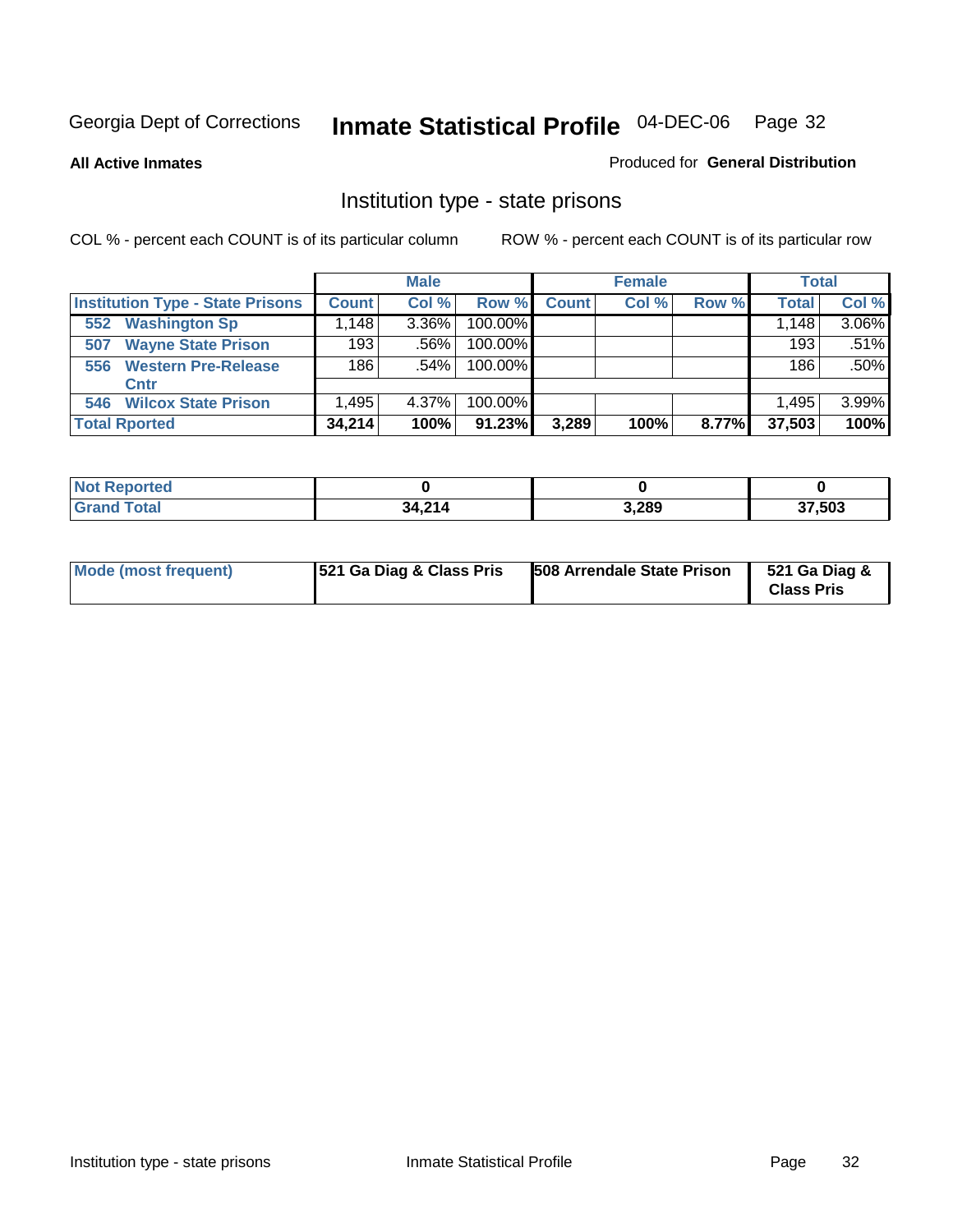#### **All Active Inmates**

#### Produced for **General Distribution**

### Institution type - private prisons

|                                           |              | <b>Male</b> |             | <b>Female</b> |       |        | <b>Total</b> |
|-------------------------------------------|--------------|-------------|-------------|---------------|-------|--------|--------------|
| <b>Institution Type - Private Prisons</b> | <b>Count</b> | Col %       | Row % Count | Col %         | Row % | Total  | Col %        |
| <b>Coffee Corr Facility</b><br>569        | 1666.        | 32.58%      | 100.00%     |               |       | ∃666.، | 32.58%       |
| 567 D Ray James Corr Fac                  | 1.789        | 34.99%      | 100.00%     |               |       | 1.789  | 34.99%       |
| <b>Wheeler Corr Facility</b><br>571       | .,658        | 32.43%      | 100.00%     |               |       | 1.658  | 32.43%       |
| <b>Total Rported</b>                      | 5.113        | 100%        | 100%        |               | %l    | 5.113  | 100%         |

| <b>Reported</b><br>' NOT |                           |             |
|--------------------------|---------------------------|-------------|
| <b>Total</b><br>$\sim$ . | <b>E 449</b><br>- 1<br>-- | EAAC<br>. . |

| Mode (most frequent) | 567 D Ray James Corr Fac | <b>Null</b> | <b>567 D Ray James</b><br><b>Corr Fac</b> |
|----------------------|--------------------------|-------------|-------------------------------------------|
|----------------------|--------------------------|-------------|-------------------------------------------|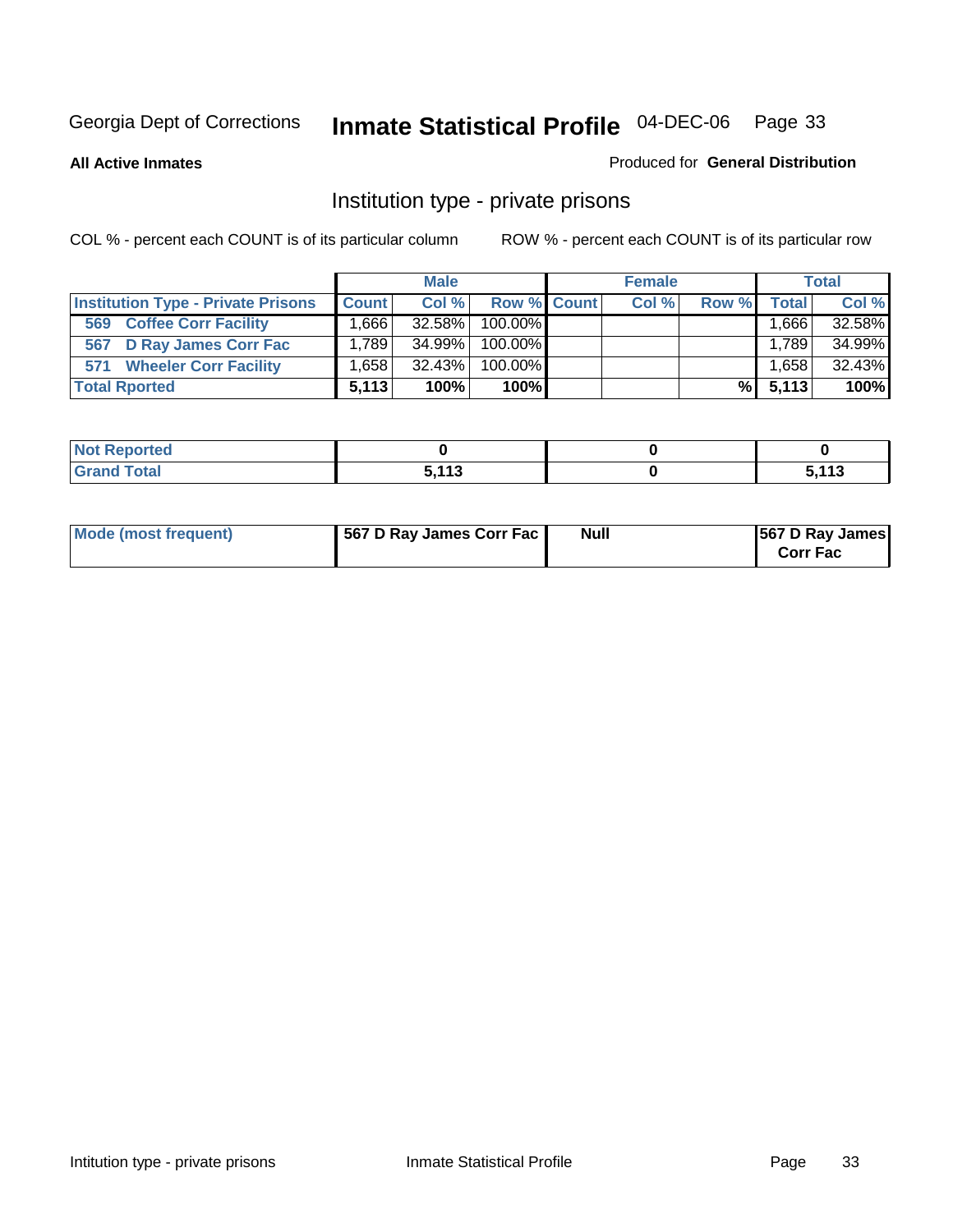#### **All Active Inmates**

#### Produced for **General Distribution**

### Institution type - prison annexes

|                                                |       | <b>Male</b> |         |              | <b>Female</b> |       |              | <b>Total</b> |
|------------------------------------------------|-------|-------------|---------|--------------|---------------|-------|--------------|--------------|
| <b>Institution Type - Prison Annexes Count</b> |       | Col %       | Row %   | <b>Count</b> | Col %         | Row % | <b>Total</b> | Col %        |
| 7507 Appling Pre-Release Ctr                   | 182   | 7.43%       | 100.00% |              |               |       | 182          | 7.43%        |
| <b>7541 Hancock Annex</b>                      | 194   | 7.92%       | 100.00% |              |               |       | 194          | 7.92%        |
| 7540 Hays Annex                                | 579   | 23.65%      | 100.00% |              |               |       | 579          | 23.65%       |
| 7521 Lamar Pre-Release Center                  | 187   | 7.64%       | 100.00% |              |               |       | 187          | 7.64%        |
| 7550 Long Pre-Release Center                   | 177   | 7.23%       | 100.00% |              |               |       | 177          | 7.23%        |
| <b>7543 Pelham Pre-Release</b>                 | 146   | 5.96%       | 100.00% |              |               |       | 146          | 5.96%        |
| <b>Center</b>                                  |       |             |         |              |               |       |              |              |
| <b>7505 Phillips Annex</b>                     | 221   | 9.03%       | 100.00% |              |               |       | 221          | 9.03%        |
| <b>7546 Turner Pre-Release Center</b>          | 185   | 7.56%       | 100.00% |              |               |       | 185          | 7.56%        |
| 7501 Ware Annex                                | 203   | 8.29%       | 100.00% |              |               |       | 203          | 8.29%        |
| <b>7552 Washington Sp Annex</b>                | 200   | 8.17%       | 100.00% |              |               |       | 200          | 8.17%        |
| <b>7572 Wilkes Pre-Release Center</b>          | 174   | 7.11%       | 100.00% |              |               |       | 174          | 7.11%        |
| <b>Total Rported</b>                           | 2,448 | 100%        | 100%    |              |               | %     | 2,448        | 100%         |

| <b>Not Reported</b> |       |       |
|---------------------|-------|-------|
| <b>Grand Total</b>  | 2,448 | 2,448 |

| <b>Mode (most frequent)</b> | 7540 Hays Annex | <b>Null</b> | 7540 Hays Annex |
|-----------------------------|-----------------|-------------|-----------------|
|-----------------------------|-----------------|-------------|-----------------|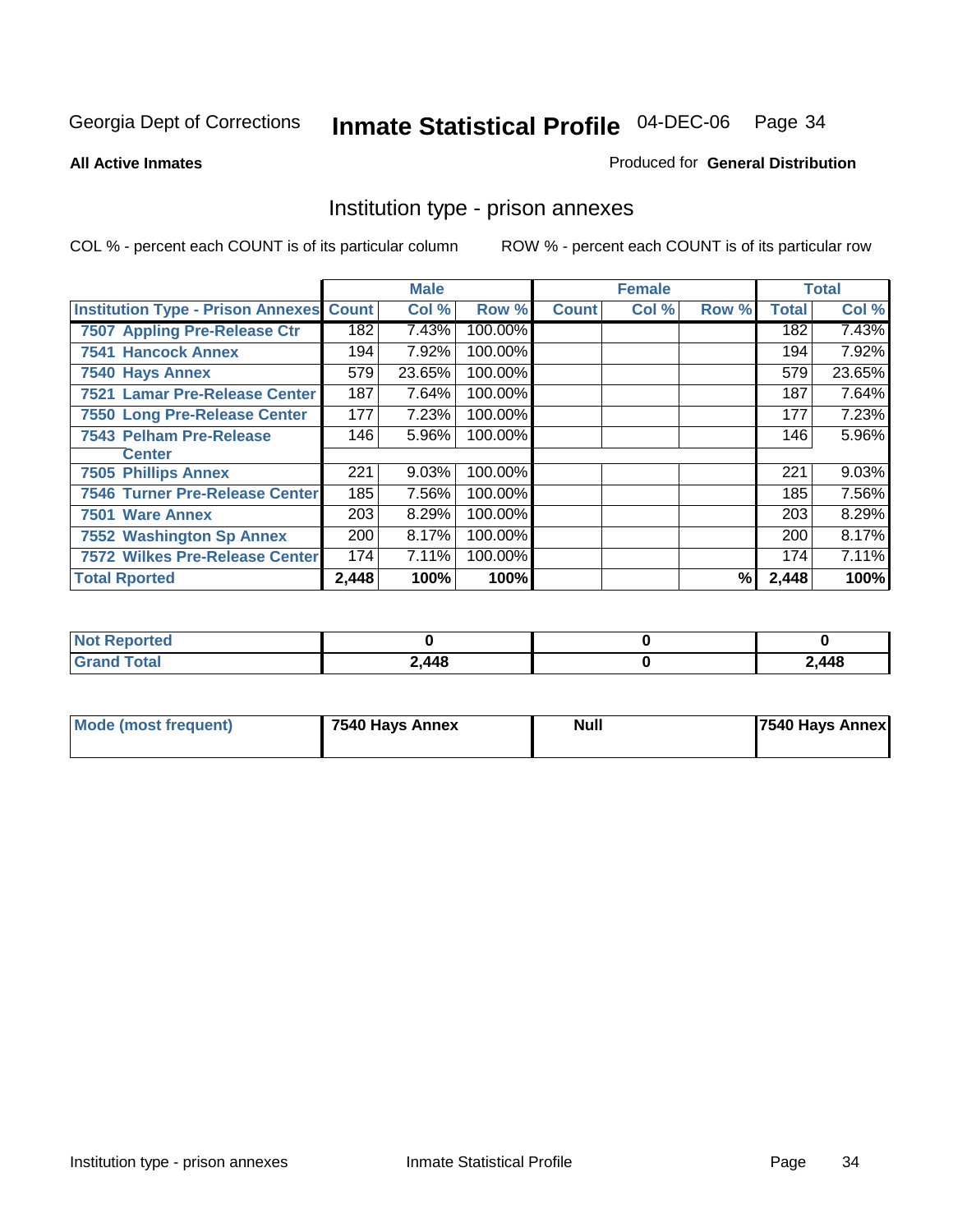**All Active Inmates**

#### Produced for **General Distribution**

### Institution type - inmate boot camp

|                                      |       | <b>Male</b> |               |              | <b>Female</b> |       |        | <b>Total</b> |
|--------------------------------------|-------|-------------|---------------|--------------|---------------|-------|--------|--------------|
| <b>Institution Type - Boot Camps</b> | Count | Col%        | Row %         | <b>Count</b> | Col %         | Row % | Totall | Col %        |
| 9553 Baldwin Diag Ibc                | 112   | 44.98%      | $100.00\%$    |              |               |       | 112    | 44.98%       |
| 9534 Burruss Inm Boot Camp           | 137   | $55.02\%$   | 100.00%       |              |               |       | 137    | 55.02%       |
| <b>Total Rported</b>                 | 249   | 100%        | 100% <b>I</b> |              |               | %     | 249    | 100%         |

| <b>tea</b> |     |     |
|------------|-----|-----|
| -          | 249 | 249 |

| Mode (most frequent) | 9534 Burruss Inm Boot<br>شcamp | Null | <b>9534 Burruss Inm</b><br><b>Boot Camp</b> |
|----------------------|--------------------------------|------|---------------------------------------------|
|----------------------|--------------------------------|------|---------------------------------------------|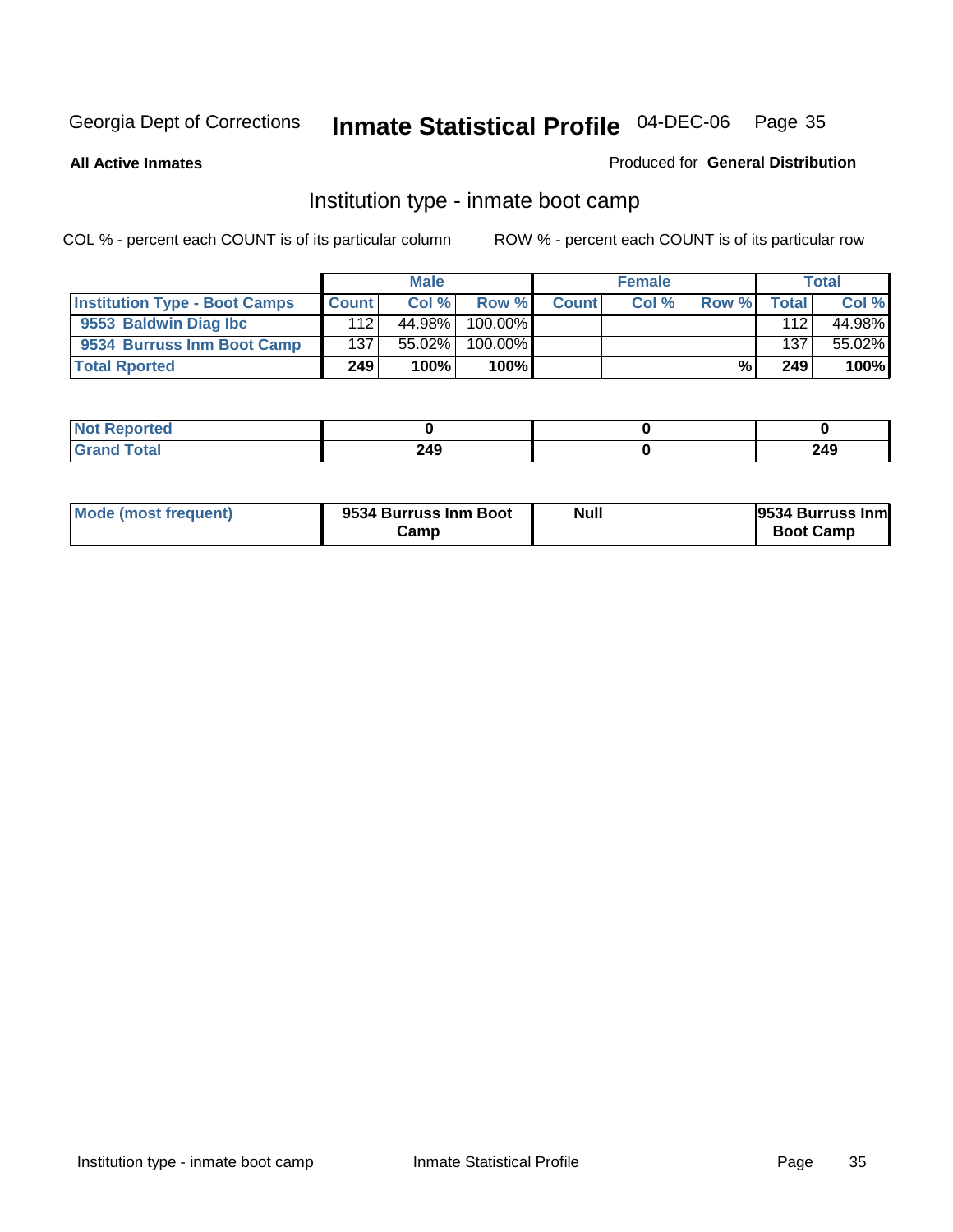**All Active Inmates**

#### Produced for **General Distribution**

### Number of disciplinary reports

|                                       |              | <b>Male</b> |        |              | <b>Female</b> |          |              | <b>Total</b> |
|---------------------------------------|--------------|-------------|--------|--------------|---------------|----------|--------------|--------------|
| <b>Number of Disciplinary Reports</b> | <b>Count</b> | Col %       | Row %  | <b>Count</b> | Col %         | Row %    | <b>Total</b> | Col %        |
|                                       | 20,621       | 42.51%      | 90.40% | 2,191        | 62.35%        | 9.60%    | 22,812       | 43.85%       |
|                                       | 6,691        | 13.79%      | 93.25% | 484          | 13.77%        | 6.75%    | 7,175        | 13.79%       |
|                                       | 3,829        | 7.89%       | 95.27% | 190          | 5.41%         | 4.73%    | 4,019        | 7.73%        |
| 3                                     | 2,571        | 5.30%       | 95.26% | 128          | 3.64%         | 4.74%    | 2,699        | 5.19%        |
|                                       | .861         | 3.84%       | 95.63% | 85           | 2.42%         | 4.37%    | 1,946        | 3.74%        |
| 5                                     | ,483         | $3.06\%$    | 96.05% | 61           | 1.74%         | 3.95%    | 1,544        | 2.97%        |
| <b>More Than 5</b>                    | 11,452       | 23.61%      | 96.83% | 375          | 10.67%        | $3.17\%$ | 11,827       | 22.73%       |
| <b>Total Reported</b>                 | 48,508       | 100%        | 93.25% | 3,514        | 100%          | 6.75%    | 52,022       | 100%         |

| N                              |            |     |        |
|--------------------------------|------------|-----|--------|
| $\mathcal{L}$ of $\mathcal{L}$ | ENO.       | 51/ | 52,022 |
|                                | <b>4</b> . |     | __     |

| Mean (average)       | 5.27<br>3.ZT | 2.40 | 5.08 |
|----------------------|--------------|------|------|
| Median (middle)      |              |      |      |
| Mode (most frequent) |              |      |      |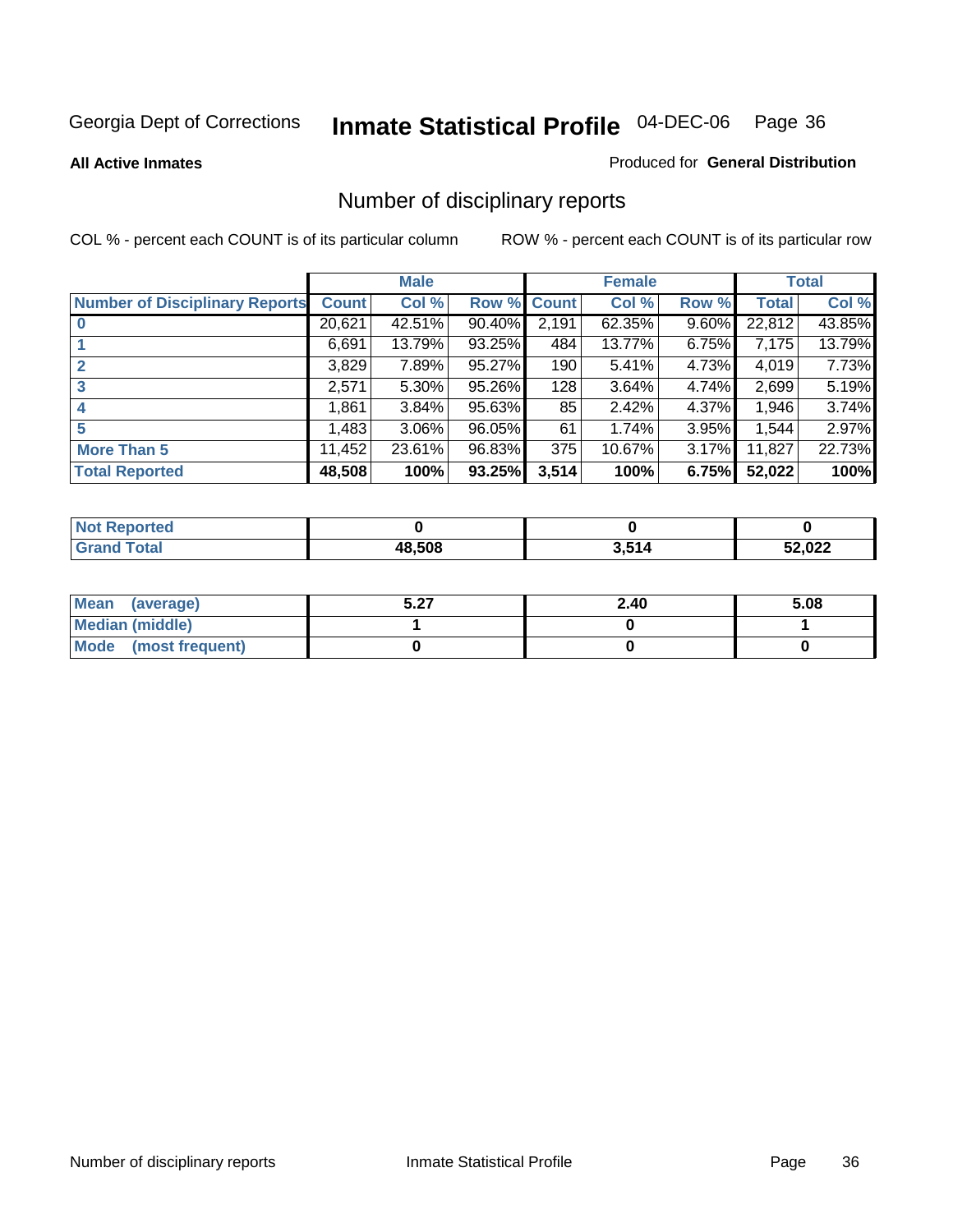#### **All Active Inmates**

#### Produced for **General Distribution**

## Number of transfers

|                            |         | <b>Male</b> |        |              | <b>Female</b> |          |              | <b>Total</b> |
|----------------------------|---------|-------------|--------|--------------|---------------|----------|--------------|--------------|
| <b>Number of Transfers</b> | Count l | Col %       | Row %  | <b>Count</b> | Col %         | Row %    | <b>Total</b> | Col %        |
|                            | 3,626   | $7.48\%$    | 85.02% | 639          | 18.18%        | 14.98%   | 4,265        | 8.20%        |
|                            | 19,604  | 40.41%      | 91.31% | .865         | 53.07%        | $8.69\%$ | 21,469       | 41.27%       |
|                            | 10,031  | 20.68%      | 94.20% | 618          | 17.59%        | 5.80%    | 10,649       | 20.47%       |
| 3                          | 5,548   | 11.44%      | 96.25% | 216          | 6.15%         | $3.75\%$ | 5,764        | 11.08%       |
|                            | 3,352   | 6.91%       | 97.58% | 83           | 2.36%         | $2.42\%$ | 3,435        | 6.60%        |
| 5                          | 2,075   | 4.28%       | 98.20% | 38           | 1.08%         | $1.80\%$ | 2,113        | 4.06%        |
| <b>More Than 5</b>         | 4,272   | 8.81%       | 98.73% | 55           | 1.57%         | 1.27%    | 4,327        | 8.32%        |
| <b>Total Reported</b>      | 48,508  | 100%        | 93.25% | 3,514        | 100%          | 6.75%    | 52,022       | 100%         |

| N         |              |      |                   |
|-----------|--------------|------|-------------------|
| $\sim$ 10 | <b>48508</b> | E4 A | $\sim$<br>,<br>__ |

| Mean (average)       | 2.41 | l.33 | 2.33 |
|----------------------|------|------|------|
| Median (middle)      |      |      |      |
| Mode (most frequent) |      |      |      |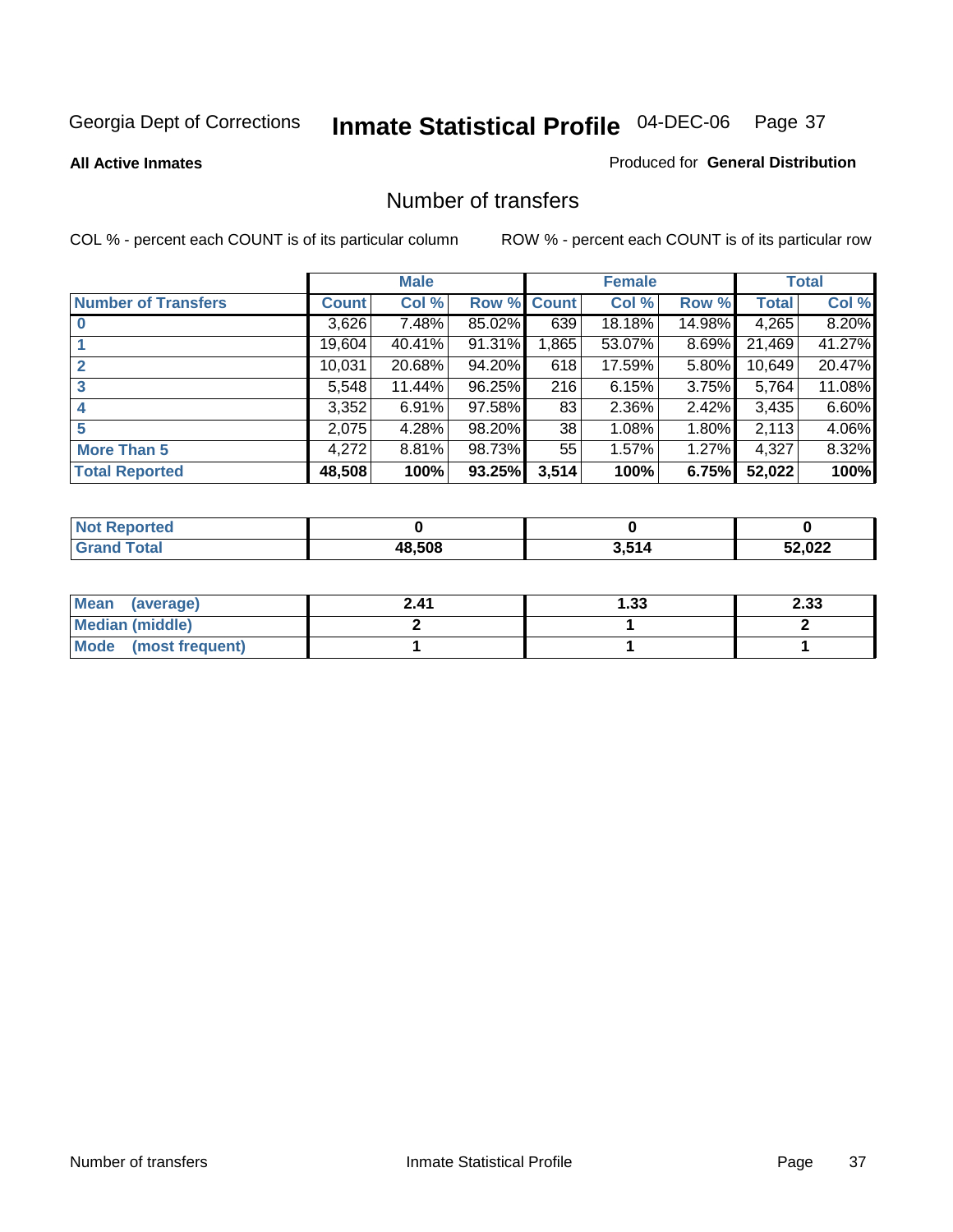**All Active Inmates**

#### Produced for **General Distribution**

# Number of escapes

|                          |              | <b>Male</b> |                    |       | <b>Female</b> |       |        | <b>Total</b> |
|--------------------------|--------------|-------------|--------------------|-------|---------------|-------|--------|--------------|
| <b>Number of Escapes</b> | <b>Count</b> | Col %       | <b>Row % Count</b> |       | Col %         | Row % | Total  | Col %        |
|                          | 48,192       | $99.35\%$   | 93.22%             | 3,504 | 99.72%        | 6.78% | 51,696 | 99.37%       |
|                          | 292          | 0.60%       | 96.69%             | 10    | 0.28%         | 3.31% | 302    | 0.58%        |
|                          | 18           | 0.04%       | 100.00%            |       |               |       | 18     | 0.03%        |
|                          | 5            | 0.01%       | 100.00%            |       |               |       | 5      | 0.01%        |
|                          |              | 0.01%       | $100.00\%$         |       |               |       |        | 0.01%        |
| <b>Total Reported</b>    | 48,508       | 100%        | 93.25%             | 3,514 | 100%          | 6.75% | 52,022 | 100%         |

| <b>Not Reported</b> |      |       |      |
|---------------------|------|-------|------|
|                     | .508 | 3,514 | ,022 |

| Mean (average)       |  | ו ש. |
|----------------------|--|------|
| Median (middle)      |  |      |
| Mode (most frequent) |  |      |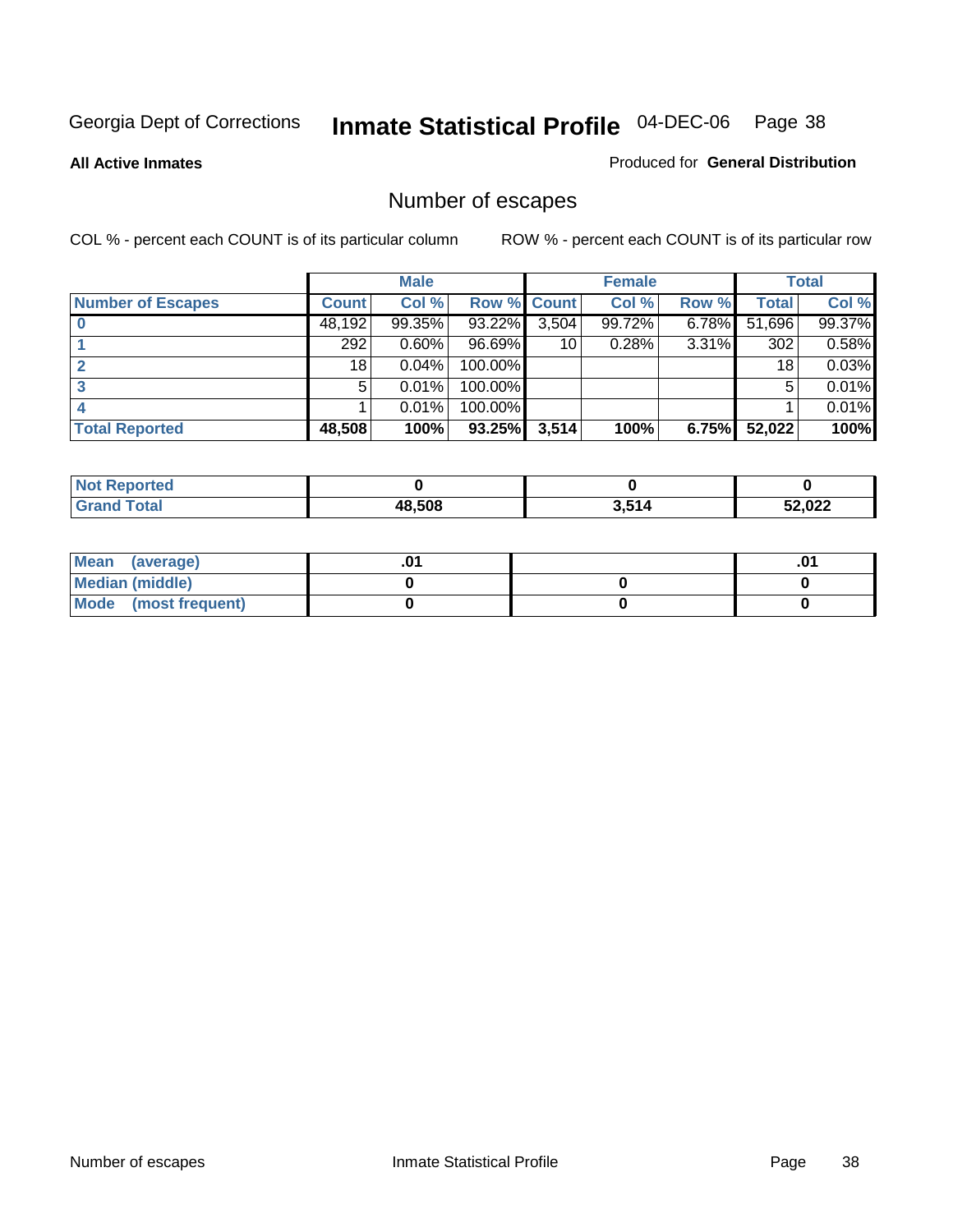**All Active Inmates**

#### Produced for **General Distribution**

# Probable future release type

|                                         |              | <b>Male</b> |                    |     | <b>Female</b> |          | <b>Total</b> |        |
|-----------------------------------------|--------------|-------------|--------------------|-----|---------------|----------|--------------|--------|
| <b>Probable Future Release Type</b>     | <b>Count</b> | Col %       | <b>Row % Count</b> |     | Col %         | Row %    | <b>Total</b> | Col %  |
| <b>Paroled with probation to follow</b> | 6,964        | 14.36%      | 92.45%             | 569 | 16.19%        | $7.55\%$ | 7,533        | 14.48% |
| Paroled w/o probation to follow         | 7.773        | $16.02\%$   | 93.61%             | 531 | $15.11\%$     | 6.39%    | 8,304        | 15.96% |
| <b>Maxout with probation to follow</b>  | 13,335       | 27.49%      | 92.91% 1.018       |     | 28.97%        | 7.09%    | 14,353       | 27.59% |
| <b>Maxout w/o probation to follow</b>   | 12.714       | 26.21%      | 93.03%             | 953 | 27.12%        | $6.97\%$ | 13,667       | 26.27% |
| Life, LWOP or death sentence            | 7,722        | 15.92%      | 94.57%             | 443 | 12.61%        | $5.43\%$ | 8,165        | 15.70% |
| <b>Total Reported</b>                   | 48,508       | 100%        | $93.25\%$ 3,514    |     | 100%          | 6.75%    | 52,022       | 100%   |

| <b>Not</b><br>Reported       |        |        |        |
|------------------------------|--------|--------|--------|
| <b>Total</b><br><b>Grand</b> | 48,508 | 48,508 | 52,022 |

| Mode (most frequent) | Maxout with PROB follow   Maxout with PROB follow   Maxout with PROB |        |
|----------------------|----------------------------------------------------------------------|--------|
|                      |                                                                      | follow |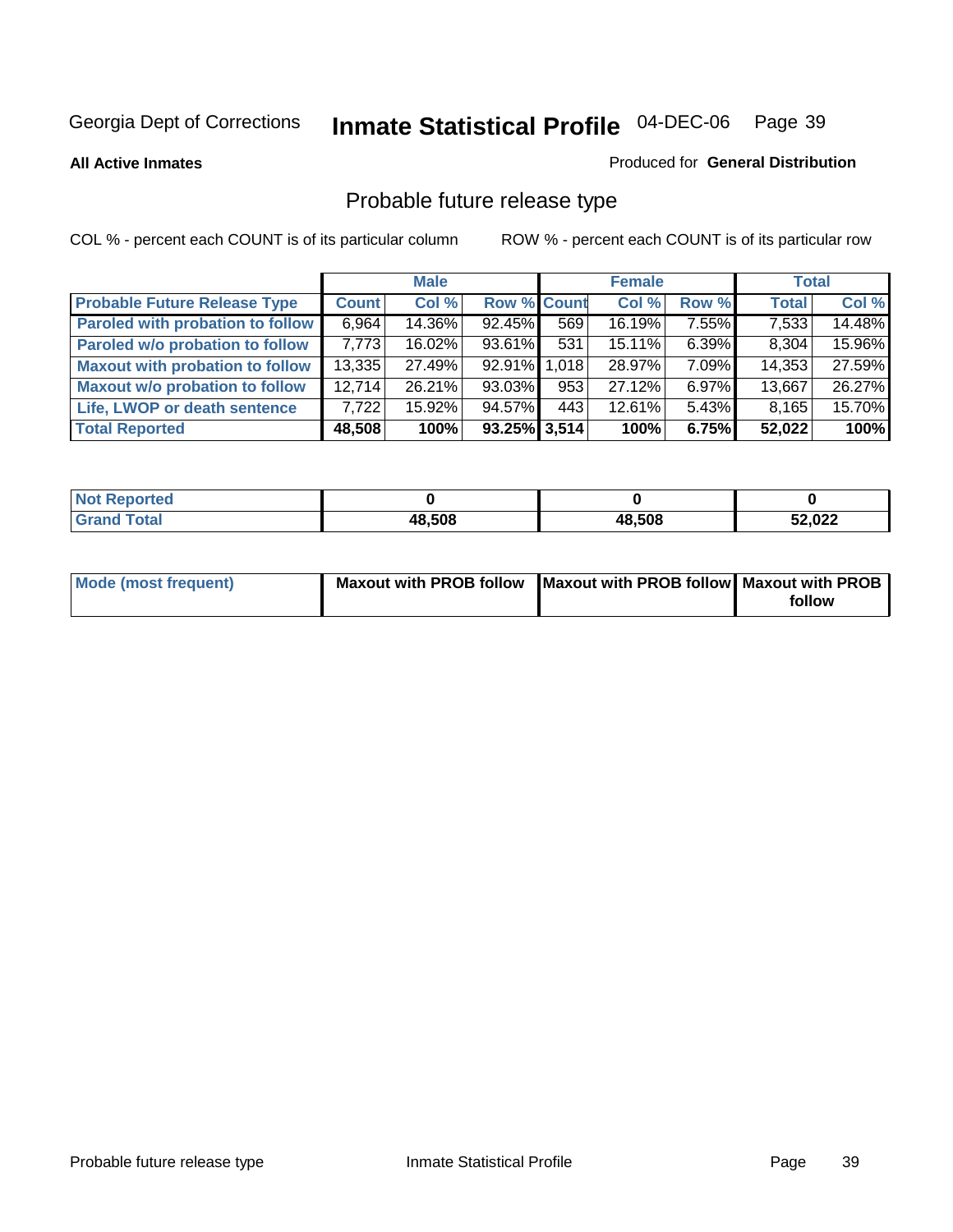**All Active Inmates**

Produced for **General Distribution**

# Actual release type

|                            |              | <b>Male</b> |                    | <b>Female</b> |        |       | $\tau$ otal |
|----------------------------|--------------|-------------|--------------------|---------------|--------|-------|-------------|
| <b>Actual Release Type</b> | <b>Count</b> | Col %       | <b>Row % Count</b> | Col %         | Row %I | Total | Col %       |
| <b>Total Reported</b>      |              | %           | %                  | %             | %      |       | %           |

| <b>Still Active</b> | 48,508 | 3,514 | 52,022 |
|---------------------|--------|-------|--------|
| <b>Not Reported</b> |        |       |        |
| <b>Grand Total</b>  | 48,508 | 3,514 | 52,022 |

| īМ | м.<br>$-$ - $-$ - $-$ - $-$ | Null | $\cdots$ |
|----|-----------------------------|------|----------|
|    |                             |      |          |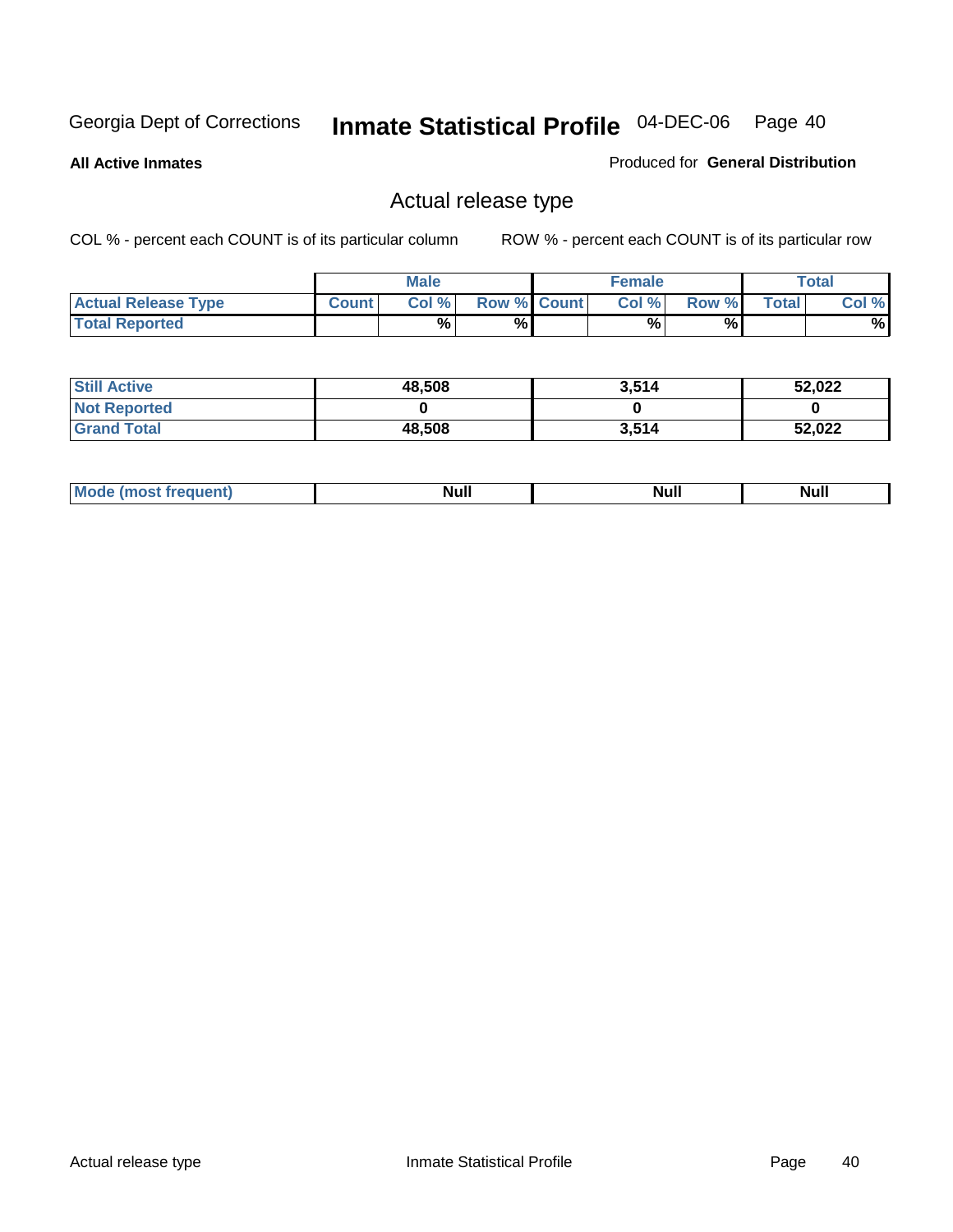### **All Active Inmates**

### Produced for **General Distribution**

## Time served in current (or last) institution

|                            |              | <b>Male</b> |        |              | <b>Female</b> |        |              | <b>Total</b> |
|----------------------------|--------------|-------------|--------|--------------|---------------|--------|--------------|--------------|
| <b>Time In Institution</b> | <b>Count</b> | Col %       | Row %  | <b>Count</b> | Col %         | Row %  | <b>Total</b> | Col %        |
| 0 to 3 months              | 10,015       | 20.65%      | 92.00% | 871          | 24.79%        | 8.00%  | 10,886       | 20.93%       |
| <b>3.01 to 6 months</b>    | 8,347        | 17.21%      | 92.28% | 698          | 19.86%        | 7.72%  | 9,045        | 17.39%       |
| 6.01 to 9 months           | 6,059        | 12.49%      | 92.05% | 523          | 14.88%        | 7.95%  | 6,582        | 12.65%       |
| 9.01 to 12 months          | 4,207        | 8.67%       | 92.79% | 327          | 9.31%         | 7.21%  | 4,534        | 8.72%        |
| <b>12.01 to 18 months</b>  | 5,765        | 11.88%      | 95.02% | 302          | 8.59%         | 4.98%  | 6,067        | 11.66%       |
| <b>18.01 to 24 months</b>  | 3,234        | 6.67%       | 89.68% | 372          | 10.59%        | 10.32% | 3,606        | 6.93%        |
| 2.01 to 3 years            | 3,685        | 7.60%       | 96.09% | 150          | 4.27%         | 3.91%  | 3,835        | 7.37%        |
| 3.01 to 4 years            | 1,949        | 4.02%       | 96.97% | 61           | 1.74%         | 3.03%  | 2,010        | 3.86%        |
| 4.01 to 5 years            | 1,431        | 2.95%       | 96.49% | 52           | 1.48%         | 3.51%  | 1,483        | 2.85%        |
| 5.01 to 6 years            | 1,029        | 2.12%       | 95.72% | 46           | 1.31%         | 4.28%  | 1,075        | 2.07%        |
| 6.01 to 7 years            | 670          | 1.38%       | 95.04% | 35           | 1.00%         | 4.96%  | 705          | 1.36%        |
| 7.01 to 8 years            | 653          | 1.35%       | 97.17% | 19           | 0.54%         | 2.83%  | 672          | 1.29%        |
| 8.01 to 9 years            | 445          | 0.92%       | 94.88% | 24           | 0.68%         | 5.12%  | 469          | 0.90%        |
| 9.01 to 10 years           | 266          | 0.55%       | 97.08% | 8            | 0.23%         | 2.92%  | 274          | 0.53%        |
| Over 10 years              | 753          | 1.55%       | 96.66% | 26           | 0.74%         | 3.34%  | 779          | 1.50%        |
| <b>Total Reported</b>      | 48,508       | 100%        | 93.25% | 3,514        | 100%          | 6.75%  | 52,022       | 100.0%       |

| <b>Not Reported</b> |        |     |        |
|---------------------|--------|-----|--------|
| $\mathsf{Total}$    | 48,508 | 514 | 52,022 |

| <b>Mean</b><br>(average) | 19 months | 14 months | 19 months |
|--------------------------|-----------|-----------|-----------|
| Median (middle)          | 9 months  | 7 months  | 9 months  |
| Mode<br>(most frequent)  | 0 months  | months    | months    |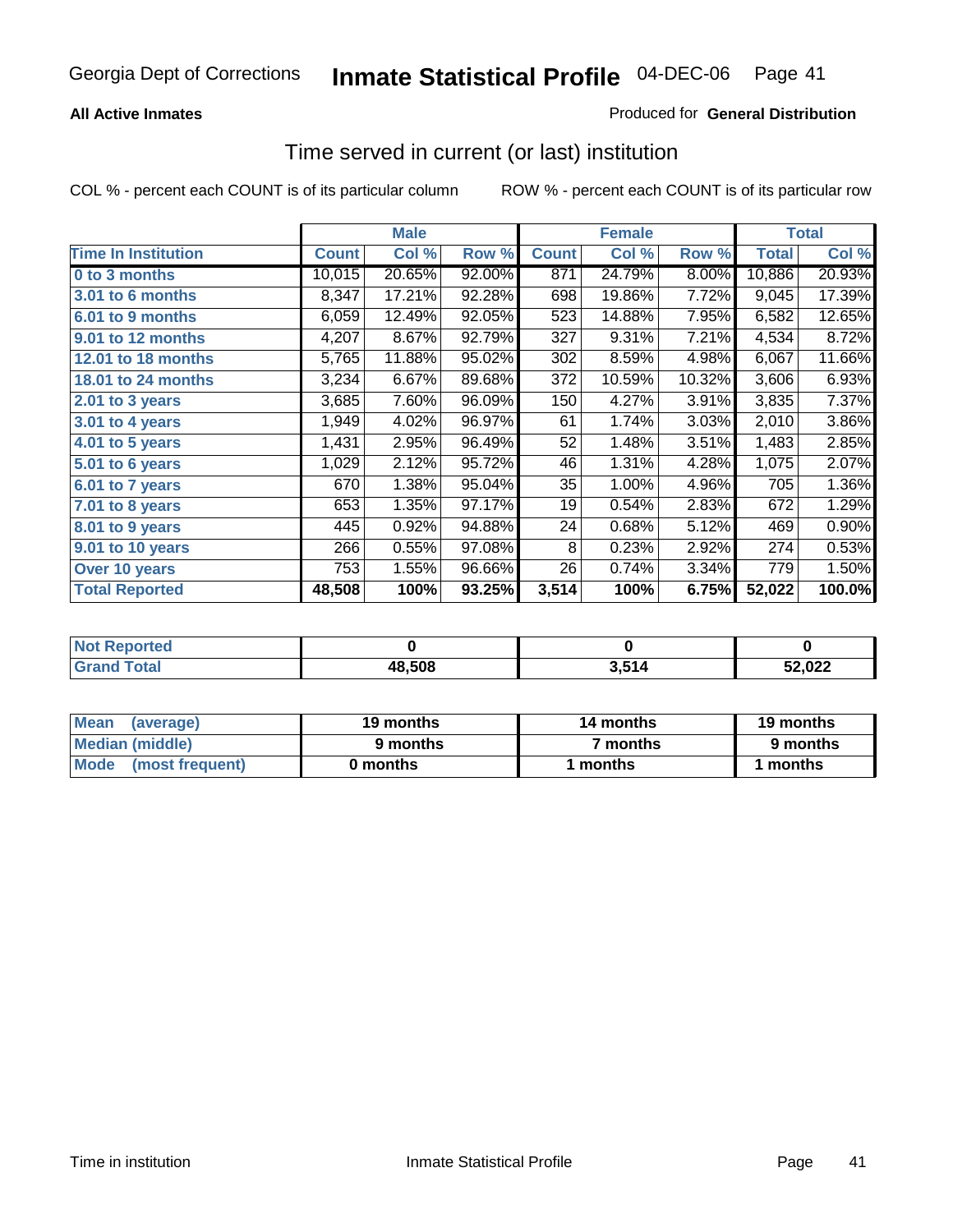#### **All Active Inmates**

#### Produced for **General Distribution**

# Highest grade level attained

|                              |                 | <b>Male</b> |         |                  | <b>Female</b> |        |                  | <b>Total</b> |
|------------------------------|-----------------|-------------|---------|------------------|---------------|--------|------------------|--------------|
| <b>Grade Level</b>           | <b>Count</b>    | Col %       | Row %   | <b>Count</b>     | Col %         | Row %  | <b>Total</b>     | Col %        |
| No school at all             | $\overline{51}$ | 0.11%       | 96.23%  | $\overline{2}$   | 0.06%         | 3.77%  | $\overline{53}$  | 0.11%        |
| Grade 1                      | $\overline{45}$ | 0.10%       | 100.00% |                  |               |        | $\overline{45}$  | 0.09%        |
| <b>Grade 2</b>               | 58              | 0.12%       | 98.31%  | 1                | 0.03%         | 1.69%  | $\overline{59}$  | 0.12%        |
| <b>Grade 3</b>               | 131             | 0.28%       | 97.04%  | 4                | 0.12%         | 2.96%  | 135              | 0.27%        |
| Grade 4                      | 131             | 0.28%       | 97.76%  | $\overline{3}$   | 0.09%         | 2.24%  | 134              | 0.27%        |
| Grade 5                      | 225             | 0.48%       | 95.74%  | 10               | 0.30%         | 4.26%  | 235              | 0.47%        |
| Grade 6                      | 785             | 1.67%       | 94.81%  | 43               | 1.30%         | 5.19%  | 828              | 1.64%        |
| <b>Grade 7</b>               | 1,256           | 2.67%       | 93.31%  | 90               | 2.72%         | 6.69%  | 1,346            | 2.67%        |
| <b>Grade 8</b>               | 4,405           | 9.35%       | 94.10%  | $\overline{276}$ | 8.34%         | 5.90%  | 4,681            | 9.28%        |
| Grade 9                      | 7,423           | 15.76%      | 94.50%  | 432              | 13.06%        | 5.50%  | 7,855            | 15.58%       |
| Grade 10                     | 9,827           | 20.86%      | 94.86%  | 532              | 16.08%        | 5.14%  | 10,359           | 20.54%       |
| Grade 11                     | 8,700           | 18.47%      | 94.88%  | 469              | 14.18%        | 5.12%  | 9,169            | 18.18%       |
| <b>Grade 12 or GED</b>       | 8,821           | 18.72%      | 93.94%  | 569              | 17.20%        | 6.06%  | 9,390            | 18.62%       |
| <b>Some tech school</b>      | 488             | 1.04%       | 74.62%  | 166              | 5.02%         | 25.38% | 654              | 1.30%        |
| <b>Completed tech school</b> | 838             | 1.78%       | 74.42%  | 288              | 8.71%         | 25.58% | 1,126            | 2.23%        |
| College, 1 year              | 1,153           | 2.45%       | 91.58%  | 106              | 3.20%         | 8.42%  | 1,259            | 2.50%        |
| College, 2 year              | 1,589           | 3.37%       | 90.03%  | 176              | 5.32%         | 9.97%  | 1,765            | 3.50%        |
| College, 3 year              | 467             | 0.99%       | 90.86%  | $\overline{47}$  | 1.42%         | 9.14%  | $\overline{514}$ | 1.02%        |
| <b>Bachelor's degree</b>     | 573             | 1.22%       | 88.02%  | $\overline{78}$  | 2.36%         | 11.98% | 651              | 1.29%        |
| <b>Master's degree</b>       | 86              | 0.18%       | 88.66%  | 11               | 0.33%         | 11.34% | 97               | 0.19%        |
| Ph.D. degree                 | 29              | 0.06%       | 90.63%  | $\overline{3}$   | 0.09%         | 9.38%  | 32               | $0.06\%$     |
| Law degree                   | $\overline{17}$ | 0.04%       | 89.47%  | $\overline{2}$   | 0.06%         | 10.53% | 19               | 0.04%        |
| <b>Some medical school</b>   | 6               | 0.01%       | 100.00% |                  |               |        | 6                | 0.01%        |
| <b>Medical degree</b>        | $\overline{10}$ | 0.02%       | 100.00% |                  |               |        | 10               | 0.02%        |
| <b>Total Reported</b>        | 47,114          | 100%        | 93.44%  | 3,308            | 100%          | 6.56%  | 50,422           | 100%         |

| .394   | 206  | .600          |
|--------|------|---------------|
| 18.508 | .514 | ממח ה:<br>UZL |

| <b>Mean</b><br>(average)       | 10.44    | 11.08           | 10.48    |
|--------------------------------|----------|-----------------|----------|
| Median (middle)                | Grade 10 | Grade 11        | Grade 10 |
| <b>Mode</b><br>(most frequent) | Grade 10 | Grade 12 or GED | Grade 10 |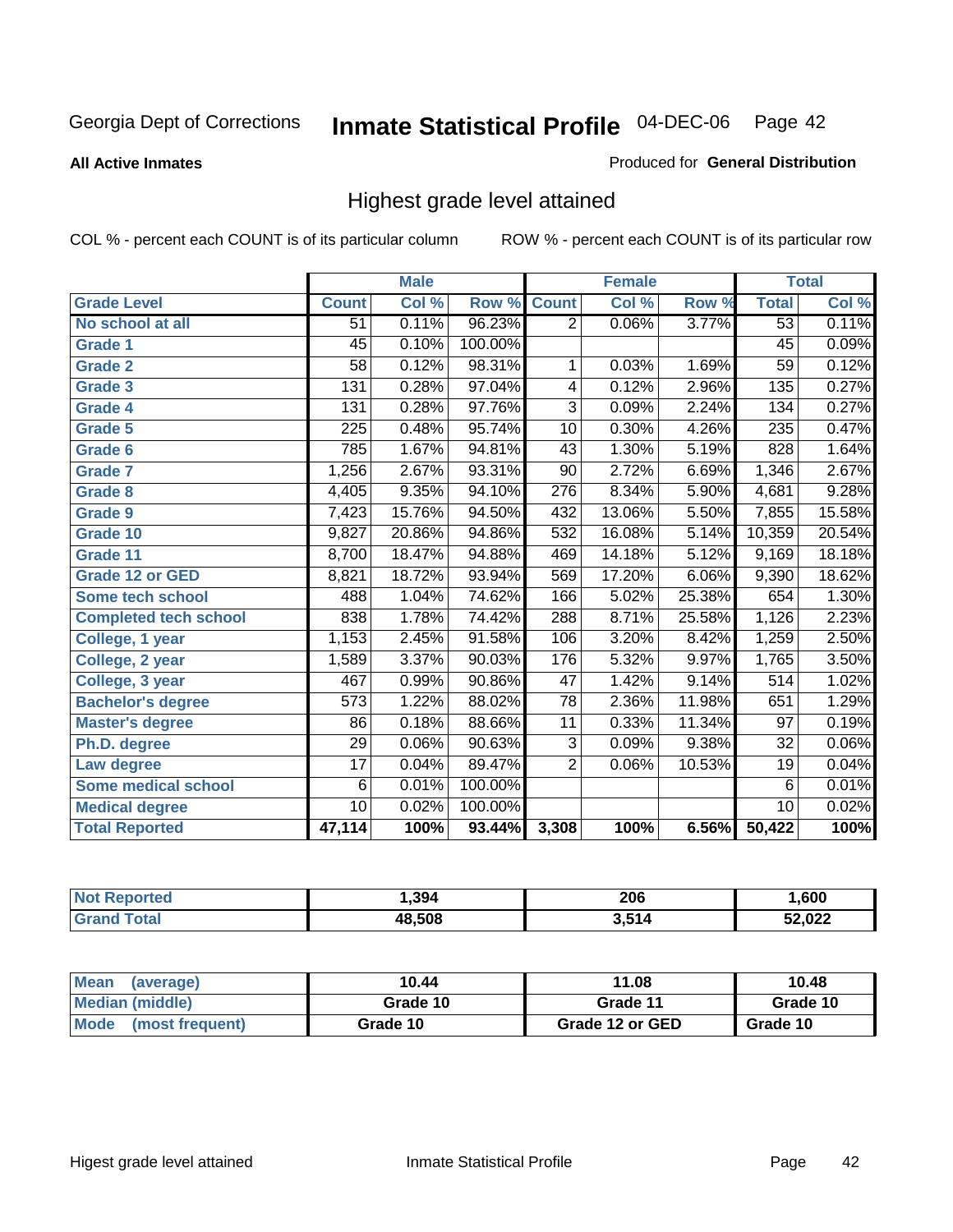#### **All Active Inmates**

#### Produced for **General Distribution**

## Culture fair IQ scores

|                       |              | <b>Male</b> |        |              | <b>Female</b> |        |              | <b>Total</b> |
|-----------------------|--------------|-------------|--------|--------------|---------------|--------|--------------|--------------|
| <b>IQ Scores</b>      | <b>Count</b> | Col %       | Row %  | <b>Count</b> | Col %         | Row %  | <b>Total</b> | Col %        |
| $60 - 69$             | 1,363        | 3.01%       | 93.94% | 88           | 3.09%         | 6.06%  | 1,451        | 3.01%        |
| $70 - 79$             | 3,524        | 7.78%       | 93.47% | 246          | 8.64%         | 6.53%  | 3,770        | 7.83%        |
| $80 - 89$             | 6,636        | 14.65%      | 91.18% | 642          | 22.56%        | 8.82%  | 7,278        | 15.12%       |
| $90 - 99$             | 11,088       | 24.49%      | 91.83% | 986          | 34.65%        | 8.17%  | 12,074       | 25.09%       |
| $100 - 109$           | 11,886       | 26.25%      | 96.67% | 409          | 14.37%        | 3.33%  | 12,295       | 25.55%       |
| $110 - 119$           | 8,445        | 18.65%      | 97.43% | 223          | 7.84%         | 2.57%  | 8,668        | 18.01%       |
| $120 - 129$           | 2,227        | 4.92%       | 94.09% | 140          | 4.92%         | 5.91%  | 2,367        | 4.92%        |
| $130 - 139$           | 89           | 0.20%       | 53.94% | 76           | 2.67%         | 46.06% | 165          | 0.34%        |
| 140 & Up              | 24           | 0.05%       | 40.00% | 36           | 1.26%         | 60.00% | 60           | 0.12%        |
| <b>Total Reported</b> | 45,282       | 100%        | 94.09% | 2,846        | 100%          | 5.91%  | 48,128       | 100%         |

| <b>Not Reported</b>  | 2,704  | 400   | 3,104  |
|----------------------|--------|-------|--------|
| Not Valid (under 60) | 522    | 268   | 790    |
| <b>Grand Total</b>   | 48,508 | 3,514 | 52,022 |

| <b>Mean</b><br>(average) | 99  | 96 | 98 |
|--------------------------|-----|----|----|
| Median (middle)          | 100 | 94 | 99 |
| Mode (most frequent)     | 99  | 96 | 99 |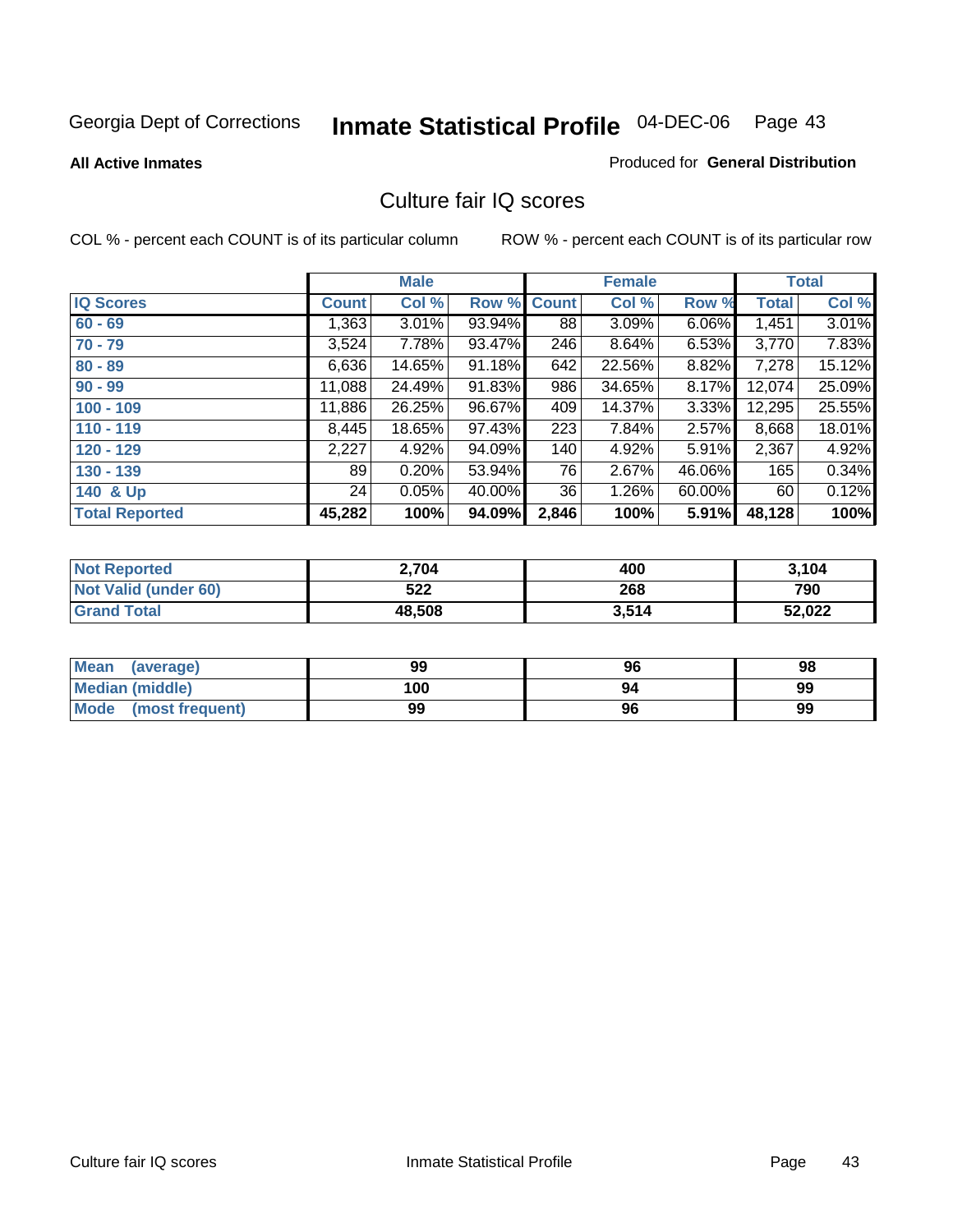#### **All Active Inmates**

#### Produced for **General Distribution**

# Wide Range Achievement Test (WRAT) reading score

|                           |              | <b>Male</b> |        |              | <b>Female</b> |        |              | <b>Total</b> |
|---------------------------|--------------|-------------|--------|--------------|---------------|--------|--------------|--------------|
| <b>WRAT Reading Score</b> | <b>Count</b> | Col %       | Row %  | <b>Count</b> | Col %         | Row %  | <b>Total</b> | Col %        |
| 0.1 to 0.9                | 847          | 1.84%       | 98.72% | 11           | 0.35%         | 1.28%  | 858          | 1.75%        |
| 1.0 to 1.9                | 1,108        | 2.41%       | 96.68% | 38           | 1.22%         | 3.32%  | 1,146        | 2.33%        |
| 2.0 to 2.9                | 2,301        | 5.00%       | 95.48% | 109          | 3.50%         | 4.52%  | 2,410        | 4.91%        |
| 3.0 to 3.9                | 3,454        | 7.51%       | 96.43% | 128          | 4.11%         | 3.57%  | 3,582        | 7.29%        |
| 4.0 to 4.9                | 4,233        | 9.20%       | 95.75% | 188          | 6.04%         | 4.25%  | 4,421        | $9.00\%$     |
| 5.0 to 5.9                | 3,803        | 8.27%       | 94.04% | 241          | 7.74%         | 5.96%  | 4,044        | 8.24%        |
| 6.0 to 6.9                | 3,672        | 7.98%       | 93.91% | 238          | 7.65%         | 6.09%  | 3,910        | 7.96%        |
| 7.0 to 7.9                | 2,002        | 4.35%       | 94.57% | 115          | 3.69%         | 5.43%  | 2,117        | 4.31%        |
| 8.0 to 8.9                | 4,340        | 9.44%       | 94.45% | 255          | 8.19%         | 5.55%  | 4,595        | $9.36\%$     |
| 9.0 to 9.9                | 4,099        | 8.91%       | 94.21% | 252          | 8.10%         | 5.79%  | 4,351        | 8.86%        |
| 10.0 to 10.9              | 2,112        | 4.59%       | 93.33% | 151          | 4.85%         | 6.67%  | 2,263        | 4.61%        |
| 11.0 to 11.9              | 2,043        | 4.44%       | 93.03% | 153          | 4.91%         | 6.97%  | 2,196        | 4.47%        |
| 12.0 to 12.9              | 7,975        | 17.34%      | 96.48% | 291          | 9.35%         | 3.52%  | 8,266        | 16.83%       |
| 13                        | 4,001        | 8.70%       | 80.93% | 943          | 30.29%        | 19.07% | 4,944        | 10.07%       |
| <b>Total Reported</b>     | 45,990       | 100%        | 93.66% | 3,113        | 100%          | 6.34%  | 49,103       | 100%         |

| <b>orted</b><br>NO.         | 2,518  | 401   | 2.919  |
|-----------------------------|--------|-------|--------|
| <b>otal</b><br><b>Grand</b> | 48.508 | 3,514 | 52,022 |

| <b>Mean</b><br>(average) | 8.07       | 9.32 | 8.15 |
|--------------------------|------------|------|------|
| <b>Median (middle)</b>   | י ה<br>0.Z | ຩ.   | o.z  |
| Mode<br>(most frequent)  | 12.8       | . .  | 12.8 |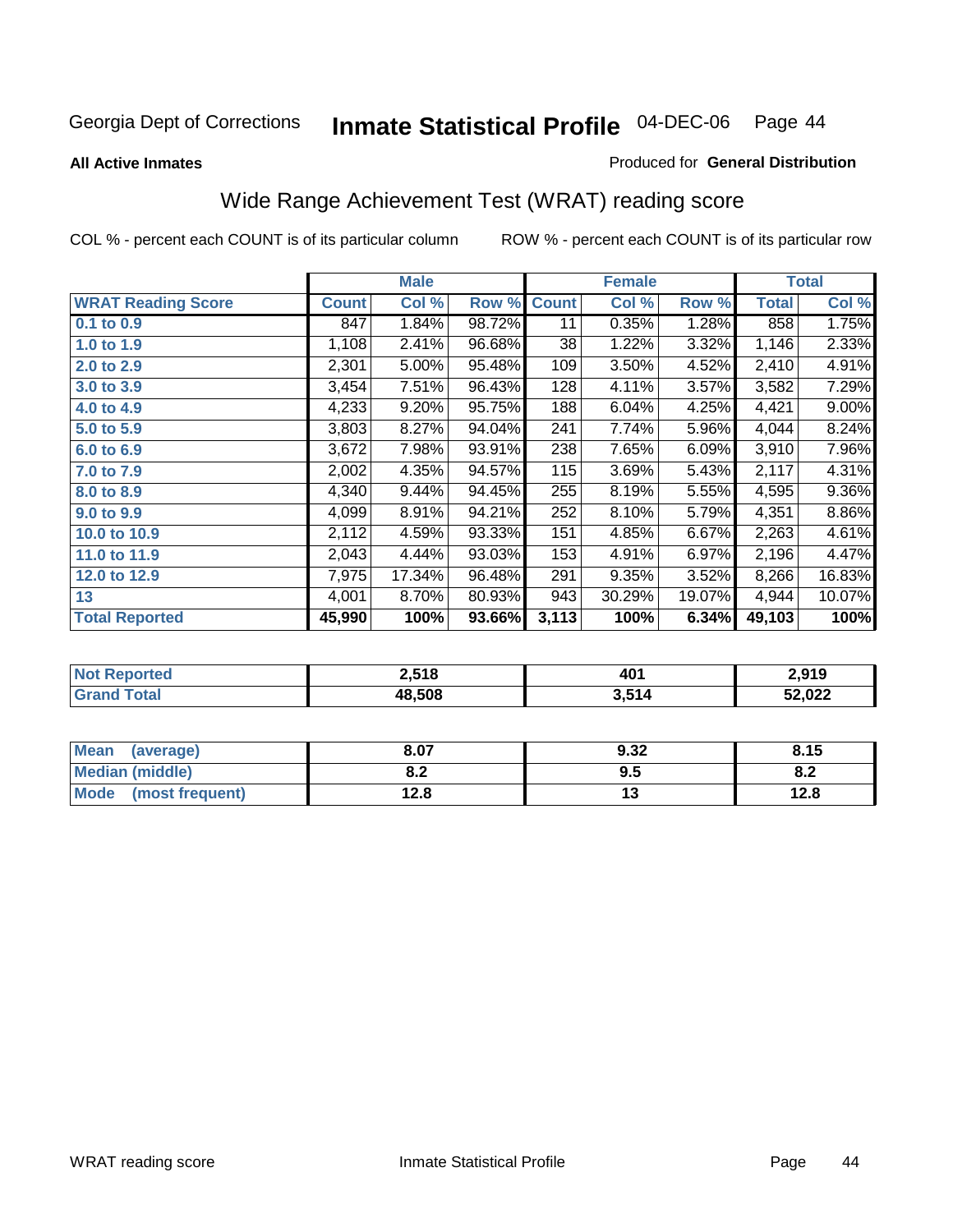**All Active Inmates**

#### Produced for **General Distribution**

# Wide Range Achievement Test (WRAT) math score

|                              |              | <b>Male</b> |         |              | <b>Female</b> |        |              | <b>Total</b> |
|------------------------------|--------------|-------------|---------|--------------|---------------|--------|--------------|--------------|
| <b>WRAT Mathematic Score</b> | <b>Count</b> | Col %       | Row %   | <b>Count</b> | Col %         | Row %  | <b>Total</b> | Col %        |
| $0.1$ to $0.9$               | 68           | 0.15%       | 100.00% |              |               |        | 68           | 0.14%        |
| 1.0 to 1.9                   | 240          | 0.52%       | 96.00%  | 10           | 0.32%         | 4.00%  | 250          | 0.51%        |
| 2.0 to 2.9                   | 1,132        | 2.46%       | 93.63%  | 77           | 2.47%         | 6.37%  | 1,209        | 2.46%        |
| 3.0 to 3.9                   | 2,846        | 6.19%       | 95.31%  | 140          | 4.50%         | 4.69%  | 2,986        | 6.08%        |
| 4.0 to 4.9                   | 4,751        | 10.33%      | 95.12%  | 244          | 7.84%         | 4.88%  | 4,995        | 10.17%       |
| 5.0 to 5.9                   | 5,859        | 12.74%      | 95.02%  | 307          | 9.87%         | 4.98%  | 6,166        | 12.56%       |
| 6.0 to 6.9                   | 11,181       | 24.31%      | 94.38%  | 666          | 21.40%        | 5.62%  | 11,847       | 24.12%       |
| 7.0 to 7.9                   | 7,077        | 15.39%      | 92.93%  | 538          | 17.29%        | 7.07%  | 7,615        | 15.51%       |
| 8.0 to 8.9                   | 3,017        | 6.56%       | 92.15%  | 257          | 8.26%         | 7.85%  | 3,274        | 6.67%        |
| 9.0 to 9.9                   | 4,161        | 9.05%       | 91.71%  | 376          | 12.08%        | 8.29%  | 4,537        | 9.24%        |
| 10.0 to 10.9                 | 2,610        | 5.67%       | 91.90%  | 230          | 7.39%         | 8.10%  | 2,840        | 5.78%        |
| 11.0 to 11.9                 | 1,554        | 3.38%       | 92.28%  | 130          | 4.18%         | 7.72%  | 1,684        | 3.43%        |
| 12.0 to 12.9                 | 1,061        | 2.31%       | 96.28%  | 41           | 1.32%         | 3.72%  | 1,102        | 2.24%        |
| 13                           | 438          | 0.95%       | 82.02%  | 96           | 3.08%         | 17.98% | 534          | 1.09%        |
| <b>Total Reported</b>        | 45,995       | 100%        | 93.66%  | 3,112        | 100%          | 6.34%  | 49,107       | 100%         |

| 2,513  | 402<br>$ -$ | ን 015<br>2.J I J |
|--------|-------------|------------------|
| 48.508 | 3,514       | 52,022           |

| <b>Mean</b><br>(average)       | 7.03 | 7.49 | 7.06 |
|--------------------------------|------|------|------|
| <b>Median (middle)</b>         | 6.9  |      | 6.9  |
| <b>Mode</b><br>(most frequent) | 6.9  | 7.4  | 6.9  |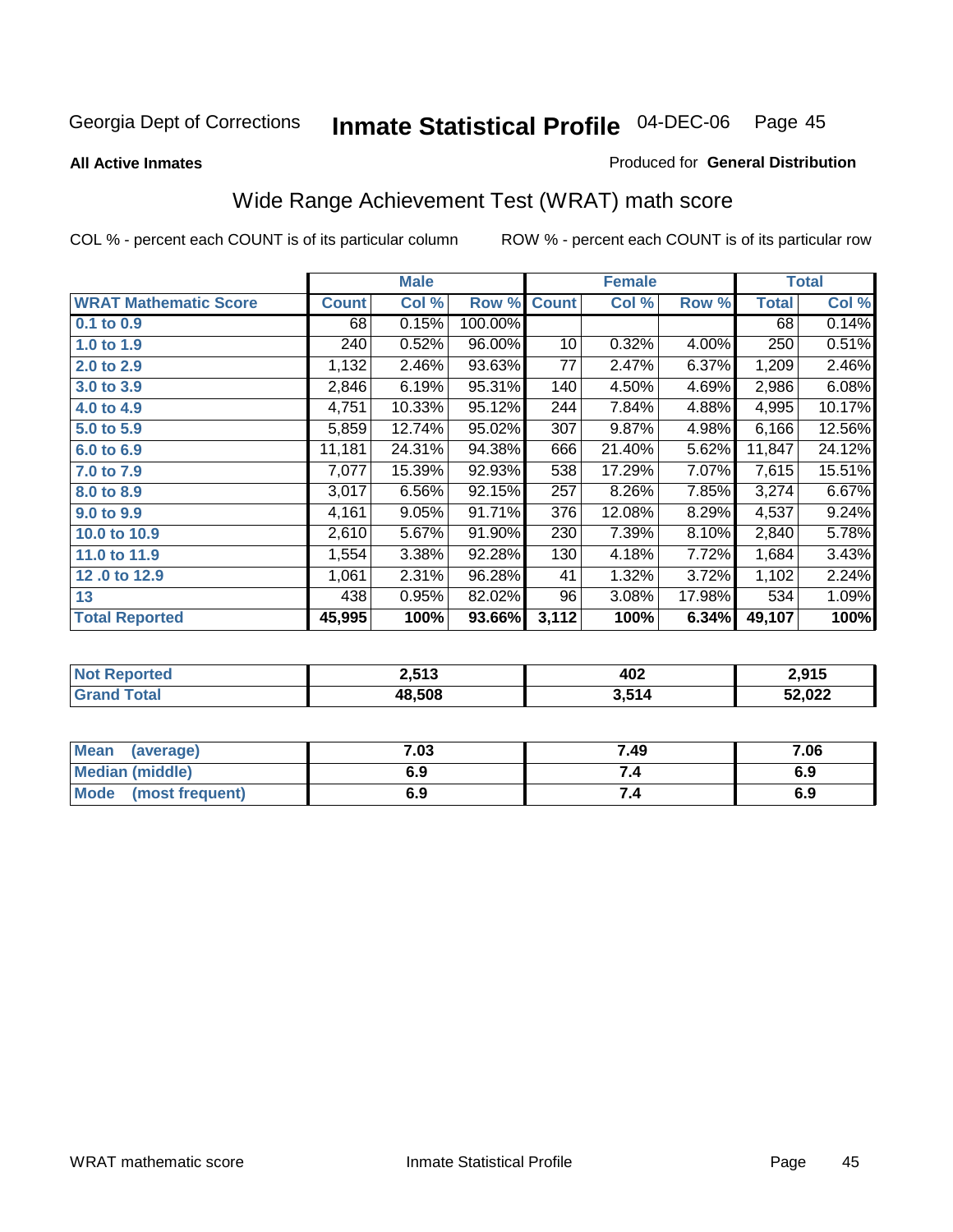#### **All Active Inmates**

#### Produced for **General Distribution**

# Wide Range Achievement Test (WRAT) spelling score

|                            |              | <b>Male</b> |        |              | <b>Female</b> |        |              | <b>Total</b> |
|----------------------------|--------------|-------------|--------|--------------|---------------|--------|--------------|--------------|
| <b>WRAT Spelling Score</b> | <b>Count</b> | Col %       | Row %  | <b>Count</b> | Col %         | Row %  | <b>Total</b> | Col %        |
| 0.1 to 0.9                 | 7341         | 1.60%       | 98.39% | 12           | 0.39%         | 1.61%  | 746          | 1.52%        |
| 1.0 to 1.9                 | 2,136        | 4.64%       | 97.89% | 46           | 1.48%         | 2.11%  | 2,182        | 4.44%        |
| 2.0 to 2.9                 | 3,552        | 7.72%       | 97.74% | 82           | 2.63%         | 2.26%  | 3,634        | 7.40%        |
| 3.0 to 3.9                 | 3,305        | 7.19%       | 97.41% | 88           | 2.83%         | 2.59%  | 3,393        | 6.91%        |
| 4.0 to 4.9                 | 4,492        | 9.77%       | 96.46% | 165          | 5.30%         | 3.54%  | 4,657        | 9.48%        |
| 5.0 to 5.9                 | 5,432        | 11.81%      | 95.60% | 250          | 8.03%         | 4.40%  | 5,682        | 11.57%       |
| 6.0 to 6.9                 | 5,771        | 12.55%      | 94.21% | 355          | 11.40%        | 5.79%  | 6,126        | 12.48%       |
| 7.0 to 7.9                 | 3,767        | 8.19%       | 92.69% | 297          | 9.54%         | 7.31%  | 4,064        | 8.28%        |
| 8.0 to 8.9                 | 3,506        | 7.62%       | 92.97% | 265          | 8.51%         | 7.03%  | 3,771        | 7.68%        |
| 9.0 to 9.9                 | 3,440        | 7.48%       | 91.61% | 315          | 10.12%        | 8.39%  | 3,755        | 7.65%        |
| 10.0 to 10.9               | 3,293        | 7.16%       | 90.72% | 337          | 10.82%        | 9.28%  | 3,630        | 7.39%        |
| 11.0 to 11.9               | 1,596        | 3.47%       | 89.51% | 187          | 6.01%         | 10.49% | 1,783        | 3.63%        |
| 12.0 to 12.9               | 3,303        | 7.18%       | 94.97% | 175          | 5.62%         | 5.03%  | 3,478        | 7.08%        |
| 13                         | 1,661        | 3.61%       | 75.47% | 540          | 17.34%        | 24.53% | 2,201        | 4.48%        |
| <b>Total Reported</b>      | 45,988       | 100%        | 93.66% | 3,114        | 100.0%        | 6.34%  | 49,102       | 100%         |

| NG | 2,520  | 400   | 2,920  |
|----|--------|-------|--------|
|    | 18.508 | 3,514 | 52,022 |

| <b>Mean</b><br>(average)       | 6.90       | 8.75 | 7.02 |
|--------------------------------|------------|------|------|
| <b>Median (middle)</b>         | ο.Ζ        | ბ.მ  |      |
| <b>Mode</b><br>(most frequent) | . .<br>U.Z | . J  | ν.Ζ  |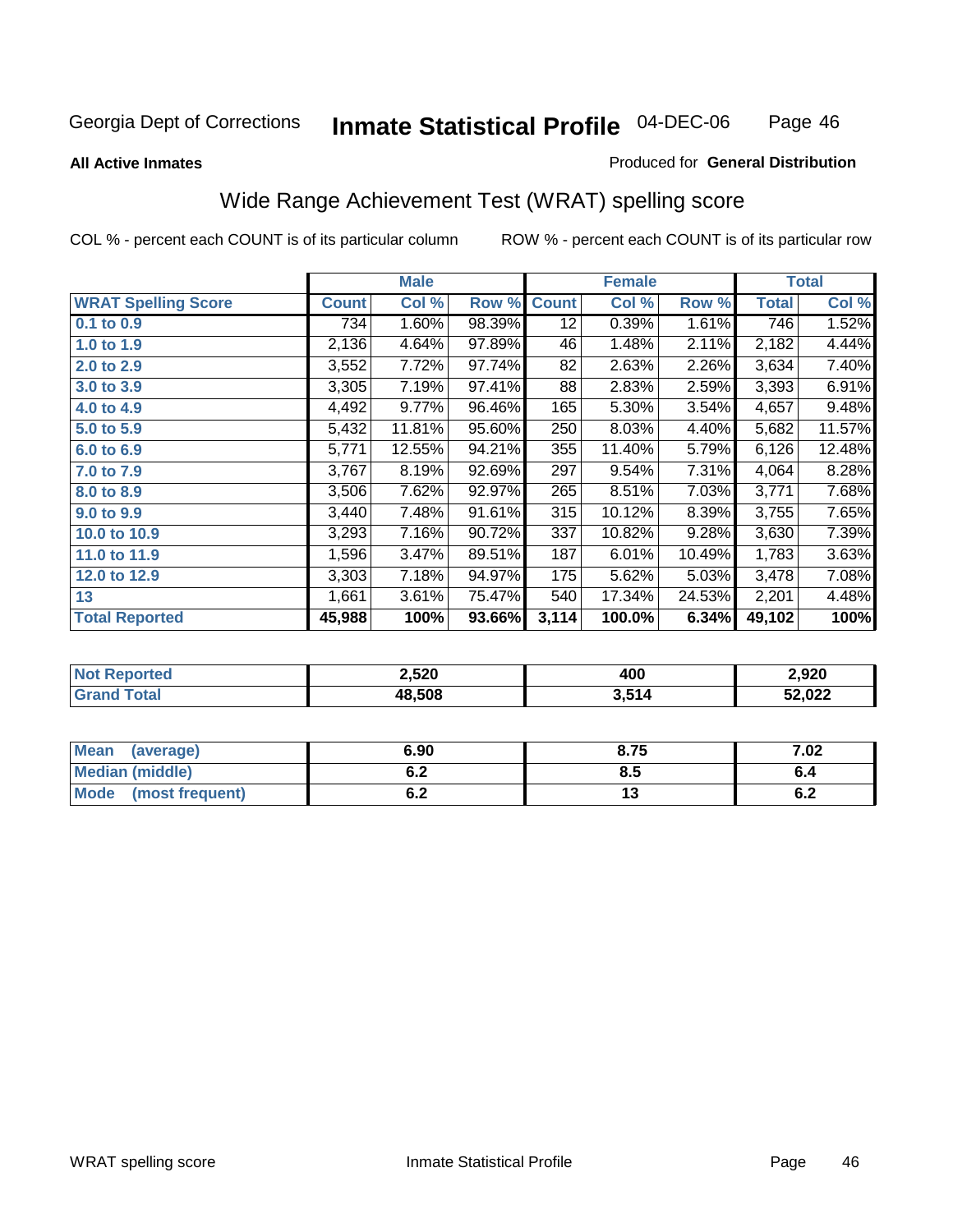#### **All Active Inmates**

### Produced for **General Distribution**

### Scope of substance abuse - summary

|                        |              | <b>Male</b> |           |              | <b>Female</b> |          |              | <b>Total</b> |
|------------------------|--------------|-------------|-----------|--------------|---------------|----------|--------------|--------------|
| <b>Substance Abuse</b> | <b>Count</b> | Col %       | Row %     | <b>Count</b> | Col %         | Row %    | <b>Total</b> | Col %        |
| <b>None</b>            | 14.412       | 29.71%      | 92.62%    | .149         | 32.70%        | $7.38\%$ | 15,561       | 29.91%       |
| <b>Drugs only</b>      | 18,368       | 37.87%      | $90.69\%$ | 1,885        | 53.64%        | $9.31\%$ | 20,253       | 38.93%       |
| <b>Alcohol only</b>    | 3.460        | 7.13%       | 96.97%    | 108          | $3.07\%$      | $3.03\%$ | 3,568        | 6.86%        |
| Drugs and alcohol      | 12,268       | $25.29\%$   | 97.06%    | 372          | 10.59%        | $2.94\%$ | 12,640       | 24.30%       |
| <b>Total Reported</b>  | 48,508       | 100%        | 93.25%    | 3,514        | 100%          | 6.75%    | 52,022       | 100%         |

| <b>Not</b><br><b>Reported</b> |        |     |        |
|-------------------------------|--------|-----|--------|
| <b>Total</b><br><b>Grand</b>  | 48.508 | 514 | 52,022 |

| Drugs only | Mode<br>(most frequent) | Drugs only | Drugs only |
|------------|-------------------------|------------|------------|
|------------|-------------------------|------------|------------|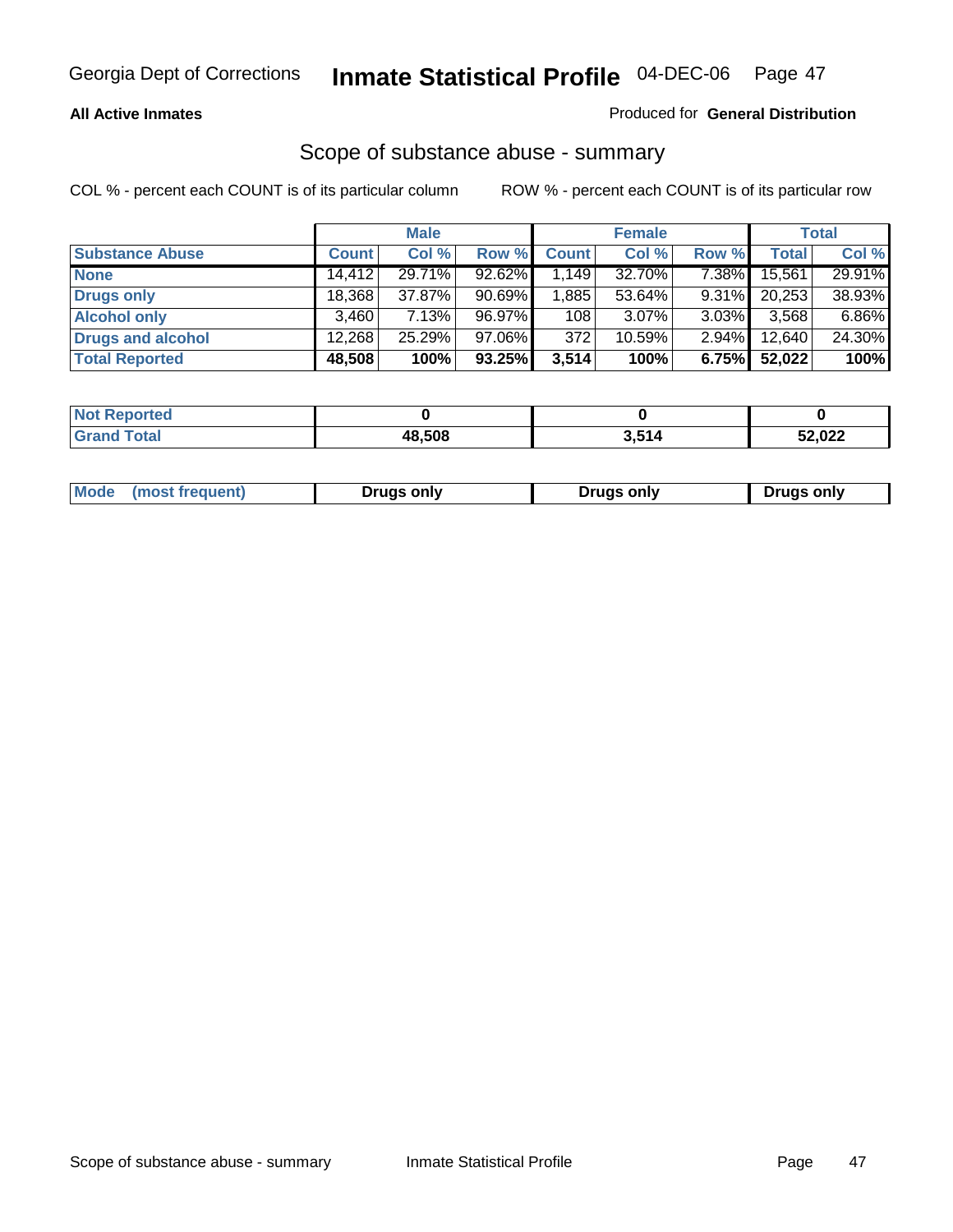### **All Active Inmates**

### Produced for **General Distribution**

### Scope of substance abuse - detail

|                                      |              | <b>Male</b> |        |              | <b>Female</b> |        |              | <b>Total</b> |
|--------------------------------------|--------------|-------------|--------|--------------|---------------|--------|--------------|--------------|
| <b>Substance Abuse</b>               | <b>Count</b> | Col %       | Row %  | <b>Count</b> | Col %         | Row %  | <b>Total</b> | Col %        |
| No drug or alcohol problems          | 14,412       | 29.71%      | 92.62% | 1,149        | 32.70%        | 7.38%  | 15,561       | 29.91%       |
| Drug addiction but no alcohol        | 440          | 0.91%       | 88.89% | 55           | 1.57%         | 11.11% | 495          | 0.95%        |
| <b>Drug addiction and alcohol</b>    | 215          | 0.44%       | 98.62% | 3            | 0.09%         | 1.38%  | 218          | 0.42%        |
| <b>labuse</b>                        |              |             |        |              |               |        |              |              |
| <b>Drug addiction and alcoholism</b> | 89           | 0.18%       | 96.74% | 3            | 0.09%         | 3.26%  | 92           | 0.18%        |
| No drug problem but alcohol          | 2,815        | 5.80%       | 98.22% | 51           | 1.45%         | 1.78%  | 2,866        | 5.51%        |
| abuse                                |              |             |        |              |               |        |              |              |
| No drug problem but alcoholism       | 645          | 1.33%       | 91.88% | 57           | 1.62%         | 8.12%  | 702          | 1.35%        |
| Drug experiment but no alcohol       | 8,692        | 17.92%      | 94.59% | 497          | 14.14%        | 5.41%  | 9,189        | 17.66%       |
| <b>Drug experiment &amp; alcohol</b> | 1,942        | 4.00%       | 98.53% | 29           | 0.83%         | 1.47%  | 1,971        | 3.79%        |
| abuse                                |              |             |        |              |               |        |              |              |
| Drug experiment & alcoholism         | 747          | 1.54%       | 97.27% | 21           | 0.60%         | 2.73%  | 768          | 1.48%        |
| Drug abuse but no alcohol            | 9,236        | 19.04%      | 87.39% | 1,333        | 37.93%        | 12.61% | 10,569       | 20.32%       |
| Drug abuse and alcohol abuse         | 7,927        | 16.34%      | 98.23% | 143          | 4.07%         | 1.77%  | 8,070        | 15.51%       |
| Drug abuse and alcoholism            | 1,348        | 2.78%       | 88.63% | 173          | 4.92%         | 11.37% | 1,521        | 2.92%        |
| <b>Total Reported</b>                | 48,508       | 100%        | 93.25% | 3,514        | 100%          | 6.75%  | 52,022       | 100%         |

| <b>Not Reported</b> |        |               |        |
|---------------------|--------|---------------|--------|
| 'otal               | 48.508 | 514<br>וי טוט | 52,022 |

| Mode (most frequent) | No drug or alcohol problems Drug abuse but no alcohol No drug or alcohol |          |
|----------------------|--------------------------------------------------------------------------|----------|
|                      |                                                                          | problems |
|                      |                                                                          |          |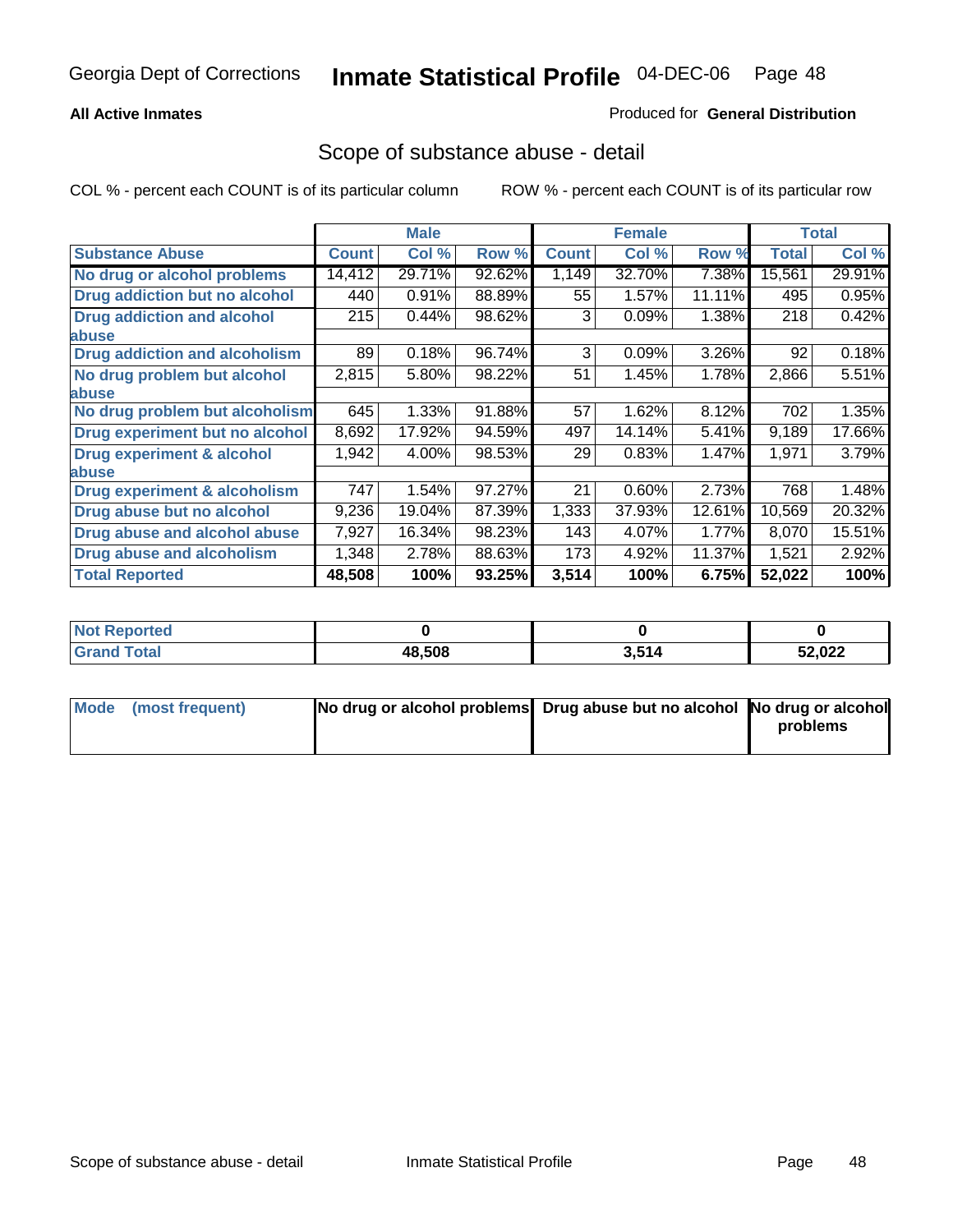#### **All Active Inmates**

#### Produced for **General Distribution**

## Current / last mental health treatment level

|                                    |              | <b>Male</b> |         |              | <b>Female</b> |          |              | <b>Total</b> |
|------------------------------------|--------------|-------------|---------|--------------|---------------|----------|--------------|--------------|
| <b>Mental Health Treatment Lev</b> | <b>Count</b> | Col %       | Row %   | <b>Count</b> | Col%          | Row %    | <b>Total</b> | Col%         |
| 1 No problem at current time       | 6,215        | 48.49%      | 93.12%  | 459          | 21.10%        | $6.88\%$ | 6,674        | 44.52%       |
| <b>2 Receiving outpatient</b>      | 4,833        | 37.71%      | 74.92%  | 1,618        | 74.39%        | 25.08%   | 6,451        | 43.03%       |
| treatment                          |              |             |         |              |               |          |              |              |
| 3 Inpatient, moderate              | 1,434        | 11.19%      | 95.09%  | 74           | 3.40%         | 4.91%    | 1,508        | 10.06%       |
| treatment                          |              |             |         |              |               |          |              |              |
| 4 Inpatient, intensive             | 327          | 2.55%       | 93.70%  | 22           | 1.01%         | 6.30%    | 349          | 2.33%        |
| treatment                          |              |             |         |              |               |          |              |              |
| <b>5 Undergoing crisis</b>         | 6            | 0.05%       | 100.00% |              |               |          | 6            | 0.04%        |
| stabilization                      |              |             |         |              |               |          |              |              |
| <b>6 Hospital for criminally</b>   | 2            | 0.02%       | 50.00%  | 2            | 0.09%         | 50.00%   | 4            | 0.03%        |
| insane                             |              |             |         |              |               |          |              |              |
| <b>Total Evaluated</b>             | 12,817       | 100%        | 85.49%  | 2,175        | 100%          | 14.51%   | 14,992       | 100.0%       |

| Never had MH evaluation | 35,691 | 339, ا | 37,030 |
|-------------------------|--------|--------|--------|
| <b>Grand Total</b>      | 48,508 | 3,514  | 52,022 |

| Median (middle) | <b>Receiving outpatient</b><br>treatment | <b>Receiving outpatient</b><br>treatment | <b>Receiving</b><br>outpatient<br>treatment |
|-----------------|------------------------------------------|------------------------------------------|---------------------------------------------|
| Mode            | No problem at current time               | <b>Receiving outpatient</b>              | No problem at                               |
| (most frequent) |                                          | treatment                                | current time                                |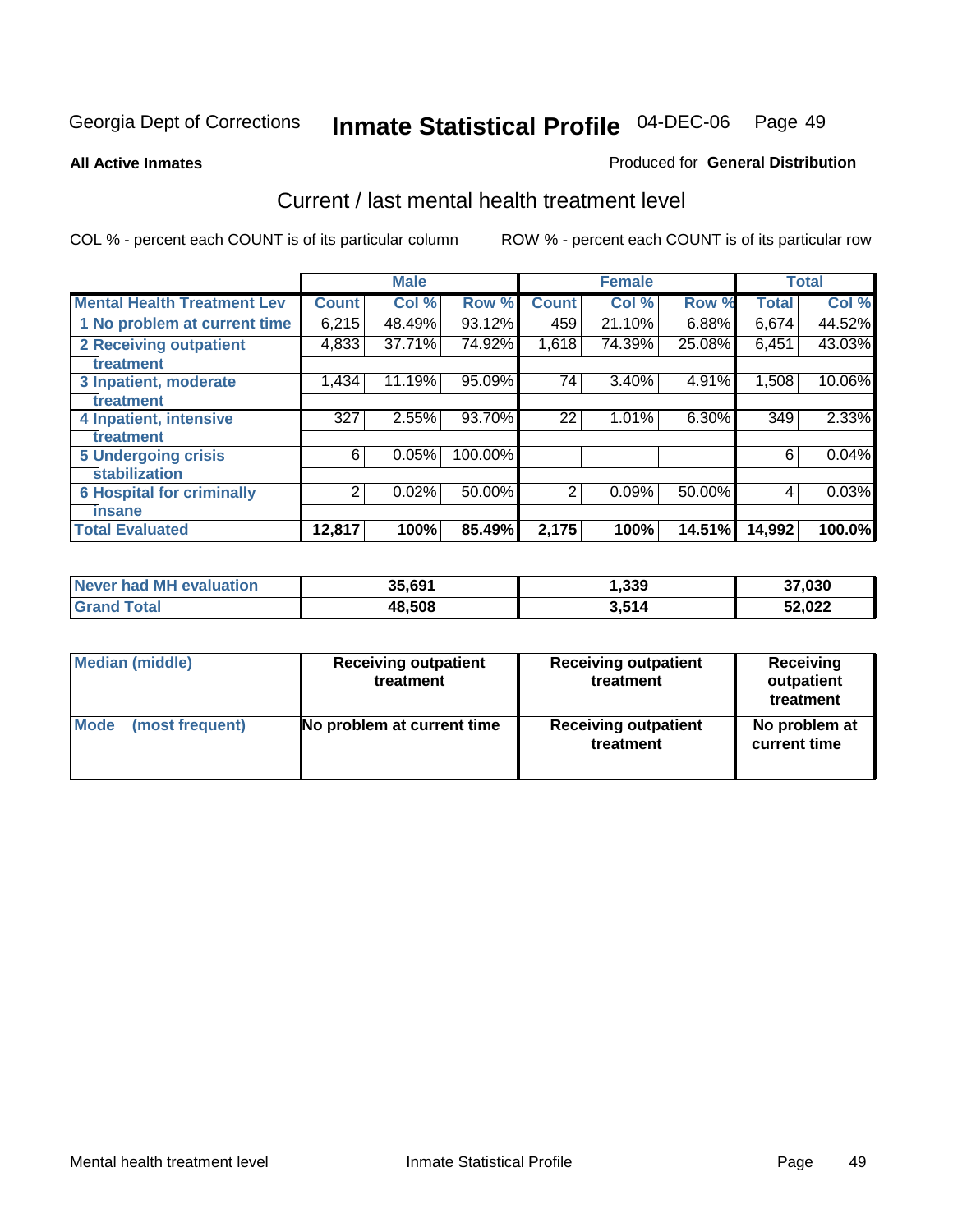### **All Active Inmates**

### Produced for **General Distribution**

# PULHESDWIT medical scale - 'P' overall condition ('P'hysical)

|                                   |                 | <b>Male</b> |        |              | <b>Female</b> |         |              | <b>Total</b> |
|-----------------------------------|-----------------|-------------|--------|--------------|---------------|---------|--------------|--------------|
| 'P' Overall Condition             | <b>Count</b>    | Col %       | Row %  | <b>Count</b> | Col %         | Row %   | <b>Total</b> | Col %        |
| 1 No medical illness              | 36,002          | 75.48%      | 94.89% | 1,940        | 57.45%        | 5.11%   | 37,942       | 74.29%       |
| 2 Well-controlled chronic illness | 8,826           | 18.50%      | 87.61% | 1,248        | 36.96%        | 12.39%  | 10,074       | 19.72%       |
| 3 Poorly-controlled chronic       | 2,785           | 5.84%       | 96.50% | 101          | 2.99%         | 3.50%   | 2,886        | 5.65%        |
| <b>illness</b>                    |                 |             |        |              |               |         |              |              |
| 4 Significant problems requiring  | 80 <sub>1</sub> | 0.17%       | 94.12% | 5            | 0.15%         | 5.88%   | 85           | 0.17%        |
| special housing                   |                 |             |        |              |               |         |              |              |
| 5 Terminal illness, < 6 months    | 6               | 0.01%       | 85.71% |              | 0.03%         | 14.29%  |              | 0.01%        |
| to live                           |                 |             |        |              |               |         |              |              |
| 6 Inmate is pregnant              |                 |             |        | 82           | 2.43%         | 100.00% | 82           | 0.16%        |
| <b>Total Reported</b>             | 47,699          | 100%        | 93.39% | 3,377        | 100%          | 6.61%   | 51,076       | 100%         |

| <b>Not</b><br>Reported       | 809    | ィヘラ<br>וטו   | 946    |
|------------------------------|--------|--------------|--------|
| <b>Total</b><br><b>Grand</b> | 48,508 | E4 A<br>רויט | 52,022 |

| Mode (most frequent) | 1 No medical illness | 1 No medical illness | 1 No medical |
|----------------------|----------------------|----------------------|--------------|
|                      |                      |                      | illness      |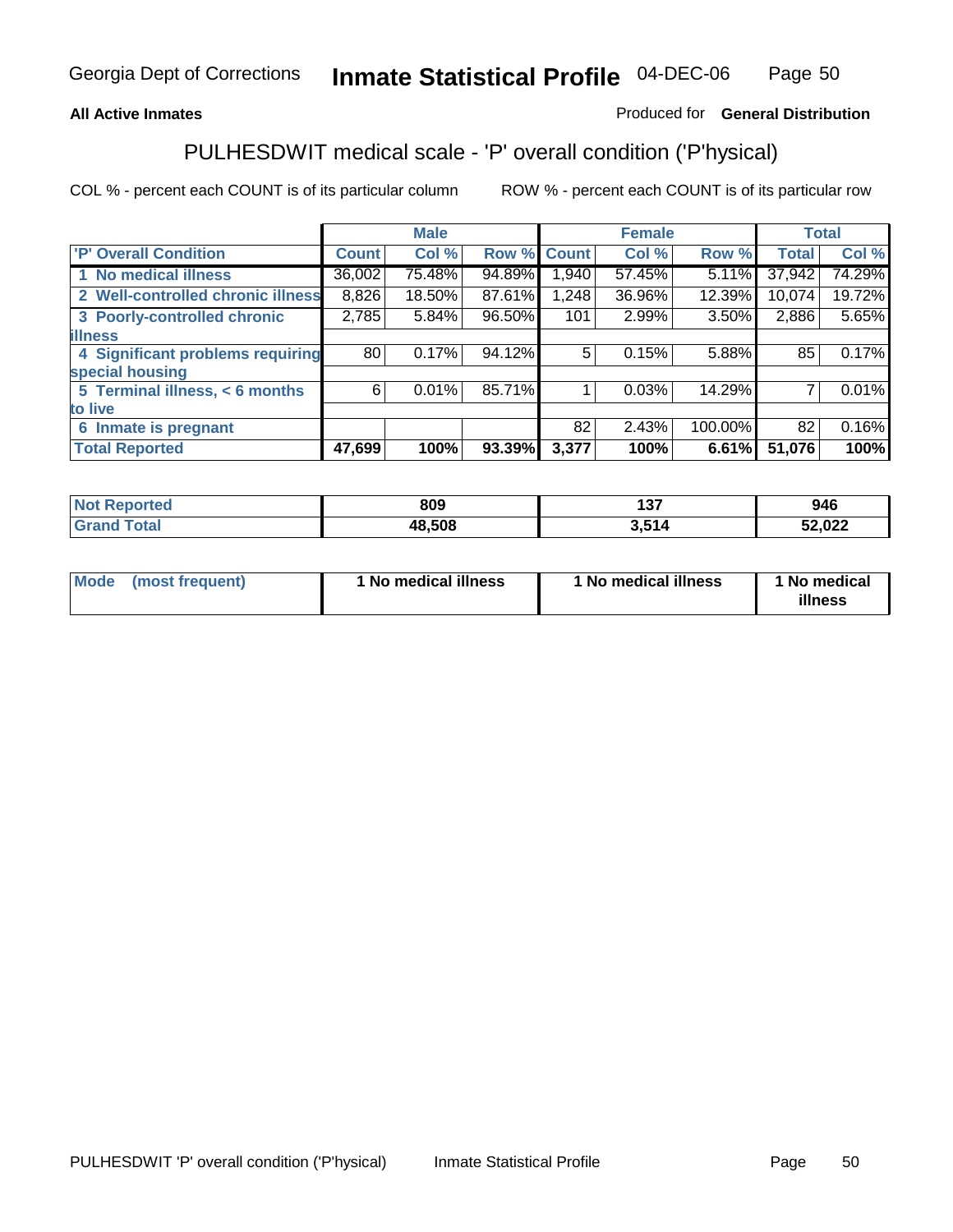#### **All Active Inmates**

#### Produced for **General Distribution**

## PULHESDWIT medical scale - 'U' upper body

|                              |              | <b>Male</b> |         |              | <b>Female</b> |       |              | <b>Total</b> |
|------------------------------|--------------|-------------|---------|--------------|---------------|-------|--------------|--------------|
| <b>U' Upper Body</b>         | <b>Count</b> | Col %       | Row %   | <b>Count</b> | Col %         | Row % | <b>Total</b> | Col %        |
| 1 Upper bones, joints,       | 46,131       | 96.71%      | 93.40%  | 3,260        | 96.54%        | 6.60% | 49,391       | 96.70%       |
| muscles all OK               |              |             |         |              |               |       |              |              |
| 2 One or both arms minimally | 1,295        | 2.71%       | 92.11%  | 111          | 3.29%         | 7.89% | 1,406        | 2.75%        |
| limited                      |              |             |         |              |               |       |              |              |
| 3 One or both arms           | 220          | 0.46%       | 97.78%  | 5            | 0.15%         | 2.22% | 225          | 0.44%        |
| moderately limited           |              |             |         |              |               |       |              |              |
| 4 One arm disabled,          | 49           | 0.10%       | 98.00%  |              | 0.03%         | 2.00% | 50           | 0.10%        |
| paralyzed, or amputated      |              |             |         |              |               |       |              |              |
| 5 Both arms disabled,        | 4            | 0.01%       | 100.00% |              |               |       | 4            | 0.01%        |
| paralyzed, or amputated      |              |             |         |              |               |       |              |              |
| <b>Total Reported</b>        | 47,699       | 100%        | 93.39%  | 3,377        | 100%          | 6.61% | 51,076       | 100%         |

| <b>Not</b><br><b>rted</b> | 809    | ィクフ<br>וטו  | 946    |
|---------------------------|--------|-------------|--------|
| $T0$ tal                  | 48,508 | E4 A<br>J.J | 52,022 |

| <b>Mode</b> | (most frequent) | 1 Upper bones, joints,<br>muscles all OK | 1 Upper bones, joints,<br>muscles all OK | 1 Upper bones,<br>joints, muscles all<br>ΟK |
|-------------|-----------------|------------------------------------------|------------------------------------------|---------------------------------------------|
|-------------|-----------------|------------------------------------------|------------------------------------------|---------------------------------------------|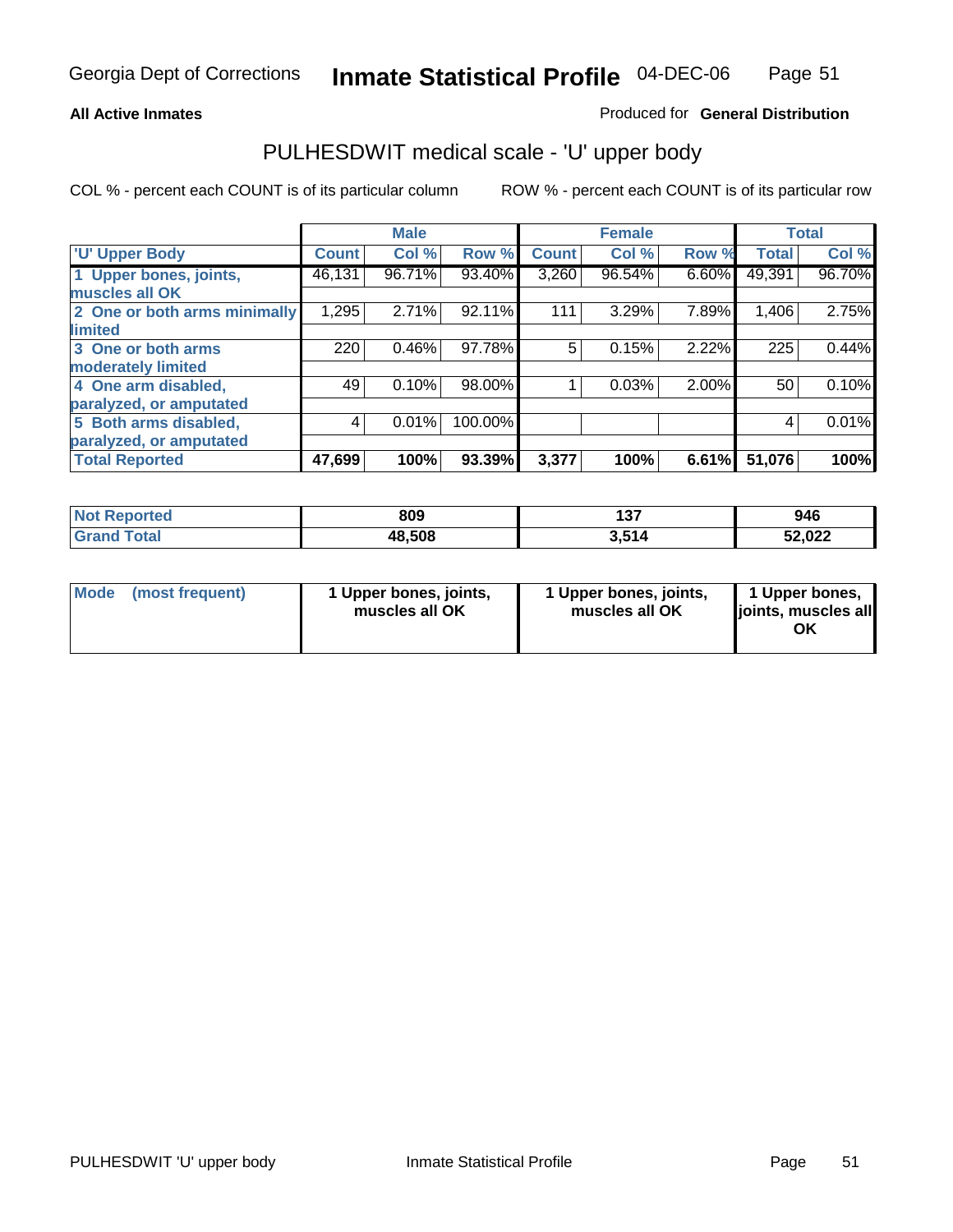#### **All Active Inmates**

### Produced for **General Distribution**

## PULHESDWIT medical scale - 'L' lower body

|                                |              | <b>Male</b> |         |              | <b>Female</b> |       |              | <b>Total</b> |
|--------------------------------|--------------|-------------|---------|--------------|---------------|-------|--------------|--------------|
| 'L' Lower Body                 | <b>Count</b> | Col %       | Row %   | <b>Count</b> | Col %         | Row % | <b>Total</b> | Col %        |
| 1 Lower bones, joints,         | 44,118       | 92.49%      | 93.47%  | 3,081        | 91.23%        | 6.53% | 47,199       | 92.41%       |
| muscles all OK                 |              |             |         |              |               |       |              |              |
| 2 One or both legs minimally   | 2,948        | 6.18%       | 91.30%  | 281          | 8.32%         | 8.70% | 3,229        | 6.32%        |
| limited                        |              |             |         |              |               |       |              |              |
| 3 One or both legs             | 518          | 1.09%       | 97.55%  | 13           | 0.38%         | 2.45% | 531          | 1.04%        |
| moderately limited             |              |             |         |              |               |       |              |              |
| 4 One leg disabled, paralyzed, | 92           | 0.19%       | 97.87%  | 2            | 0.06%         | 2.13% | 94           | 0.18%        |
| or amputated                   |              |             |         |              |               |       |              |              |
| 5 Both legs disabled,          | 23           | 0.05%       | 100.00% |              |               |       | 23           | 0.05%        |
| paralyzed, or amputated        |              |             |         |              |               |       |              |              |
| <b>Total Reported</b>          | 47,699       | 100%        | 93.39%  | 3,377        | 100%          | 6.61% | 51,076       | 100%         |

| <b>Not Reported</b>        | 809    | ィクフ<br>וטו | 946    |
|----------------------------|--------|------------|--------|
| $\tau$ otal<br><b>Gran</b> | 48,508 | 3,514      | 52,022 |

|  | Mode (most frequent) | 1 Lower bones, joints,<br>muscles all OK | 1 Lower bones, joints,<br>muscles all OK | 1 Lower bones,<br>joints, muscles all<br>OK |
|--|----------------------|------------------------------------------|------------------------------------------|---------------------------------------------|
|--|----------------------|------------------------------------------|------------------------------------------|---------------------------------------------|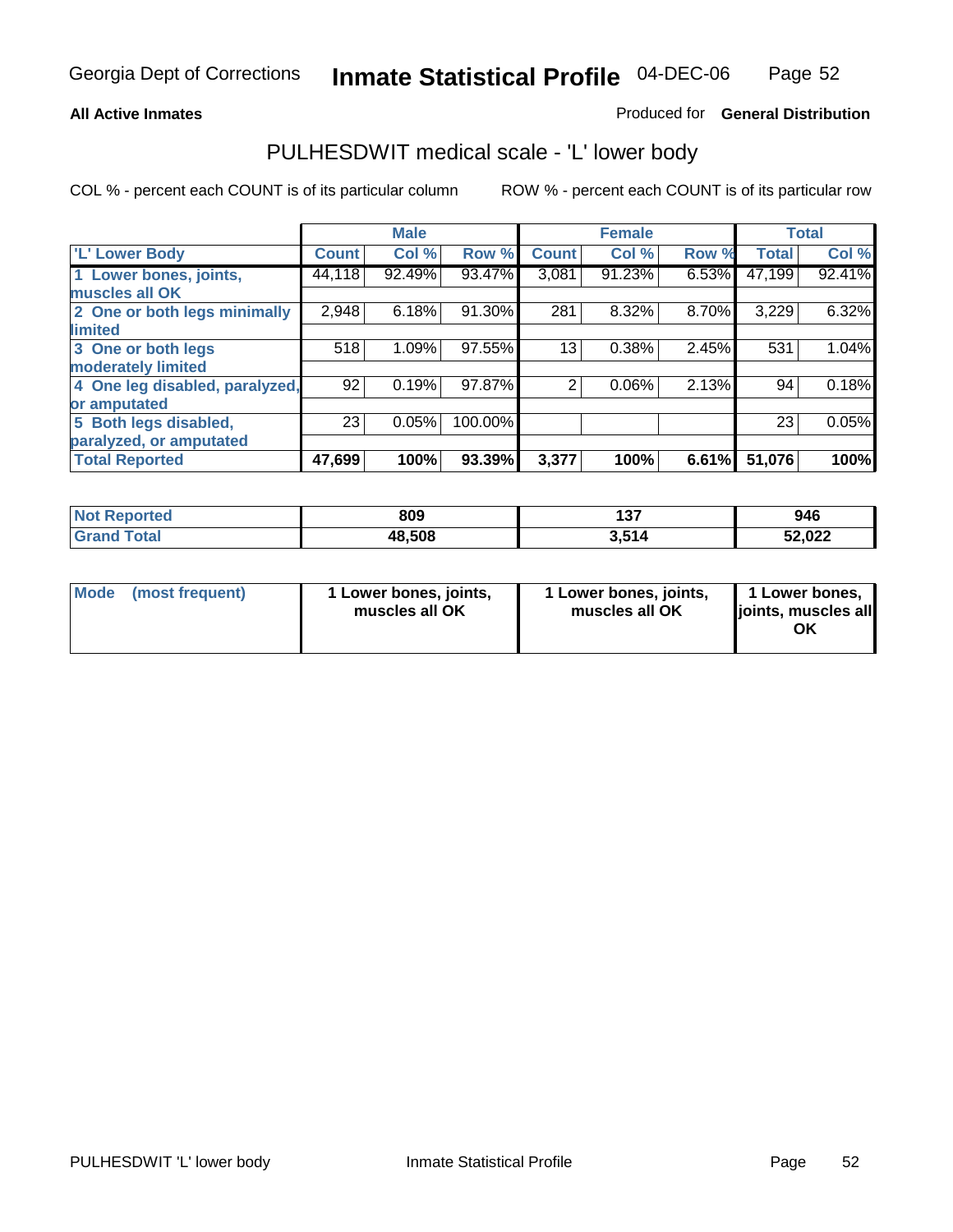#### **All Active Inmates**

### Produced for **General Distribution**

## PULHESDWIT medical scale - 'H' hearing

|                                |              | <b>Male</b> |             |       | <b>Female</b> |          | <b>Total</b> |        |
|--------------------------------|--------------|-------------|-------------|-------|---------------|----------|--------------|--------|
| <b>H'</b> Hearing              | <b>Count</b> | Col %       | Row % Count |       | Col %         | Row %    | <b>Total</b> | Col %  |
| 1 Normal hearing both ears     | 47,317       | 99.20%      | 93.36%      | 3,363 | 99.59%        | 6.64%    | 50,680       | 99.22% |
| 2 Some loss in one ear with    | 292          | 0.61%       | 97.01%      | 9     | 0.27%         | 2.99%    | 301          | 0.59%  |
| other OK, or mild loss in both |              |             |             |       |               |          |              |        |
| 3 Total loss in one ear with   | 62           | 0.13%       | 93.94%      | 4     | 0.12%         | $6.06\%$ | 66           | 0.13%  |
| mild loss in other             |              |             |             |       |               |          |              |        |
| 4 Severe loss in both ears     | 15           | 0.03%       | 100.00%     |       |               |          | 15           | 0.03%  |
| 5 Total loss in both ears,     | 13           | 0.03%       | 92.86%      |       | 0.03%         | 7.14%    | 14           | 0.03%  |
| requiring special housing      |              |             |             |       |               |          |              |        |
| <b>Total Reported</b>          | 47,699       | 100%        | 93.39%      | 3,377 | 100%          | 6.61%    | 51,076       | 100%   |

| orted | 809    | --<br>י טו     | 946              |
|-------|--------|----------------|------------------|
| 'ota  | 48.508 | ) E <i>a A</i> | こへ へへへ<br>32.UZZ |

| Mode (most frequent) | 1 Normal hearing both ears   1 Normal hearing both ears   1 Normal hearing |           |
|----------------------|----------------------------------------------------------------------------|-----------|
|                      |                                                                            | both ears |
|                      |                                                                            |           |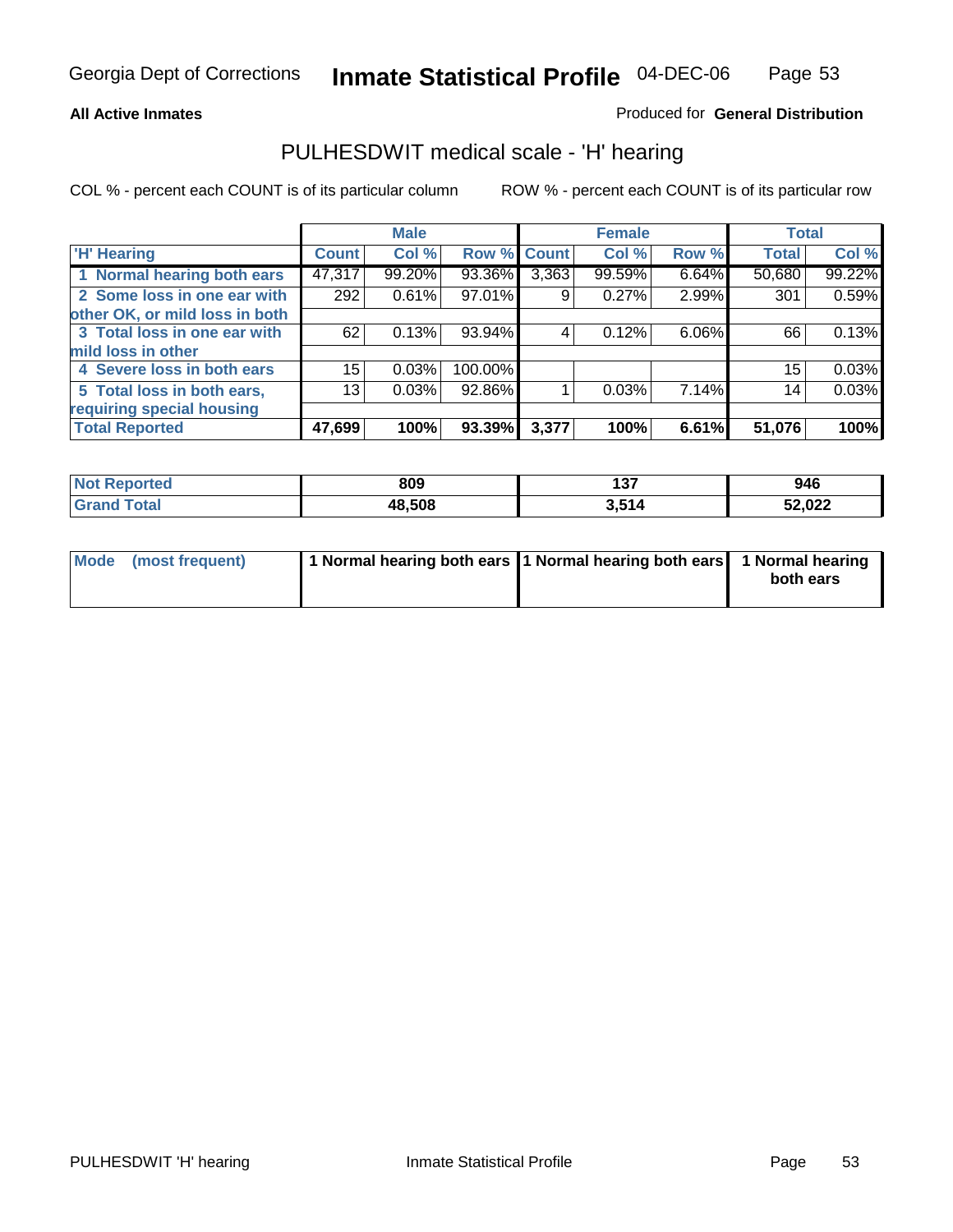#### **All Active Inmates**

### Produced for **General Distribution**

## PULHESDWIT medical scale - 'E' vision

|                                 |              | <b>Male</b> |             |       | <b>Female</b> |        |              | <b>Total</b> |
|---------------------------------|--------------|-------------|-------------|-------|---------------|--------|--------------|--------------|
| 'E' Vision                      | <b>Count</b> | Col %       | Row % Count |       | Col %         | Row %  | <b>Total</b> | Col %        |
| 1 Correctable to 20/40 in both  | 42,198       | 88.47%      | 94.83%      | 2,301 | 68.14%        | 5.17%  | 44,499       | 87.12%       |
| eyes                            |              |             |             |       |               |        |              |              |
| 2 Correctable to 20/70 in one   | 4,818        | 10.10%      | 82.49%      | 1,023 | 30.29%        | 17.51% | 5,841        | 11.44%       |
| eye, may be blind in other      |              |             |             |       |               |        |              |              |
| 3 Correctable to 20/200 in one  | 586          | 1.23%       | 92.14%      | 50    | 1.48%         | 7.86%  | 636          | 1.25%        |
| eye, may be blind in other      |              |             |             |       |               |        |              |              |
| 4 One eye not correctable to    | 83           | 0.17%       | 96.51%      | 3     | 0.09%         | 3.49%  | 86           | 0.17%        |
| 20/200, other may be blind      |              |             |             |       |               |        |              |              |
| 5 Blind in both eyes, requiring | 14           | 0.03%       | 100.00%     |       |               |        | 14           | 0.03%        |
| special housing                 |              |             |             |       |               |        |              |              |
| <b>Total Reported</b>           | 47,699       | 100%        | 93.39%      | 3,377 | 100%          | 6.61%  | 51,076       | 100.0%       |

| <b>Not Reported</b>         | 809    | ィっフ<br>וטו | 946    |
|-----------------------------|--------|------------|--------|
| <b>Total</b><br><b>Gran</b> | 48,508 | 3,514      | 52,022 |

| Mode (most frequent) | 1 Correctable to 20/40 in<br>both eves | 1 Correctable to 20/40 in   1 Correctable to  <br>both eves | 20/40 in both eyes |
|----------------------|----------------------------------------|-------------------------------------------------------------|--------------------|
|----------------------|----------------------------------------|-------------------------------------------------------------|--------------------|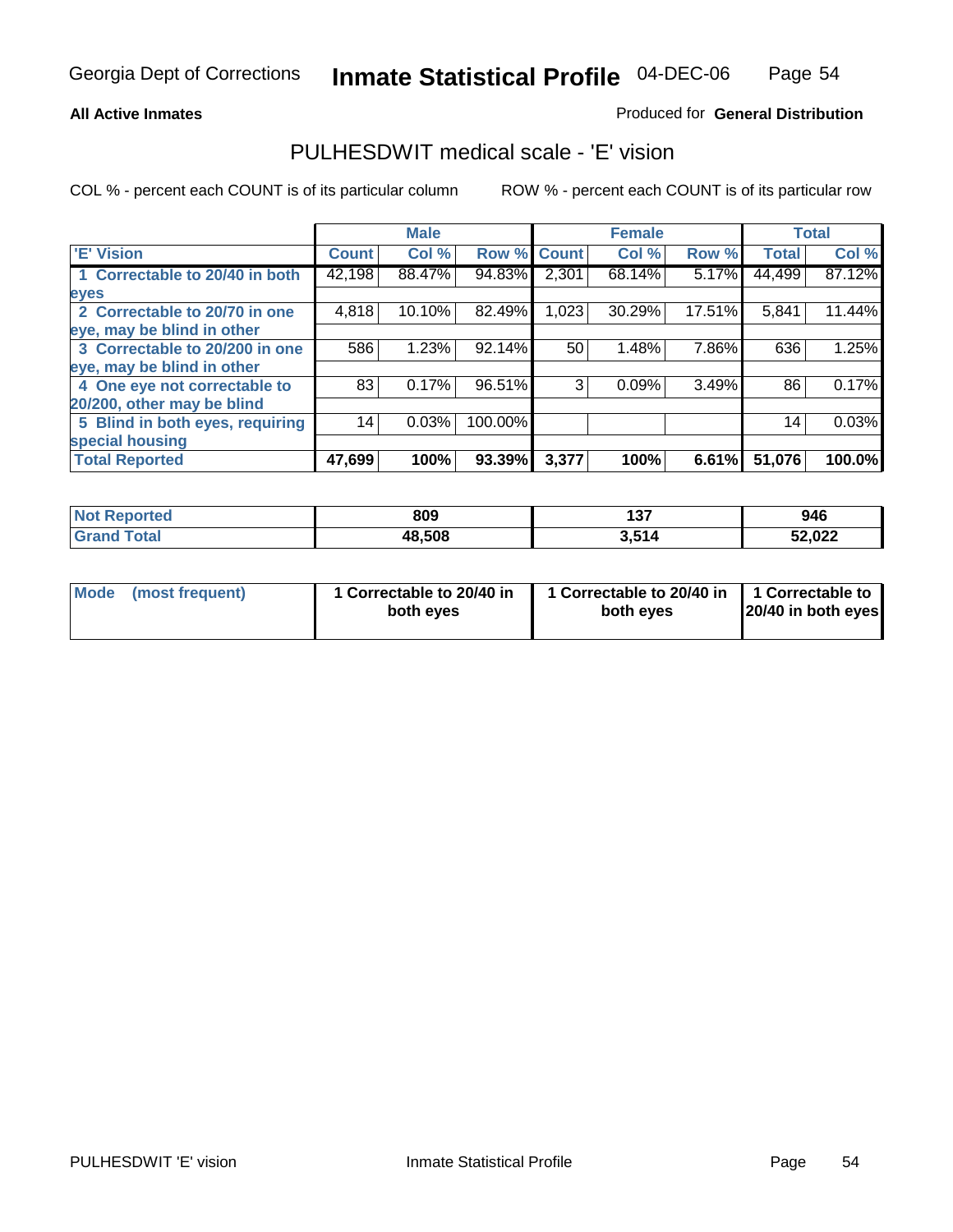#### **All Active Inmates**

#### Produced for **General Distribution**

# PULHESDWIT medical scale - 'S' pSychiatric

|                                        |              | <b>Male</b> |         |              | <b>Female</b> |        |              | <b>Total</b> |
|----------------------------------------|--------------|-------------|---------|--------------|---------------|--------|--------------|--------------|
| 'S' pSychiatric                        | <b>Count</b> | Col %       | Row %   | <b>Count</b> | Col %         | Row %  | <b>Total</b> | Col %        |
| 1 No impairment or disorders           | 41,465       | 88.25%      | 95.11%  | 2,133        | 63.24%        | 4.89%  | 43,598       | 86.57%       |
| 2 Stable, or in remission, or          | 4,418        | $9.40\%$    | 79.03%  | 1,172        | 34.75%        | 20.97% | 5,590        | 11.10%       |
| mild impairment or retardation         |              |             |         |              |               |        |              |              |
| 3 Requires moderate inpatient          | 1,035        | 2.20%       | 94.78%  | 57           | 1.69%         | 5.22%  | 1,092        | 2.17%        |
| treatment                              |              |             |         |              |               |        |              |              |
| 4 Requires intensive inpatient         | 61           | 0.13%       | 84.72%  | 11           | 0.33%         | 15.28% | 72           | 0.14%        |
| treatment                              |              |             |         |              |               |        |              |              |
| <b>5 Requires Crisis Stabilization</b> |              | 0.01%       | 100.00% |              |               |        |              | 0.01%        |
| Unit (CSU) inpatient care              |              |             |         |              |               |        |              |              |
| <b>Total Reported</b>                  | 46,986       | 100%        | 93.30%  | 3,373        | 100%          | 6.70%  | 50,359       | 100%         |

| <b>Not Reported</b>         | 522. ا | 141   | ,663   |
|-----------------------------|--------|-------|--------|
| $\tau$ otal<br><b>Grand</b> | 48,508 | 3,514 | 52,022 |

| Mode (most frequent) | <b>1</b> No impairment or disorders | 1 No impairment or<br>disorders | 1 No impairment or<br>disorders |
|----------------------|-------------------------------------|---------------------------------|---------------------------------|
|                      |                                     |                                 |                                 |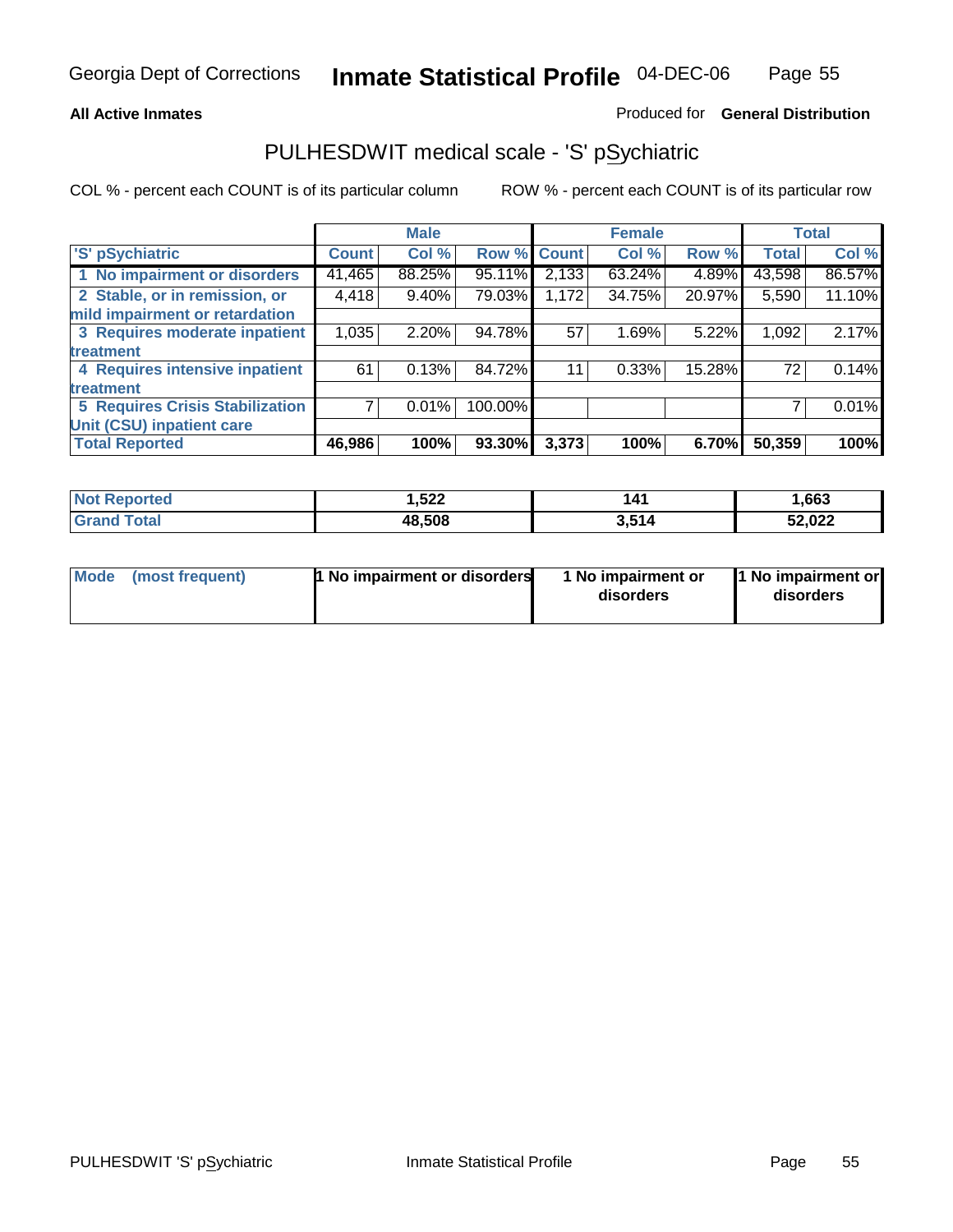#### **All Active Inmates**

### Produced for **General Distribution**

### PULHESDWIT medical scale - 'D' dental

|                                 |              | <b>Male</b> |             |       | <b>Female</b> |         |              | <b>Total</b> |
|---------------------------------|--------------|-------------|-------------|-------|---------------|---------|--------------|--------------|
| 'D' Dental                      | <b>Count</b> | Col %       | Row % Count |       | Col %         | Row %   | <b>Total</b> | Col %        |
| 1 Minimal routine dental health | 17,692       | 37.89%      | 87.76%      | 2,468 | 73.17%        | 12.24%  | 20,160       | 40.27%       |
| <b>needs</b>                    |              |             |             |       |               |         |              |              |
| 2 Moderate cavities and/or      | 23,836       | 51.05%      | 97.45%      | 623   | 18.47%        | 2.55%   | 24,459       | 48.86%       |
| gum disease                     |              |             |             |       |               |         |              |              |
| 3 Extensive gum disease         | 5,155        | 11.04%      | 94.83%      | 281   | 8.33%         | 5.17%   | 5,436        | 10.86%       |
| and/or widespread decay         |              |             |             |       |               |         |              |              |
| 4 Urgent need for dental        |              | 0.01%       | 100.00%     |       |               |         |              | 0.01%        |
| <b>services</b>                 |              |             |             |       |               |         |              |              |
| 5 Life-threatening disease or   |              |             |             |       | 0.03%         | 100.00% |              | 0.01%        |
| extreme pain or infection       |              |             |             |       |               |         |              |              |
| <b>Total Reported</b>           | 46,690       | 100%        | 93.26%      | 3,373 | 100%          | 6.74%   | 50,063       | 100.0%       |

| <b>Not Reported</b>     | ,818   | 141   | l,959  |
|-------------------------|--------|-------|--------|
| <b>Total</b><br>' Grand | 48,508 | 3,514 | 52,022 |

| <b>Mode</b> | (most frequent) | 2 Moderate cavities and/or<br>qum disease | 1 Minimal routine dental<br>health needs | 2 Moderate<br>cavities and/or |
|-------------|-----------------|-------------------------------------------|------------------------------------------|-------------------------------|
|             |                 |                                           |                                          | qum disease                   |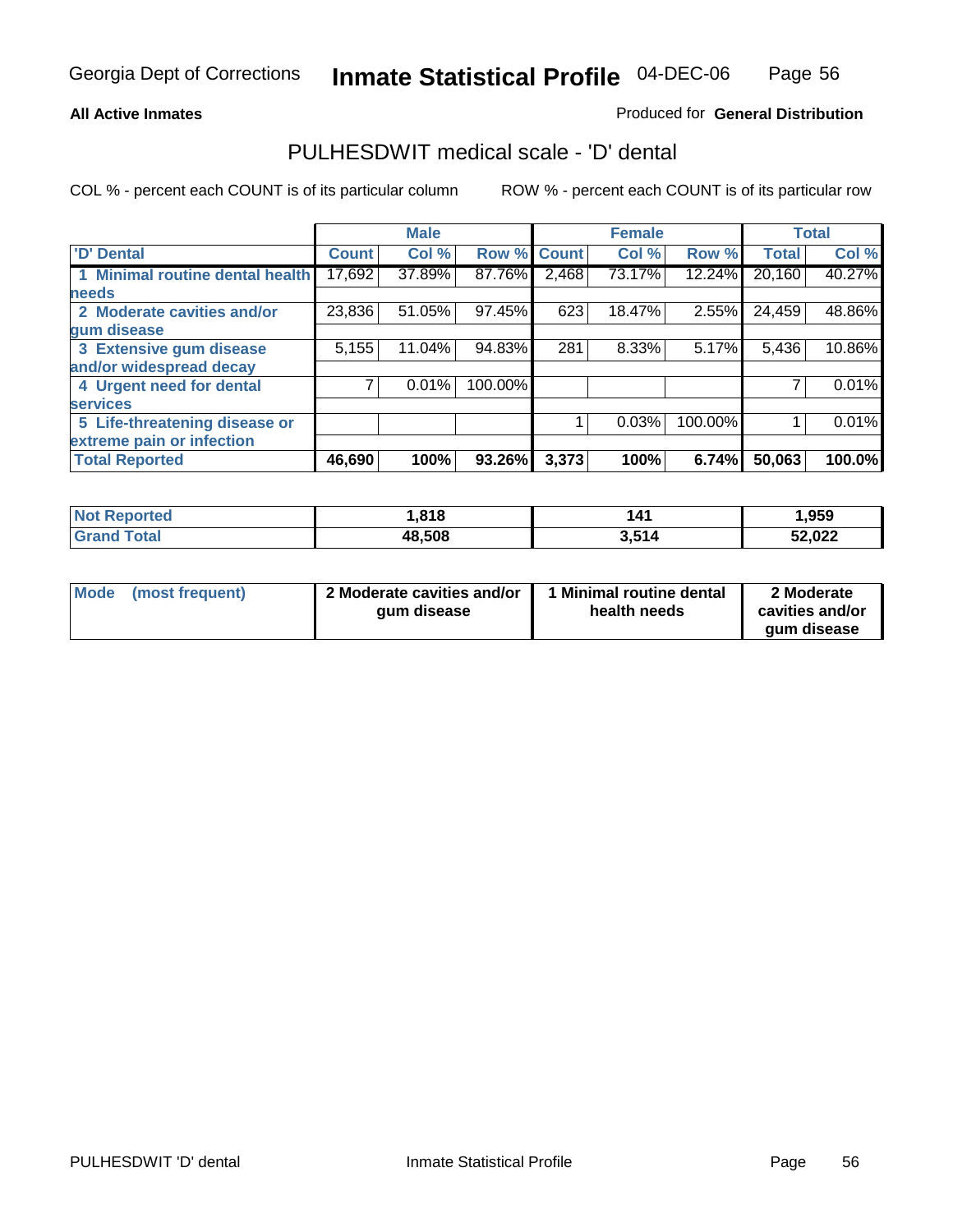#### **All Active Inmates**

### Produced for **General Distribution**

## PULHESDWIT medical scale - 'W' work ability

|                                 |              | <b>Male</b> |        |              | <b>Female</b> |        |              | <b>Total</b> |
|---------------------------------|--------------|-------------|--------|--------------|---------------|--------|--------------|--------------|
| W' work ability                 | <b>Count</b> | Col %       | Row %  | <b>Count</b> | Col %         | Row %  | <b>Total</b> | Col %        |
| 1 Unrestricted work or activity | 40,802       | 85.54%      | 93.09% | 3,031        | 89.75%        | 6.91%  | 43,833       | 85.82%       |
| 2 Minor restrictions on type of | 5,338        | 11.19%      | 95.66% | 242          | 7.17%         | 4.34%  | 5,580        | 10.92%       |
| <b>work</b>                     |              |             |        |              |               |        |              |              |
| 3 Moderate restrictions on type | 1,238        | $2.60\%$    | 98.25% | 22           | 0.65%         | 1.75%  | 1,260        | 2.47%        |
| of work                         |              |             |        |              |               |        |              |              |
| 4 Major restrictions on type of | 265          | $0.56\%$    | 77.49% | 77           | 2.28%         | 22.51% | 342          | 0.67%        |
| <b>work</b>                     |              |             |        |              |               |        |              |              |
| 5 Cannot work under any         | 56           | 0.12%       | 91.80% | 5            | 0.15%         | 8.20%  | 61           | 0.12%        |
| <b>circumstances</b>            |              |             |        |              |               |        |              |              |
| <b>Total Reported</b>           | 47,699       | 100%        | 93.39% | 3,377        | 100%          | 6.61%  | 51,076       | 100%         |

| <b>Not Reported</b>   | 809    | 4.27<br>וטו | 946    |
|-----------------------|--------|-------------|--------|
| Total<br><b>Grand</b> | 48,508 | 3,514       | 52,022 |

| Mode (most frequent) | 1 Unrestricted work or | 1 Unrestricted work or | 1 Unrestricted   |
|----------------------|------------------------|------------------------|------------------|
|                      | activity               | activity               | work or activity |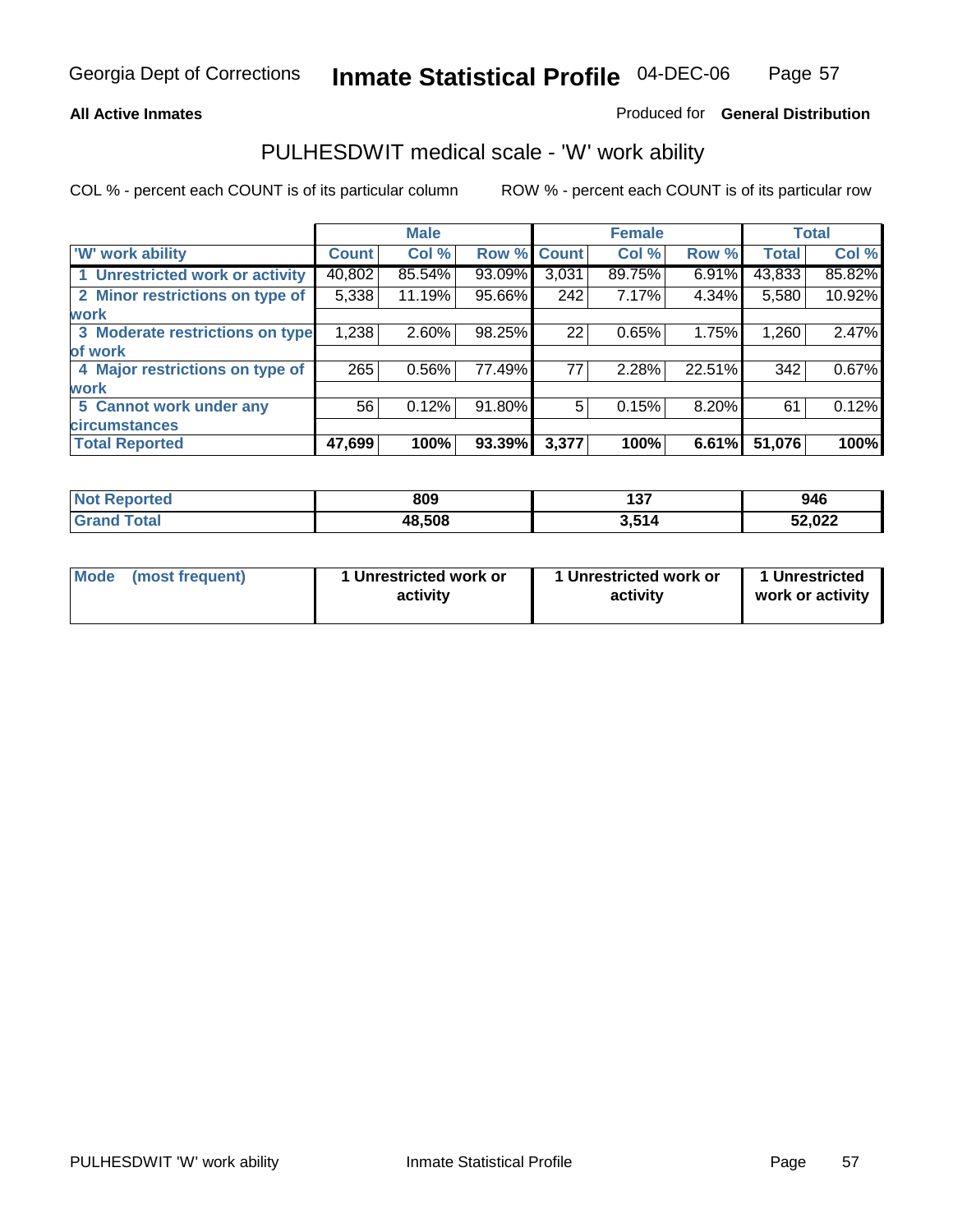#### **All Active Inmates**

#### Produced for **General Distribution**

# PULHESDWIT medical scale - 'I' impairment

|                                   |              | <b>Male</b> |         |              | <b>Female</b> |       | <b>Total</b> |        |
|-----------------------------------|--------------|-------------|---------|--------------|---------------|-------|--------------|--------|
| <b>T' Impairment</b>              | <b>Count</b> | Col %       | Row %   | <b>Count</b> | Col %         | Row % | <b>Total</b> | Col %  |
| 1 No impairments or               | 47,375       | 99.32%      | 93.35%  | 3,374        | 99.91%        | 6.65% | 50,749       | 99.36% |
| disabilities                      |              |             |         |              |               |       |              |        |
| 2 Wheelchair-bound but            | 45           | 0.09%       | 100.00% |              |               |       | 45           | 0.09%  |
| otherwise OK                      |              |             |         |              |               |       |              |        |
| <b>3 Needs low-level Assisted</b> | 23           | 0.05%       | 95.83%  |              | 0.03%         | 4.17% | 24           | 0.05%  |
| Living (level I)                  |              |             |         |              |               |       |              |        |
| 4 Needs moderate Assisted         | 10           | 0.02%       | 100.00% |              |               |       | 10           | 0.02%  |
| <b>Living (level II)</b>          |              |             |         |              |               |       |              |        |
| <b>5 Needs maximal Assisted</b>   | 246          | 0.52%       | 99.19%  | 2            | 0.06%         | 0.81% | 248          | 0.49%  |
| <b>Living (level III)</b>         |              |             |         |              |               |       |              |        |
| <b>Total Reported</b>             | 47,699       | 100%        | 93.39%  | 3,377        | 100%          | 6.61% | 51,076       | 100.0% |

| oorted<br>∣Not Rep         | 809    | 107<br>1 J I | 946    |
|----------------------------|--------|--------------|--------|
| <b>otal</b><br><b>Grat</b> | 48,508 | E4 A<br>J.J  | 52,022 |

| <b>Mode</b> | (most frequent) | 1 No impairments or<br>disabilities | 1 No impairments or<br>disabilities | 1 No impairments<br>or disabilities |
|-------------|-----------------|-------------------------------------|-------------------------------------|-------------------------------------|
|-------------|-----------------|-------------------------------------|-------------------------------------|-------------------------------------|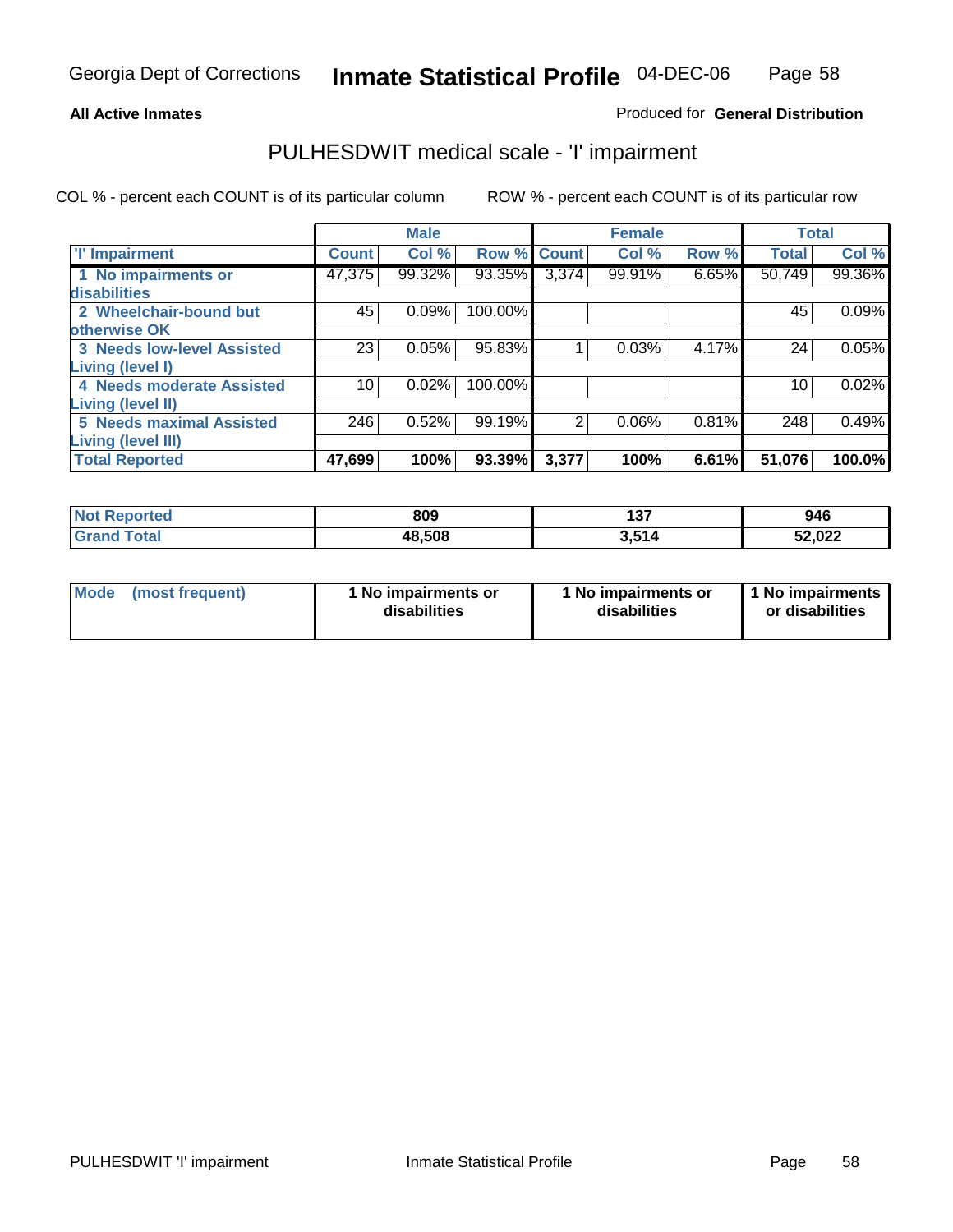#### **Inmate Statistical Profile** 04-DEC-06 Page Page 59

### **All Active Inmates Allowski** Produced fo **General Distribution**

## PULHESDWIT medical scale - 'T' transportability

|                              |              | <b>Male</b> |             |       | <b>Female</b> |       |              | <b>Total</b> |
|------------------------------|--------------|-------------|-------------|-------|---------------|-------|--------------|--------------|
| <b>T' Transportability</b>   | <b>Count</b> | Col %       | Row % Count |       | Col %         | Row % | <b>Total</b> | Col %        |
| 1 Can be transported in any  | 47,603       | 99.80%      | 93.38%      | 3,376 | 99.97%        | 6.62% | 50,979       | 99.81%       |
| ordinary approved vehicle    |              |             |             |       |               |       |              |              |
| 2 Wheelchair-bound, not      | 29           | 0.06%       | 100.00%     |       |               |       | 29           | $0.06\%$     |
| needing special vehicle      |              |             |             |       |               |       |              |              |
| 3 Wheelchair-bound, requires | 16           | 0.03%       | 94.12%      |       | 0.03%         | 5.88% | 17           | 0.03%        |
| special vehicle              |              |             |             |       |               |       |              |              |
| 4 Needs specially-equipped   | 3            | 0.01%       | 100.00%     |       |               |       |              | 0.01%        |
| medical vehicle              |              |             |             |       |               |       |              |              |
| <b>5 Requires ambulance</b>  | 48           | 0.10%       | 100.00%     |       |               |       | 48           | 0.09%        |
| transport                    |              |             |             |       |               |       |              |              |
| <b>Total Reported</b>        | 47,699       | 100%        | 93.39%      | 3,377 | 100%          | 6.61% | 51,076       | 100%         |

| <b>Not</b><br>Reported       | 809    | 497<br>1 J I | 946    |
|------------------------------|--------|--------------|--------|
| <b>Total</b><br><b>Grand</b> | 48,508 | 3,514        | 52,022 |

| Mode (most frequent) | 1 Can be transported in any 1 Can be transported in any | ordinary approved vehicle   ordinary approved vehicle   transported in any | 1 Can be<br>  ordinary approved  <br>vehicle |
|----------------------|---------------------------------------------------------|----------------------------------------------------------------------------|----------------------------------------------|
|                      |                                                         |                                                                            |                                              |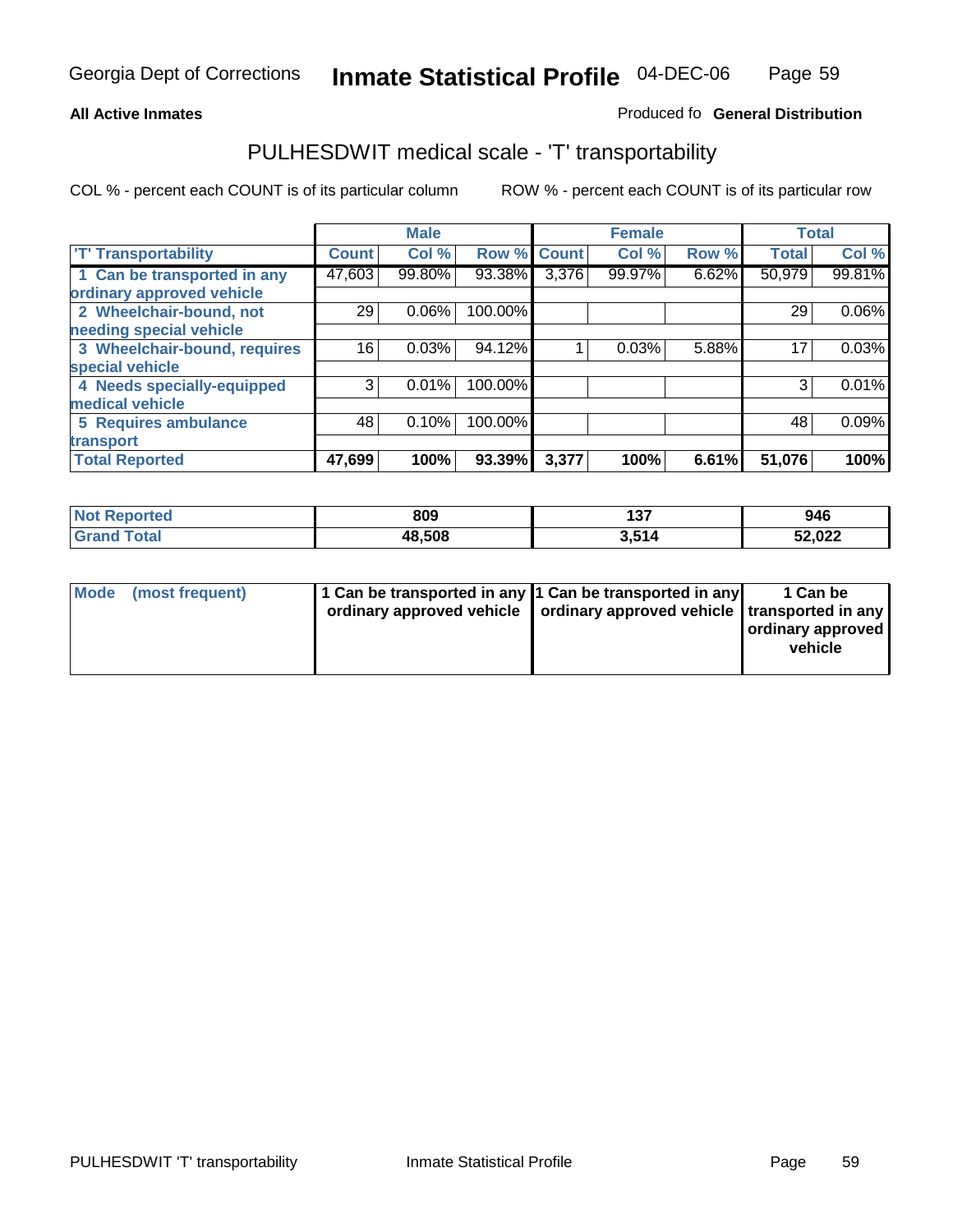#### **All Active Inmates**

### Produced for **General Distribution**

# Criminality in family, self-reported

|                              |              | <b>Male</b> |        |              | <b>Female</b> |       |                 | <b>Total</b> |
|------------------------------|--------------|-------------|--------|--------------|---------------|-------|-----------------|--------------|
| <b>Criminality In Family</b> | <b>Count</b> | Col %       | Row %  | <b>Count</b> | Col %         | Row % | <b>Total</b>    | Col %        |
| Yes, criminality in family   | 12,568       | 26.56%      | 90.84% | 1,268        | 37.25%        |       | $9.16\%$ 13,836 | 27.28%       |
| No criminality in family     | 34,754       | 73.44%      | 94.21% | 2,136        | 62.75%        |       | 5.79% 36,890    | 72.72%       |
| <b>Total Reported</b>        | 47,322       | 100%        | 93.29% | 3.404        | 100%          |       | $6.71\%$ 50,726 | 100%         |

| <b>Not Reported</b> | .186،  | 110   | 296. ا |
|---------------------|--------|-------|--------|
| fotal               | 48,508 | 3.514 | 52,022 |

| Mode (most frequent) |  | No criminality in family | No criminality in family | No criminality in<br>family |
|----------------------|--|--------------------------|--------------------------|-----------------------------|
|----------------------|--|--------------------------|--------------------------|-----------------------------|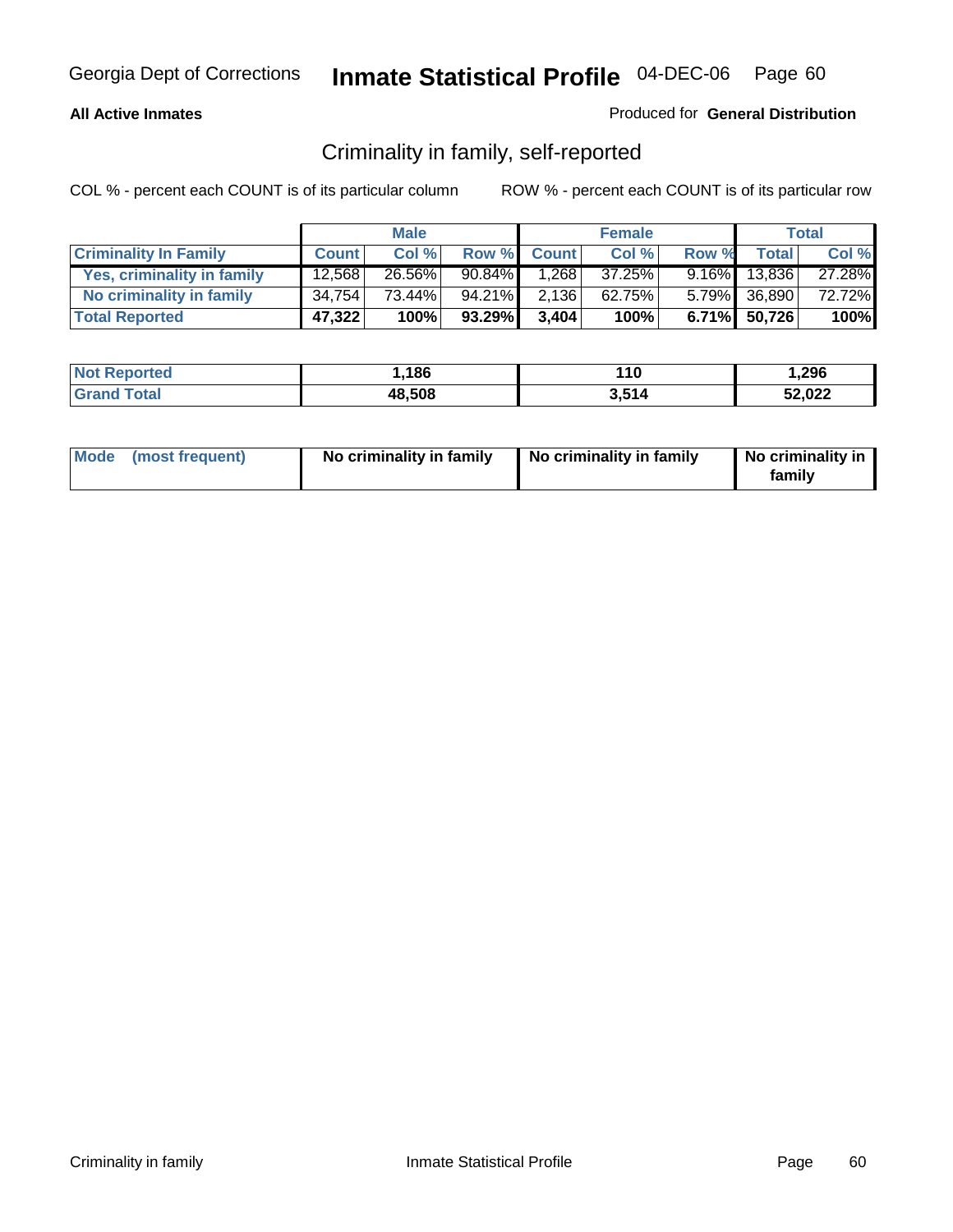### **All Active Inmates**

### Produced for **General Distribution**

# Alcoholism in family, self-reported

|                             |              | <b>Male</b> |        |              | <b>Female</b> |          |                 | <b>Total</b> |
|-----------------------------|--------------|-------------|--------|--------------|---------------|----------|-----------------|--------------|
| <b>Alcoholism In Family</b> | <b>Count</b> | Col %       | Row %  | <b>Count</b> | Col %         | Row %    | <b>Total</b>    | Col %        |
| Yes, alcoholism in family   | 8.057        | 17.03%      | 90.77% | 819          | 24.06%        | $9.23\%$ | 8.876           | 17.50%       |
| No alcoholism in family     | 39.265       | 82.97%      | 93.82% | 2,585        | 75.94%        |          | $6.18\%$ 41,850 | 82.50%       |
| <b>Total Reported</b>       | 47,322       | 100%        | 93.29% | 3.404        | 100%          |          | $6.71\%$ 50,726 | 100%         |

| <b>Not Reported</b>   | 186,   | l 10  | .296.  |
|-----------------------|--------|-------|--------|
| Total<br><b>Grand</b> | 48,508 | 3,514 | 52,022 |

|  | Mode (most frequent) | No alcoholism in family | No alcoholism in family | No alcoholism in<br>family |
|--|----------------------|-------------------------|-------------------------|----------------------------|
|--|----------------------|-------------------------|-------------------------|----------------------------|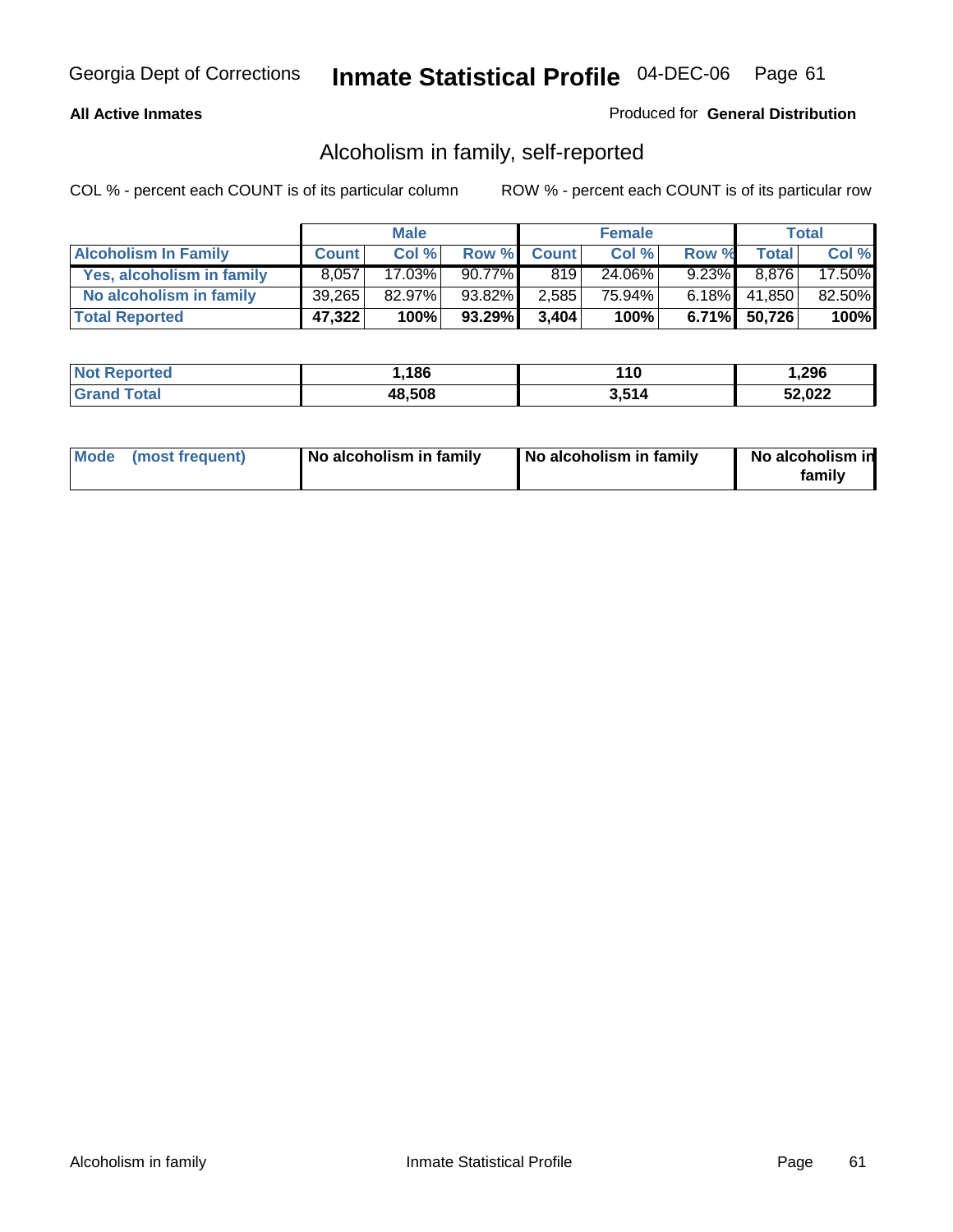### **All Active Inmates**

Produced for **General Distribution**

# Drug abuse in family, self-reported

|                           |              | <b>Male</b> |           |              | <b>Female</b> |           |              | <b>Total</b> |
|---------------------------|--------------|-------------|-----------|--------------|---------------|-----------|--------------|--------------|
| Drug Abuse In Family      | <b>Count</b> | Col %       | Row %     | <b>Count</b> | Col %         | Row %     | <b>Total</b> | Col %        |
| Yes, drug abuse in family | 4.543        | $9.60\%$    | $86.22\%$ | 726          | $21.33\%$     | $13.78\%$ | 5.269        | 10.39%       |
| No drug abuse in family   | 42,779       | 90.40%      | 94.11%    | 2,678        | 78.67%        | $5.89\%$  | 45,457       | 89.61%       |
| <b>Total Reported</b>     | 47,322       | 100%        | 93.29%    | 3.404        | 100%          | 6.71%     | 50,726       | 100%         |

| <b>Not Reported</b> | .186،  | 110   | 296. ا |
|---------------------|--------|-------|--------|
| fotal               | 48,508 | 3.514 | 52,022 |

|  | Mode (most frequent) | No drug abuse in family | No drug abuse in family | No drug abuse in<br>family |
|--|----------------------|-------------------------|-------------------------|----------------------------|
|--|----------------------|-------------------------|-------------------------|----------------------------|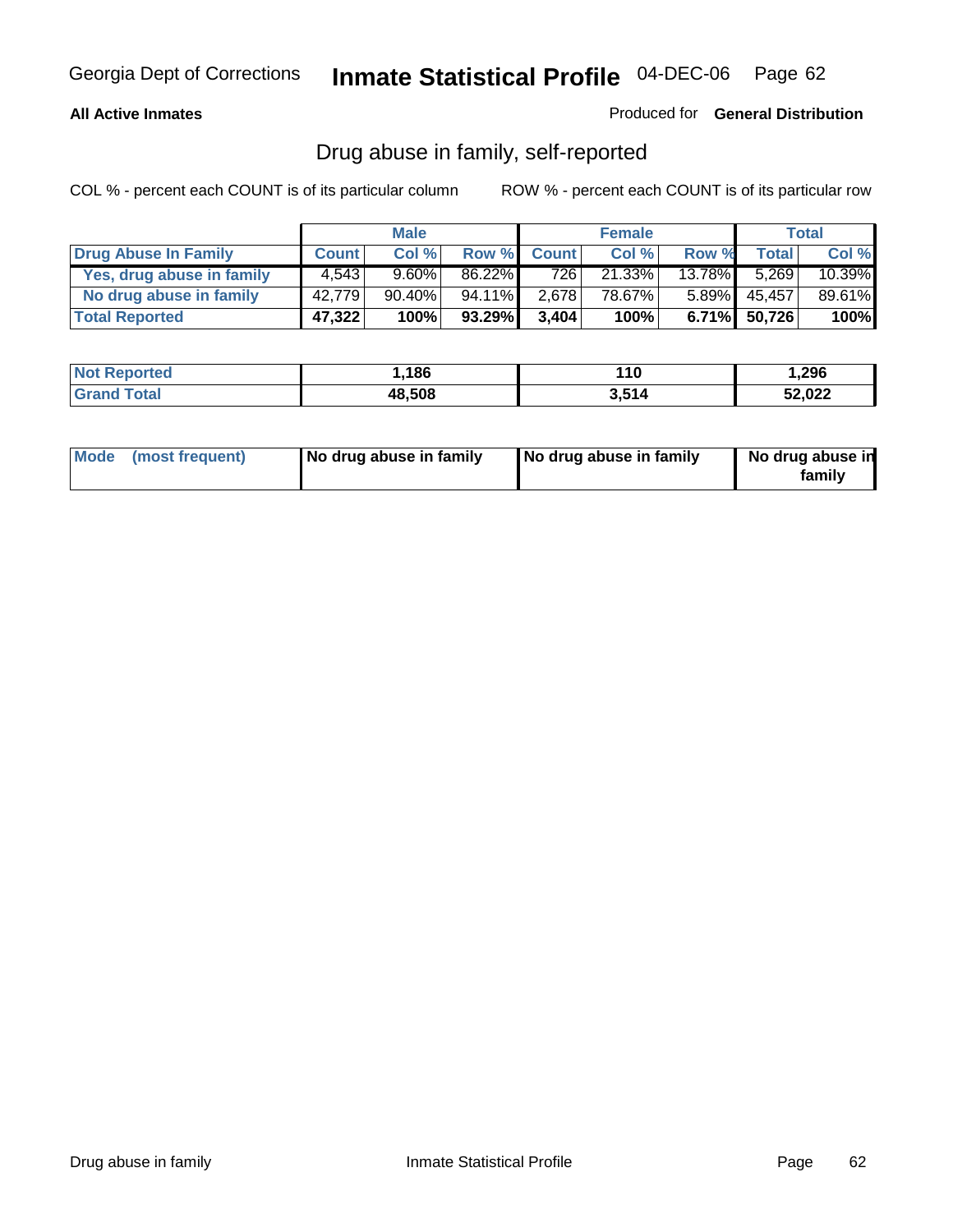#### **All Active Inmates**

### Produced for **General Distribution**

## Subjected to frequent beatings, self-reported

|                                   |              | <b>Male</b> |        |              | <b>Female</b> |          |        | Total  |
|-----------------------------------|--------------|-------------|--------|--------------|---------------|----------|--------|--------|
| <b>Frequent beatings</b>          | <b>Count</b> | Col %       | Row %  | <b>Count</b> | Col %         | Row %    | Total  | Col %  |
| <b>Yes, subjected to frequent</b> | 1,788        | $3.78\%$    | 79.71% | 455          | $13.37\%$     | 20.29%   | 2,243  | 4.42%  |
| <b>beatings</b>                   |              |             |        |              |               |          |        |        |
| Not subjected to frequent         | 45.534       | 96.22%      | 93.92% | 2,949        | 86.63%        | $6.08\%$ | 48,483 | 95.58% |
| <b>beatings</b>                   |              |             |        |              |               |          |        |        |
| <b>Total Reported</b>             | 47,322       | 100%        | 93.29% | 3,404        | 100%          | 6.71%    | 50,726 | 100%   |

| <b>Not F</b><br>Reported | ,186   | 10    | 1,296  |
|--------------------------|--------|-------|--------|
| <b>f</b> otal<br>⊪Grar   | 48,508 | 3,514 | 52,022 |

| <b>Mode</b> | (most frequent) | Not subjected to frequent<br>beatings | Not subjected to frequent<br>beatings | Not subjected to<br>frequent beatings |
|-------------|-----------------|---------------------------------------|---------------------------------------|---------------------------------------|
|             |                 |                                       |                                       |                                       |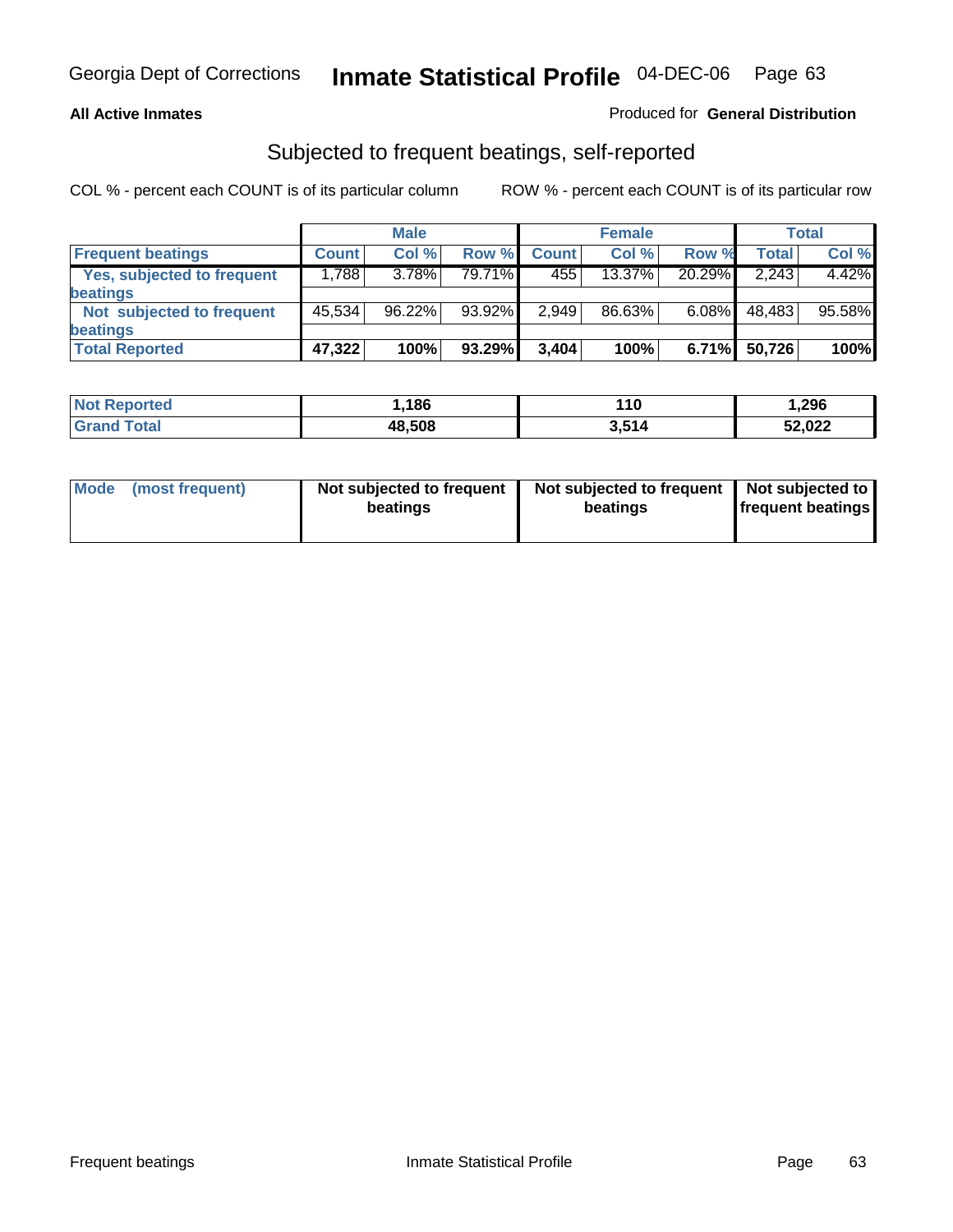### **All Active Inmates**

### Produced for **General Distribution**

# Father absent during inmate's childhood

|                           |              | <b>Male</b> |           |              | <b>Female</b> |          |              | <b>Total</b> |
|---------------------------|--------------|-------------|-----------|--------------|---------------|----------|--------------|--------------|
| <b>Father Absent</b>      | <b>Count</b> | Col %       | Row %     | <b>Count</b> | Col %         | Row %    | <b>Total</b> | Col %        |
| Yes, father was absent    | 23,427       | 49.51%      | 94.73%    | 1,302        | 38.25%        |          | 5.27% 24.729 | 48.75%       |
| No, father was not absent | 23,895       | 50.49%      | $91.91\%$ | 2,102        | 61.75%        |          | 8.09% 25,997 | 51.25%       |
| <b>Total Reported</b>     | 47,322       | 100%        | 93.29%    | 3,404        | 100%          | $6.71\%$ | 50,726       | 100%         |

| <b>Not Reported</b> | 186،،  | 110   | 1,296  |
|---------------------|--------|-------|--------|
| <b>Grand Total</b>  | 48,508 | 3,514 | 52,022 |

| Mode (most frequent) |  | 「No, father was not absent ┃No, father was not absent ┃No, father was not | absent |
|----------------------|--|---------------------------------------------------------------------------|--------|
|----------------------|--|---------------------------------------------------------------------------|--------|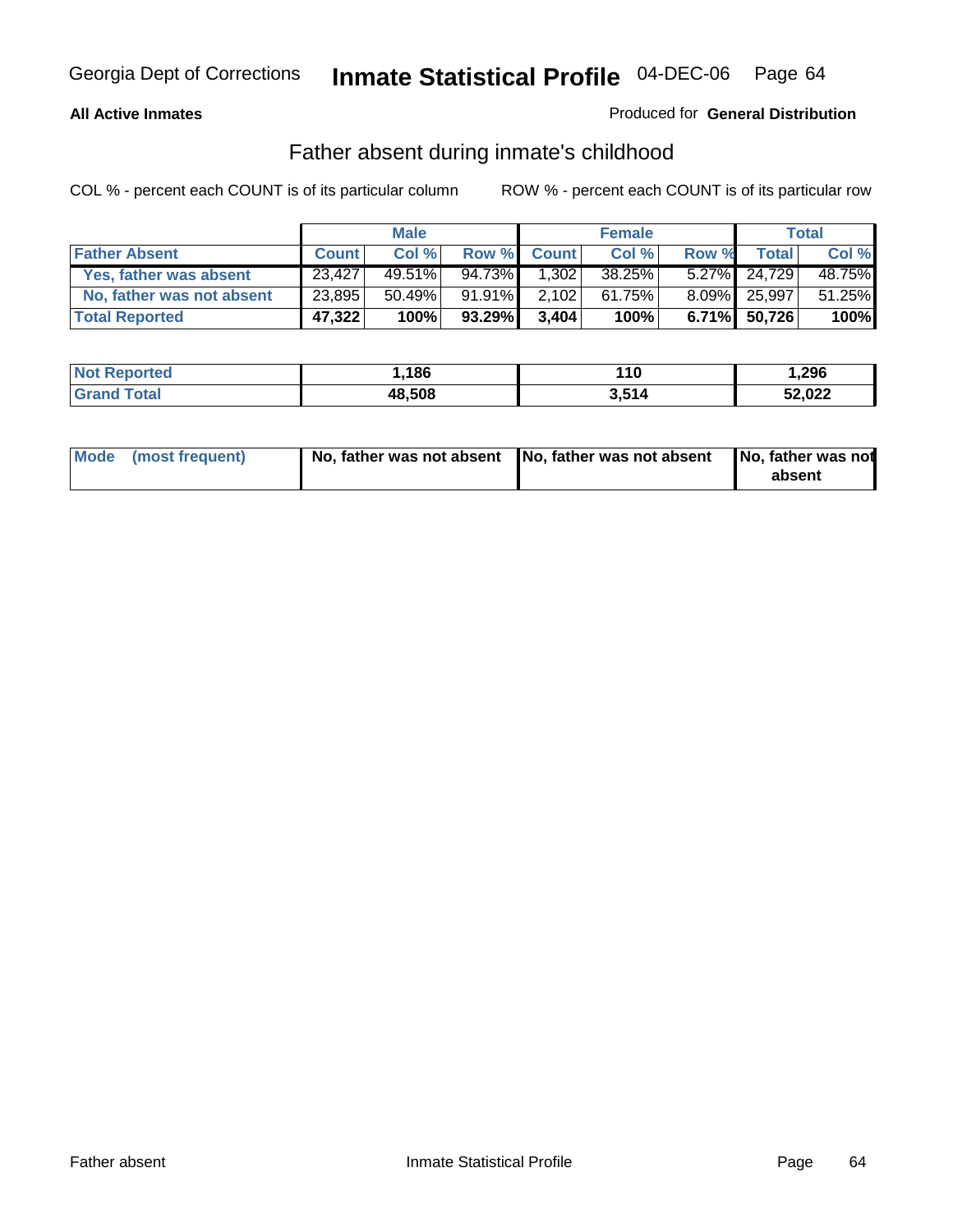### **All Active Inmates**

### Produced for **General Distribution**

# Mother absent during inmate's childhood

|                           | <b>Male</b>  |           |        | <b>Female</b> |        |          | Total           |        |
|---------------------------|--------------|-----------|--------|---------------|--------|----------|-----------------|--------|
| <b>Mother Absent</b>      | <b>Count</b> | Col %     | Row %  | <b>Count</b>  | Col %  | Row %    | <b>Total</b>    | Col %  |
| Yes, mother was absent    | 6.156        | $13.01\%$ | 93.33% | 440           | 12.93% | $6.67\%$ | 6,596           | 13.00% |
| No, mother was not absent | 41.166       | 86.99%    | 93.28% | 2,964         | 87.07% | $6.72\%$ | 44,130          | 87.00% |
| <b>Total Reported</b>     | 47,322       | 100%      | 93.29% | 3.404         | 100%   |          | $6.71\%$ 50,726 | 100%   |

| <b>Not Reported</b> | .186،  | 110   | 296. ا |
|---------------------|--------|-------|--------|
| fotal               | 48,508 | 3.514 | 52,022 |

| Mode (most frequent) | No, mother was not absent   No, mother was not absent   No, mother was | not absent |
|----------------------|------------------------------------------------------------------------|------------|
|----------------------|------------------------------------------------------------------------|------------|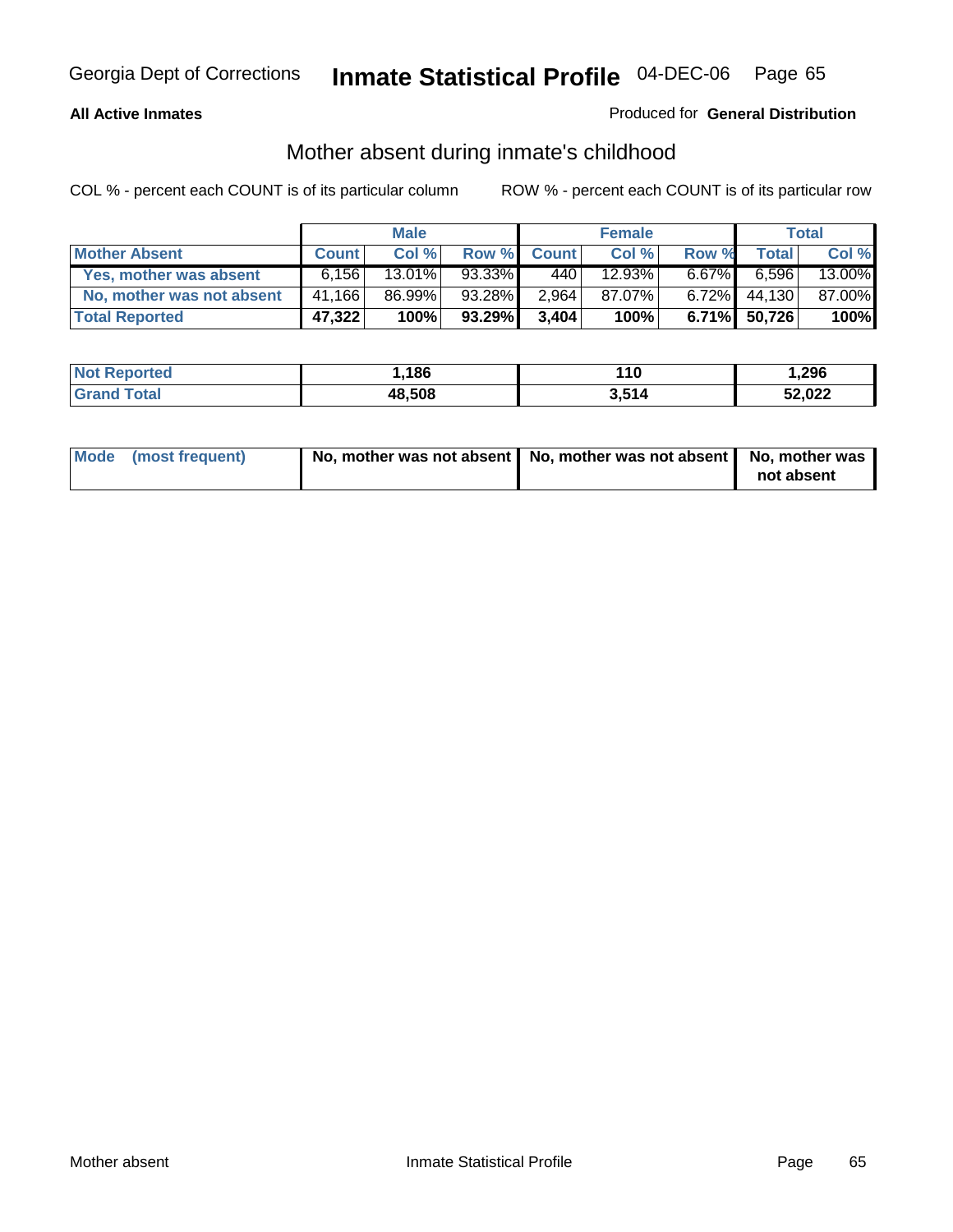### **All Active Inmates**

### Produced for **General Distribution**

### Inmate diagnosed as manipulative

|                       | <b>Male</b>  |        |           | <b>Female</b>   |          |          | Total        |        |
|-----------------------|--------------|--------|-----------|-----------------|----------|----------|--------------|--------|
| <b>Manipulative</b>   | <b>Count</b> | Col %  | Row %     | <b>Count</b>    | Col %    | Row %    | <b>Total</b> | Col %  |
| Yes, manipulative     | 12.037       | 25.97% | $99.59\%$ | 50 <sub>1</sub> | $1.47\%$ | $0.41\%$ | 12.087       | 24.29% |
| No, not manipulative  | 34,314       | 74.03% | $91.10\%$ | 3,352           | 98.53%   | $8.90\%$ | 37,666       | 75.71% |
| <b>Total Reported</b> | 46,351       | 100%   | 93.16%    | 3,402           | 100%     | 6.84%    | 49,753       | 100%   |

| <b>Not Reported</b>          | 2,157  | 44 C<br>▁▎◢ | 2,269  |
|------------------------------|--------|-------------|--------|
| <b>Total</b><br><b>Grand</b> | 48,508 | 3,514       | 52,022 |

| <b>Mode</b><br>No. not manipulative<br>(most frequent) | No. not manipulative | No. not<br>  manipulative |
|--------------------------------------------------------|----------------------|---------------------------|
|--------------------------------------------------------|----------------------|---------------------------|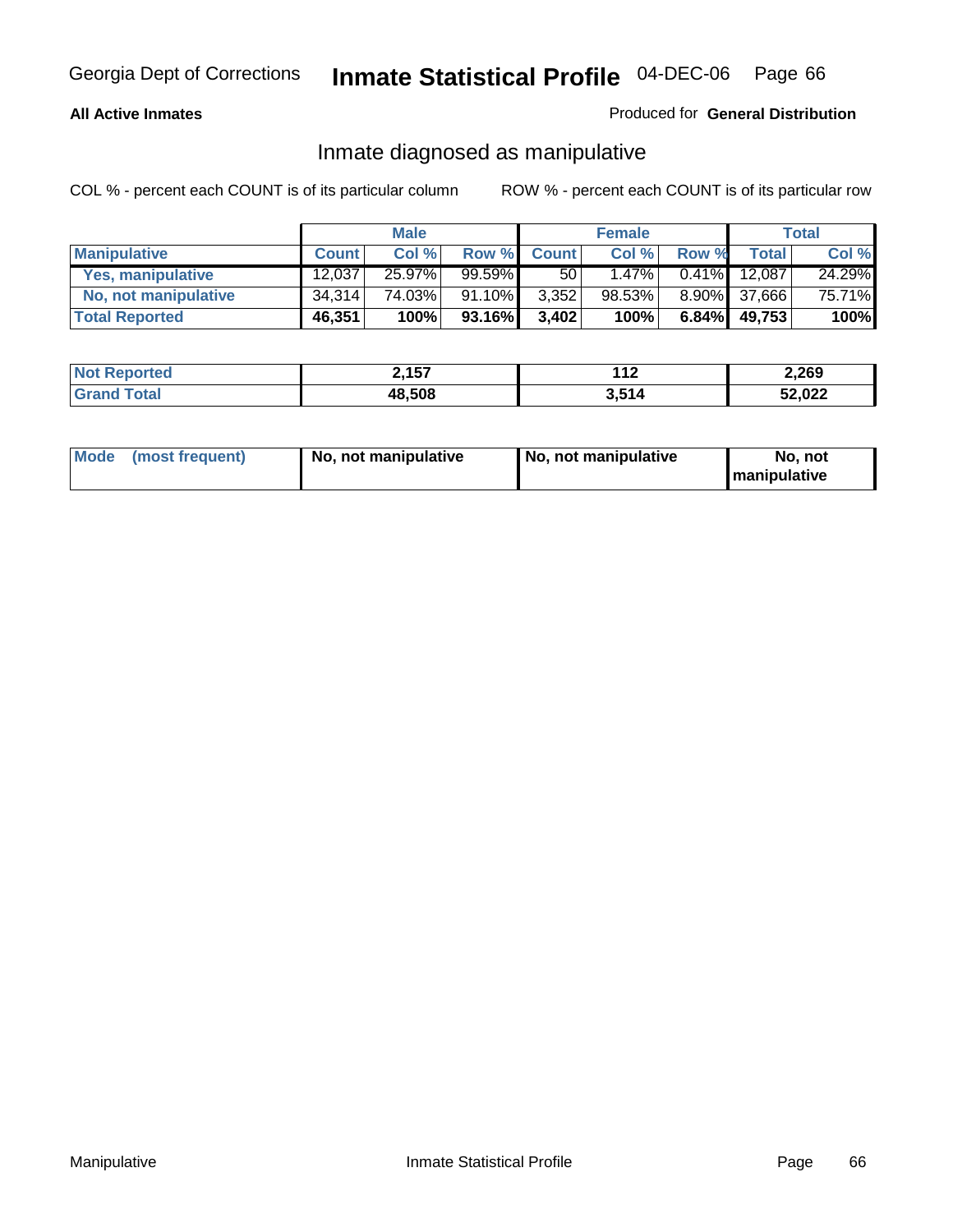#### **All Active Inmates**

#### Produced for **General Distribution**

# Inmate diagnosed as assaultive

|                       | <b>Male</b>  |        | <b>Female</b> |              |        | <b>Total</b> |                 |        |
|-----------------------|--------------|--------|---------------|--------------|--------|--------------|-----------------|--------|
| <b>Assaultive</b>     | <b>Count</b> | Col %  | Row %         | <b>Count</b> | Col %  | Row %        | Total           | Col %  |
| Yes, assaultive       | 20.281       | 43.76% | 94.69%        | 1,137        | 33.42% |              | $5.31\%$ 21,418 | 43.05% |
| No, not assaultive    | 26,070       | 56.24% | 92.01%        | 2,265        | 66.58% | $7.99\%$     | 28,335          | 56.95% |
| <b>Total Reported</b> | 46,351       | 100%   | 93.16%        | 3,402        | 100%   | $6.84\%$     | 49,753          | 100%   |

| <b>Not Reported</b> | 2,157  | 149<br>- 14 | 2,269  |
|---------------------|--------|-------------|--------|
| <b>Grand Total</b>  | 48,508 | 3.514       | 52,022 |

| Mode | ↑ (most frequent) | No, not assaultive | No, not assaultive | [No, not assaultive] |
|------|-------------------|--------------------|--------------------|----------------------|
|------|-------------------|--------------------|--------------------|----------------------|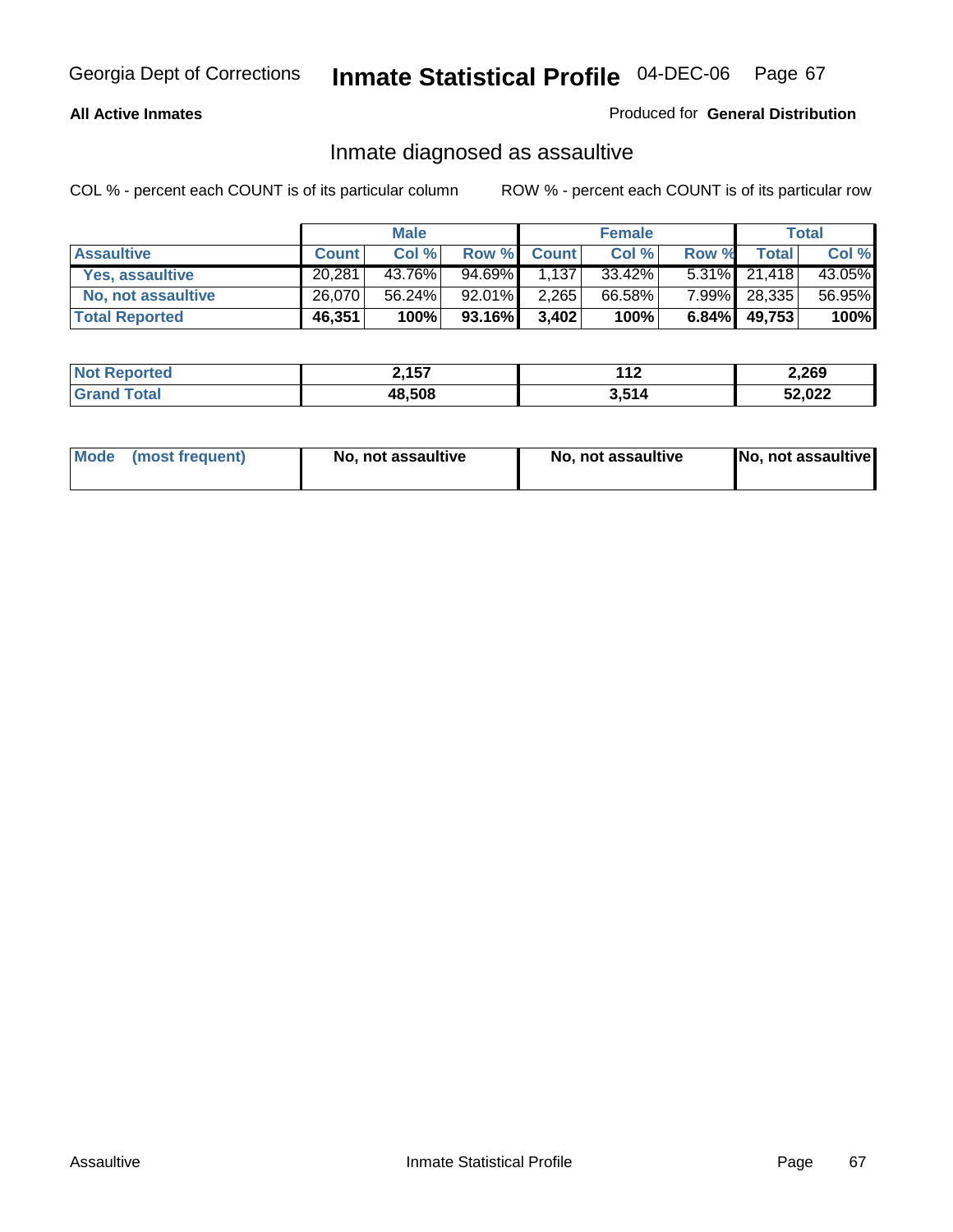#### **All Active Inmates**

#### Produced for **General Distribution**

# Number of prior Georgia incarcerations

|                                       |              | <b>Male</b> |                    |       | <b>Female</b> |       |        | <b>Total</b> |
|---------------------------------------|--------------|-------------|--------------------|-------|---------------|-------|--------|--------------|
| <b>Num of Prior GA Incarcerations</b> | <b>Count</b> | Col %       | <b>Row % Count</b> |       | Col %         | Row % | Total  | Col %        |
| $\bf{0}$                              | 27,730       | 57.17%      | 92.02%             | 2,404 | 68.41%        | 7.98% | 30,134 | 57.93%       |
|                                       | 8,594        | 17.72%      | $94.04\%$          | 545   | 15.51%        | 5.96% | 9,139  | 17.57%       |
|                                       | 4,882        | 10.06%      | 95.20%             | 246   | 7.00%         | 4.80% | 5,128  | 9.86%        |
| 3                                     | 2,997        | 6.18%       | 95.45%             | 143   | 4.07%         | 4.55% | 3.140  | 6.04%        |
|                                       | 1,899        | 3.91%       | 96.49%             | 69    | 1.96%         | 3.51% | 1,968  | 3.78%        |
| 5                                     | 1,061        | 2.19%       | 95.67%             | 48    | 1.37%         | 4.33% | 1,109  | 2.13%        |
| <b>More Than 5</b>                    | 1,345        | 2.77%       | 95.80%             | 59    | 1.68%         | 4.20% | 1,404  | 2.70%        |
| <b>Total Reported</b>                 | 48,508       | 100%        | 93.25%             | 3,514 | 100%          | 6.75% | 52,022 | 100.0%       |

| orted<br>NO.           |        |     |        |
|------------------------|--------|-----|--------|
| <b>Total</b><br>. Grat | 18.508 | 511 | 52,022 |

| Mean (average)       | .02 | .00 | 1.00 |
|----------------------|-----|-----|------|
| Median (middle)      |     |     |      |
| Mode (most frequent) |     |     |      |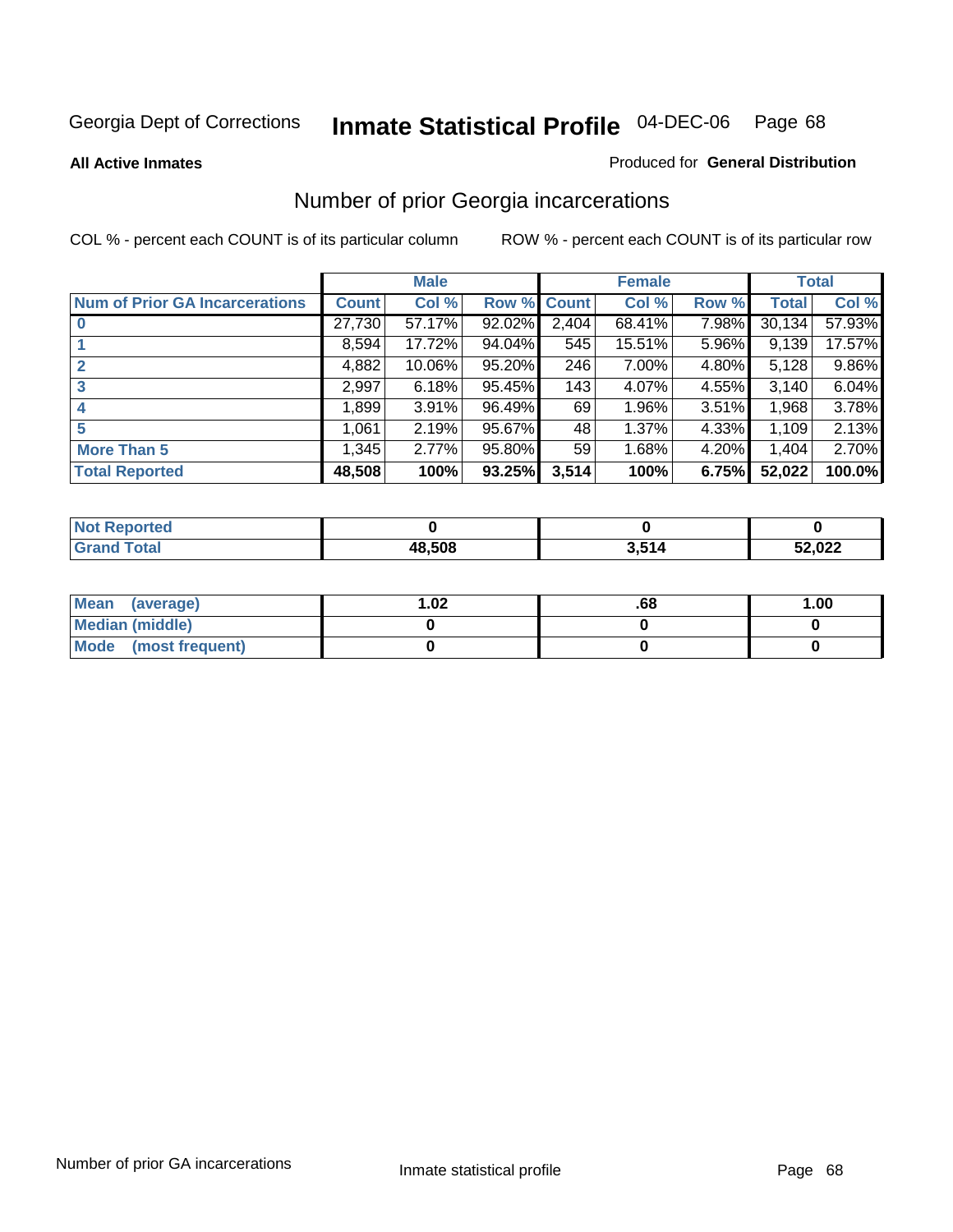#### **All Active Inmates**

#### Produced for **General Distribution**

# Prison sentence in years

COL % - percent each COUNT is of its particular column ROW % - percent each COUNT is of its particular row

|                                 | <b>Male</b>  |        |         | <b>Female</b> |        |          | <b>Total</b> |        |
|---------------------------------|--------------|--------|---------|---------------|--------|----------|--------------|--------|
| <b>Prison Sentence In Years</b> | <b>Count</b> | Col %  | Row %   | <b>Count</b>  | Col %  | Row %    | <b>Total</b> | Col %  |
| $0 - 1$                         | 2,325        | 4.79%  | 88.67%  | 297           | 8.45%  | 11.33%   | 2,622        | 5.04%  |
| $1.1 - 2$                       | 3,634        | 7.49%  | 87.91%  | 500           | 14.23% | 12.09%   | 4,134        | 7.95%  |
| $2.1 - 3$                       | 3,781        | 7.79%  | 89.30%  | 453           | 12.89% | 10.70%   | 4,234        | 8.14%  |
| $3.1 - 4$                       | 2,713        | 5.59%  | 90.64%  | 280           | 7.97%  | $9.36\%$ | 2,993        | 5.75%  |
| $4.1 - 5$                       | 4,867        | 10.03% | 91.40%  | 458           | 13.03% | 8.60%    | 5,325        | 10.24% |
| $5.1 - 6$                       | 2,037        | 4.20%  | 92.80%  | 158           | 4.50%  | 7.20%    | 2,195        | 4.22%  |
| $6.1 - 7$                       | 1,959        | 4.04%  | 94.00%  | 125           | 3.56%  | 6.00%    | 2,084        | 4.01%  |
| $7.1 - 8$                       | 1,790        | 3.69%  | 94.06%  | 113           | 3.22%  | 5.94%    | 1,903        | 3.66%  |
| $8.1 - 9$                       | 737          | 1.52%  | 93.29%  | 53            | 1.51%  | 6.71%    | 790          | 1.52%  |
| $9.1 - 10$                      | 6,119        | 12.61% | 94.68%  | 344           | 9.79%  | 5.32%    | 6,463        | 12.42% |
| $10.1 - 12$                     | 2,300        | 4.74%  | 95.32%  | 113           | 3.22%  | 4.68%    | 2,413        | 4.64%  |
| $12.1 - 15$                     | 3,436        | 7.08%  | 95.95%  | 145           | 4.13%  | 4.05%    | 3,581        | 6.88%  |
| $15.1 - 20$                     | 3,437        | 7.09%  | 96.60%  | 121           | 3.44%  | 3.40%    | 3,558        | 6.84%  |
| 20.1 - Over                     | 2,714        | 5.59%  | 97.70%  | 64            | 1.82%  | 2.30%    | 2,778        | 5.34%  |
| <b>Life</b>                     | 6,125        | 12.63% | 95.58%  | 283           | 8.05%  | 4.42%    | 6,408        | 12.32% |
| <b>Life Without Parole</b>      | 433          | 0.89%  | 98.63%  | 6             | 0.17%  | 1.37%    | 439          | 0.84%  |
| <b>Death</b>                    | 98           | 0.20%  | 98.99%  |               | 0.03%  | 1.01%    | 99           | 0.19%  |
| <b>Youthful Offenders</b>       | 3            | 0.01%  | 100.00% |               |        |          | 3            | 0.01%  |
| <b>Total Reported</b>           | 48,508       | 100%   | 93.25%  | 3,514         | 100.0% | 6.75%    | 52,022       | 100.0% |

| <b>Not Reported</b> |       |            |        |
|---------------------|-------|------------|--------|
| 'otal<br>. Grr      | 8.508 | <b>647</b> | 52,022 |

#### **Determinate (numeric) sentences only**

| Mear<br>ane | . .<br>9.ZO | …<br>v | .<br>7.UJ |
|-------------|-------------|--------|-----------|
|             |             |        |           |

**All sentences (including determinate), with life, life without parole, and death sentences figured at 45 years**

| <b>Mean</b> | amre | 14.10 | ne.<br>л.<br>J.ZJ<br>__ | מה חו<br>ა.ია |
|-------------|------|-------|-------------------------|---------------|
|             |      |       |                         |               |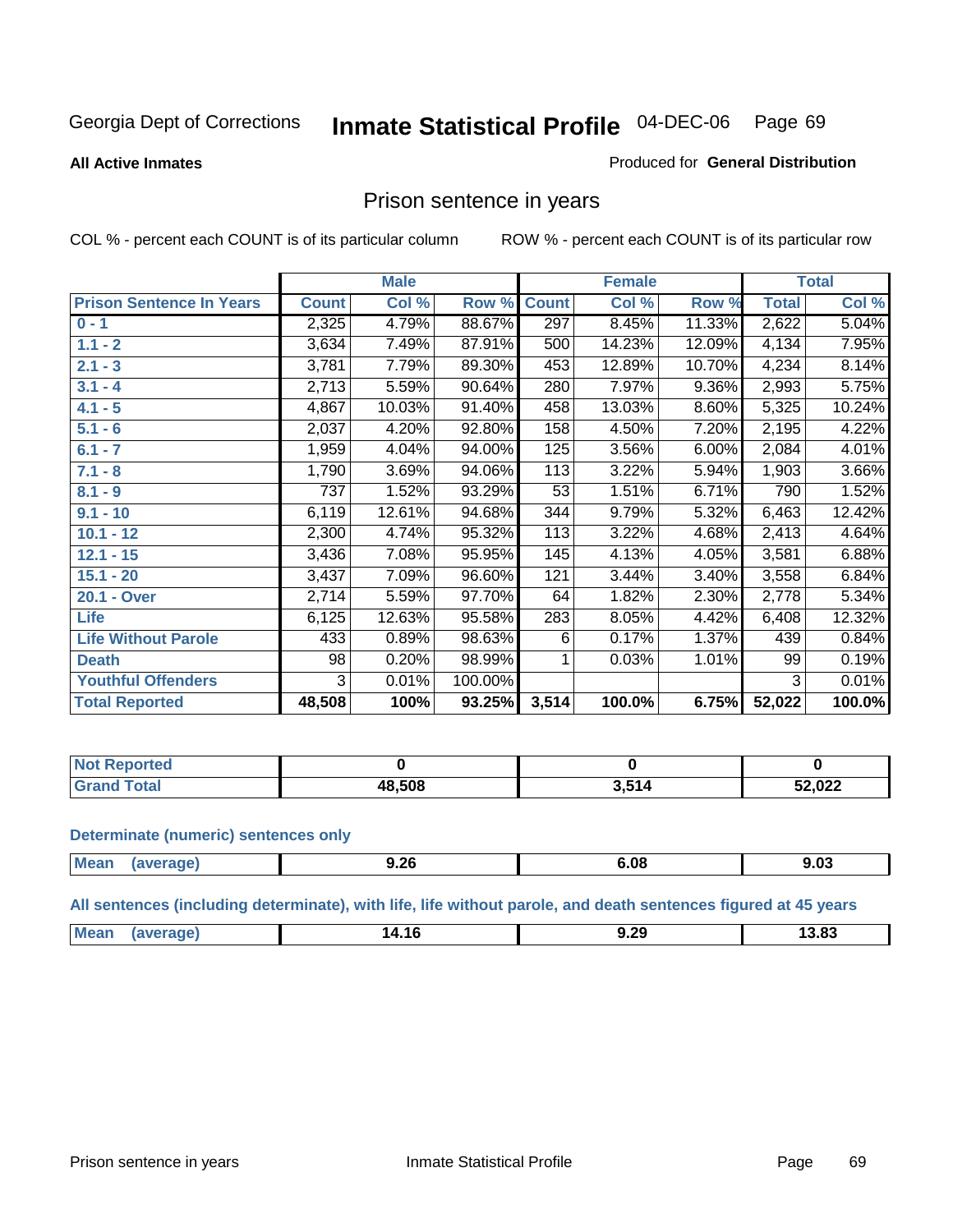#### **All Active Inmates**

#### Produced for **General Distribution**

# Primary offense, broken out into felonies vs misdemeanors

|                                  | <b>Male</b>  |           |                    | <b>Female</b> |            |          | Total        |           |
|----------------------------------|--------------|-----------|--------------------|---------------|------------|----------|--------------|-----------|
| <b>Felonies and Misdemeanors</b> | <b>Count</b> | Col %     | <b>Row % Count</b> |               | Col%       | Row %    | <b>Total</b> | Col %     |
| <b>Felonies</b>                  | 47,266       | $99.96\%$ | 93.39%             | 3.347         | $100.00\%$ | $6.61\%$ | 50.613       | $99.96\%$ |
| <b>Misdemeanors</b>              | 21           | $.04\%$   | 100.00%            |               |            |          | 21           | $.04\%$   |
| <b>Total Reported</b>            | 47,287       | 100%      | 93.39%             | 3,347         | 100%       | 6.61%    | 50,634       | 100%      |

| <b>Not</b><br>ted.<br>⋯ | 1001<br>1 <i>ll</i> | 4 C 7<br>י ט | 1388            |
|-------------------------|---------------------|--------------|-----------------|
|                         | 18.508              | 454          | רמה ה<br>32,UZZ |

| Mode (most frequent) | elonies | elonies | onies<br>-е к |
|----------------------|---------|---------|---------------|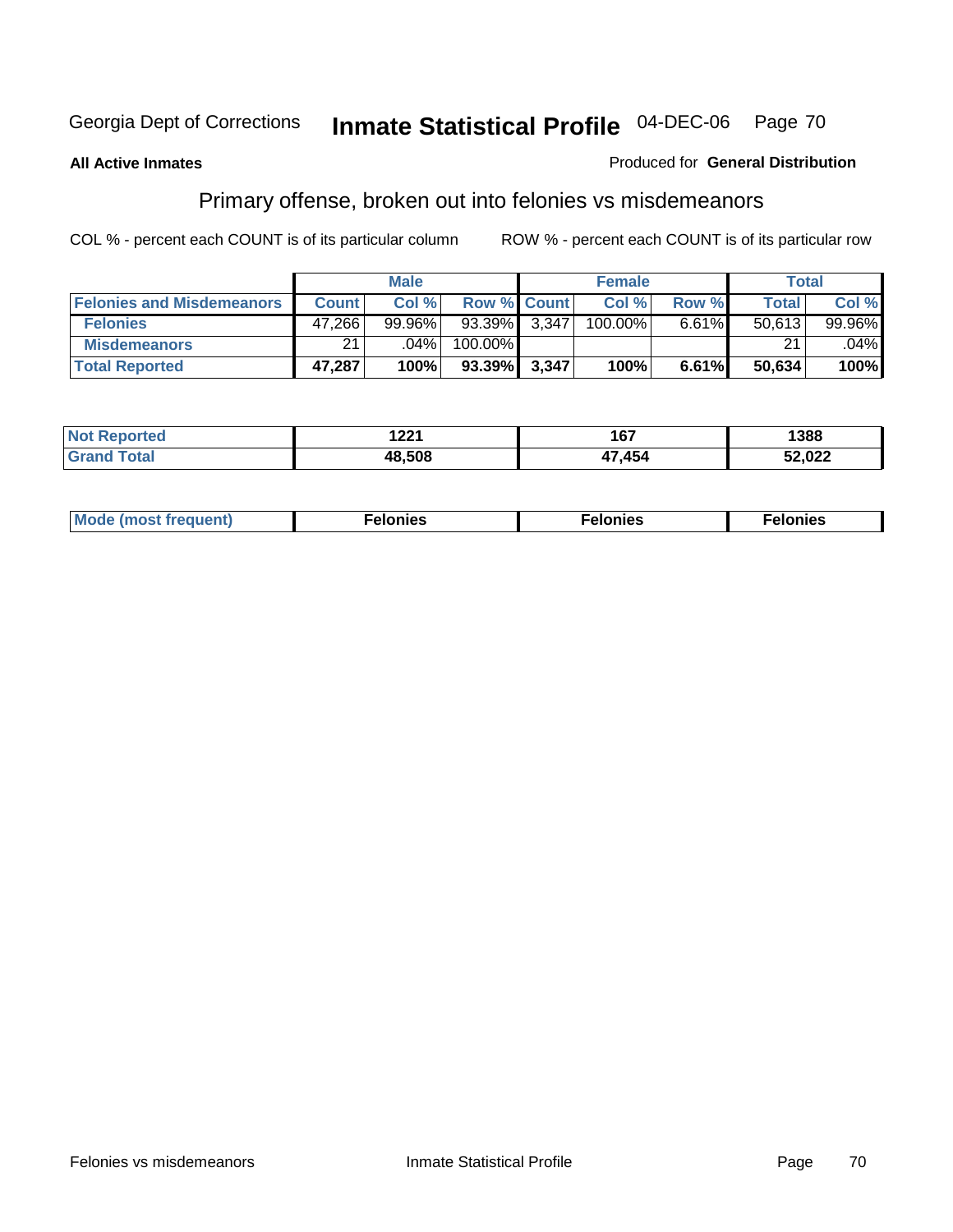#### **All Active Inmates**

#### Produced for **General Distribution**

# Primary offense, broken out into six broad crime categories

|                         |                                         | <b>Male</b>  |         |                    | <b>Female</b> |        |        | <b>Total</b> |        |
|-------------------------|-----------------------------------------|--------------|---------|--------------------|---------------|--------|--------|--------------|--------|
| <b>Crime Categories</b> |                                         | <b>Count</b> | Col %   | <b>Row % Count</b> |               | Col %  | Row %  | <b>Total</b> | Col %  |
|                         | <b>Violent</b>                          | 21,123       | 44.67%  | 94.35%             | 1,266         | 37.82% | 5.65%  | 22,389       | 44.22% |
| 2                       | <b>Sex Crime</b>                        | 7,093        | 15.00%  | 98.62%             | 99            | 2.96%  | 1.38%  | 7,192        | 14.20% |
| $\mathbf{3}$            | <b>Property</b>                         | 9,158        | 19.37%  | 89.42%             | 1,083         | 32.36% | 10.58% | 10,241       | 20.23% |
| 4                       | <b>Drug</b>                             | 7,448        | 15.75%  | $90.59\%$          | 774           | 23.13% | 9.41%  | 8,222        | 16.24% |
| 5                       | <b>Habit/DUI</b>                        | 166          | $.35\%$ | 96.51%             | 6             | .18%   | 3.49%  | 172          | .34%   |
| 6                       | <b>Other</b>                            | 2,299        | 4.86%   | 95.08%             | 119           | 3.56%  | 4.92%  | 2,418        | 4.78%  |
|                         | 47,287<br>100%<br><b>Total Reported</b> |              | 93.39%  | 3,347              | 100%          | 6.61%  | 50,634 | 100%         |        |

| 1 つつイ<br>1 Z.Z. I | 167<br>$  -$ | 1388       |
|-------------------|--------------|------------|
| 48.508            | 514          | nnn<br>WZZ |

| <b>Mou</b> | .<br>วient | วlent | ent |
|------------|------------|-------|-----|
|            |            |       |     |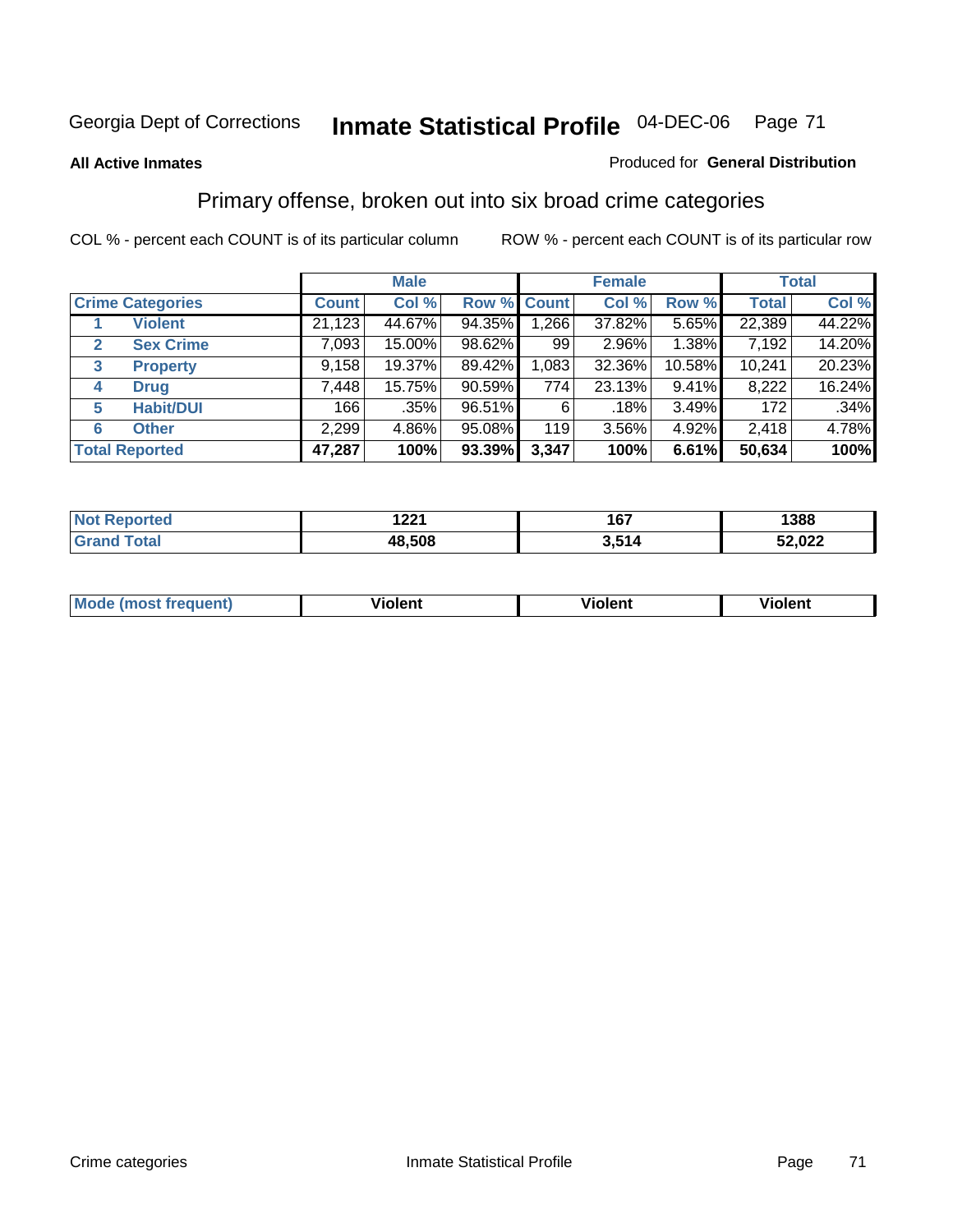**All Active Inmates**

#### Produced for **General Distribution**

# Primary offense, detailed offense code

|      |                                           | <b>Male</b>      |       | <b>Female</b> |                 |       | <b>Total</b> |                 |       |
|------|-------------------------------------------|------------------|-------|---------------|-----------------|-------|--------------|-----------------|-------|
|      | <b>Primary Offense</b>                    | <b>Count</b>     | Col % | Row %         | <b>Count</b>    | Col % | Row %        | <b>Total</b>    | Col % |
| 33   | <b>Reckless Conduct</b>                   | 1                | .01%  | 100.00%       |                 |       |              | 1               | .01%  |
|      | <b>C/Harm</b>                             |                  |       |               |                 |       |              |                 |       |
| 70   | <b>Poss Of Marijuana</b>                  | 7                | .01%  | 100.00%       |                 |       |              | 7               | .01%  |
| 71   | <b>Viol Motor Veh Law</b>                 | $\overline{2}$   | .01%  | 100.00%       |                 |       |              | $\overline{2}$  | .01%  |
| 72   | Dui                                       | $\overline{4}$   | .01%  | 100.00%       |                 |       |              | 4               | .01%  |
| 73   | <b>Obstr Of Law Enf Officer</b>           | 2                | .01%  | 100.00%       |                 |       |              | 2               | .01%  |
| 74   | <b>Impersonating Another</b>              | $\overline{1}$   | .01%  | 100.00%       |                 |       |              | $\mathbf{1}$    | .01%  |
| 93   | <b>Cpwl &amp; Concealed</b><br>Weapon     | 1                | .01%  | 100.00%       |                 |       |              | 1               | .01%  |
| 97   | <b>Deadly Weapons In</b><br><b>Public</b> | 1                | .01%  | 100.00%       |                 |       |              | 1               | .01%  |
| 99   | <b>Other Misdemeanor</b>                  | 1                | .01%  | 100.00%       |                 |       |              | 1               | .01%  |
| 500  | <b>Misc Misdemeanor</b>                   | 1                | .01%  | 100.00%       |                 |       |              | 1               | .01%  |
| 1100 | <b>Misc Homicide Offense</b>              | $\overline{14}$  | .03%  | 93.33%        | $\mathbf{1}$    | .03%  | 6.67%        | $\overline{15}$ | .03%  |
| 1101 | <b>Murder</b>                             | 4,499            | 9.51% | 94.42%        | 266             | 7.95% | 5.58%        | 4,765           | 9.41% |
| 1102 | <b>Voluntary Manslaughter</b>             | 1,045            | 2.21% | 88.19%        | 140             | 4.18% | 11.81%       | 1,185           | 2.34% |
| 1103 | <b>Involuntary</b>                        | $\overline{118}$ | .25%  | 85.51%        | $\overline{20}$ | .60%  | 14.49%       | 138             | .27%  |
|      | <b>Manslaughter</b>                       |                  |       |               |                 |       |              |                 |       |
| 1120 | <b>Reckless Abandonment</b>               | 1                | .01%  | 100.00%       |                 |       |              | 1               | .01%  |
| 1121 | <b>Feticide</b>                           | $\overline{3}$   | .01%  | 100.00%       |                 |       |              | 3               | .01%  |
| 1123 | <b>Vehicular Homicide</b>                 | 329              | .70%  | 91.14%        | 32              | .96%  | 8.86%        | 361             | .71%  |
| 1125 | <b>Conceal Death Of</b>                   | $\overline{13}$  | .03%  | 92.86%        | $\mathbf{1}$    | .03%  | 7.14%        | 14              | .03%  |
|      | <b>Another</b>                            |                  |       |               |                 |       |              |                 |       |
| 1127 | <b>Mistreatment Of Dead</b>               | $\overline{1}$   | .01%  | 100.00%       |                 |       |              | 1               | .01%  |
| 1190 | <b>Body</b><br><b>Atmpt Murder</b>        | $\overline{4}$   | .01%  | 66.67%        | $\overline{2}$  | .06%  | 33.33%       | $\overline{6}$  | .01%  |
| 1191 | <b>Murder, Conspire To</b>                | $\overline{5}$   | .01%  | 100.00%       |                 |       |              | $\overline{5}$  | .01%  |
|      | <b>Commit</b>                             |                  |       |               |                 |       |              |                 |       |
| 1300 | <b>Misc Assault/Battery</b>               | $\overline{42}$  | .09%  | 95.45%        | $\overline{2}$  | .06%  | 4.55%        | 44              | .09%  |
| 1301 | <b>Family Violence Battery</b>            | $\overline{74}$  | .16%  | 97.37%        | $\overline{2}$  | .06%  | 2.63%        | 76              | .15%  |
| 1302 | <b>Aggrav Assault</b>                     | 4,355            | 9.21% | 94.49%        | 254             | 7.59% | 5.51%        | 4,609           | 9.10% |
| 1303 | <b>Atmpt Aggrav Assault</b>               | 4                | .01%  | 80.00%        | 1               | .03%  | 20.00%       | $\overline{5}$  | .01%  |
| 1305 | <b>Aggrav Battery</b>                     | 708              | 1.50% | 93.40%        | 50              | 1.49% | 6.60%        | 758             | 1.50% |
| 1306 | <b>Misc Family Violence</b>               | $\overline{2}$   | .01%  | 100.00%       |                 |       |              | $\overline{2}$  | .01%  |
| 1307 | <b>Terrorist Threats &amp; Acts</b>       | $\overline{322}$ | .68%  | 95.83%        | 14              | .42%  | 4.17%        | 336             | .66%  |
| 1308 | <b>False Imprisonment</b>                 | 159              | .34%  | 96.36%        | 6               | .18%  | 3.64%        | 165             | .33%  |
| 1311 | <b>Kidnapping</b>                         | 1,393            | 2.95% | 97.28%        | $\overline{39}$ | 1.17% | 2.72%        | 1,432           | 2.83% |
| 1312 | <b>Interference With</b>                  | $\overline{2}$   | .01%  | 100.00%       |                 |       |              | $\overline{2}$  | .01%  |
|      | <b>Custody</b>                            |                  |       |               |                 |       |              |                 |       |
| 1314 | <b>Aggrav Assault Peace</b>               | 310              | .66%  | 96.57%        | 11              | .33%  | 3.43%        | 321             | .63%  |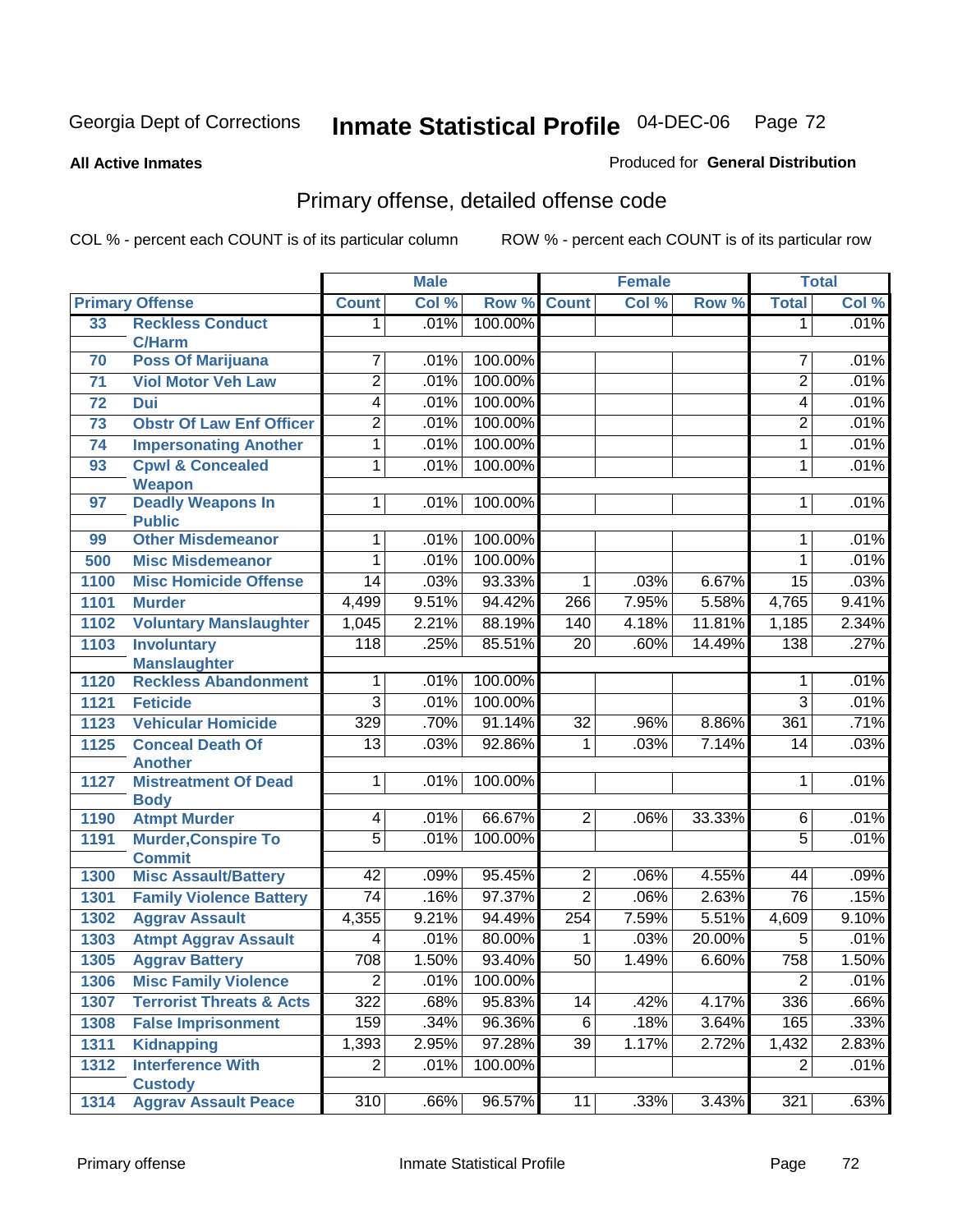#### **All Active Inmates**

### Produced for **General Distribution**

# Primary offense, detailed offense code

|      |                                            |                 | <b>Male</b> |         |                 | <b>Female</b> |         |                 | <b>Total</b> |
|------|--------------------------------------------|-----------------|-------------|---------|-----------------|---------------|---------|-----------------|--------------|
|      | <b>Primary Offense</b>                     | <b>Count</b>    | Col %       | Row %   | <b>Count</b>    | Col %         | Row %   | <b>Total</b>    | Col %        |
|      | <b>Ofcr</b>                                |                 |             |         |                 |               |         |                 |              |
| 1315 | <b>Aggrav Battery Peace</b><br><b>Ofcr</b> | 15              | .03%        | 93.75%  | 1 <sup>1</sup>  | .03%          | 6.25%   | 16              | .03%         |
| 1316 | <b>Simple Battery</b>                      | 5               | .01%        | 83.33%  | 1               | .03%          | 16.67%  | 6               | .01%         |
| 1317 | <b>Reck Cond Infected</b>                  | $\overline{6}$  | .01%        | 66.67%  | $\overline{3}$  | .09%          | 33.33%  | $\overline{9}$  | .02%         |
|      | <b>Person</b>                              |                 |             |         |                 |               |         |                 |              |
| 1318 | <b>Injury By Vehicle</b>                   | 70              | .15%        | 90.91%  | $\overline{7}$  | .21%          | 9.09%   | 77              | .15%         |
| 1320 | <b>Stalking</b>                            | $\overline{2}$  | .01%        | 100.00% |                 |               |         | $\overline{2}$  | .01%         |
| 1321 | <b>Aggrav Stalking</b>                     | 280             | .59%        | 96.22%  | 11              | .33%          | 3.78%   | 291             | .57%         |
| 1390 | <b>Atmpt Kidnap</b>                        | 4               | .01%        | 100.00% |                 |               |         | $\overline{4}$  | .01%         |
| 1400 | <b>Arson Misc</b>                          | $\overline{2}$  | .01%        | 66.67%  | 1               | .03%          | 33.33%  | $\overline{3}$  | .01%         |
| 1401 | <b>Arson 1st Degree</b>                    | $\overline{92}$ | .19%        | 85.98%  | $\overline{15}$ | .45%          | 14.02%  | 107             | .21%         |
| 1402 | <b>Arson 2nd Degree</b>                    | 14              | .03%        | 100.00% |                 |               |         | 14              | .03%         |
| 1403 | <b>Arson 3rd Degree</b>                    | $\overline{2}$  | .01%        | 100.00% |                 |               |         | $\overline{2}$  | .01%         |
| 1501 | <b>Crmnl Damage 1st</b>                    | $\overline{28}$ | .06%        | 96.55%  | 1               | .03%          | 3.45%   | 29              | .06%         |
|      | <b>Degree</b>                              |                 |             |         |                 |               |         |                 |              |
| 1502 | <b>Crmnl Damage 2nd</b>                    | $\overline{75}$ | .16%        | 94.94%  | 4               | .12%          | 5.06%   | 79              | .16%         |
|      | <b>Degree</b>                              | $\overline{6}$  | .01%        | 100.00% |                 |               |         |                 | .01%         |
| 1506 | <b>Alter Id</b>                            |                 |             | 96.18%  |                 |               |         | 6               | 10.03%       |
| 1601 | <b>Burglary</b>                            | 4,885           | 10.33%      |         | 194             | 5.80%<br>.06% | 3.82%   | 5,079           |              |
| 1602 | <b>Poss Burglar Tools</b>                  | 41              | .09%        | 95.35%  | $\overline{2}$  |               | 4.65%   | 43              | .08%         |
| 1690 | <b>Atmpt Burglary</b>                      | 34              | .07%        | 97.14%  | 1               | .03%          | 2.86%   | 35              | .07%         |
| 1700 | <b>Misc Forgery</b>                        | 4               | .01%        | 80.00%  | $\overline{1}$  | .03%          | 20.00%  | $\overline{5}$  | .01%         |
| 1701 | <b>Forgery 1st Degree</b>                  | 1,110           | 2.35%       | 72.74%  | 416             | 12.43%        | 27.26%  | 1,526           | 3.01%        |
| 1702 | <b>Forgery 2nd Degree</b>                  | 38              | .08%        | 71.70%  | 15              | .45%          | 28.30%  | 53              | .10%         |
| 1704 | <b>Bad Checks</b>                          | 11              | .02%        | 73.33%  | 4               | .12%          | 26.67%  | 15              | .03%         |
| 1751 | <b>Theft Credit Card</b>                   | $\overline{24}$ | .05%        | 82.76%  | $\overline{5}$  | .15%          | 17.24%  | $\overline{29}$ | .06%         |
| 1752 | <b>Forgery Credit Card</b>                 |                 |             |         | $\mathbf{1}$    | .03%          | 100.00% | 1               | .01%         |
| 1753 | <b>Fraudulent Credit Card</b>              | 59              | .12%        | 73.75%  | $\overline{21}$ | .63%          | 26.25%  | 80              | .16%         |
| 1756 | <b>Financial Identity Fraud</b>            | $\overline{34}$ | .07%        | 60.71%  | $\overline{22}$ | .66%          | 39.29%  | 56              | .11%         |
| 1759 | <b>Telecommunications</b>                  | $\overline{2}$  | .01%        | 100.00% |                 |               |         | $\overline{2}$  | .01%         |
|      | <b>Fraud</b>                               |                 |             |         | $\overline{3}$  |               | 42.86%  | $\overline{7}$  |              |
| 1761 | <b>Computer Theft</b>                      | $\overline{4}$  | .01%        | 57.14%  |                 | .09%          |         |                 | .01%         |
| 1762 | <b>Computer Trespass</b>                   | $\overline{3}$  | .01%        | 100.00% |                 |               |         | $\overline{3}$  | .01%         |
| 1790 | <b>Atmpt Forgery</b>                       | $\overline{1}$  | .01%        | 100.00% |                 |               |         | 1               | .01%         |
| 1796 | <b>Fraudulent Access</b>                   |                 |             |         | 1               | .03%          | 100.00% | 1               | .01%         |
| 1799 | <b>Compute</b><br><b>Misc Fraud</b>        | $\overline{18}$ | .04%        | 64.29%  | 10              | .30%          | 35.71%  | $\overline{28}$ | $.06\%$      |
| 1802 | <b>Theft By Taking</b>                     | 845             | 1.79%       | 88.39%  | 111             | 3.32%         | 11.61%  | 956             | 1.89%        |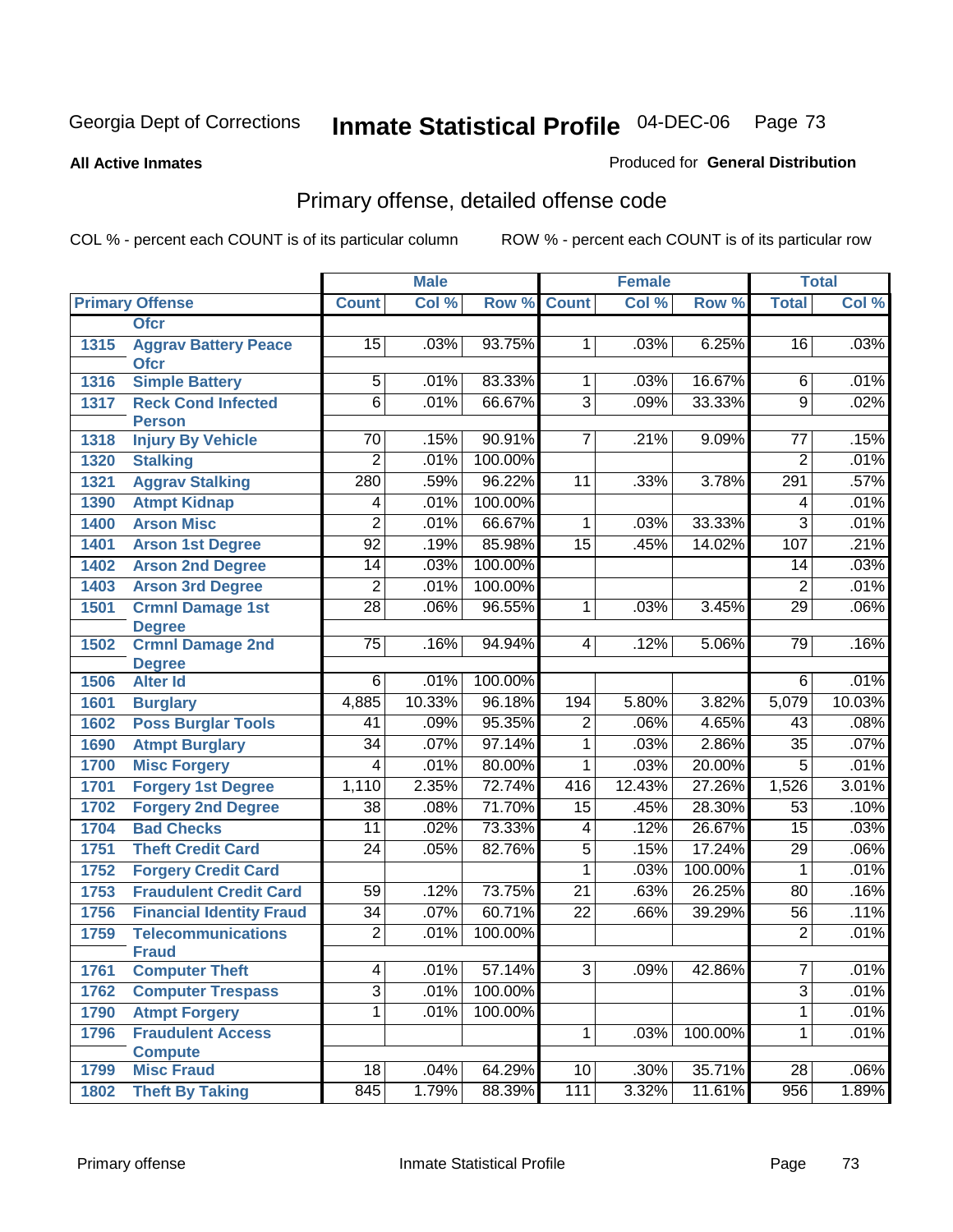**All Active Inmates**

### Produced for **General Distribution**

# Primary offense, detailed offense code

|      |                                            |                  | <b>Male</b> |         |                 | Female |         |                 | <b>Total</b> |
|------|--------------------------------------------|------------------|-------------|---------|-----------------|--------|---------|-----------------|--------------|
|      | <b>Primary Offense</b>                     | <b>Count</b>     | Col %       | Row %   | <b>Count</b>    | Col %  | Row %   | <b>Total</b>    | Col %        |
| 1803 | <b>Theft By Deception</b>                  | $\overline{39}$  | .08%        | 79.59%  | 10              | .30%   | 20.41%  | 49              | .10%         |
| 1805 | <b>Theft Of Lost Property</b>              | $\overline{2}$   | .01%        | 66.67%  | 1               | .03%   | 33.33%  | 3               | .01%         |
| 1806 | <b>Theft By Rec Stolen Prop</b>            | 911              | 1.93%       | 94.11%  | $\overline{57}$ | 1.70%  | 5.89%   | 968             | 1.91%        |
| 1807 | <b>Theft Of Services</b>                   | $\overline{5}$   | .01%        | 100.00% |                 |        |         | 5               | .01%         |
| 1808 | <b>Theft By Conversion</b>                 | $\overline{29}$  | .06%        | 80.56%  | $\overline{7}$  | .21%   | 19.44%  | $\overline{36}$ | .07%         |
| 1811 | <b>Convsn Paymnts Real</b>                 | 1                | .01%        | 100.00% |                 |        |         | 1               | .01%         |
|      | <b>Propy</b>                               |                  |             |         |                 |        |         |                 |              |
| 1812 | <b>Atmpt Theft By Taking</b>               | $\overline{12}$  | .03%        | 100.00% |                 |        |         | $\overline{12}$ | .02%         |
| 1813 | <b>Theft Motorveh Or Part</b>              | 151              | .32%        | 92.64%  | $\overline{12}$ | .36%   | 7.36%   | 163             | .32%         |
| 1815 | <b>Theft Bring Prop In State</b>           | 14               | .03%        | 100.00% |                 |        |         | 14              | .03%         |
| 1816 | <b>Theft Recv Prop Out</b><br><b>State</b> | $\overline{5}$   | .01%        | 100.00% |                 |        |         | 5               | .01%         |
| 1821 | <b>Theft By Shoplifting</b>                | 437              | .92%        | 75.22%  | 144             | 4.30%  | 24.78%  | 581             | 1.15%        |
| 1880 | <b>Entering Vehicle</b>                    | 146              | .31%        | 97.99%  | $\overline{3}$  | .09%   | 2.01%   | 149             | .29%         |
| 1901 | <b>Robbery</b>                             | 1,842            | 3.90%       | 93.65%  | 125             | 3.73%  | 6.35%   | 1,967           | 3.88%        |
| 1902 | <b>Armed Robbery</b>                       | 4,617            | 9.76%       | 97.26%  | 130             | 3.88%  | 2.74%   | 4,747           | 9.38%        |
| 1903 | <b>Robbery By Force</b>                    | 161              | .34%        | 90.96%  | 16              | .48%   | 9.04%   | 177             | .35%         |
| 1904 | <b>Robbery By Intimidation</b>             | 231              | .49%        | 92.03%  | $\overline{20}$ | .60%   | 7.97%   | 251             | .50%         |
| 1905 | <b>Robbery By Sudden</b>                   | 117              | .25%        | 88.64%  | $\overline{15}$ | .45%   | 11.36%  | 132             | .26%         |
|      | <b>Snatch</b>                              |                  |             |         |                 |        |         |                 |              |
| 1911 | <b>Hijacking Motor Vehicle</b>             | $\overline{33}$  | .07%        | 97.06%  | 1               | .03%   | 2.94%   | $\overline{34}$ | .07%         |
| 1991 | <b>Atmpt Robbery</b>                       | $\overline{35}$  | .07%        | 92.11%  | $\overline{3}$  | .09%   | 7.89%   | $\overline{38}$ | .08%         |
| 1992 | <b>Atmpt Armed Robbery</b>                 | $\overline{56}$  | .12%        | 88.89%  | 7               | .21%   | 11.11%  | 63              | .12%         |
| 2000 | <b>Misc Sexual Offense</b>                 | 62               | .13%        | 100.00% |                 |        |         | 62              | .12%         |
| 2001 | <b>Rape</b>                                | 1,802            | 3.81%       | 99.72%  | $\overline{5}$  | .15%   | .28%    | 1,807           | 3.57%        |
| 2002 | <b>Sodomy</b>                              | $\overline{15}$  | .03%        | 93.75%  | 1               | .03%   | 6.25%   | 16              | .03%         |
| 2003 | <b>Aggrav Sodomy</b>                       | $\overline{227}$ | .48%        | 99.13%  | $\overline{2}$  | .06%   | .87%    | 229             | .45%         |
| 2006 | <b>Incest</b>                              | 155              | .33%        | 96.88%  | $\overline{5}$  | .15%   | 3.13%   | 160             | .32%         |
| 2007 | <b>Bigamy</b>                              |                  |             |         | 1               | .03%   | 100.00% | 1               | .01%         |
| 2009 | <b>Aggrav Sexual Battery</b>               | $\overline{133}$ | .28%        | 98.52%  | $\overline{2}$  | .06%   | 1.48%   | 135             | .27%         |
| 2016 | <b>Pimping A Minor Under</b>               | $\overline{4}$   | .01%        | 100.00% |                 |        |         | $\overline{4}$  | .01%         |
|      | 18                                         |                  |             |         |                 |        |         |                 |              |
| 2018 | <b>Statutory Rape</b>                      | 786              | 1.66%       | 98.50%  | 12              | .36%   | 1.50%   | 798             | 1.58%        |
| 2019 | <b>Child Molestation</b>                   | 2,276            | 4.81%       | 98.10%  | 44              | 1.31%  | 1.90%   | 2,320           | 4.58%        |
| 2020 | <b>Enticing Child-Indec</b><br><b>Purp</b> | 91               | .19%        | 95.79%  | 4               | .12%   | 4.21%   | 95              | .19%         |
| 2021 | <b>Aggrav Child Molestation</b>            | 1,302            | 2.75%       | 98.34%  | $\overline{22}$ | .66%   | 1.66%   | 1,324           | 2.61%        |
| 2022 | <b>Necrophilia</b>                         |                  | .01%        | 100.00% |                 |        |         | 1               | .01%         |
| 2023 | Sexl/Asslt/Agn/Pers/Cstd                   | 3                | .01%        | 100.00% |                 |        |         | 3               | .01%         |
|      |                                            |                  |             |         |                 |        |         |                 |              |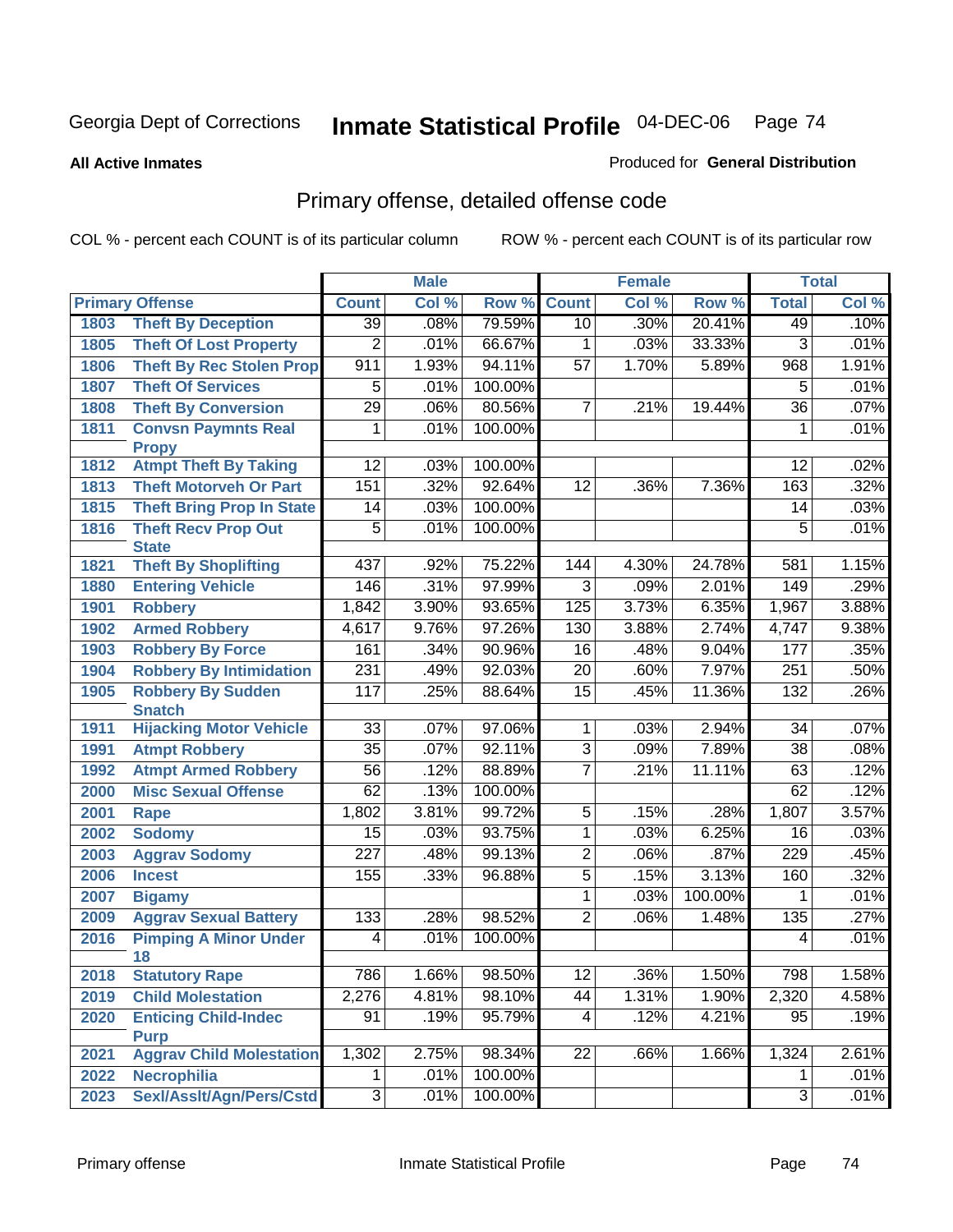**All Active Inmates**

#### Produced for **General Distribution**

# Primary offense, detailed offense code

|      |                                             |                 | <b>Male</b> |         |                 | <b>Female</b> |         |                  | <b>Total</b> |
|------|---------------------------------------------|-----------------|-------------|---------|-----------------|---------------|---------|------------------|--------------|
|      | <b>Primary Offense</b>                      | <b>Count</b>    | Col %       |         | Row % Count     | Col %         | Row %   | <b>Total</b>     | Col %        |
|      | v                                           |                 |             |         |                 |               |         |                  |              |
| 2025 | <b>Solicit Sodomy From</b><br><b>Minor</b>  | 1               | .01%        | 100.00% |                 |               |         | 1                | .01%         |
| 2026 | <b>Sex Offender Fail Registr</b>            | 76              | .16%        | 98.70%  | $\mathbf 1$     | .03%          | 1.30%   | 77               | .15%         |
| 2091 | <b>Atmpt Rape</b>                           | $\overline{20}$ | .04%        | 100.00% |                 |               |         | $\overline{20}$  | .04%         |
| 2093 | <b>Atmpt Aggrav Sodomy</b>                  | 3               | .01%        | 100.00% |                 |               |         | 3                | .01%         |
| 2094 | <b>Atmpt Child Molestation</b>              | $\overline{9}$  | .02%        | 100.00% |                 |               |         | $\overline{9}$   | .02%         |
| 2095 | <b>Agg Aslt W Intnt To Rape</b>             | 64              | .14%        | 100.00% |                 |               |         | 64               | .13%         |
| 2097 | <b>Statutory Rape, Atmpt</b>                | 1               | .01%        | 100.00% |                 |               |         | 1                | .01%         |
| 2099 | <b>Agg Sex Battery Atmpt</b>                | $\overline{2}$  | .01%        | 100.00% |                 |               |         | $\overline{2}$   | .01%         |
| 2100 | <b>Misc Obscenity</b>                       | $\overline{4}$  | .01%        | 100.00% |                 |               |         | 4                | .01%         |
| 2101 | <b>Distributing Obscene Mat</b>             | 1               | .01%        | 100.00% |                 |               |         | 1                | .01%         |
| 2205 | <b>False Swearng Writtn</b><br><b>Stmt</b>  | $\overline{9}$  | .02%        | 90.00%  | 1               | .03%          | 10.00%  | 10               | .02%         |
| 2300 | <b>Abuse Of Govt Office</b>                 | $\overline{2}$  | .01%        | 66.67%  | $\overline{1}$  | .03%          | 33.33%  | 3                | .01%         |
| 2301 | <b>Bribery Govt Officer</b>                 | $\overline{2}$  | .01%        | 100.00% |                 |               |         | $\overline{2}$   | .01%         |
| 2313 | <b>Influencing Witness</b>                  |                 |             |         | 1               | .03%          | 100.00% | $\mathbf{1}$     | .01%         |
| 2314 | <b>Obstr Of Law Enf Officer</b>             | 689             | 1.46%       | 93.61%  | $\overline{47}$ | 1.40%         | 6.39%   | 736              | 1.45%        |
| 2315 | <b>Tampering With</b><br><b>Evidence</b>    | $\overline{5}$  | .01%        | 83.33%  | 1               | .03%          | 16.67%  | 6                | .01%         |
| 2316 | <b>Fleeing/Eluding Police</b>               | 109             | .23%        | 97.32%  | $\overline{3}$  | .09%          | 2.68%   | $\overline{112}$ | .22%         |
| 2400 | <b>Misc Judicial Proceeding</b>             | 1               | .01%        | 100.00% |                 |               |         | 1                | .01%         |
| 2401 | <b>Perjury</b>                              | 3               | .01%        | 100.00% |                 |               |         | 3                | .01%         |
| 2404 | Impersonation                               | 1               | .01%        | 100.00% |                 |               |         | 1                | .01%         |
| 2405 | <b>Impersonating Officer</b>                | 4               | .01%        | 100.00% |                 |               |         | 4                | .01%         |
| 2407 | <b>Embracery</b>                            | $\overline{c}$  | .01%        | 100.00% |                 |               |         | $\overline{2}$   | .01%         |
| 2408 | <b>False Statements Govt</b>                | $\overline{19}$ | .04%        | 95.00%  | 1               | .03%          | 5.00%   | $\overline{20}$  | .04%         |
| 2501 | <b>Escape</b>                               | 108             | .23%        | 91.53%  | $\overline{10}$ | .30%          | 8.47%   | 118              | .23%         |
| 2502 | <b>Aiding Escape</b>                        |                 |             |         | 1               | .03%          | 100.00% | 1                | .01%         |
| 2503 | <b>Hindering Appreh Or Pun</b>              | 4               | .01%        | 57.14%  | $\overline{3}$  | .09%          | 42.86%  | 7                | .01%         |
| 2507 | <b>Mutiny In Penal Inst</b>                 | $\overline{3}$  | .01%        | 75.00%  | $\overline{1}$  | .03%          | 25.00%  | 4                | .01%         |
| 2511 | <b>Bail Jumping</b>                         | $\overline{6}$  | .01%        | 100.00% |                 |               |         | 6                | .01%         |
| 2590 | <b>Atmpt Escape</b>                         | $\overline{1}$  | .01%        | 100.00% |                 |               |         | 1                | .01%         |
| 2609 | <b>False Public Alarm</b>                   | $\mathbf{1}$    | .01%        | 100.00% |                 |               |         | 1                | .01%         |
| 2613 | <b>Crmnl Interfere Govt</b><br><b>Prop</b>  | 47              | .10%        | 97.92%  | 1               | .03%          | 2.08%   | 48               | .09%         |
| 2730 | <b>Lottery Violation</b>                    | $\overline{3}$  | .01%        | 100.00% |                 |               |         | $\overline{3}$   | .01%         |
| 2761 | <b>Removal Baggage, Cargo</b><br><b>Etc</b> | $\overline{1}$  | .01%        | 100.00% |                 |               |         | $\mathbf 1$      | .01%         |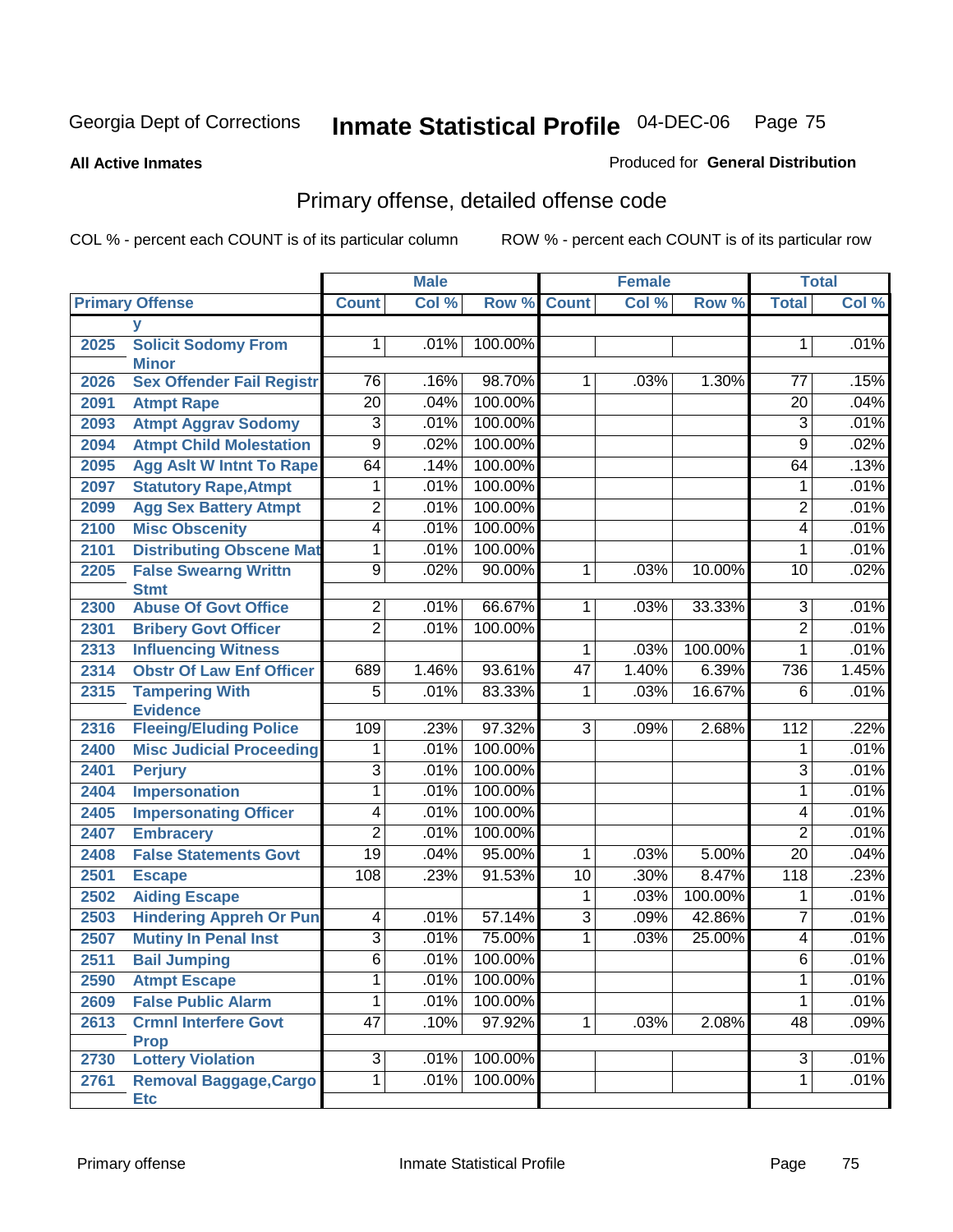**All Active Inmates**

### Produced for **General Distribution**

# Primary offense, detailed offense code

|              |                                                       |                                  | <b>Male</b>  |                    |                 | <b>Female</b> |         |                               | <b>Total</b> |
|--------------|-------------------------------------------------------|----------------------------------|--------------|--------------------|-----------------|---------------|---------|-------------------------------|--------------|
|              | <b>Primary Offense</b>                                | <b>Count</b>                     | Col %        | Row %              | <b>Count</b>    | Col %         | Row %   | <b>Total</b>                  | Col %        |
| 2801         | <b>Cruelty To Children</b>                            | 229                              | .48%         | 73.63%             | 82              | 2.45%         | 26.37%  | 311                           | .61%         |
| 2802         | <b>Atmpt Cruelty To</b><br><b>Children</b>            | 1                                | .01%         | 50.00%             | $\mathbf{1}$    | .03%          | 50.00%  | $\overline{2}$                | .01%         |
| 2803         | <b>Manufact Meth Near</b><br><b>Child</b>             | 3                                | .01%         | 75.00%             | $\mathbf{1}$    | .03%          | 25.00%  | 4                             | .01%         |
| 2811         | <b>Cruelty To Elder Person</b>                        | $6\overline{6}$                  | .01%         | 100.00%            |                 |               |         | 6                             | .01%         |
| 2843         | <b>Sex Exploitation Child</b>                         | $\overline{31}$                  | .07%         | 96.88%             | 1               | .03%          | 3.13%   | $\overline{32}$               | .06%         |
| 2852         | <b>Abandonment Of Child</b>                           |                                  |              |                    | 1               | .03%          | 100.00% | 1                             | .01%         |
| 2854         | <b>Cntrbtng Delingency</b><br><b>Minor</b>            |                                  |              |                    | $\overline{1}$  | .03%          | 100.00% | $\mathbf 1$                   | .01%         |
| 2900         | <b>Misc Weapon/Explosive</b><br>Off                   | $\overline{3}$                   | .01%         | 100.00%            |                 |               |         | $\overline{3}$                | .01%         |
| 2901         | <b>Carry Concealed Weapon</b>                         | $\overline{2}$                   | .01%         | 100.00%            |                 |               |         | $\overline{2}$                | .01%         |
| 2910         | <b>Poss Of Firearm Dur</b><br><b>Crime</b>            | 260                              | .55%         | 97.38%             | $\overline{7}$  | .21%          | 2.62%   | 267                           | .53%         |
| 2911         | <b>Poss Knife During Crime</b>                        | $\overline{4}$                   | .01%         | 100.00%            |                 |               |         | $\overline{4}$                | .01%         |
| 2912         | <b>Poss Of Certain</b>                                | $\overline{44}$                  | .09%         | 97.78%             | $\overline{1}$  | .03%          | 2.22%   | 45                            | .09%         |
|              | <b>Weapons</b>                                        |                                  |              |                    |                 |               |         |                               |              |
| 2913         | <b>Poss Firearm 1st</b><br><b>Offender</b>            | 44                               | .09%         | 88.00%             | $\overline{6}$  | .18%          | 12.00%  | 50                            | .10%         |
| 2914         | <b>Poss Firearm Convct</b><br><b>Felon</b>            | 789                              | 1.67%        | 97.65%             | 19              | .57%          | 2.35%   | 808                           | 1.60%        |
| 2915         | <b>Carry Weapon At School</b>                         | $\overline{5}$                   | .01%         | 100.00%            |                 |               |         | $\overline{5}$                | .01%         |
| 2963         | <b>Guard Line With Weapon</b>                         | $\overline{2}$                   | .01%         | 66.67%             | 1               | .03%          | 33.33%  | $\overline{3}$                | .01%         |
| 2965         | <b>Poss Weapon By</b>                                 | $\overline{9}$                   | .02%         | 100.00%            |                 |               |         | $\overline{9}$                | .02%         |
|              | <b>Prisoner</b>                                       |                                  |              |                    |                 |               |         |                               |              |
| 2967<br>2971 | <b>Destroy/Injur Police Dog</b>                       | $\overline{1}$<br>$\overline{5}$ | .01%<br>.01% | 100.00%<br>100.00% |                 |               |         | $\mathbf 1$<br>$\overline{5}$ | .01%<br>.01% |
| 2972         | <b>Cruelty To Animals</b><br><b>Aggrav Cruelty To</b> |                                  |              |                    | 1               | .03%          | 100.00% | 1                             | .01%         |
|              | <b>Animals</b>                                        |                                  |              |                    |                 |               |         |                               |              |
| 3000         | <b>Misc Invasion Of Privacy</b>                       | $\overline{1}$                   | .01%         | 100.00%            |                 |               |         | 1                             | .01%         |
| 3001         | Eavesdrop &                                           | $\overline{1}$                   | .01%         | 100.00%            |                 |               |         | $\mathbf{1}$                  | .01%         |
|              | <b>Surveillance</b>                                   |                                  |              | 100.00%            |                 |               |         |                               | .05%         |
| 3002         | <b>Peeping Tom</b>                                    | 24                               | .05%         |                    |                 |               |         | 24                            |              |
| 3404         | <b>Racketeering</b>                                   | 66                               | .14%         | 75.86%             | $\overline{21}$ | .63%          | 24.14%  | $\overline{87}$               | .17%         |
| 4001         | <b>S/D Narcotics Opiates</b>                          | 45                               | .10%         | 88.24%             | 6               | .18%          | 11.76%  | 51                            | .10%         |
| 4002         | <b>S/D Dep Stim Cntrf Drugs</b>                       | 44                               | .09%         | 86.27%             | $\overline{7}$  | .21%          | 13.73%  | $\overline{51}$               | .10%         |
| 4003         | <b>S/D Of Lsd</b>                                     | 1                                | .01%         | 100.00%            |                 |               |         | 1                             | .01%         |
| 4004         | <b>S/D Of Marijuana</b>                               | 285                              | .60%         | 96.94%             | 9               | .27%          | 3.06%   | 294                           | .58%         |
| 4006         | <b>Poss Narcotics Opiates</b>                         | 91                               | .19%         | 86.67%             | 14              | .42%          | 13.33%  | 105                           | .21%         |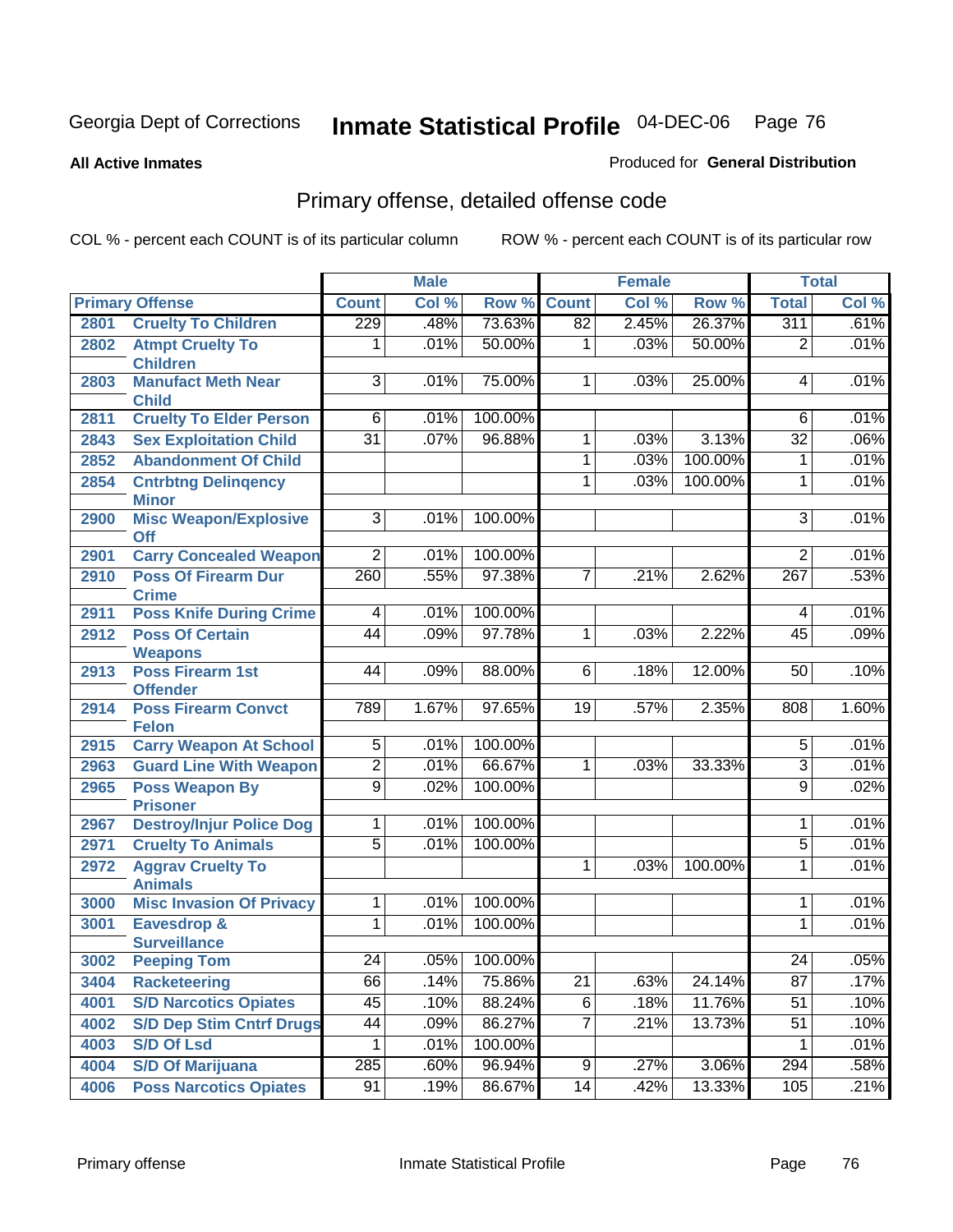#### **All Active Inmates**

### Produced for **General Distribution**

# Primary offense, detailed offense code

|      |                                                              | <b>Male</b>         |       | <b>Female</b>      |                 |       | <b>Total</b> |                     |              |
|------|--------------------------------------------------------------|---------------------|-------|--------------------|-----------------|-------|--------------|---------------------|--------------|
|      | <b>Primary Offense</b>                                       | <b>Count</b>        | Col % | Row %              | <b>Count</b>    | Col % | Row %        | <b>Total</b>        | Col %        |
| 4007 | <b>Poss Dep Stim Cntrf</b>                                   | $\overline{72}$     | .15%  | 80.90%             | $\overline{17}$ | .51%  | 19.10%       | 89                  | .18%         |
|      | <b>Drugs</b>                                                 |                     |       |                    |                 |       |              |                     |              |
| 4008 | <b>Poss Of Lsd</b>                                           | 6                   | .01%  | 100.00%            |                 |       |              | 6                   | .01%         |
| 4009 | <b>Poss Of Marijuana</b>                                     | 326                 | .69%  | 94.49%             | $\overline{19}$ | .57%  | 5.51%        | 345                 | .68%         |
| 4011 | <b>Illegal Attm To Obt Drugs</b>                             | 7                   | .01%  | 41.18%             | $\overline{10}$ | .30%  | 58.82%       | $\overline{17}$     | .03%         |
| 4012 | <b>Viol Ga Cntrl Sbst Act</b>                                | $\overline{25}$     | .05%  | 80.65%             | 6               | .18%  | 19.35%       | $\overline{31}$     | .06%         |
| 4013 | <b>Viol Dngrous Drgs Act</b>                                 | 1                   | .01%  | 100.00%            |                 |       |              | 1                   | .01%         |
| 4014 | <b>Uniwfl Mfg/Del/Dist N-C S</b>                             | $\overline{27}$     | .06%  | 90.00%             | $\overline{3}$  | .09%  | 10.00%       | $\overline{30}$     | .06%         |
| 4016 | <b>Poss Drug Related Matri</b>                               | $\overline{6}$      | .01%  | 85.71%             | 1               | .03%  | 14.29%       | $\overline{7}$      | .01%         |
| 4017 | <b>S/D Cont Sub Public</b>                                   | 94                  | .20%  | 92.16%             | 8               | .24%  | 7.84%        | 102                 | .20%         |
| 4018 | <b>S/D Cont Sub School</b>                                   | $\overline{57}$     | .12%  | 96.61%             | $\overline{2}$  | .06%  | 3.39%        | $\overline{59}$     | .12%         |
| 4021 | <b>S/D Cocaine</b>                                           | 1,532               | 3.24% | 94.63%             | $\overline{87}$ | 2.60% | 5.37%        | 1,619               | 3.20%        |
| 4022 | <b>Poss Of Cocaine</b>                                       | 2,313               | 4.89% | 89.62%             | 268             | 8.01% | 10.38%       | 2,581               | 5.10%        |
| 4030 | <b>Poss Ephedrine</b>                                        | $\overline{21}$     | .04%  | 95.45%             | 1               | .03%  | 4.55%        | $\overline{22}$     | .04%         |
| 4031 | <b>Poss Methamphetamine</b>                                  | 942                 | 1.99% | 84.33%             | 175             | 5.23% | 15.67%       | 1,117               | 2.21%        |
| 4032 | <b>Sale Methamphetamine</b>                                  | 166                 | .35%  | 83.00%             | $\overline{34}$ | 1.02% | 17.00%       | $\overline{200}$    | .39%         |
| 4090 | <b>Atmpt Viol Substance Act</b>                              | $\overline{26}$     | .05%  | 78.79%             | 7               | .21%  | 21.21%       | 33                  | .07%         |
| 4100 | <b>Misc Drugs Trafficking</b>                                | 130                 | .27%  | 96.30%             | $\overline{5}$  | .15%  | 3.70%        | 135                 | .27%         |
| 4101 | <b>Traf Cocaine Less 200</b>                                 | 492                 | 1.04% | 95.35%             | $\overline{24}$ | .72%  | 4.65%        | $\overline{516}$    | 1.02%        |
|      | Gm                                                           |                     |       |                    |                 |       |              |                     |              |
| 4102 | <b>Traf Cocaine 201-400 Gm</b>                               | 80                  | .17%  | 90.91%             | $\overline{8}$  | .24%  | 9.09%        | 88                  | .17%         |
| 4103 | <b>Traf Cocaine 401+ Gm</b>                                  | 139                 | .29%  | 95.86%             | $\overline{6}$  | .18%  | 4.14%        | 145                 | .29%         |
| 4111 | <b>Traf Narcotic Less 14 Gm</b>                              | 7                   | .01%  | 100.00%            |                 |       |              | 7                   | .01%         |
| 4112 | <b>Traf Narcotic 15-28 Gm</b>                                | $\overline{2}$      | .01%  | 100.00%            |                 |       |              | $\overline{2}$      | .01%         |
| 4113 | <b>Traf Narcotic 29+ Gm</b>                                  | $\overline{3}$      | .01%  | 100.00%            |                 |       |              | $\overline{3}$      | .01%         |
| 4121 | Traf Marijna 10-2000 Lb                                      | $\overline{24}$     | .05%  | 85.71%             | 4               | .12%  | 14.29%       | $\overline{28}$     | .06%         |
| 4122 | Traf Marijna 2001-10k Lb                                     | $\overline{3}$      | .01%  | 100.00%            |                 |       |              | $\overline{3}$      | .01%         |
| 4126 | <b>Traf Amphtmine 28-199</b>                                 | 7                   | .01%  | 100.00%            |                 |       |              | $\overline{7}$      | .01%         |
|      | Gm                                                           |                     |       |                    |                 |       |              |                     |              |
| 4127 | <b>Traf Amphtmine 200-399</b>                                |                     |       |                    | 1               | .03%  | 100.00%      | 1                   | .01%         |
| 4128 | Gm<br><b>Traf Amphtmine 400+ Gm</b>                          | $\overline{3}$      | .01%  | 100.00%            |                 |       |              | $\overline{3}$      | .01%         |
| 4130 |                                                              |                     | .02%  |                    |                 |       |              |                     |              |
| 4131 | <b>Cnspire Traffic Cntrl Sub</b><br><b>Transactions Drug</b> | 9<br>$\overline{2}$ | .01%  | 100.00%<br>100.00% |                 |       |              | 9<br>$\overline{2}$ | .02%<br>.01% |
|      | <b>Objects</b>                                               |                     |       |                    |                 |       |              |                     |              |
| 4132 | <b>Transactions Cntrft</b>                                   | $\overline{1}$      | .01%  | 100.00%            |                 |       |              | $\mathbf{1}$        | .01%         |
|      | <b>Drugs</b>                                                 |                     |       |                    |                 |       |              |                     |              |
| 4133 | <b>Use Comm Facity Vio C</b>                                 | $\overline{4}$      | .01%  | 57.14%             | $\overline{3}$  | .09%  | 42.86%       | 7                   | .01%         |
|      | <b>Sub</b>                                                   |                     |       |                    |                 |       |              |                     |              |
| 4134 | <b>Att/Consprcy Commt</b>                                    | 29                  | .06%  | 76.32%             | 9               | .27%  | 23.68%       | $\overline{38}$     | .08%         |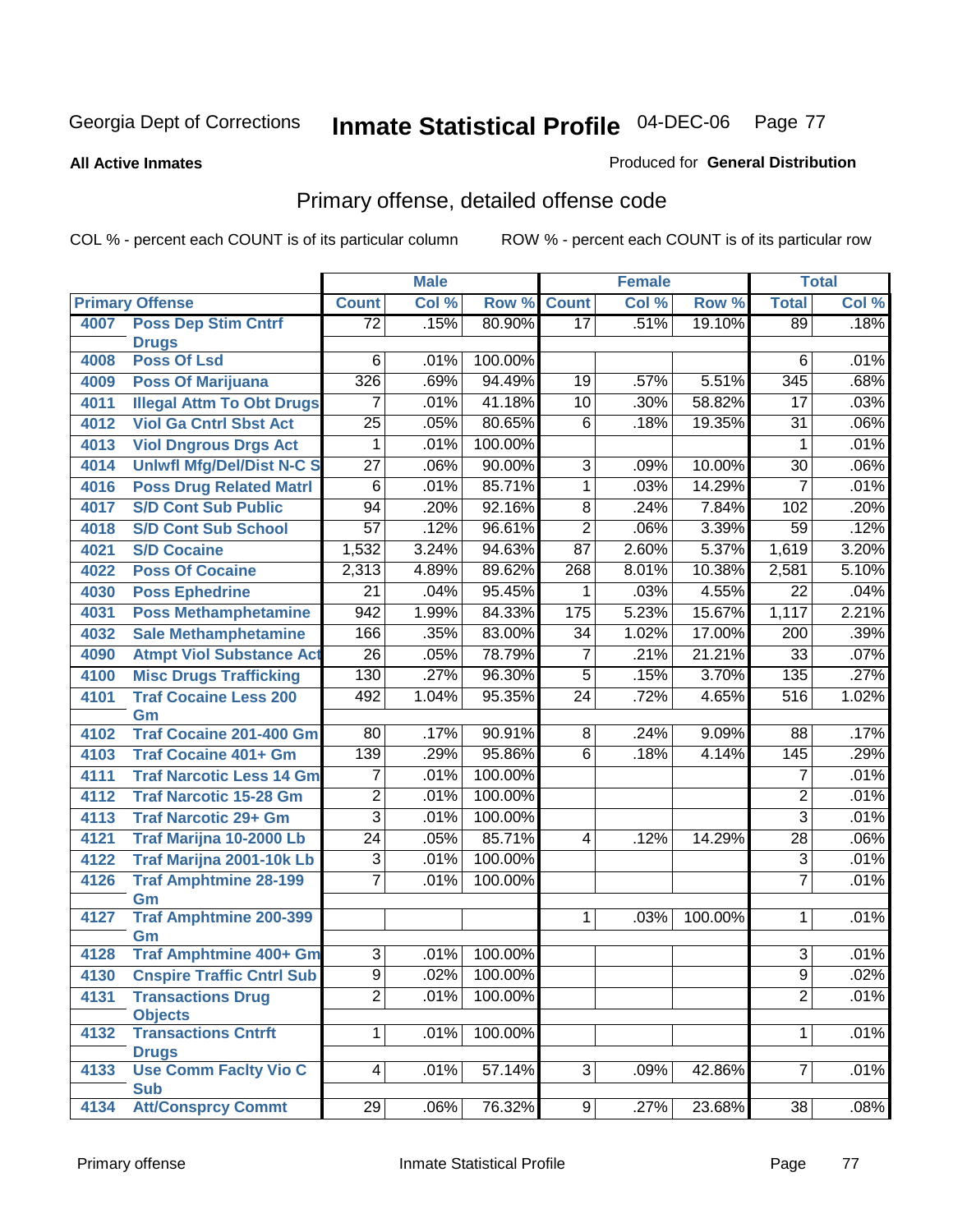**All Active Inmates**

### Produced for **General Distribution**

# Primary offense, detailed offense code

|                      |                                  |              | <b>Male</b> |         | <b>Female</b>  |       |         | <b>Total</b>    |       |
|----------------------|----------------------------------|--------------|-------------|---------|----------------|-------|---------|-----------------|-------|
|                      | <b>Primary Offense</b>           | <b>Count</b> | Col %       | Row %   | <b>Count</b>   | Col % | Row %   | <b>Total</b>    | Col % |
|                      | C/S/Of                           |              |             |         |                |       |         |                 |       |
| 4140                 | <b>Traf Methamph 28-199</b>      | 264          | .56%        | 91.35%  | 25             | .75%  | 8.65%   | 289             | .57%  |
|                      | Gm                               |              |             |         |                |       |         |                 |       |
| 4141                 | Traf Methamph 200-399            | 47           | .10%        | 90.38%  | 5              | .15%  | 9.62%   | 52              | .10%  |
|                      | Gm                               |              |             |         |                |       |         |                 |       |
| 4142                 | Traf Methamph 400+ Gm            | 69           | .15%        | 97.18%  | $\overline{2}$ | .06%  | 2.82%   | 71              | .14%  |
| 4143                 | <b>Manf Methamph 28-199</b>      | 35           | .07%        | 83.33%  | 7              | .21%  | 16.67%  | 42              | .08%  |
|                      | Gm                               |              |             |         |                |       |         |                 |       |
| 4144                 | <b>Manf Methamph 200-399</b>     | 1            | .01%        | 100.00% |                |       |         | 1               | .01%  |
|                      | Gm                               |              |             |         |                |       |         |                 |       |
| 5001                 | <b>Viol Motor Vehicle Laws</b>   | 31           | .07%        | 91.18%  | $\overline{3}$ | .09%  | 8.82%   | 34              | .07%  |
| 5003                 | <b>Chop Shop Violation</b>       | 4            | .01%        | 100.00% |                |       |         | 4               | .01%  |
| 5004                 | <b>Drvng Habtl Violator</b>      | 125          | .26%        | 97.66%  | 3              | .09%  | 2.34%   | 128             | .25%  |
| 5005                 | <b>Habit Traf Viol/Impaired</b>  | 5            | .01%        | 100.00% |                |       |         | 5               | .01%  |
| 5006                 | <b>Habit Traf Viol/Other</b>     | 1            | .01%        | 100.00% |                |       |         | 1               | .01%  |
| 6000                 | <b>Misc Mrals/Pblic H/Safty</b>  | 19           | .04%        | 95.00%  | 1              | .03%  | 5.00%   | 20              | .04%  |
| 6200                 | <b>Misc CorrectionI Inst Off</b> | 19           | .04%        | 82.61%  | 4              | .12%  | 17.39%  | $\overline{23}$ | .05%  |
| 8001                 | <b>Violatn Othr States Law</b>   |              |             |         | 1              | .03%  | 100.00% | 1               | .01%  |
| 9901                 | <b>Conspiracy</b>                | 41           | .09%        | 89.13%  | 5              | .15%  | 10.87%  | 46              | .09%  |
| 9905                 | <b>Crmnl Atmpt</b>               | 21           | .04%        | 95.45%  | 1              | .03%  | 4.55%   | 22              | .04%  |
| 9910                 | <b>Crmnl Solicitation</b>        | 5            | .01%        | 100.00% |                |       |         | 5               | .01%  |
| 9911                 | <b>Party To A Crime</b>          | 7            | .01%        | 100.00% |                |       |         | 7               | .01%  |
| 9914                 | <b>Gang Participation</b>        | 1            | .01%        | 100.00% |                |       |         |                 | .01%  |
| <b>Total Rported</b> |                                  | 47,287       | 100%        | 93.39%  | 3,347          | 100%  | 6.61%   | 50,634          | 100%  |

| rted<br>N<br>. | ຸດດເ<br>ا عمرا | 167                     | .388   |
|----------------|----------------|-------------------------|--------|
| ota.           | 48,508         | ) E <i>a i</i><br>3.514 | 52,022 |

| Mode (most frequent) | 1601 Burglary | 1701 Forgery 1st Degree | 1601 Burglary |
|----------------------|---------------|-------------------------|---------------|
|----------------------|---------------|-------------------------|---------------|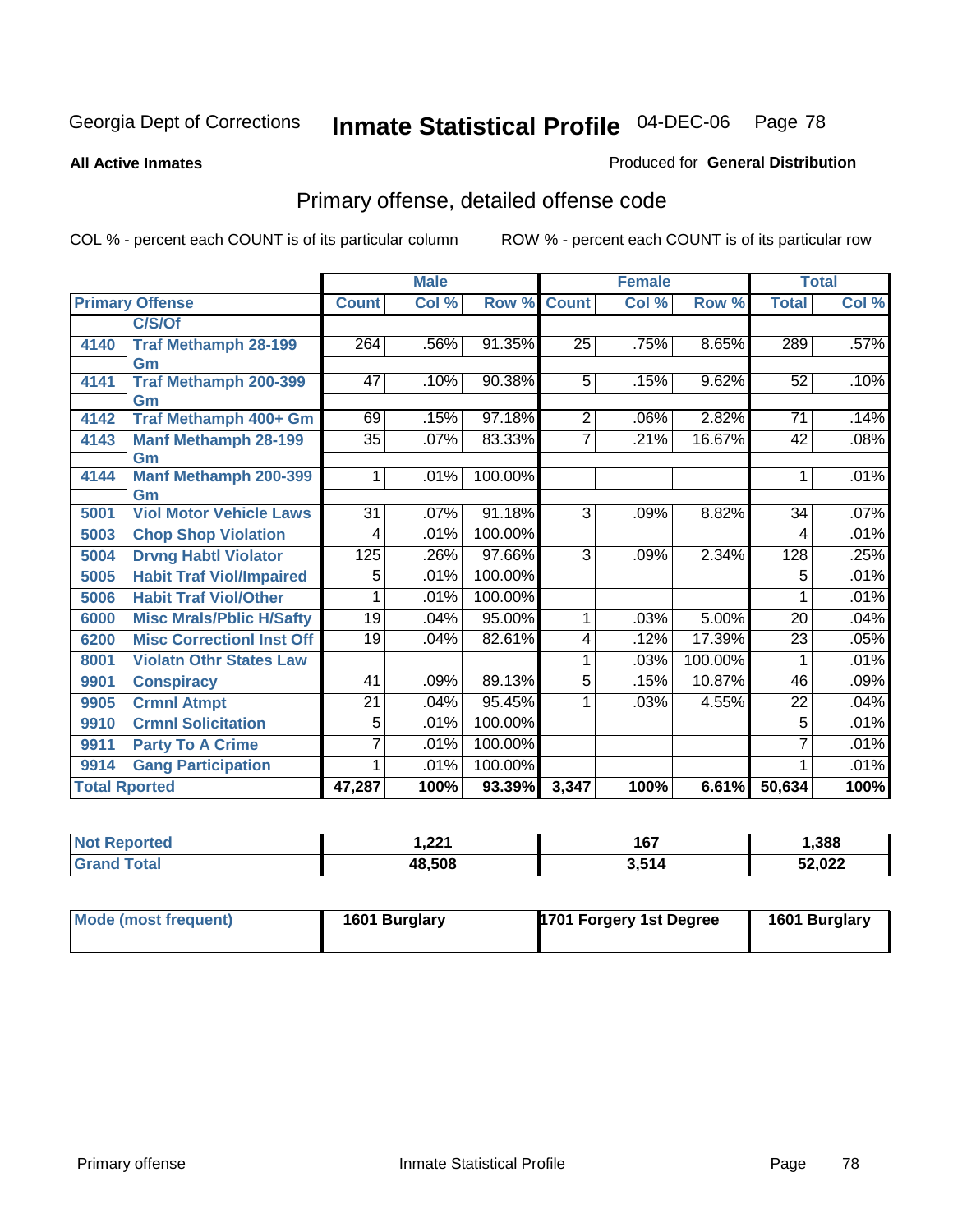**All Active Inmates**

### Produced for **General Distribution**

# County of conviction of primary offense

|                         |                             |                  | <b>Male</b> |         | <b>Female</b>   |       |        | <b>Total</b>     |         |
|-------------------------|-----------------------------|------------------|-------------|---------|-----------------|-------|--------|------------------|---------|
|                         | <b>County of Conviction</b> | <b>Count</b>     | Col %       | Row %   | <b>Count</b>    | Col % | Row %  | <b>Total</b>     | Col %   |
| 1                       | <b>Appling</b>              | $\overline{87}$  | .18%        | 94.57%  | $\overline{5}$  | .15%  | 5.43%  | 92               | .18%    |
| $\overline{2}$          | <b>Atkinson</b>             | $\overline{34}$  | .07%        | 94.44%  | $\overline{2}$  | .06%  | 5.56%  | $\overline{36}$  | .07%    |
| $\overline{\mathbf{3}}$ | <b>Bacon</b>                | $\overline{57}$  | .12%        | 100.00% |                 |       |        | $\overline{57}$  | .11%    |
| 4                       | <b>Baker</b>                | $\overline{13}$  | .03%        | 92.86%  | 1               | .03%  | 7.14%  | 14               | .03%    |
| 5                       | <b>Baldwin</b>              | 360              | .76%        | 95.24%  | $\overline{18}$ | .54%  | 4.76%  | $\overline{378}$ | .75%    |
| 6                       | <b>Banks</b>                | $\overline{71}$  | .15%        | 91.03%  | $\overline{7}$  | .21%  | 8.97%  | 78               | .15%    |
| 7                       | <b>Barrow</b>               | $\overline{244}$ | .52%        | 94.94%  | $\overline{13}$ | .39%  | 5.06%  | $\overline{257}$ | .51%    |
| 8                       | <b>Bartow</b>               | $\overline{518}$ | 1.10%       | 88.40%  | 68              | 2.03% | 11.60% | 586              | 1.16%   |
| 9                       | <b>Ben Hill</b>             | $\overline{240}$ | .51%        | 95.24%  | $\overline{12}$ | .36%  | 4.76%  | 252              | .50%    |
| 10                      | <b>Berrien</b>              | $\overline{76}$  | .16%        | 89.41%  | $\overline{9}$  | .27%  | 10.59% | 85               | .17%    |
| 11                      | <b>Bibb</b>                 | 1,003            | 2.12%       | 94.71%  | $\overline{56}$ | 1.67% | 5.29%  | 1,059            | 2.09%   |
| 12                      | <b>Bleckley</b>             | 103              | .22%        | 89.57%  | $\overline{12}$ | .36%  | 10.43% | $\overline{115}$ | .23%    |
| $\overline{13}$         | <b>Brantley</b>             | $\overline{59}$  | .12%        | 95.16%  | $\overline{3}$  | .09%  | 4.84%  | 62               | .12%    |
| 14                      | <b>Brooks</b>               | $\overline{63}$  | .13%        | 100.00% |                 |       |        | 63               | .12%    |
| 15                      | <b>Bryan</b>                | 105              | .22%        | 91.30%  | 10              | .30%  | 8.70%  | $\overline{115}$ | .23%    |
| 16                      | <b>Bulloch</b>              | 467              | .99%        | 94.15%  | $\overline{29}$ | .87%  | 5.85%  | 496              | .98%    |
| 17                      | <b>Burke</b>                | $\overline{202}$ | .43%        | 95.28%  | $\overline{10}$ | .30%  | 4.72%  | $\overline{212}$ | .42%    |
| 18                      | <b>Butts</b>                | 142              | .30%        | 95.30%  | $\overline{7}$  | .21%  | 4.70%  | $\overline{149}$ | .29%    |
| 19                      | <b>Calhoun</b>              | $\overline{33}$  | .07%        | 91.67%  | $\overline{3}$  | .09%  | 8.33%  | $\overline{36}$  | .07%    |
| 20                      | <b>Camden</b>               | 123              | .26%        | 94.62%  | $\overline{7}$  | .21%  | 5.38%  | 130              | .26%    |
| 21                      | <b>Candler</b>              | $\overline{80}$  | .17%        | 97.56%  | $\overline{2}$  | .06%  | 2.44%  | $\overline{82}$  | .16%    |
| 22                      | <b>Carroll</b>              | $\overline{542}$ | 1.15%       | 90.03%  | $\overline{60}$ | 1.79% | 9.97%  | 602              | 1.19%   |
| 23                      | <b>Catoosa</b>              | 249              | .53%        | 91.21%  | $\overline{24}$ | .72%  | 8.79%  | 273              | .54%    |
| 24                      | <b>Charlton</b>             | $\overline{56}$  | .12%        | 93.33%  | 4               | .12%  | 6.67%  | 60               | .12%    |
| 25                      | <b>Chatham</b>              | 2,314            | 4.89%       | 94.45%  | 136             | 4.06% | 5.55%  | 2,450            | 4.84%   |
| 26                      | <b>Chattahoochee</b>        | $\overline{26}$  | .05%        | 100.00% |                 |       |        | $\overline{26}$  | .05%    |
| 27                      | <b>Chattooga</b>            | $\overline{213}$ | .45%        | 86.59%  | $\overline{33}$ | .99%  | 13.41% | $\overline{246}$ | .49%    |
| 28                      | <b>Cherokee</b>             | 529              | 1.12%       | 92.16%  | 45              | 1.34% | 7.84%  | $\overline{574}$ | 1.13%   |
| 29                      | <b>Clarke</b>               | 465              | .98%        | 93.56%  | $\overline{32}$ | .96%  | 6.44%  | 497              | .98%    |
| 30                      | <b>Clay</b>                 | $\overline{25}$  | .05%        | 96.15%  | $\mathbf{1}$    | .03%  | 3.85%  | $\overline{26}$  | .05%    |
| 31                      | <b>Clayton</b>              | 1,525            | 3.22%       | 92.59%  | 122             | 3.65% | 7.41%  | 1,647            | 3.25%   |
| 32                      | <b>Clinch</b>               | 43               | .09%        | 91.49%  | 4               | .12%  | 8.51%  | 47               | $.09\%$ |
| 33                      | <b>Cobb</b>                 | 2,535            | 5.36%       | 91.38%  | 239             | 7.14% | 8.62%  | 2,774            | 5.48%   |
| 34                      | <b>Coffee</b>               | 217              | .46%        | 89.67%  | 25              | .75%  | 10.33% | 242              | .48%    |
| 35                      | <b>Colquitt</b>             | 298              | .63%        | 96.75%  | 10              | .30%  | 3.25%  | 308              | .61%    |
| 36                      | <b>Columbia</b>             | 271              | .57%        | 91.86%  | 24              | .72%  | 8.14%  | 295              | .58%    |
| 37                      | <b>Cook</b>                 | 136              | .29%        | 94.44%  | $\overline{8}$  | .24%  | 5.56%  | 144              | .28%    |
| 38                      | <b>Coweta</b>               | 510              | 1.08%       | 94.10%  | $\overline{32}$ | .96%  | 5.90%  | 542              | 1.07%   |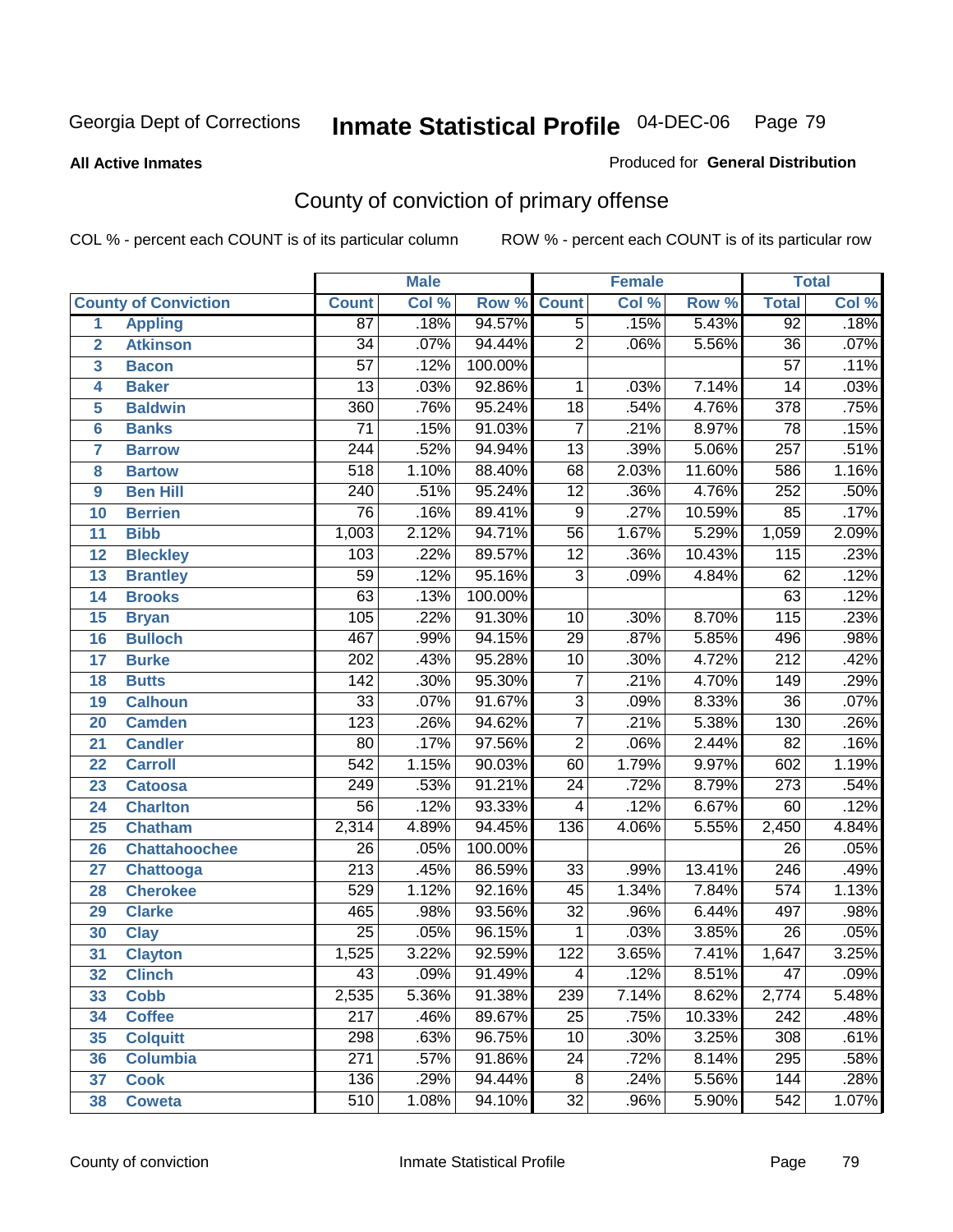**All Active Inmates**

#### Produced for **General Distribution**

# County of conviction of primary offense

|    |                             |                  | <b>Male</b> |         |                 | <b>Female</b> |        |                  | <b>Total</b> |
|----|-----------------------------|------------------|-------------|---------|-----------------|---------------|--------|------------------|--------------|
|    | <b>County of Conviction</b> | <b>Count</b>     | Col %       | Row %   | <b>Count</b>    | Col %         | Row %  | <b>Total</b>     | Col %        |
| 39 | <b>Crawford</b>             | $\overline{16}$  | .03%        | 84.21%  | $\overline{3}$  | .09%          | 15.79% | $\overline{19}$  | .04%         |
| 40 | <b>Crisp</b>                | 281              | .59%        | 91.23%  | $\overline{27}$ | .81%          | 8.77%  | 308              | .61%         |
| 41 | <b>Dade</b>                 | 122              | .26%        | 93.13%  | 9               | .27%          | 6.87%  | $\overline{131}$ | .26%         |
| 42 | <b>Dawson</b>               | 90               | .19%        | 92.78%  | $\overline{7}$  | .21%          | 7.22%  | $\overline{97}$  | .19%         |
| 43 | <b>Decatur</b>              | 269              | .57%        | 94.39%  | $\overline{16}$ | .48%          | 5.61%  | 285              | .56%         |
| 44 | <b>Dekalb</b>               | 3,021            | 6.39%       | 95.09%  | 156             | 4.66%         | 4.91%  | 3,177            | 6.27%        |
| 45 | <b>Dodge</b>                | 159              | .34%        | 94.08%  | 10              | .30%          | 5.92%  | 169              | .33%         |
| 46 | <b>Dooly</b>                | 106              | .22%        | 96.36%  | 4               | .12%          | 3.64%  | 110              | .22%         |
| 47 | <b>Dougherty</b>            | 952              | 2.01%       | 93.98%  | 61              | 1.82%         | 6.02%  | 1,013            | 2.00%        |
| 48 | <b>Douglas</b>              | 1,035            | 2.19%       | 90.24%  | 112             | 3.35%         | 9.76%  | 1,147            | 2.27%        |
| 49 | <b>Early</b>                | 78               | .16%        | 96.30%  | 3               | .09%          | 3.70%  | $\overline{81}$  | .16%         |
| 50 | <b>Echols</b>               | $\overline{13}$  | .03%        | 100.00% |                 |               |        | $\overline{13}$  | .03%         |
| 51 | <b>Effingham</b>            | 166              | .35%        | 89.73%  | 19              | .57%          | 10.27% | 185              | .37%         |
| 52 | <b>Elbert</b>               | 157              | .33%        | 91.81%  | 14              | .42%          | 8.19%  | 171              | .34%         |
| 53 | <b>Emanuel</b>              | 151              | .32%        | 95.57%  | $\overline{7}$  | .21%          | 4.43%  | 158              | .31%         |
| 54 | <b>Evans</b>                | $\overline{82}$  | .17%        | 93.18%  | 6               | .18%          | 6.82%  | $\overline{88}$  | .17%         |
| 55 | <b>Fannin</b>               | 105              | .22%        | 92.92%  | $\overline{8}$  | .24%          | 7.08%  | $\overline{113}$ | .22%         |
| 56 | <b>Fayette</b>              | $\overline{275}$ | .58%        | 91.36%  | $\overline{26}$ | .78%          | 8.64%  | $\overline{301}$ | .59%         |
| 57 | <b>Floyd</b>                | 775              | 1.64%       | 89.80%  | $\overline{88}$ | 2.63%         | 10.20% | 863              | 1.70%        |
| 58 | <b>Forsyth</b>              | 253              | .54%        | 90.68%  | 26              | .78%          | 9.32%  | $\overline{279}$ | .55%         |
| 59 | <b>Franklin</b>             | 131              | .28%        | 92.25%  | $\overline{11}$ | .33%          | 7.75%  | $\overline{142}$ | .28%         |
| 60 | <b>Fulton</b>               | 4,350            | 9.20%       | 96.43%  | 161             | 4.81%         | 3.57%  | 4,511            | 8.91%        |
| 61 | Gilmer                      | 127              | .27%        | 90.07%  | 14              | .42%          | 9.93%  | 141              | .28%         |
| 62 | <b>Glascock</b>             | 5                | .01%        | 83.33%  | 1               | .03%          | 16.67% | 6                | .01%         |
| 63 | <b>Glynn</b>                | 453              | .96%        | 96.59%  | 16              | .48%          | 3.41%  | 469              | .93%         |
| 64 | <b>Gordon</b>               | 284              | .60%        | 87.93%  | $\overline{39}$ | 1.17%         | 12.07% | 323              | .64%         |
| 65 | <b>Grady</b>                | $\overline{216}$ | .46%        | 92.31%  | $\overline{18}$ | .54%          | 7.69%  | 234              | .46%         |
| 66 | <b>Greene</b>               | $\overline{98}$  | .21%        | 95.15%  | 5               | .15%          | 4.85%  | 103              | .20%         |
| 67 | <b>Gwinnett</b>             | 1,512            | 3.20%       | 92.93%  | 115             | 3.44%         | 7.07%  | 1,627            | 3.21%        |
| 68 | <b>Habersham</b>            | 121              | .26%        | 90.30%  | 13              | .39%          | 9.70%  | $\overline{134}$ | .26%         |
| 69 | <b>Hall</b>                 | 709              | 1.50%       | 92.44%  | 58              | 1.73%         | 7.56%  | 767              | 1.51%        |
| 70 | <b>Hancock</b>              | 42               | .09%        | 95.45%  | 2               | .06%          | 4.55%  | 44               | $.09\%$      |
| 71 | <b>Haralson</b>             | $\overline{80}$  | .17%        | 95.24%  | $\overline{4}$  | .12%          | 4.76%  | $\overline{84}$  | .17%         |
| 72 | <b>Harris</b>               | $\overline{92}$  | .19%        | 96.84%  | $\overline{3}$  | .09%          | 3.16%  | 95               | .19%         |
| 73 | <b>Hart</b>                 | 105              | .22%        | 95.45%  | $\overline{5}$  | .15%          | 4.55%  | 110              | .22%         |
| 74 | <b>Heard</b>                | 54               | .11%        | 91.53%  | 5               | .15%          | 8.47%  | 59               | .12%         |
| 75 | <b>Henry</b>                | 489              | 1.03%       | 91.23%  | $\overline{47}$ | 1.40%         | 8.77%  | 536              | 1.06%        |
| 76 | <b>Houston</b>              | 584              | 1.24%       | 92.85%  | 45              | 1.34%         | 7.15%  | 629              | 1.24%        |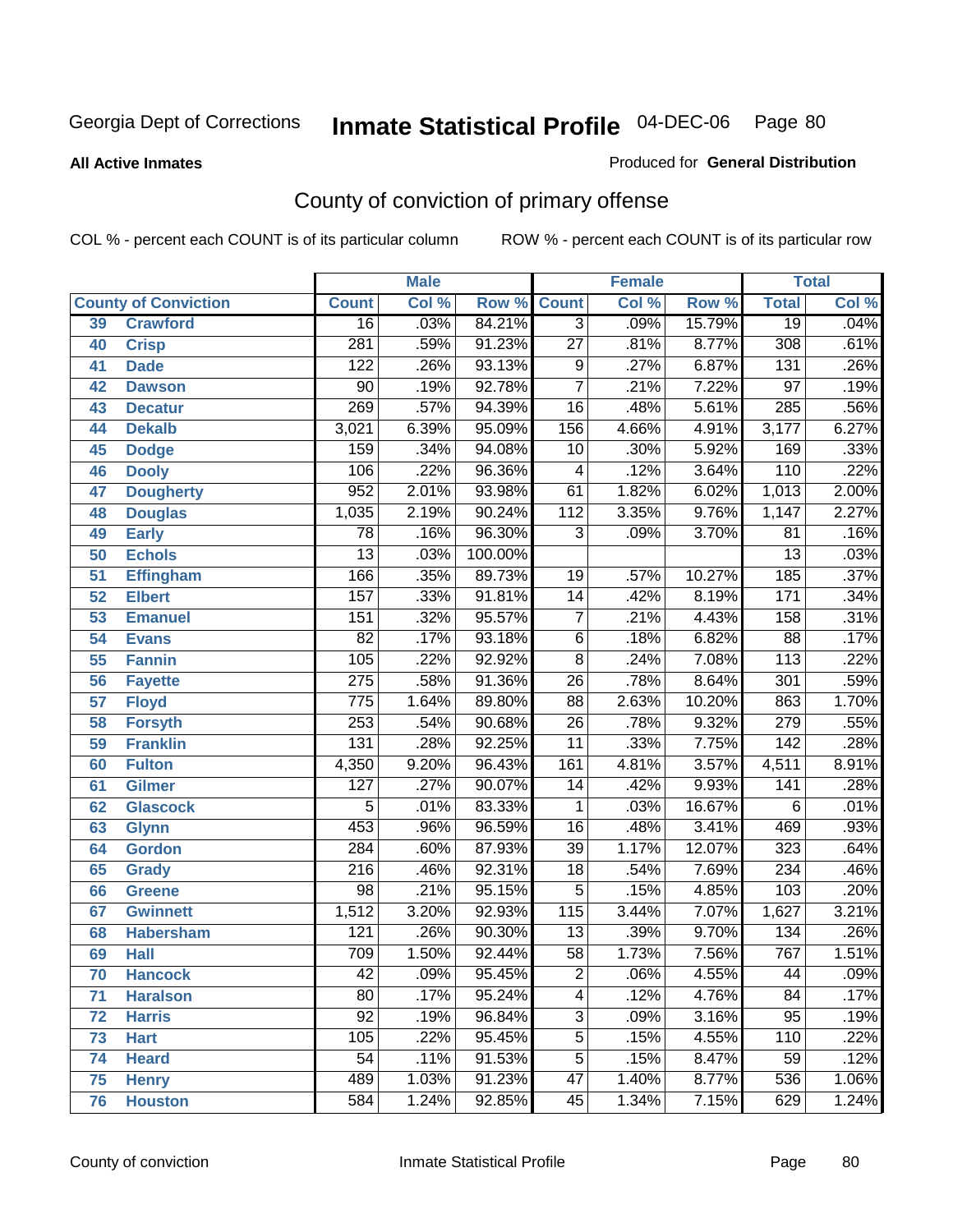#### **All Active Inmates**

#### Produced for **General Distribution**

# County of conviction of primary offense

|                 |                             |                  | <b>Male</b> |         |                 | <b>Female</b> |        |                  | <b>Total</b> |
|-----------------|-----------------------------|------------------|-------------|---------|-----------------|---------------|--------|------------------|--------------|
|                 | <b>County of Conviction</b> | <b>Count</b>     | Col %       | Row %   | <b>Count</b>    | Col %         | Row %  | <b>Total</b>     | Col %        |
| $\overline{77}$ | <b>Irwin</b>                | 63               | .13%        | 96.92%  | $\overline{2}$  | .06%          | 3.08%  | 65               | .13%         |
| 78              | <b>Jackson</b>              | $\overline{201}$ | .43%        | 92.20%  | $\overline{17}$ | .51%          | 7.80%  | $\overline{218}$ | .43%         |
| 79              | <b>Jasper</b>               | $\overline{72}$  | .15%        | 96.00%  | $\overline{3}$  | .09%          | 4.00%  | $\overline{75}$  | .15%         |
| 80              | <b>Jeff Davis</b>           | 63               | .13%        | 96.92%  | $\overline{2}$  | .06%          | 3.08%  | 65               | .13%         |
| 81              | <b>Jefferson</b>            | 102              | .22%        | 98.08%  | $\overline{2}$  | .06%          | 1.92%  | 104              | .21%         |
| 82              | <b>Jenkins</b>              | $\overline{72}$  | .15%        | 94.74%  | $\overline{4}$  | .12%          | 5.26%  | $\overline{76}$  | .15%         |
| 83              | <b>Johnson</b>              | 64               | .14%        | 98.46%  | 1               | .03%          | 1.54%  | 65               | .13%         |
| 84              | <b>Jones</b>                | 146              | .31%        | 91.25%  | 14              | .42%          | 8.75%  | 160              | .32%         |
| 85              | <b>Lamar</b>                | 83               | .18%        | 93.26%  | $\overline{6}$  | .18%          | 6.74%  | 89               | .18%         |
| 86              | <b>Lanier</b>               | $\overline{42}$  | .09%        | 91.30%  | 4               | .12%          | 8.70%  | 46               | .09%         |
| 87              | <b>Laurens</b>              | $\overline{274}$ | .58%        | 92.57%  | $\overline{22}$ | .66%          | 7.43%  | 296              | .58%         |
| 88              | Lee                         | $\overline{72}$  | .15%        | 97.30%  | $\overline{2}$  | .06%          | 2.70%  | 74               | .15%         |
| 89              | <b>Liberty</b>              | $\overline{244}$ | .52%        | 95.69%  | $\overline{11}$ | .33%          | 4.31%  | 255              | .50%         |
| 90              | <b>Lincoln</b>              | $\overline{42}$  | .09%        | 100.00% |                 |               |        | 42               | .08%         |
| 91              | Long                        | $\overline{92}$  | .19%        | 96.84%  | $\overline{3}$  | .09%          | 3.16%  | $\overline{95}$  | .19%         |
| 92              | <b>Lowndes</b>              | 582              | 1.23%       | 95.72%  | 26              | .78%          | 4.28%  | 608              | 1.20%        |
| 93              | <b>Lumpkin</b>              | $\overline{91}$  | .19%        | 91.92%  | $\overline{8}$  | .24%          | 8.08%  | 99               | .20%         |
| 94              | <b>Macon</b>                | 63               | .13%        | 94.03%  | 4               | .12%          | 5.97%  | $\overline{67}$  | .13%         |
| 95              | <b>Madison</b>              | $\overline{147}$ | .31%        | 94.23%  | $\overline{9}$  | .27%          | 5.77%  | 156              | .31%         |
| 96              | <b>Marion</b>               | 49               | .10%        | 96.08%  | $\overline{2}$  | .06%          | 3.92%  | $\overline{51}$  | .10%         |
| 97              | <b>Mcduffie</b>             | $\overline{206}$ | .44%        | 95.81%  | $\overline{9}$  | .27%          | 4.19%  | $\overline{215}$ | .42%         |
| 98              | <b>Mcintosh</b>             | 69               | .15%        | 95.83%  | $\overline{3}$  | .09%          | 4.17%  | $\overline{72}$  | .14%         |
| 99              | <b>Meriwether</b>           | 192              | .41%        | 94.58%  | 11              | .33%          | 5.42%  | $\overline{203}$ | .40%         |
| 100             | <b>Miller</b>               | $\overline{32}$  | .07%        | 96.97%  | 1               | .03%          | 3.03%  | $\overline{33}$  | .07%         |
| 101             | <b>Mitchell</b>             | 185              | .39%        | 92.04%  | $\overline{16}$ | .48%          | 7.96%  | $\overline{201}$ | .40%         |
| 102             | <b>Monroe</b>               | 169              | .36%        | 88.02%  | $\overline{23}$ | .69%          | 11.98% | 192              | .38%         |
| 103             | <b>Montgomery</b>           | 48               | .10%        | 96.00%  | $\overline{2}$  | .06%          | 4.00%  | 50               | .10%         |
| 104             | <b>Morgan</b>               | $\overline{84}$  | .18%        | 90.32%  | $\overline{9}$  | .27%          | 9.68%  | 93               | .18%         |
| 105             | <b>Murray</b>               | $\overline{245}$ | .52%        | 93.16%  | $\overline{18}$ | .54%          | 6.84%  | 263              | .52%         |
| 106             | <b>Muscogee</b>             | 1,700            | 3.60%       | 93.61%  | 116             | 3.47%         | 6.39%  | 1,816            | 3.59%        |
| 107             | <b>Newton</b>               | 481              | 1.02%       | 91.44%  | 45              | 1.34%         | 8.56%  | 526              | 1.04%        |
| 108             | <b>Oconee</b>               | 58               | .12%        | 93.55%  | 4               | .12%          | 6.45%  | 62               | .12%         |
| 109             | <b>Oglethorpe</b>           | $\overline{58}$  | .12%        | 93.55%  | $\overline{4}$  | .12%          | 6.45%  | 62               | .12%         |
| 110             | Paulding                    | 192              | .41%        | 93.20%  | 14              | .42%          | 6.80%  | 206              | .41%         |
| 111             | <b>Peach</b>                | 91               | .19%        | 98.91%  | 1               | .03%          | 1.09%  | 92               | .18%         |
| 112             | <b>Pickens</b>              | $\overline{87}$  | .18%        | 94.57%  | 5               | .15%          | 5.43%  | 92               | .18%         |
| 113             | <b>Pierce</b>               | 49               | .10%        | 96.08%  | $\overline{2}$  | .06%          | 3.92%  | $\overline{51}$  | .10%         |
| 114             | <b>Pike</b>                 | 44               | .09%        | 91.67%  | 4               | .12%          | 8.33%  | 48               | .09%         |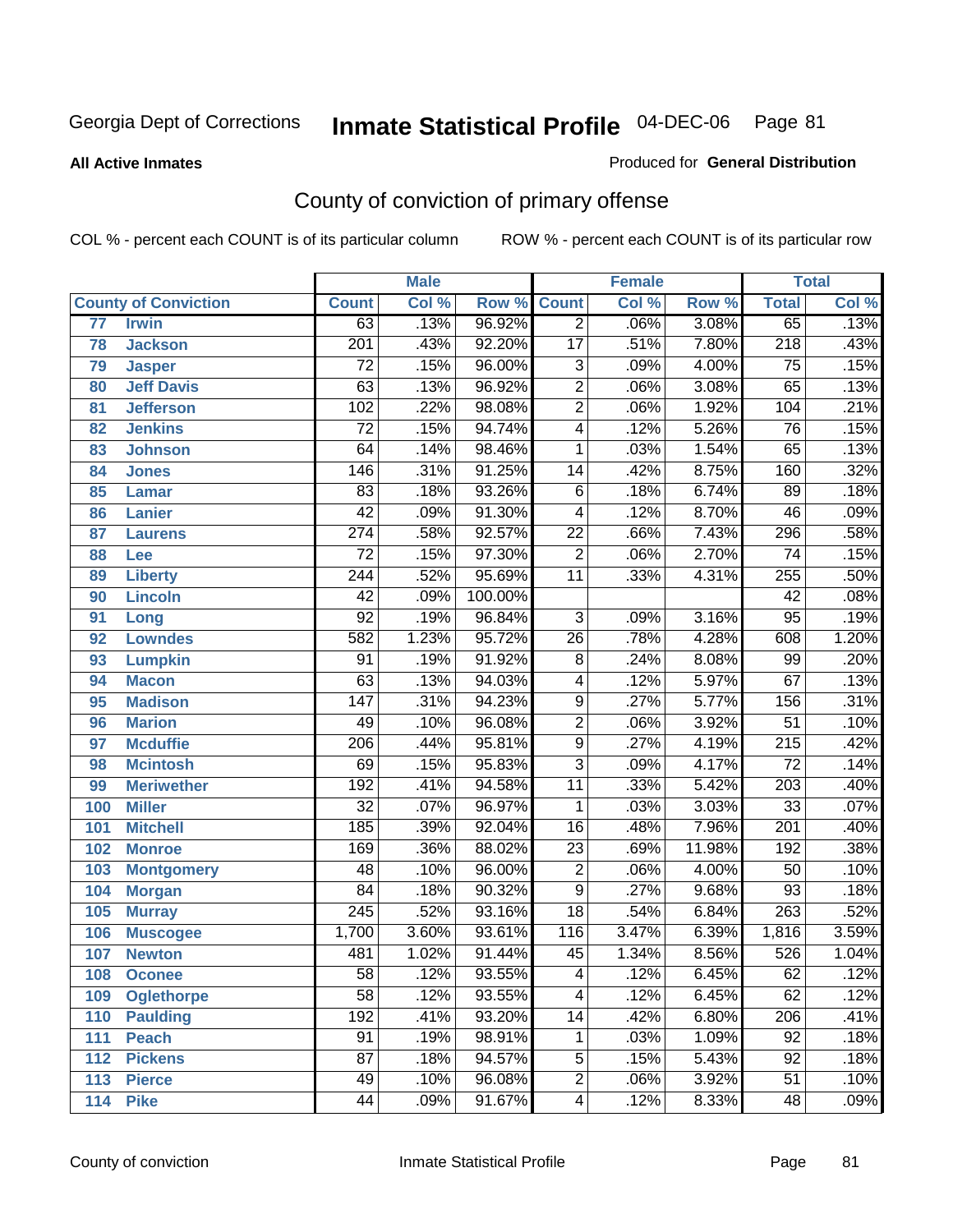**All Active Inmates**

### Produced for **General Distribution**

# County of conviction of primary offense

| <b>Male</b><br><b>Female</b> |                             |                  |       |                    | <b>Total</b>             |       |        |                  |       |
|------------------------------|-----------------------------|------------------|-------|--------------------|--------------------------|-------|--------|------------------|-------|
|                              | <b>County of Conviction</b> | <b>Count</b>     | Col % | <b>Row % Count</b> |                          | Col % | Row %  | <b>Total</b>     | Col % |
| 115                          | <b>Polk</b>                 | 139              | .29%  | 95.86%             | $\overline{6}$           | .18%  | 4.14%  | 145              | .29%  |
| 116                          | <b>Pulaski</b>              | 82               | .17%  | 87.23%             | $\overline{12}$          | .36%  | 12.77% | 94               | .19%  |
| 117                          | <b>Putnam</b>               | 115              | .24%  | 96.64%             | $\overline{\mathcal{A}}$ | .12%  | 3.36%  | $\overline{119}$ | .24%  |
| 118                          | Quitman                     | 14               | .03%  | 100.00%            |                          |       |        | 14               | .03%  |
| 119                          | <b>Rabun</b>                | 78               | .16%  | 92.86%             | $\overline{6}$           | .18%  | 7.14%  | $\overline{84}$  | .17%  |
| 120                          | <b>Randolph</b>             | $\overline{58}$  | .12%  | 100.00%            |                          |       |        | $\overline{58}$  | .11%  |
| 121                          | <b>Richmond</b>             | 1,874            | 3.96% | 94.50%             | 109                      | 3.26% | 5.50%  | 1,983            | 3.92% |
| 122                          | <b>Rockdale</b>             | 399              | .84%  | 92.36%             | 33                       | .99%  | 7.64%  | 432              | .85%  |
| 123                          | <b>Schley</b>               | $\overline{22}$  | .05%  | 100.00%            |                          |       |        | $\overline{22}$  | .04%  |
| 124                          | <b>Screven</b>              | 134              | .28%  | 95.71%             | 6                        | .18%  | 4.29%  | 140              | .28%  |
| 125                          | <b>Seminole</b>             | 62               | .13%  | 91.18%             | $\overline{6}$           | .18%  | 8.82%  | 68               | .13%  |
| 126                          | <b>Spalding</b>             | $\overline{584}$ | 1.24% | 89.98%             | 65                       | 1.94% | 10.02% | 649              | 1.28% |
| 127                          | <b>Stephens</b>             | 177              | .37%  | 91.71%             | 16                       | .48%  | 8.29%  | 193              | .38%  |
| 128                          | <b>Stewart</b>              | $\overline{36}$  | .08%  | 94.74%             | $\overline{2}$           | .06%  | 5.26%  | $\overline{38}$  | .08%  |
| 129                          | <b>Sumter</b>               | 239              | .51%  | 94.09%             | $\overline{15}$          | .45%  | 5.91%  | 254              | .50%  |
| 130                          | <b>Talbot</b>               | 40               | .08%  | 90.91%             | 4                        | .12%  | 9.09%  | 44               | .09%  |
| 131                          | <b>Taliaferro</b>           | $\overline{15}$  | .03%  | 88.24%             | $\overline{2}$           | .06%  | 11.76% | $\overline{17}$  | .03%  |
| 132                          | <b>Tattnall</b>             | 172              | .36%  | 95.56%             | $\overline{8}$           | .24%  | 4.44%  | 180              | .36%  |
| 133                          | <b>Taylor</b>               | 79               | .17%  | 96.34%             | $\overline{3}$           | .09%  | 3.66%  | $\overline{82}$  | .16%  |
| 134                          | <b>Telfair</b>              | $\overline{147}$ | .31%  | 90.18%             | $\overline{16}$          | .48%  | 9.82%  | 163              | .32%  |
| 135                          | <b>Terrell</b>              | $\overline{79}$  | .17%  | 97.53%             | $\overline{2}$           | .06%  | 2.47%  | $\overline{81}$  | .16%  |
| 136                          | <b>Thomas</b>               | 320              | .68%  | 96.68%             | $\overline{11}$          | .33%  | 3.32%  | 331              | .65%  |
| 137                          | <b>Tift</b>                 | 326              | .69%  | 95.04%             | $\overline{17}$          | .51%  | 4.96%  | $\overline{343}$ | .68%  |
| 138                          | <b>Toombs</b>               | 243              | .51%  | 92.75%             | 19                       | .57%  | 7.25%  | 262              | .52%  |
| 139                          | <b>Towns</b>                | $\overline{24}$  | .05%  | 82.76%             | $\overline{5}$           | .15%  | 17.24% | 29               | .06%  |
| 140                          | <b>Treutlen</b>             | 64               | .14%  | 95.52%             | $\overline{3}$           | .09%  | 4.48%  | 67               | .13%  |
| 141                          | <b>Troup</b>                | 671              | 1.42% | 91.67%             | 61                       | 1.82% | 8.33%  | 732              | 1.45% |
| 142                          | <b>Turner</b>               | 77               | .16%  | 95.06%             | 4                        | .12%  | 4.94%  | 81               | .16%  |
| 143                          | <b>Twiggs</b>               | 42               | .09%  | 91.30%             | $\overline{4}$           | .12%  | 8.70%  | 46               | .09%  |
| 144                          | <b>Union</b>                | 46               | .10%  | 97.87%             | $\mathbf{1}$             | .03%  | 2.13%  | $\overline{47}$  | .09%  |
| 145                          | <b>Upson</b>                | 252              | .53%  | 92.99%             | 19                       | .57%  | 7.01%  | $\overline{271}$ | .54%  |
| 146                          | <b>Walker</b>               | 370              | .78%  | 88.94%             | 46                       | 1.37% | 11.06% | 416              | .82%  |
| 147                          | <b>Walton</b>               | $\overline{309}$ | .65%  | 93.07%             | $\overline{23}$          | .69%  | 6.93%  | 332              | .66%  |
| 148                          | <b>Ware</b>                 | 341              | .72%  | 92.92%             | 26                       | .78%  | 7.08%  | 367              | .72%  |
| 149                          | <b>Warren</b>               | 45               | .10%  | 93.75%             | 3                        | .09%  | 6.25%  | 48               | .09%  |
| 150                          | <b>Washington</b>           | 108              | .23%  | 94.74%             | 6                        | .18%  | 5.26%  | 114              | .23%  |
| 151                          | <b>Wayne</b>                | 171              | .36%  | 92.43%             | 14                       | .42%  | 7.57%  | 185              | .37%  |
| 152                          | <b>Webster</b>              | 11               | .02%  | 91.67%             | $\mathbf{1}$             | .03%  | 8.33%  | 12               | .02%  |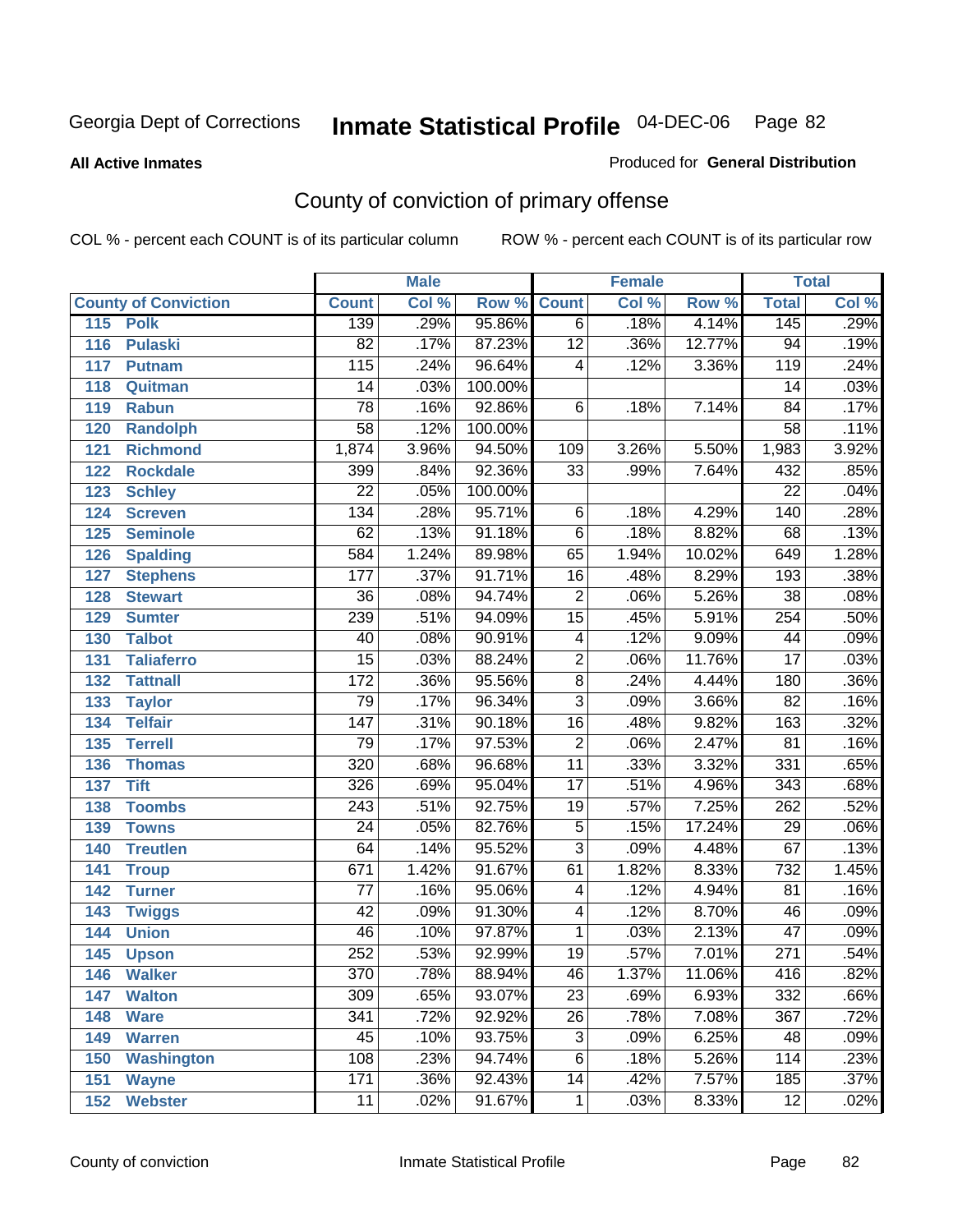**All Active Inmates**

### Produced for **General Distribution**

# County of conviction of primary offense

|                             |              | <b>Male</b> |             |       | <b>Female</b> |       |              | <b>Total</b> |
|-----------------------------|--------------|-------------|-------------|-------|---------------|-------|--------------|--------------|
| <b>County of Conviction</b> | <b>Count</b> | Col %       | Row % Count |       | Col %         | Row % | <b>Total</b> | Col %        |
| <b>Wheeler</b><br>153       | 30           | $.06\%$     | 96.77%      |       | .03%          | 3.23% | 31           | $.06\%$      |
| <b>White</b><br>154         | 77           | .16%        | $90.59\%$   | 8     | .24%          | 9.41% | 85           | .17%         |
| <b>Whitfield</b><br>155     | 717          | 1.52%       | $90.53\%$   | 75    | 2.24%         | 9.47% | 792          | 1.56%        |
| 156<br><b>Wilcox</b>        | 67           | .14%        | 95.71%      | 3     | $.09\%$       | 4.29% | 70           | .14%         |
| <b>Wilkes</b><br>157        | 83           | .18%        | 93.26%      | 6     | .18%          | 6.74% | 89           | .18%         |
| <b>Wilkinson</b><br>158     | 61           | .13%        | 95.31%      | 3     | .09%          | 4.69% | 64           | .13%         |
| <b>Worth</b><br>159         | 141          | $.30\%$     | $95.27\%$   |       | .21%          | 4.73% | 148          | .29%         |
| <b>Total Rported</b>        | 47,287       | 100%        | 93.39%      | 3,347 | 100%          | 6.61% | 50,634       | 100%         |

| тео<br>'N ( | つつイ<br>I . <i>ll</i> | 167   | ,388           |
|-------------|----------------------|-------|----------------|
|             | 48.508               | 3,514 | EO OOO<br>.UZZ |

| <b>Mo</b><br>uent) | ™ulton<br>_____ | obb∶ |  |
|--------------------|-----------------|------|--|
|                    |                 |      |  |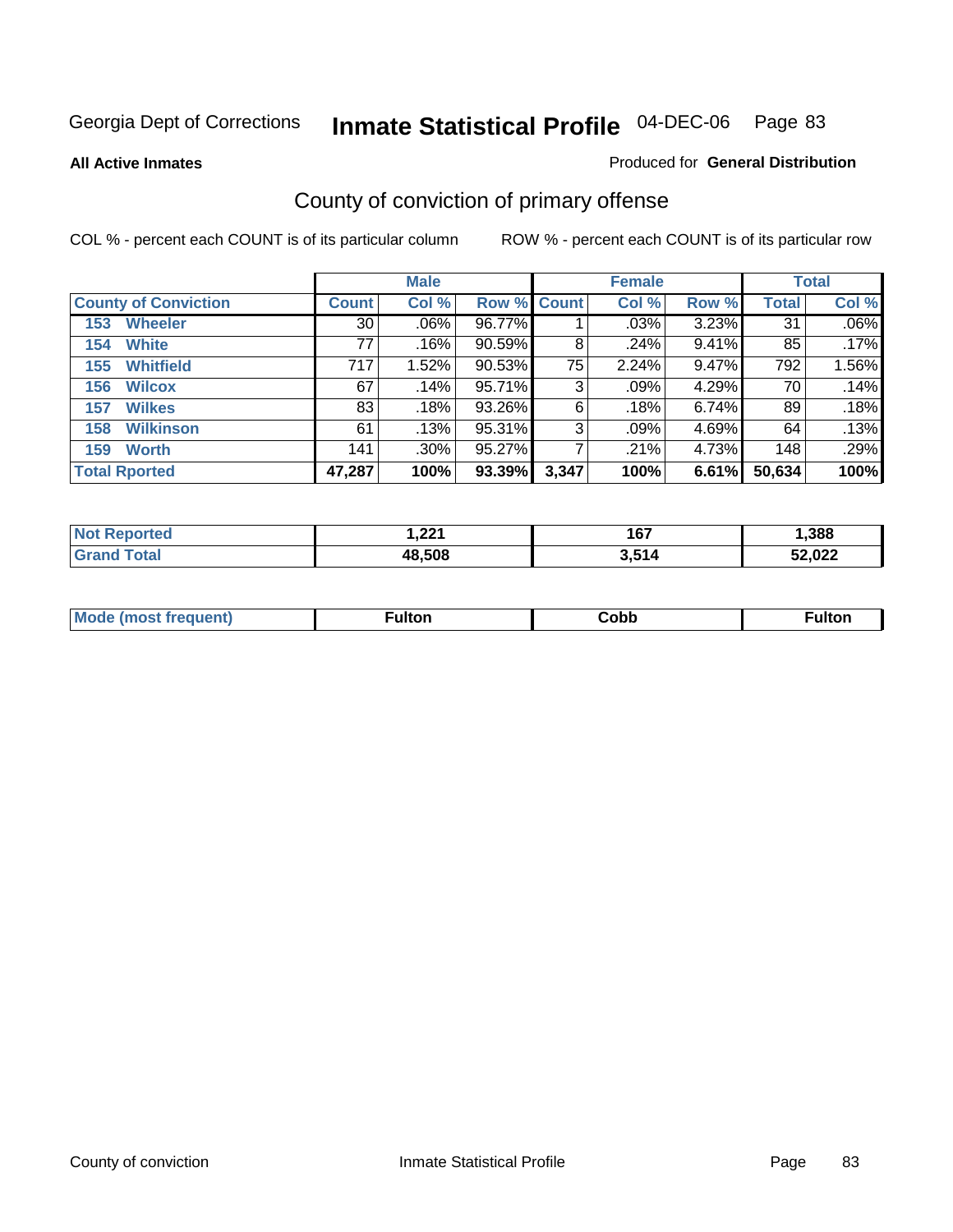#### **All Active Inmates**

#### Produced for **General Distribution**

# Circuit of conviction of primary offense

|                         |                                 |                  | <b>Male</b> |        |                  | <b>Female</b> |        |                  | <b>Total</b> |
|-------------------------|---------------------------------|------------------|-------------|--------|------------------|---------------|--------|------------------|--------------|
|                         | <b>Circuit of Conviction</b>    | <b>Count</b>     | CoI%        | Row %  | <b>Count</b>     | Col %         | Row %  | <b>Total</b>     | Col %        |
| 1                       | <b>Alapaha Circuit</b>          | 331              | .70%        | 92.46% | $\overline{27}$  | .81%          | 7.54%  | 358              | .71%         |
| $\overline{2}$          | <b>Alcovy Circuit</b>           | 790              | 1.67%       | 92.07% | 68               | 2.03%         | 7.93%  | 858              | 1.69%        |
| $\overline{\mathbf{3}}$ | <b>Atlanta Circuit</b>          | 4,350            | 9.20%       | 96.43% | 161              | 4.81%         | 3.57%  | 4,511            | 8.91%        |
| 4                       | <b>Atlantic Circuit</b>         | 764              | 1.62%       | 94.91% | 41               | 1.22%         | 5.09%  | 805              | 1.59%        |
| 5                       | <b>Augusta Circuit</b>          | 2,347            | 4.96%       | 94.26% | 143              | 4.27%         | 5.74%  | 2,490            | 4.92%        |
| $6\phantom{a}$          | <b>Blue Ridge Circuit</b>       | 529              | 1.12%       | 92.16% | $\overline{45}$  | 1.34%         | 7.84%  | $\overline{574}$ | 1.13%        |
| $\overline{7}$          | <b>Brunswick Circuit</b>        | 897              | 1.90%       | 95.32% | 44               | 1.31%         | 4.68%  | 941              | 1.86%        |
| 8                       | <b>Chattahoochee Circuit</b>    | 1,986            | 4.20%       | 93.95% | 128              | 3.82%         | 6.05%  | 2,114            | 4.18%        |
| 9                       | <b>Cherokee Circuit</b>         | 802              | 1.70%       | 88.23% | 107              | 3.20%         | 11.77% | 909              | 1.80%        |
| 10                      | <b>Clayton Circuit</b>          | 1,525            | 3.22%       | 92.59% | 122              | 3.65%         | 7.41%  | 1,647            | 3.25%        |
| 11                      | <b>Cobb Circuit</b>             | 2,535            | 5.36%       | 91.38% | 239              | 7.14%         | 8.62%  | 2,774            | 5.48%        |
| 12                      | <b>Conasauga Circuit</b>        | 962              | 2.03%       | 91.18% | 93               | 2.78%         | 8.82%  | 1,055            | 2.08%        |
| 13                      | <b>Cordele Circuit</b>          | 694              | 1.47%       | 93.78% | $\overline{46}$  | 1.37%         | 6.22%  | 740              | 1.46%        |
| 14                      | <b>Coweta Circuit</b>           | 1,969            | 4.16%       | 92.10% | 169              | 5.05%         | 7.90%  | 2,138            | 4.22%        |
| 15                      | <b>Dougherty Circuit</b>        | 952              | 2.01%       | 93.98% | 61               | 1.82%         | 6.02%  | 1,013            | 2.00%        |
| 16                      | <b>Dublin Circuit</b>           | 444              | .94%        | 93.67% | $\overline{30}$  | .90%          | 6.33%  | 474              | .94%         |
| 17                      | <b>Eastern Circuit</b>          | 2,314            | 4.89%       | 94.45% | 136              | 4.06%         | 5.55%  | 2,450            | 4.84%        |
| 18                      | <b>Flint Circuit</b>            | 489              | 1.03%       | 91.23% | $\overline{47}$  | 1.40%         | 8.77%  | 536              | 1.06%        |
| 19                      | <b>Griffin Circuit</b>          | 1,155            | 2.44%       | 91.02% | 114              | 3.41%         | 8.98%  | 1,269            | 2.51%        |
| 20                      | <b>Gwinnett Circuit</b>         | 1,512            | 3.20%       | 92.93% | 115              | 3.44%         | 7.07%  | 1,627            | 3.21%        |
| 21                      | <b>Houston Circuit</b>          | 584              | 1.24%       | 92.85% | 45               | 1.34%         | 7.15%  | 629              | 1.24%        |
| 22                      | <b>Lookout Mountain Circuit</b> | 954              | 2.02%       | 89.49% | $\overline{112}$ | 3.35%         | 10.51% | 1,066            | 2.11%        |
| 23                      | <b>Macon Circuit</b>            | 1,110            | 2.35%       | 94.87% | 60               | 1.79%         | 5.13%  | 1,170            | 2.31%        |
| 24                      | <b>Middle Circuit</b>           | 684              | 1.45%       | 95.00% | 36               | 1.08%         | 5.00%  | $\overline{720}$ | 1.42%        |
| 25                      | <b>Mountain Circuit</b>         | $\overline{376}$ | .80%        | 91.48% | $\overline{35}$  | 1.05%         | 8.52%  | 411              | .81%         |
| 26                      | <b>Northeastern Circuit</b>     | 799              | 1.69%       | 92.48% | 65               | 1.94%         | 7.52%  | 864              | 1.71%        |
| 27                      | <b>Northern Circuit</b>         | 598              | 1.26%       | 93.29% | 43               | 1.28%         | 6.71%  | 641              | 1.27%        |
| 28                      | <b>Ocmulgee Circuit</b>         | 978              | 2.07%       | 94.40% | 58               | 1.73%         | 5.60%  | 1,036            | 2.05%        |
| 29                      | <b>Oconee Circuit</b>           | 569              | 1.20%       | 91.48% | $\overline{53}$  | 1.58%         | 8.52%  | 622              | 1.23%        |
| 30                      | <b>Ogeechee Circuit</b>         | 839              | 1.77%       | 93.53% | $\overline{58}$  | 1.73%         | 6.47%  | 897              | 1.77%        |
| 31                      | <b>Pataula Circuit</b>          | 348              | .74%        | 96.40% | 13               | .39%          | 3.60%  | 361              | .71%         |
| 32                      | <b>Piedmont Circuit</b>         | $\overline{516}$ | 1.09%       | 93.31% | $\overline{37}$  | 1.11%         | 6.69%  | 553              | 1.09%        |
| 33                      | <b>Rome Circuit</b>             | 775              | 1.64%       | 89.80% | 88               | 2.63%         | 10.20% | 863              | 1.70%        |
| 34                      | <b>South Georgia Circuit</b>    | $\overline{716}$ | 1.51%       | 92.99% | $\overline{54}$  | 1.61%         | 7.01%  | 770              | 1.52%        |
| 35                      | <b>Southern Circuit</b>         | 1,276            | 2.70%       | 96.45% | 47               | 1.40%         | 3.55%  | 1,323            | 2.61%        |
| 36                      | <b>Southwestern Circuit</b>     | 443              | .94%        | 94.86% | 24               | .72%          | 5.14%  | 467              | .92%         |
| 37                      | <b>Stone Mountain Circuit</b>   | 3,021            | 6.39%       | 95.09% | 156              | 4.66%         | 4.91%  | 3,177            | 6.27%        |
| 38                      | <b>Tallapoosa Circuit</b>       | $\overline{219}$ | .46%        | 95.63% | 10               | .30%          | 4.37%  | 229              | .45%         |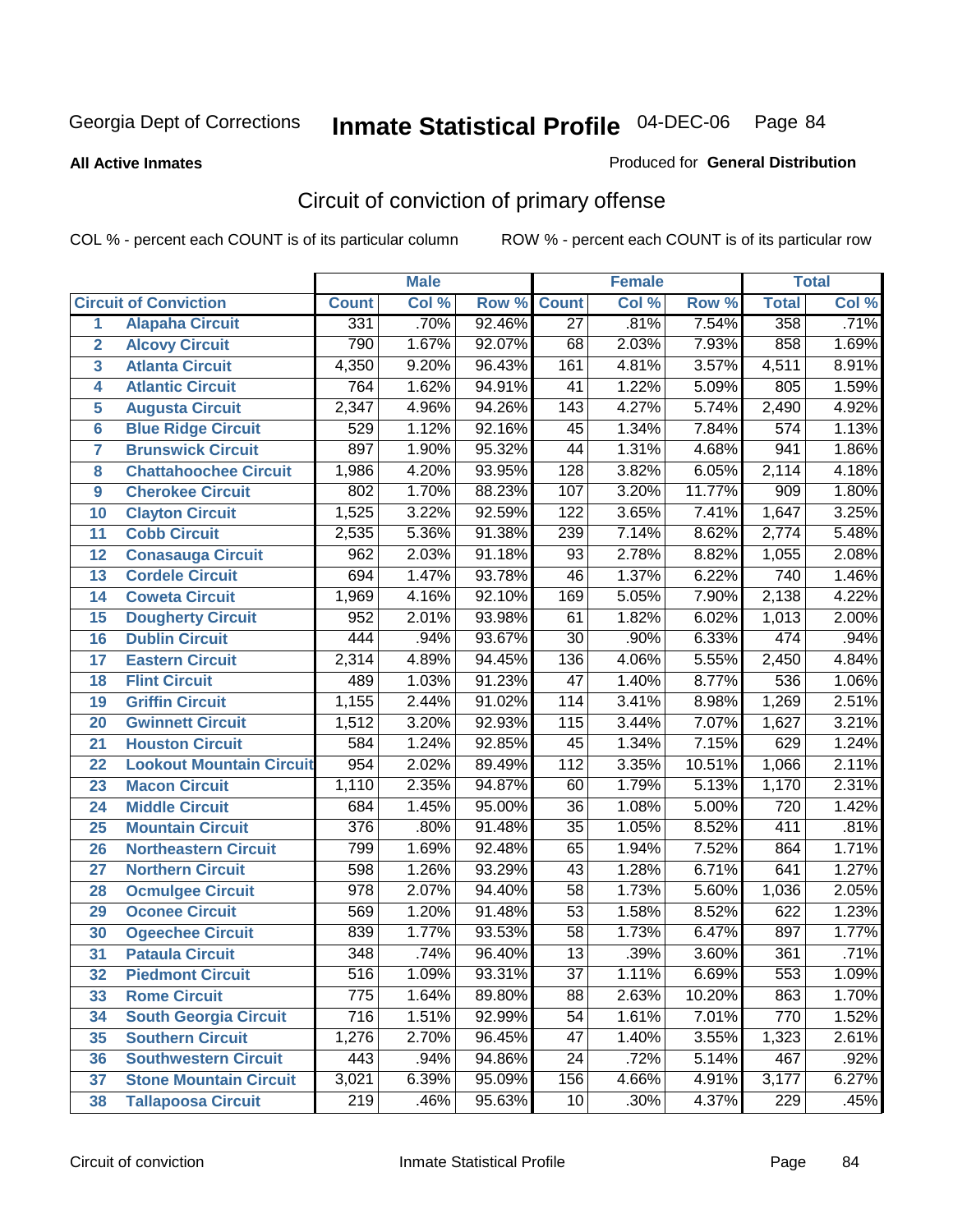**All Active Inmates**

#### Produced for **General Distribution**

# Circuit of conviction of primary offense

|    |                              |              | <b>Male</b> |        |              | <b>Female</b> |          |              | <b>Total</b> |
|----|------------------------------|--------------|-------------|--------|--------------|---------------|----------|--------------|--------------|
|    | <b>Circuit of Conviction</b> | <b>Count</b> | Col %       | Row %  | <b>Count</b> | Col %         | Row %    | <b>Total</b> | Col %        |
| 39 | <b>Tifton Circuit</b>        | 607          | 1.28%       | 95.29% | 30           | .90%          | 4.71%    | 637          | 1.26%        |
| 40 | <b>Toombs Circuit</b>        | 396          | .84%        | 94.96% | 21           | .63%          | 5.04%    | 417          | .82%         |
| 41 | <b>Waycross Circuit</b>      | 779          | 1.65%       | 92.85% | 60           | 1.79%         | 7.15%    | 839          | 1.66%        |
| 42 | <b>Western Circuit</b>       | 523          | 1.11%       | 93.56% | 36           | 1.08%         | 6.44%    | 559          | 1.10%        |
| 43 | <b>Rockdale Circuit</b>      | 399          | .84%        | 92.36% | 33           | .99%          | 7.64%    | 432          | .85%         |
| 44 | <b>Douglas Circuit</b>       | 1,035        | 2.19%       | 90.24% | 112          | 3.35%         | 9.76%    | 1,147        | 2.27%        |
| 45 | <b>Appalachian Circuit</b>   | 319          | .67%        | 92.20% | 27           | .81%          | 7.80%    | 346          | .68%         |
| 46 | <b>Enotah Circuit</b>        | 238          | .50%        | 91.54% | 22           | .66%          | $8.46\%$ | 260          | .51%         |
| 47 | <b>Bell-Forsyth Circuit</b>  | 253          | .54%        | 90.68% | 26           | .78%          | 9.32%    | 279          | .55%         |
| 48 | <b>Towaliga Circuit</b>      | 394          | .83%        | 91.63% | 36           | 1.08%         | $8.37\%$ | 430          | .85%         |
| 49 | <b>Paulding Circuit</b>      | 192          | .41%        | 93.20% | 14           | .42%          | 6.80%    | 206          | .41%         |
|    | <b>Total Rported</b>         | 47,287       | 100%        | 93.39% | 3,347        | 100%          | 6.61%    | 50,634       | 100%         |

| тес | ່າາ<br>ا عم، ا | 167   | ,388   |
|-----|----------------|-------|--------|
|     | 48.508         | 3,514 | 52,022 |

| M, | $+1 - - + -$<br>annu -<br>uu | ∶obb<br>- - - - - | .<br>чна<br>- --------- |
|----|------------------------------|-------------------|-------------------------|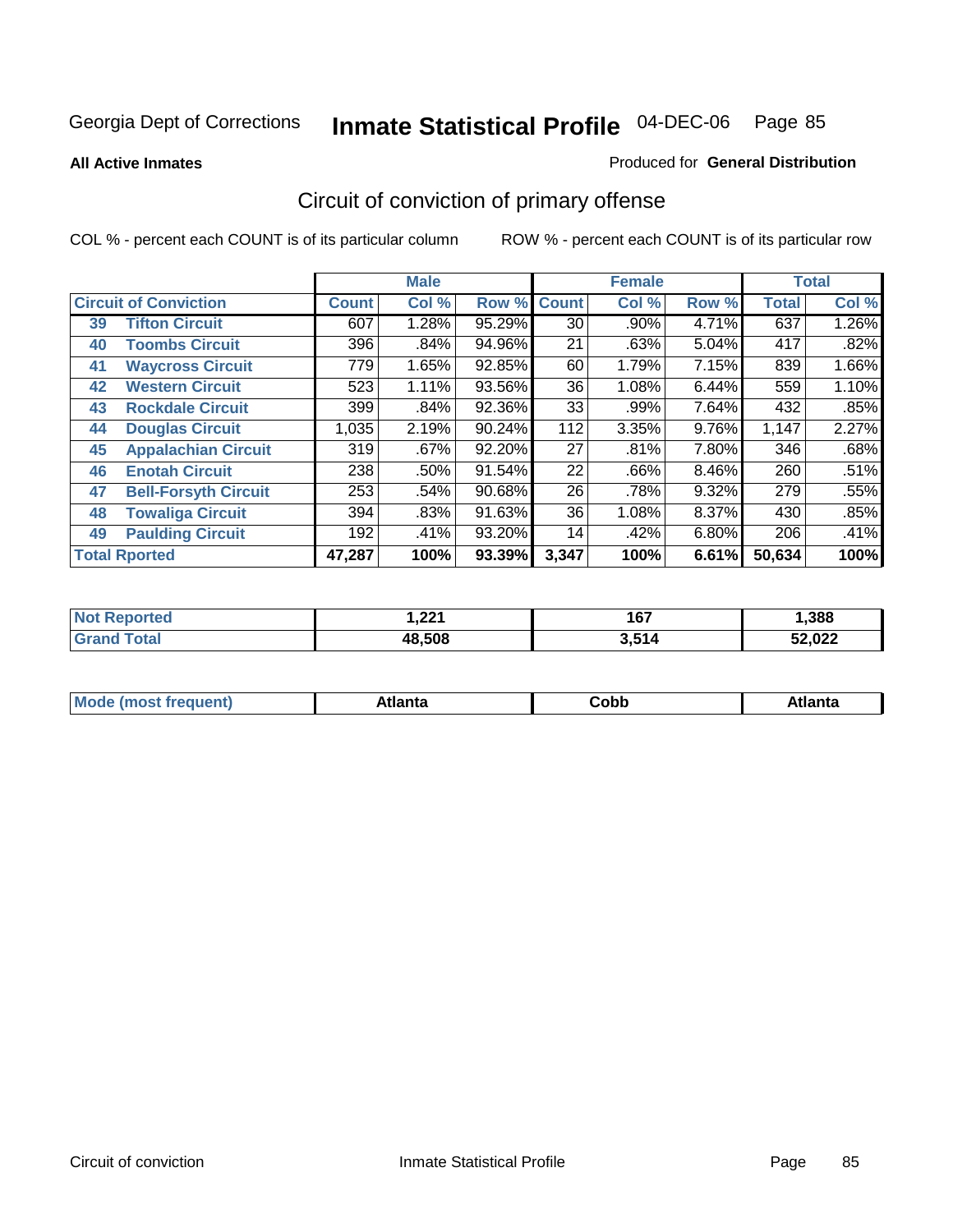### **All Active Inmates**

### Produced for **General Distribution**

### Years served (jail + prison) in this incarceration

|                       |                  | <b>Male</b> |         |                  | <b>Female</b> |        |                  | <b>Total</b> |
|-----------------------|------------------|-------------|---------|------------------|---------------|--------|------------------|--------------|
| <b>Years Served</b>   | <b>Count</b>     | Col %       | Row %   | <b>Count</b>     | Col %         | Row %  | <b>Total</b>     | Col %        |
| Less than one year    | 8,079            | 17.27%      | 88.84%  | 1,015            | 30.55%        | 11.16% | 9,094            | 18.15%       |
| 1 to 1.99 years       | 9,883            | 21.12%      | 91.14%  | 961              | 28.93%        | 8.86%  | 10,844           | 21.64%       |
| 2 to 2.99 years       | 5,976            | 12.77%      | 93.96%  | 384              | 11.56%        | 6.04%  | 6,360            | 12.69%       |
| 3 to 3.99 years       | 3,845            | 8.22%       | 94.94%  | $\overline{205}$ | 6.17%         | 5.06%  | 4,050            | 8.08%        |
| 4 to 4.99 years       | 2,956            | 6.32%       | 94.83%  | 161              | 4.85%         | 5.17%  | 3,117            | 6.22%        |
| 5 to 5.99 years       | 2,365            | 5.05%       | 95.90%  | 101              | 3.04%         | 4.10%  | 2,466            | 4.92%        |
| 6 to 6.99 years       | 1,950            | 4.17%       | 95.78%  | $\overline{86}$  | 2.59%         | 4.22%  | 2,036            | 4.06%        |
| 7 to 7.99 years       | 1,769            | 3.78%       | 95.73%  | 79               | 2.38%         | 4.27%  | 1,848            | 3.69%        |
| 8 to 8.99 years       | 1,679            | 3.59%       | 95.94%  | $\overline{71}$  | 2.14%         | 4.06%  | 1,750            | 3.49%        |
| 9 to 9.99 years       | 1,628            | 3.48%       | 96.62%  | 57               | 1.72%         | 3.38%  | 1,685            | 3.36%        |
| 10 to 10.99 years     | 1,029            | 2.20%       | 97.81%  | 23               | 0.69%         | 2.19%  | 1,052            | 2.10%        |
| 11 to 11.99 years     | 874              | 1.87%       | 96.15%  | $\overline{35}$  | 1.05%         | 3.85%  | $\overline{909}$ | 1.81%        |
| 12 to 12.99 years     | 755              | 1.61%       | 96.92%  | $\overline{24}$  | 0.72%         | 3.08%  | 779              | 1.55%        |
| 13 to 13.99 years     | 729              | 1.56%       | 95.92%  | $\overline{31}$  | 0.93%         | 4.08%  | 760              | 1.52%        |
| 14 to 14.99 years     | 539              | 1.15%       | 96.94%  | $\overline{17}$  | 0.51%         | 3.06%  | 556              | 1.11%        |
| 15 to 15.99 years     | 488              | 1.04%       | 96.83%  | $\overline{16}$  | 0.48%         | 3.17%  | 504              | 1.01%        |
| 16 to 16.99 years     | 400              | 0.85%       | 96.39%  | $\overline{15}$  | 0.45%         | 3.61%  | 415              | 0.83%        |
| 17 to 17.99 years     | 292              | 0.62%       | 97.33%  | $\overline{8}$   | 0.24%         | 2.67%  | 300              | 0.60%        |
| 18 to 18.99 years     | $\overline{295}$ | 0.63%       | 96.72%  | 10               | 0.30%         | 3.28%  | 305              | 0.61%        |
| 19 to 19.99 years     | $\overline{242}$ | 0.52%       | 97.98%  | $\overline{5}$   | 0.15%         | 2.02%  | $\overline{247}$ | 0.49%        |
| 20 to 20.99 years     | 175              | 0.37%       | 98.31%  | $\overline{3}$   | 0.09%         | 1.69%  | 178              | 0.36%        |
| 21 to 21.99 years     | 155              | 0.33%       | 97.48%  | 4                | 0.12%         | 2.52%  | 159              | 0.32%        |
| 22 to 22.99 years     | 120              | 0.26%       | 96.00%  | $\overline{5}$   | 0.15%         | 4.00%  | 125              | 0.25%        |
| 23 to 23.99 years     | 88               | 0.19%       | 98.88%  | $\mathbf{1}$     | 0.03%         | 1.12%  | 89               | 0.18%        |
| 24 to 24.99 years     | $\overline{97}$  | 0.21%       | 98.98%  | 1                | 0.03%         | 1.02%  | $\overline{98}$  | 0.20%        |
| 25 to 25.99 years     | 82               | 0.18%       | 98.80%  | 1                | 0.03%         | 1.20%  | 83               | 0.17%        |
| 26 to 26.99 years     | 67               | 0.14%       | 98.53%  | $\mathbf 1$      | 0.03%         | 1.47%  | 68               | 0.14%        |
| 27 to 27.99 years     | 40               | 0.09%       | 97.56%  | $\mathbf{1}$     | 0.03%         | 2.44%  | $\overline{41}$  | 0.08%        |
| 28 to 28.99 years     | $\overline{46}$  | 0.10%       | 100.00% |                  |               |        | 46               | 0.09%        |
| 29 to 29.99 years     | $\overline{39}$  | 0.08%       | 100.00% |                  |               |        | $\overline{39}$  | 0.08%        |
| Thirty + years        | 105              | 0.22%       | 99.06%  | $\overline{1}$   | 0.03%         | 0.94%  | 106              | 0.21%        |
| <b>Total Reported</b> | 46,787           | 100%        | 93.37%  | 3,322            | 100%          | 6.63%  | 50,109           | 100.0%       |

| <b>Not Reported</b> | 721<br>14 L | 192   | 1,913  |
|---------------------|-------------|-------|--------|
| <b>Grand Total</b>  | 48,508      | 3,514 | 52,022 |
|                     |             |       |        |

| <b>Mean</b><br>(average) | 4.95               | 3.06               | 4.82          |
|--------------------------|--------------------|--------------------|---------------|
| Median (middle)          | 2.89               | 1.57               | 2.76          |
| Mode (most frequent)     | Less than one year | Less than one year | Less than one |
|                          |                    |                    | vear          |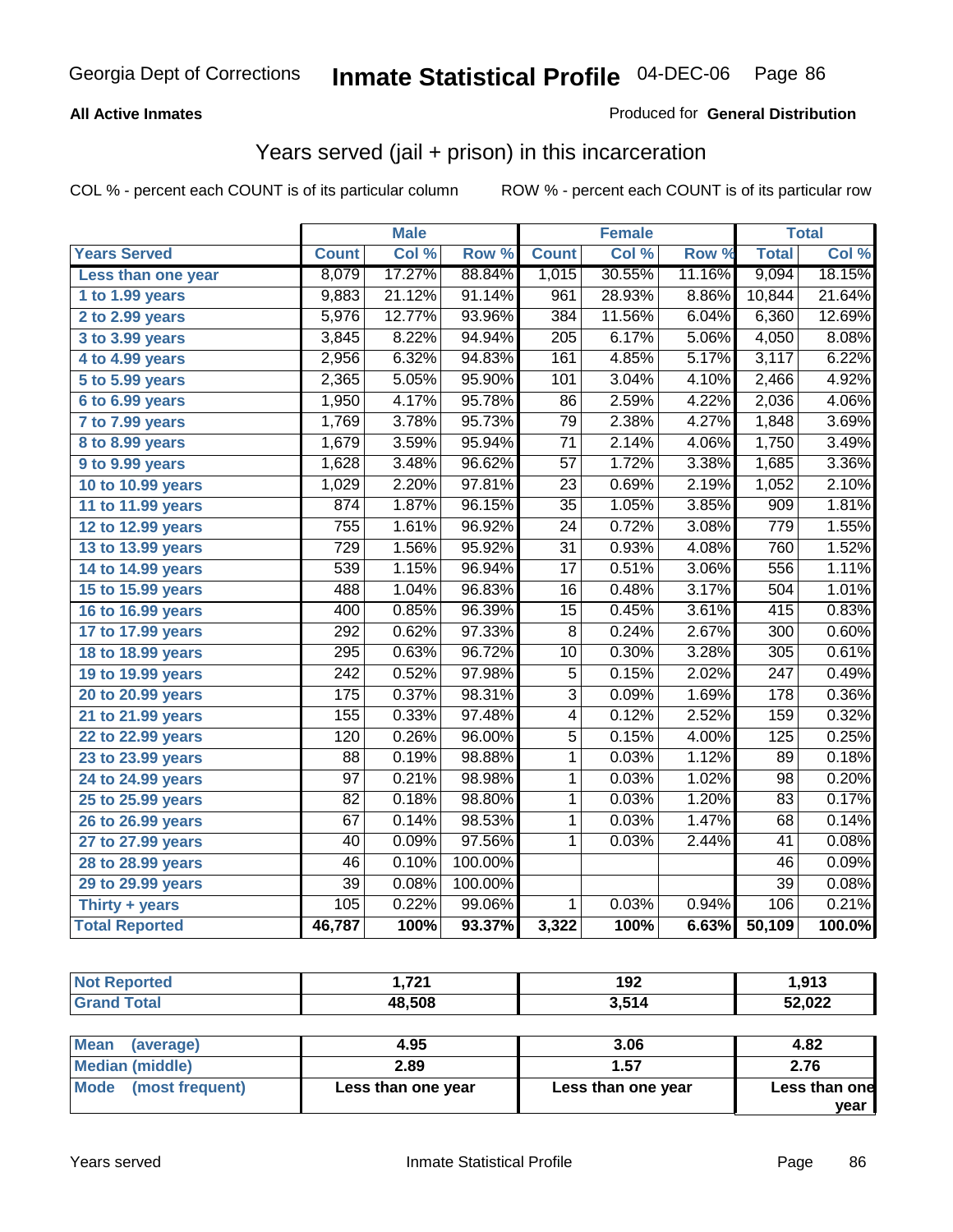#### **All Active Inmates**

Produced for **General Distribution**

### Results of most recent HIV tests

|                         |              | <b>Male</b> |         |              | <b>Female</b> |          |        | <b>Total</b> |
|-------------------------|--------------|-------------|---------|--------------|---------------|----------|--------|--------------|
| <b>HIV Test Results</b> | <b>Count</b> | Col %       | Row %   | <b>Count</b> | Col %         | Row %    | Total  | Col %        |
| <b>Positive</b>         | 874          | 1.83%       | 92.29%  | 73           | 2.16%         | 7.71%    | 947    | 1.85%        |
| <b>Negative</b>         | 46,866       | 98.15%      | 93.40%  | 3,313        | $97.84\%$     | $6.60\%$ | 50,179 | 98.13%       |
| Indeterminate           | 9            | 0.02%       | 100.00% |              |               |          |        | 0.02%        |
| <b>Refused</b>          |              | 0.01%       | 100.00% |              |               |          |        | 0.01%        |
| <b>Total Reported</b>   | 47,750       | 100%        | 93.38%  | 3,386        | 100%          | 6.62%    | 51,136 | 100.0%       |

| Not<br>Reported | 758    | 128   | 886    |
|-----------------|--------|-------|--------|
| ∣Grand<br>Гоtal | 48.508 | 3,514 | 52,022 |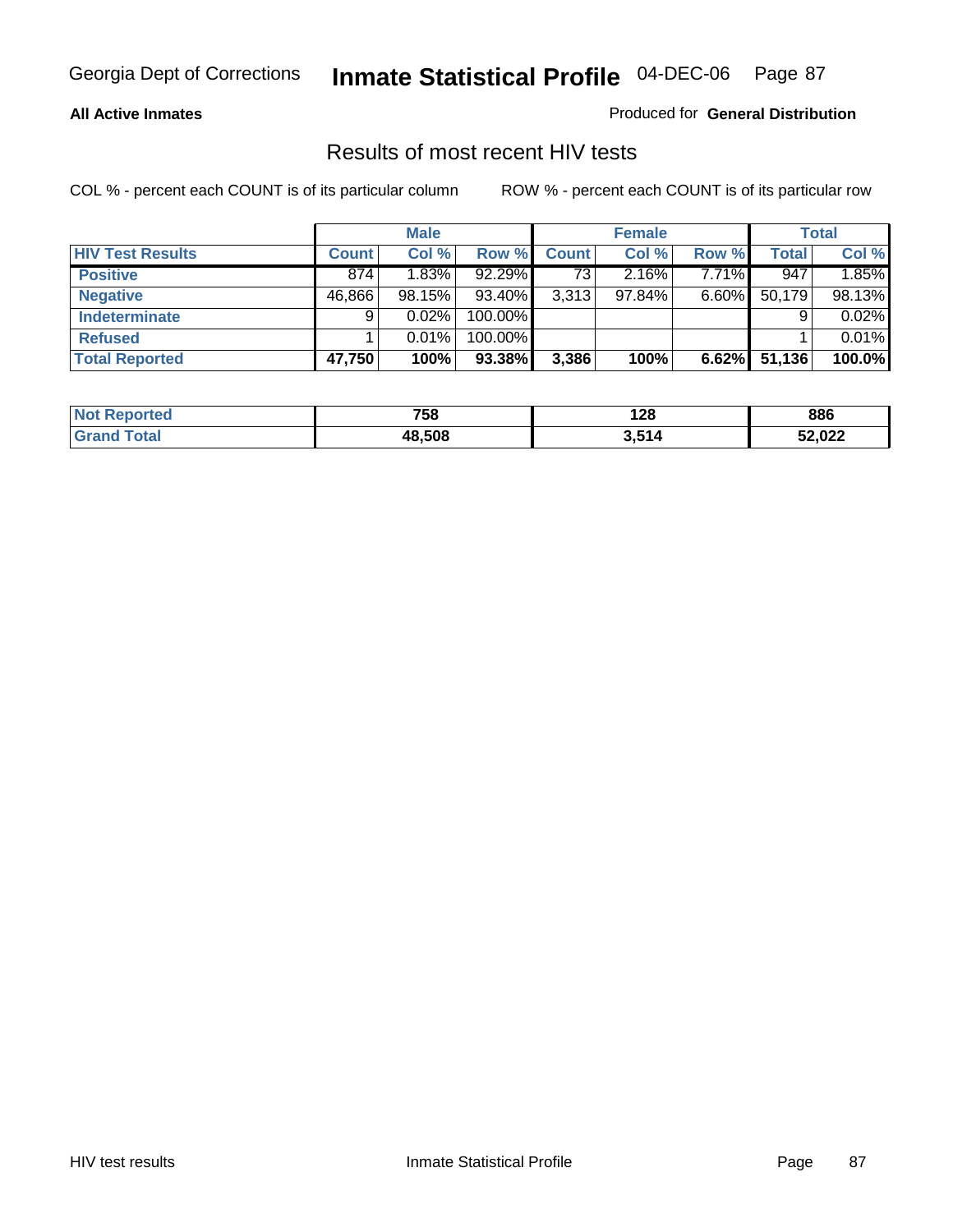### **All Active Inmates**

### Produced for **General Distribution**

### Results of most recent tuberculosis test

|                                  |              | <b>Male</b> |           |              | <b>Female</b> |          |              | Total  |
|----------------------------------|--------------|-------------|-----------|--------------|---------------|----------|--------------|--------|
| <b>Tuberculosis Test Results</b> | <b>Count</b> | Col %       | Row %     | <b>Count</b> | Col %         | Row %    | <b>Total</b> | Col %  |
| <b>Positive on current test</b>  | 3,202        | 6.73%       | $97.59\%$ | 79           | $2.33\%$      | 2.41%    | 3,281        | 6.43%  |
| <b>Positive on previous test</b> | 5.475        | $11.50\%$   | 96.09%    | 223          | 6.58%         | $3.91\%$ | 5,698        | 11.17% |
| <b>Negative</b>                  | 38,922       | 81.75%      | 92.65%    | 3,087        | 91.09%        | 7.35%    | 42,009       | 82.37% |
| <b>Refused</b>                   | 13           | 0.03%       | 100.00%   |              |               |          | 13           | 0.03%  |
| <b>Total Reported</b>            | 47,612       | 100%        | 93.36%    | 3,389        | 100%          | 6.64%    | 51,001       | 100%   |

| <b>Not</b><br><b>Reported</b> | 896    | 195<br>ט בו<br>__ | ,021   |
|-------------------------------|--------|-------------------|--------|
| <b>Grand</b><br>™otal         | 48.508 | 3,514             | 52,022 |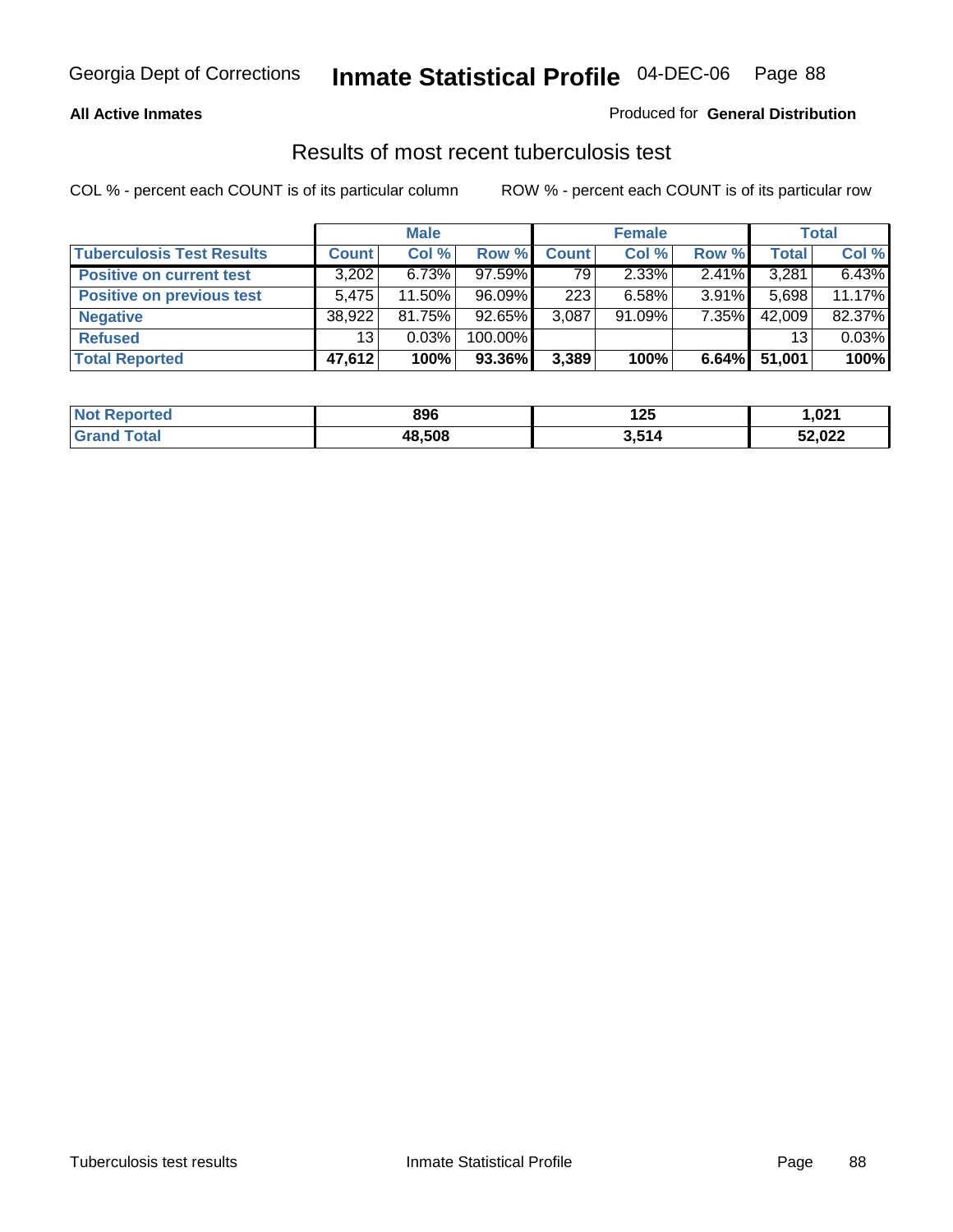#### **All Active Inmates**

Produced for **General Distribution**

### Results of most recent syphilis test

|                                 | <b>Male</b>  |          | <b>Female</b> |              |           | Total     |        |        |
|---------------------------------|--------------|----------|---------------|--------------|-----------|-----------|--------|--------|
| <b>Syphilis Test Results</b>    | <b>Count</b> | Col %    | Row %         | <b>Count</b> | Col %     | Row %     | Total  | Col %  |
| <b>Positive on current test</b> | 890          | $1.90\%$ | 85.09%I       | 156          | 4.62%     | $14.91\%$ | 1.046  | 2.08%  |
| <b>Negative</b>                 | 46,025       | 98.10%   | 93.47%        | 3,217        | $95.38\%$ | $6.53\%$  | 49,242 | 97.92% |
| <b>Total Reported</b>           | 46,915       | 100%     | 93.29%        | 3,373        | 100%      | 6.71%     | 50,288 | 100%   |

| <b>Not Reported</b> | 593. ا | 14٬   | 734.   |
|---------------------|--------|-------|--------|
| <b>Grand Total</b>  | 48,508 | 3,514 | 52,022 |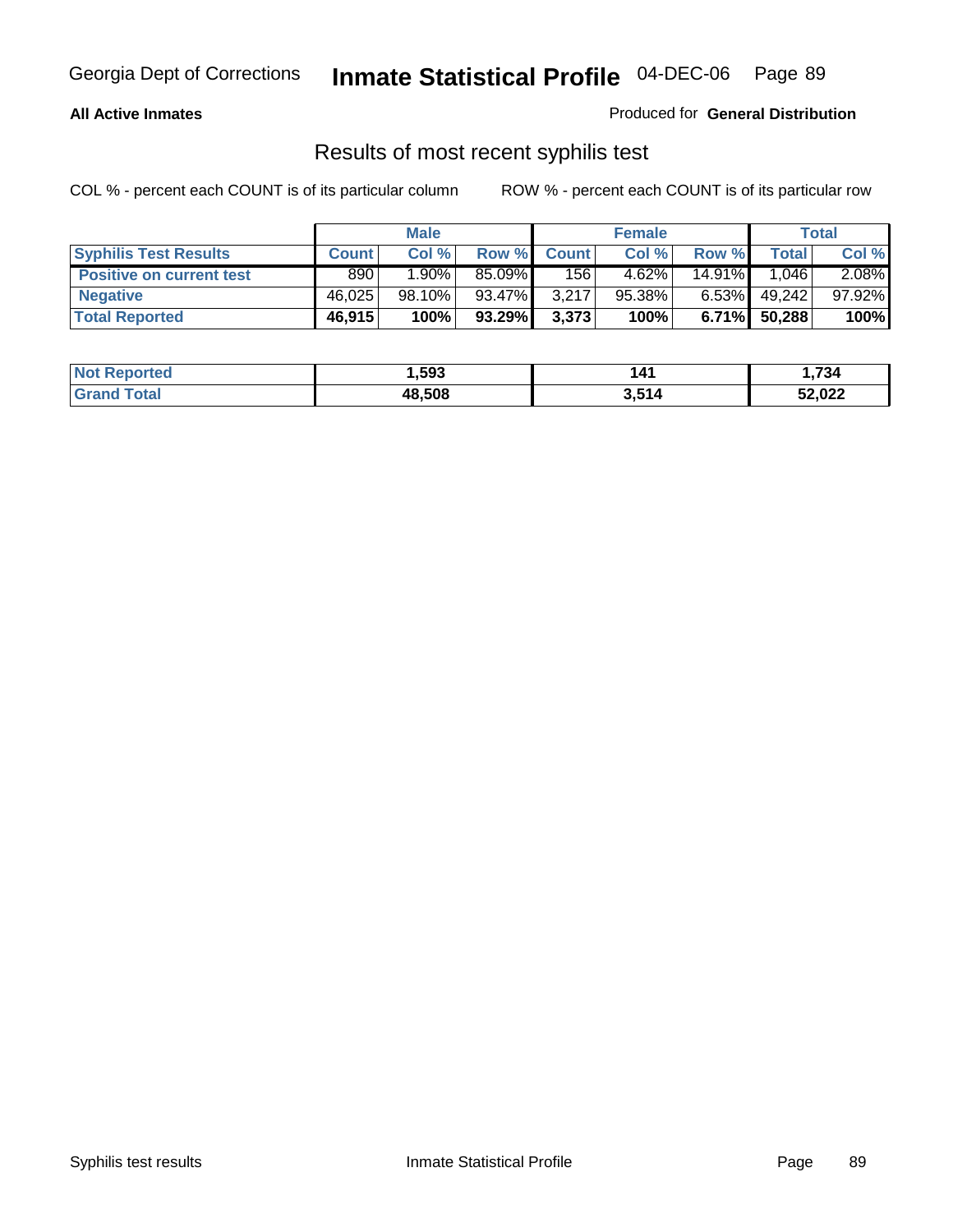#### **All Active Inmates**

### Produced for **General Distribution**

### Results of most recent Hepatitis-C test

|                                 |              | <b>Male</b> |           |              | <b>Female</b> |          |       | Total  |
|---------------------------------|--------------|-------------|-----------|--------------|---------------|----------|-------|--------|
| <b>Hepatitis-C Test Results</b> | <b>Count</b> | Col %       | Row %I    | <b>Count</b> | Col %         | Row %    | Total | Col %  |
| <b>Positive on current test</b> | 157          | 47.87%      | 98.13%    |              | $60.00\%$     | $1.88\%$ | 160   | 48.05% |
| <b>Negative</b>                 | 170          | 51.83%      | 98.84%    |              | 40.00%        | 1.16%    | 172   | 51.65% |
| <b>Indeterminate</b>            |              | $0.30\%$    | 100.00%   |              |               |          |       | 0.30%  |
| <b>Total Reported</b>           | 328          | 100%        | $98.50\%$ |              | 100%          | 1.50%    | 333   | 100%   |

| <b>Not Reported</b> | 48,180 | 3,509 | 51,689 |
|---------------------|--------|-------|--------|
| Total               | 48,508 | 3,514 | 52,022 |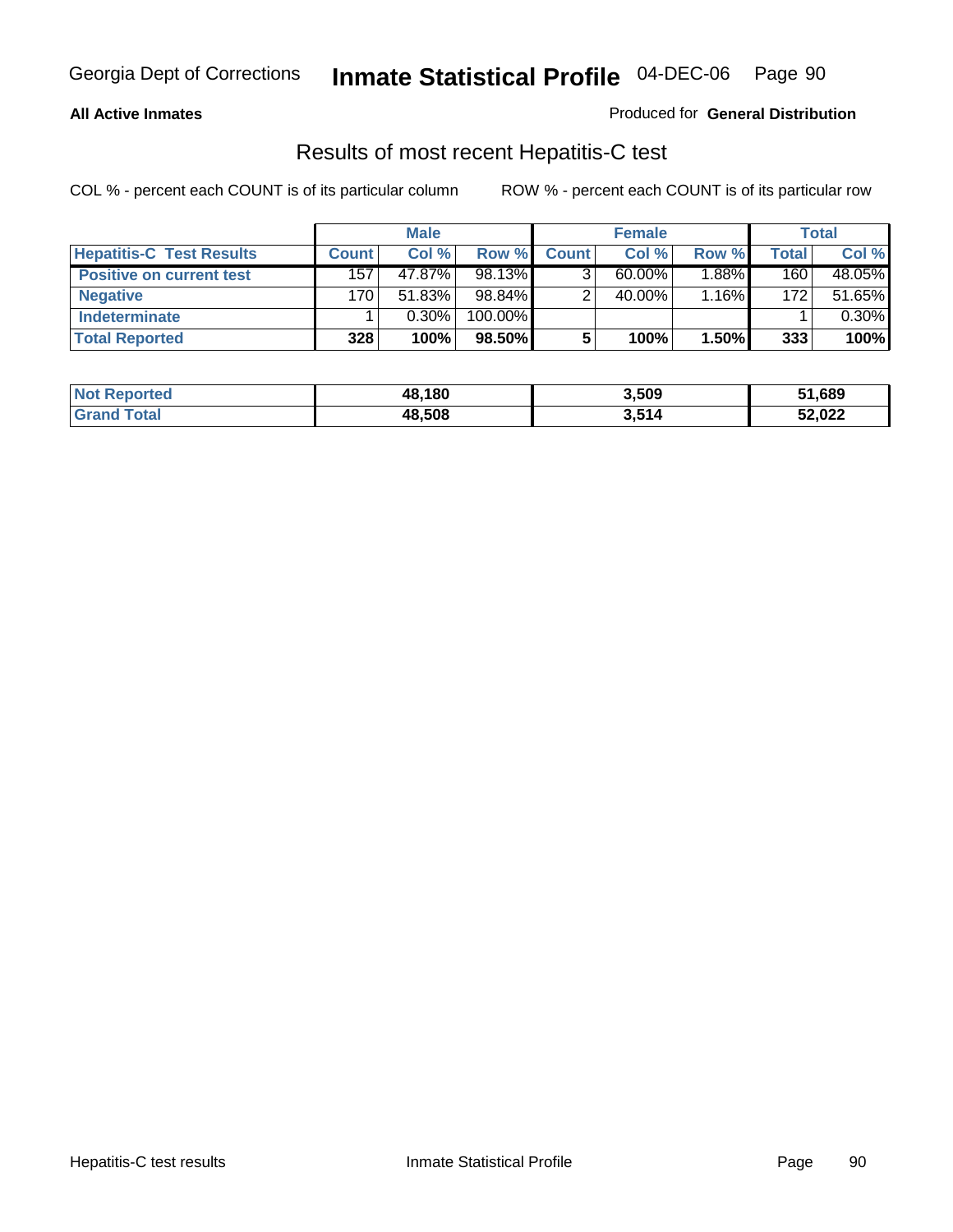#### **All Active Inmates**

### Produced for **General Distribution**

### Results of most recent pregnancy test

|                                 | <b>Male</b>  |       | <b>Female</b> |              |          | Total   |       |        |
|---------------------------------|--------------|-------|---------------|--------------|----------|---------|-------|--------|
| <b>Pregnancy Test Results</b>   | <b>Count</b> | Col % | Row %         | <b>Count</b> | Col %    | Row %   | Total | Col %  |
| <b>Positive on current test</b> |              |       |               | 60           | $1.85\%$ | 100.00% | 60    | 1.85%  |
| <b>Negative</b>                 |              |       |               | 3.182        | 98.15%   | 100.00% | 3,182 | 98.15% |
| <b>Total Reported</b>           |              | %     | $0.00\%$      | 3.242        | 100%     | 100.00% | 3,242 | 100%   |

| <b>Not Reported</b> | 48,508 | 270<br>21 Z | 48,780 |
|---------------------|--------|-------------|--------|
| <b>Grand Total</b>  | 48,508 | 3,514       | 52,022 |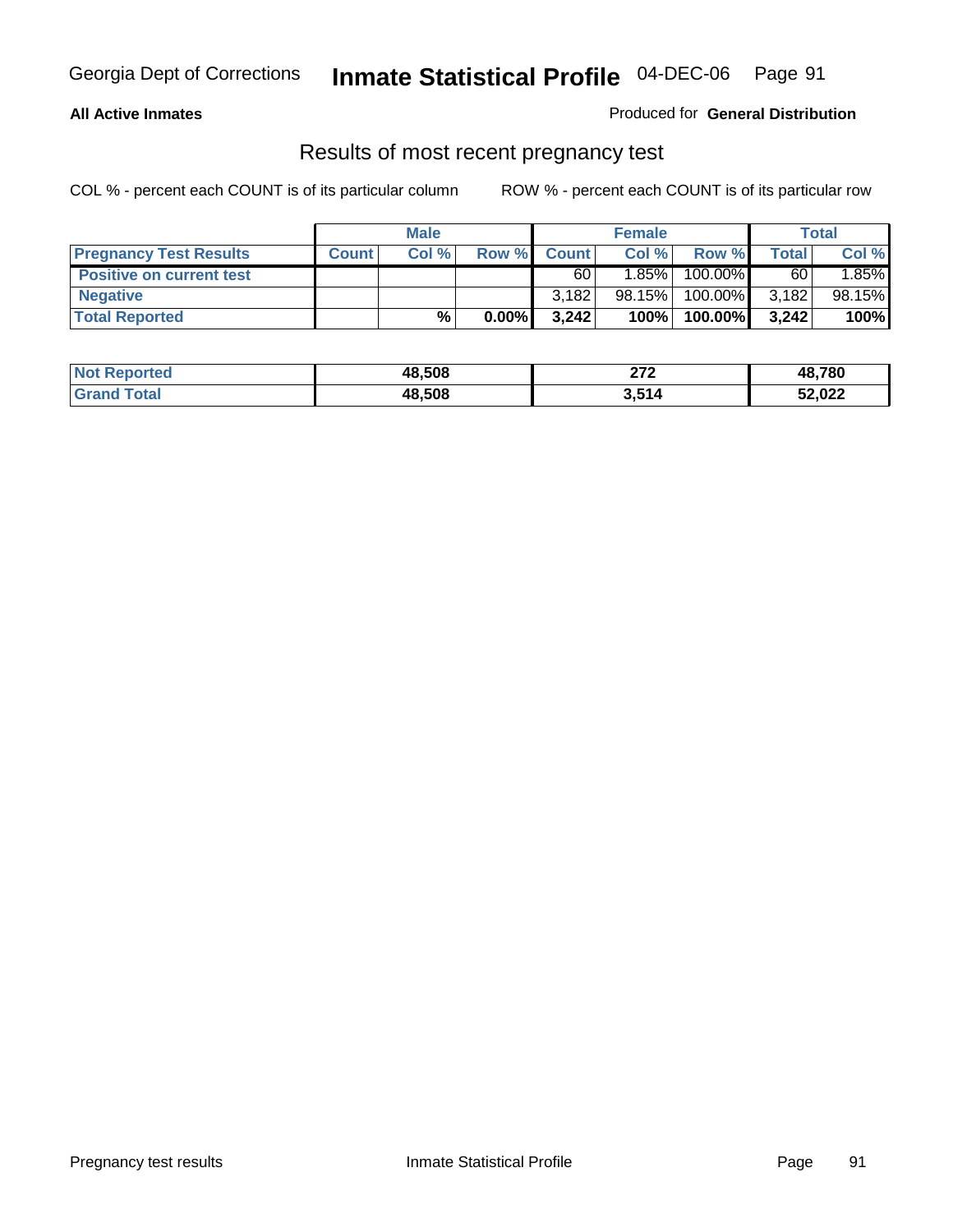### **All Active Inmates**

### Produced for **General Distribution**

### Results of most recent diabetes test

|                                 | <b>Male</b>  |         |           | <b>Female</b> |                       |         | Total |         |
|---------------------------------|--------------|---------|-----------|---------------|-----------------------|---------|-------|---------|
| <b>Diabetes Test Results</b>    | <b>Count</b> | Col %   | Row %     | <b>Count</b>  | Col %                 | Row %I  | Total | Col %   |
| <b>Positive on current test</b> | 86           | 100.00% | $98.85\%$ |               | $100.\overline{00\%}$ | $.15\%$ | 87    | 100.00% |
| <b>Total Reported</b>           | 86           | 100%    | 98.85%    |               | 100%                  | 1.15%   | 87    | 100%    |

| <b>Not Reported</b>       | 48,422 | 3,513 | 51,935 |
|---------------------------|--------|-------|--------|
| <b>Total</b><br>$l$ Grano | 48.508 | 3,514 | 52,022 |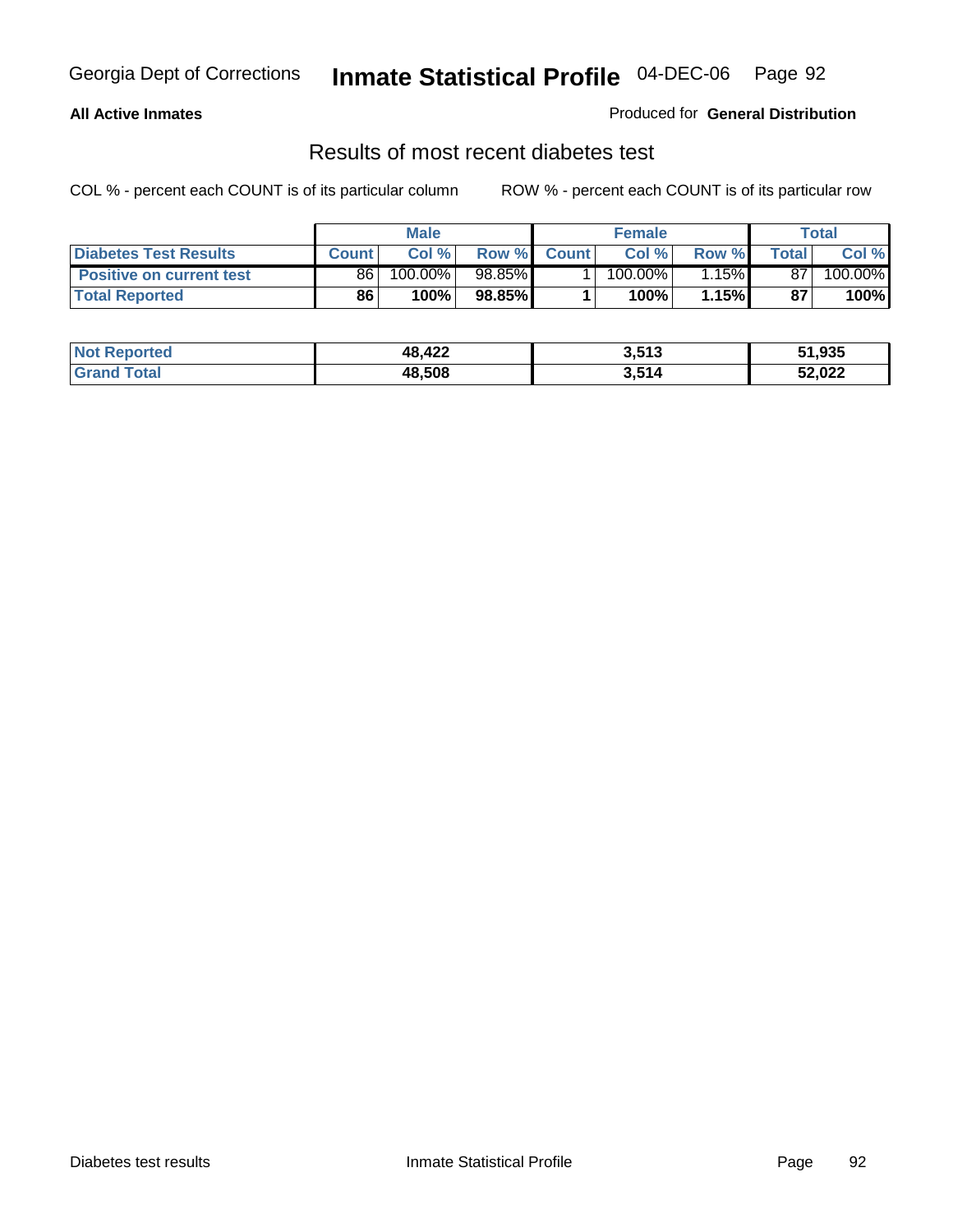#### **All Active Inmates**

### Produced for **General Distribution**

### Results of most recent hypertension test

|                                  | <b>Male</b>  |           |         | <b>Female</b> |         |          | Total |          |
|----------------------------------|--------------|-----------|---------|---------------|---------|----------|-------|----------|
| <b>Hypertension Test Results</b> | <b>Count</b> | Col %     | Row %   | <b>Count</b>  | Col%    | Row %    | Total | Col %    |
| <b>Positive on current test</b>  | 385          | $98.21\%$ | 98.97%  |               | 100.00% | $1.03\%$ | 389   | 98.23%   |
| <b>Negative</b>                  |              | 1.79%     | 100.00% |               |         |          |       | $1.77\%$ |
| <b>Total Reported</b>            | 392          | 100%      | 98.99%  |               | 100%    | $1.01\%$ | 396   | 100%     |

| <b>Not Reported</b> | 48,116 | 3,510 | 51,626 |
|---------------------|--------|-------|--------|
| <b>Grand Total</b>  | 48,508 | 3,514 | 52,022 |